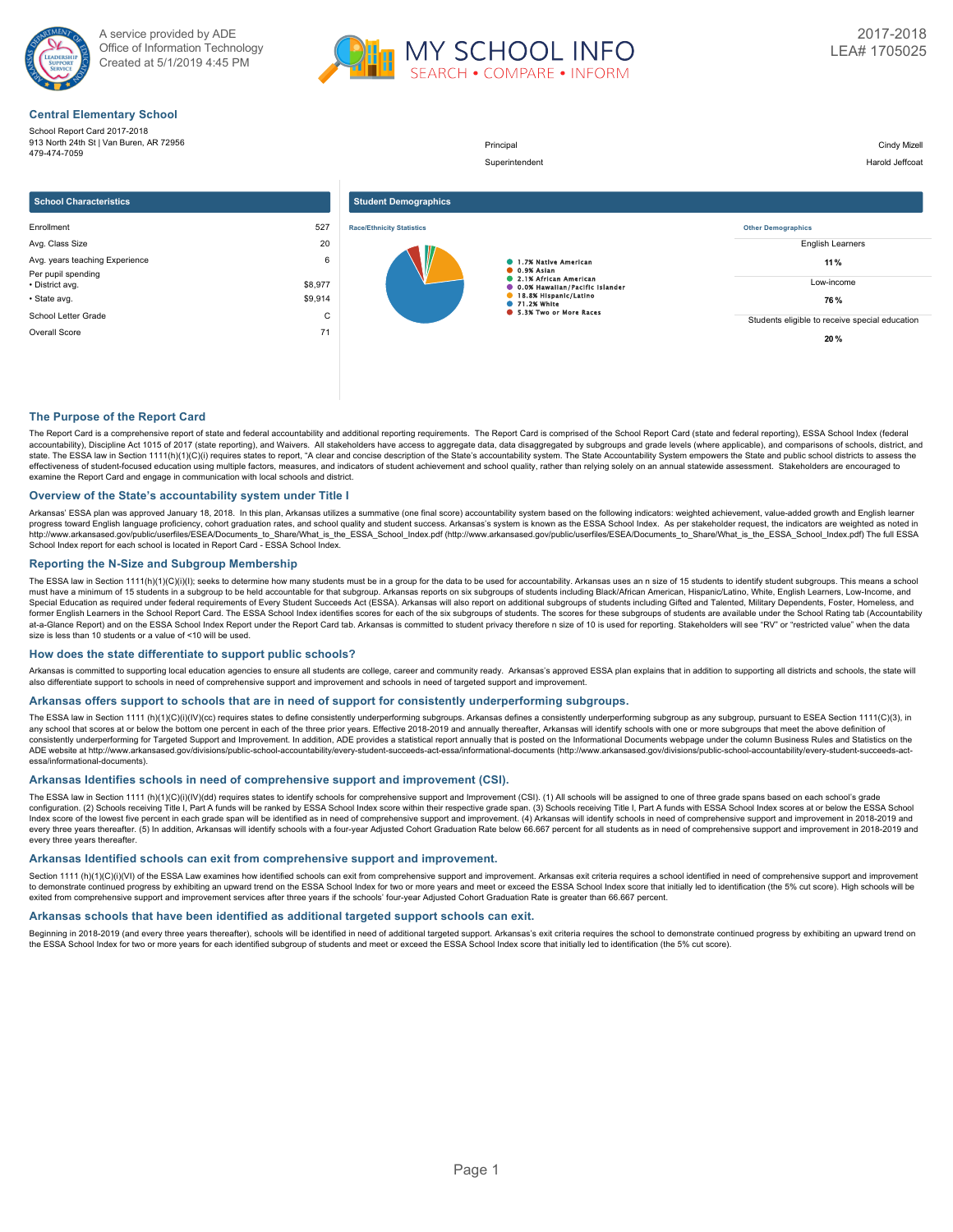



|                                                                                                              |                |                          |                   |                | 2017-2018                |                       |                                          |                                    |
|--------------------------------------------------------------------------------------------------------------|----------------|--------------------------|-------------------|----------------|--------------------------|-----------------------|------------------------------------------|------------------------------------|
|                                                                                                              | % Tested       | In Need<br>of Support    | Close             | Ready          | Exceeding                | Ready or<br>Exceeding | District<br>Avg<br>Ready or<br>Exceeding | State Avg<br>Ready or<br>Exceeding |
| <b>3rd Grade Literacy</b>                                                                                    |                |                          |                   |                |                          |                       |                                          |                                    |
| All Students Percentage of Students                                                                          | 100.00         | 43.24                    | 18.92             | 18.92          | 18.92                    | 37.84                 | 38.96                                    | 41.54                              |
| All Students Number of Students                                                                              |                | 48                       | 21                | 21             | 21                       | 42                    |                                          |                                    |
| African American                                                                                             | 100.00         | 25.00                    | 25.00             | 50.00          | 0.00                     | 50.00                 | 35.29                                    | 24.18                              |
| Hispanic                                                                                                     | 100.00         | 54.55                    | 27.27             | 9.09           | 9.09                     | 18.18                 | 28.89                                    | 35.12                              |
| Caucasian                                                                                                    | 100.00         | 42.86                    | 16.88             | 18.18          | 22.08                    | 40.26                 | 41.16                                    | 48.56                              |
| Economically Disadvantaged                                                                                   | 100.00         | 47.13                    | 14.94             | 19.54          | 18.39                    | 37.93                 | 34.47                                    | 33.15                              |
| Non-Economically Disadvantaged                                                                               | 100.00         | 29.17                    | 33.33             | 16.67          | 20.83                    | 37.50                 | 48.10                                    | 58.99                              |
| Students with Disabilities                                                                                   | 100.00         | 60.61                    | 9.09              | 15.15          | 15.15                    | 30.30                 | 22.22                                    | 15.27                              |
| <b>Students without Disabilities</b>                                                                         | 100.00         | 35.90                    | 23.08             | 20.51          | 20.51                    | 41.03                 | 42.36                                    | 45.88                              |
| Students with the most significant cognitive disabilities who take an alternate assessment: Number (Percent) |                |                          |                   |                |                          |                       |                                          | $7(6.31\%)$                        |
| Current English Learners (EL)                                                                                | 100.00         | 50.00                    | 28.57             | 14.29          | 7.14                     | 21.43                 | 29.23                                    | 34.18                              |
| Non-English Learners (includes Former EL Monitored 1-4 years)                                                | 100.00         | 42.27                    | 17.53             | 19.59          | 20.62                    | 40.21                 | 40.48                                    | 42.57                              |
| Former English Learner (Monitored 1-4 years)                                                                 | $\overline{a}$ | $\overline{\phantom{a}}$ | $\cdots$          | $\overline{a}$ | $\overline{\phantom{a}}$ | $\cdots$              | $\overline{a}$                           | ---                                |
| Recently Arrived English Learners (RAEL) Excluded from Accountability Indicators: Number (Percent)           |                |                          |                   |                |                          |                       |                                          | $0(0.00\%)$                        |
| Homeless                                                                                                     | 100.00         | 100.00                   | 0.00              | 0.00           | 0.00                     | 0.00                  | 0.00                                     | 27.92                              |
| Children in Foster Care                                                                                      | $---$          | $\hspace{0.05cm} \ldots$ | $\qquad \qquad -$ | $---$          | $---$                    | $---$                 | 0.00                                     | $---$                              |
| Children with Parent on Active Military Duty                                                                 | $\overline{a}$ | $\hspace{0.05cm} \ldots$ | $\qquad \qquad -$ | $---$          | $---$                    | $\cdots$              | 80.00                                    | ---                                |
| Gifted and Talented                                                                                          | 100.00         | 0.00                     | 0.00              | 0.00           | 100.00                   | 100.00                | 84.62                                    | 87.87                              |
| Female Students                                                                                              | 100.00         | 43.10                    | 20.69             | 17.24          | 18.97                    | 36.21                 | 43.64                                    | 46.86                              |
| Male Students                                                                                                | 100.00         | 43.40                    | 16.98             | 20.75          | 18.87                    | 39.62                 | 34.43                                    | 36.57                              |
| Migrant                                                                                                      | 100.00         | 66.67                    | 33.33             | 0.00           | 0.00                     | 0.00                  | 0.00                                     | 20.27                              |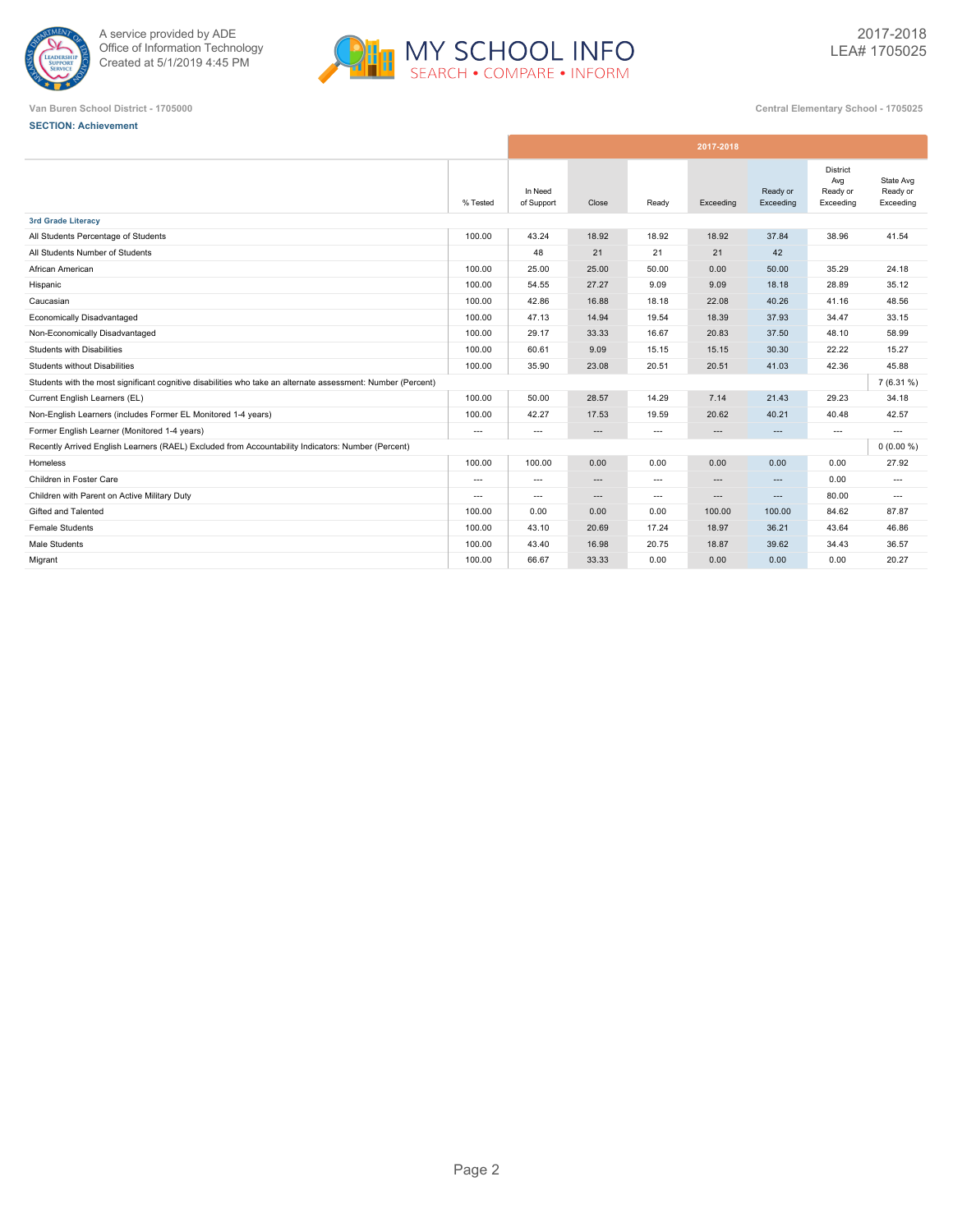



|                                                                                                              |                      |                        |                          |                          | 2017-2018                |                               |                                          |                                    |
|--------------------------------------------------------------------------------------------------------------|----------------------|------------------------|--------------------------|--------------------------|--------------------------|-------------------------------|------------------------------------------|------------------------------------|
|                                                                                                              | % Tested             | In Need<br>of Support  | Close                    | Ready                    | Exceeding                | Ready or<br>Exceeding         | District<br>Avg<br>Ready or<br>Exceeding | State Avg<br>Ready or<br>Exceeding |
| <b>3rd Grade Mathematics</b>                                                                                 |                      |                        |                          |                          |                          |                               |                                          |                                    |
| All Students Percentage of Students                                                                          | 100.00               | 14.41                  | 29.73                    | 41.44                    | 14.41                    | 55.86                         | 55.95                                    | 59.28                              |
| All Students Number of Students                                                                              |                      | 16                     | 33                       | 46                       | 16                       | 62                            |                                          |                                    |
| African American                                                                                             | 100.00               | 0.00                   | 25.00                    | 75.00                    | 0.00                     | 75.00                         | 47.06                                    | 40.85                              |
| Hispanic                                                                                                     | 100.00               | 13.64                  | 22.73                    | 45.45                    | 18.18                    | 63.64                         | 48.89                                    | 53.75                              |
| Caucasian                                                                                                    | 100.00               | 15.58                  | 32.47                    | 40.26                    | 11.69                    | 51.95                         | 57.27                                    | 66.72                              |
| Economically Disadvantaged                                                                                   | 100.00               | 16.09                  | 28.74                    | 41.38                    | 13.79                    | 55.17                         | 49.53                                    | 51.51                              |
| Non-Economically Disadvantaged                                                                               | 100.00               | 8.33                   | 33.33                    | 41.67                    | 16.67                    | 58.33                         | 68.99                                    | 75.45                              |
| <b>Students with Disabilities</b>                                                                            | 100.00               | 33.33                  | 27.27                    | 30.30                    | 9.09                     | 39.39                         | 28.40                                    | 24.30                              |
| <b>Students without Disabilities</b>                                                                         | 100.00               | 6.41                   | 30.77                    | 46.15                    | 16.67                    | 62.82                         | 61.56                                    | 65.07                              |
| Students with the most significant cognitive disabilities who take an alternate assessment: Number (Percent) |                      |                        |                          |                          |                          |                               |                                          | 7 (6.31 %)                         |
| Current English Learners (EL)                                                                                | 100.00               | 14.29                  | 21.43                    | 50.00                    | 14.29                    | 64.29                         | 46.15                                    | 52.00                              |
| Non-English Learners (includes Former EL Monitored 1-4 years)                                                | 100.00               | 14.43                  | 30.93                    | 40.21                    | 14.43                    | 54.64                         | 57.49                                    | 60.30                              |
| Former English Learner (Monitored 1-4 years)                                                                 | $\qquad \qquad - -$  | $\qquad \qquad \cdots$ | $\hspace{0.05cm} \ldots$ | $\hspace{0.05cm} \ldots$ | $\hspace{0.05cm} \ldots$ | $\hspace{1.5cm} \textbf{---}$ | $\hspace{0.05cm} \ldots$                 | $\cdots$                           |
| Recently Arrived English Learners (RAEL) Excluded from Accountability Indicators: Number (Percent)           |                      |                        |                          |                          |                          |                               |                                          | $0(0.00\%)$                        |
| Homeless                                                                                                     | 100.00               | 0.00                   | 100.00                   | 0.00                     | 0.00                     | 0.00                          | 0.00                                     | 43.93                              |
| Children in Foster Care                                                                                      | $---$                | $\cdots$               | $\cdots$                 | $  -$                    | $\cdots$                 | $\cdots$                      | 50.00                                    | $\qquad \qquad -$                  |
| Children with Parent on Active Military Duty                                                                 | $\sim$ $\sim$ $\sim$ | $\cdots$               | $\hspace{0.05cm} \ldots$ | $  -$                    | $\hspace{0.05cm} \ldots$ | $\cdots$                      | 80.00                                    | $\cdots$                           |
| Gifted and Talented                                                                                          | 100.00               | 0.00                   | 0.00                     | 25.00                    | 75.00                    | 100.00                        | 100.00                                   | 96.39                              |
| <b>Female Students</b>                                                                                       | 100.00               | 18.97                  | 20.69                    | 44.83                    | 15.52                    | 60.34                         | 55.32                                    | 60.42                              |
| Male Students                                                                                                | 100.00               | 9.43                   | 39.62                    | 37.74                    | 13.21                    | 50.94                         | 56.56                                    | 58.21                              |
| Migrant                                                                                                      | 100.00               | 33.33                  | 0.00                     | 33.33                    | 33.33                    | 66.67                         | 27.27                                    | 43.19                              |
|                                                                                                              |                      |                        |                          |                          |                          |                               |                                          |                                    |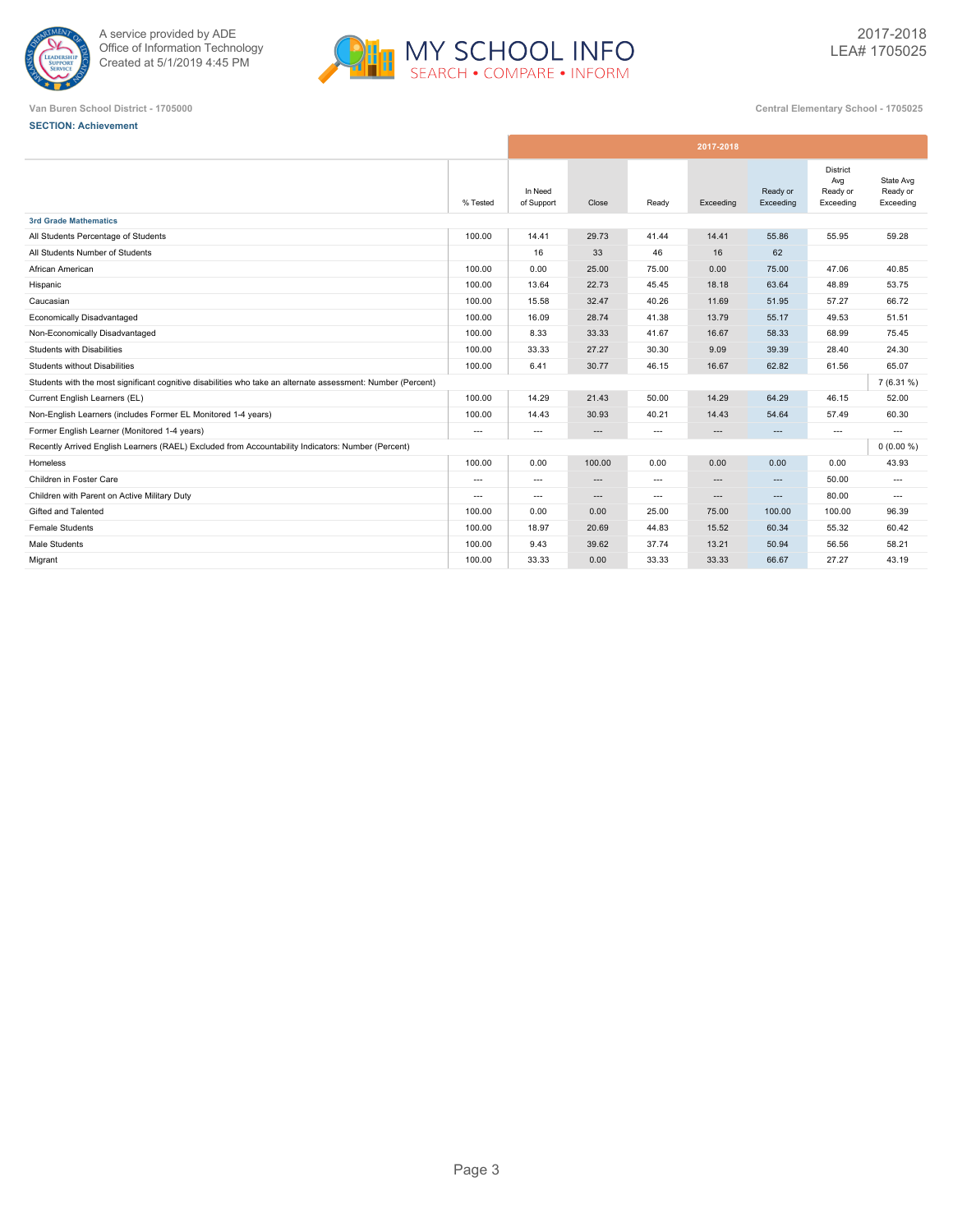



|                                                                                                              |                          |                          |          |                          | 2017-2018                |                       |                                          |                                    |
|--------------------------------------------------------------------------------------------------------------|--------------------------|--------------------------|----------|--------------------------|--------------------------|-----------------------|------------------------------------------|------------------------------------|
|                                                                                                              | % Tested                 | In Need<br>of Support    | Close    | Ready                    | Exceeding                | Ready or<br>Exceeding | District<br>Avg<br>Ready or<br>Exceeding | State Avg<br>Ready or<br>Exceeding |
| <b>4th Grade Literacy</b>                                                                                    |                          |                          |          |                          |                          |                       |                                          |                                    |
| All Students Percentage of Students                                                                          | 100.00                   | 44.19                    | 23.26    | 19.77                    | 12.79                    | 32.56                 | 37.44                                    | 42.39                              |
| All Students Number of Students                                                                              |                          | 38                       | 20       | 17                       | 11                       | 28                    |                                          |                                    |
| African American                                                                                             | 100.00                   | 66.67                    | 0.00     | 0.00                     | 33.33                    | 33.33                 | 18.18                                    | 22.22                              |
| Hispanic                                                                                                     | 100.00                   | 33.33                    | 16.67    | 22.22                    | 27.78                    | 50.00                 | 30.59                                    | 36.05                              |
| Caucasian                                                                                                    | 100.00                   | 44.83                    | 24.14    | 22.41                    | 8.62                     | 31.03                 | 40.84                                    | 50.43                              |
| Economically Disadvantaged                                                                                   | 100.00                   | 45.71                    | 21.43    | 20.00                    | 12.86                    | 32.86                 | 31.11                                    | 32.78                              |
| Non-Economically Disadvantaged                                                                               | 100.00                   | 37.50                    | 31.25    | 18.75                    | 12.50                    | 31.25                 | 51.80                                    | 62.54                              |
| <b>Students with Disabilities</b>                                                                            | 100.00                   | 56.25                    | 12.50    | 25.00                    | 6.25                     | 31.25                 | 23.73                                    | 12.80                              |
| <b>Students without Disabilities</b>                                                                         | 100.00                   | 41.43                    | 25.71    | 18.57                    | 14.29                    | 32.86                 | 39.49                                    | 47.01                              |
| Students with the most significant cognitive disabilities who take an alternate assessment: Number (Percent) |                          |                          |          |                          |                          |                       |                                          | $5(5.81\%)$                        |
| Current English Learners (EL)                                                                                | 100.00                   | 28.57                    | 28.57    | 28.57                    | 14.29                    | 42.86                 | 28.07                                    | 33.91                              |
| Non-English Learners (includes Former EL Monitored 1-4 years)                                                | 100.00                   | 45.57                    | 22.78    | 18.99                    | 12.66                    | 31.65                 | 38.79                                    | 43.44                              |
| Former English Learner (Monitored 1-4 years)                                                                 | $\cdots$                 | $\hspace{0.05cm} \ldots$ | $\cdots$ | $\hspace{0.05cm} \ldots$ | $\cdots$                 | $\cdots$              | $\overline{\phantom{a}}$                 | ---                                |
| Recently Arrived English Learners (RAEL) Excluded from Accountability Indicators: Number (Percent)           |                          |                          |          |                          |                          |                       |                                          | $0(0.00\%)$                        |
| Homeless                                                                                                     | 100.00                   | 50.00                    | 25.00    | 25.00                    | 0.00                     | 25.00                 | 16.67                                    | 29.96                              |
| Children in Foster Care                                                                                      | $\cdots$                 | $\hspace{0.05cm} \ldots$ | $\cdots$ | $---$                    | $---$                    | $\cdots$              | 50.00                                    | $---$                              |
| Children with Parent on Active Military Duty                                                                 | $\hspace{0.05cm} \ldots$ | $\hspace{0.05cm} \ldots$ | $\cdots$ | $\sim$ $\sim$            | $\hspace{0.05cm} \ldots$ | $\cdots$              | $\cdots$                                 | $\cdots$                           |
| Gifted and Talented                                                                                          | 100.00                   | 0.00                     | 20.00    | 0.00                     | 80.00                    | 80.00                 | 82.76                                    | 88.33                              |
| <b>Female Students</b>                                                                                       | 100.00                   | 40.00                    | 31.43    | 20.00                    | 8.57                     | 28.57                 | 39.13                                    | 48.08                              |
| Male Students                                                                                                | 100.00                   | 47.06                    | 17.65    | 19.61                    | 15.69                    | 35.29                 | 35.71                                    | 36.95                              |
| Migrant                                                                                                      | $\cdots$                 | $---$                    | $\cdots$ | $---$                    | $---$                    | $\cdots$              | 33.33                                    | $---$                              |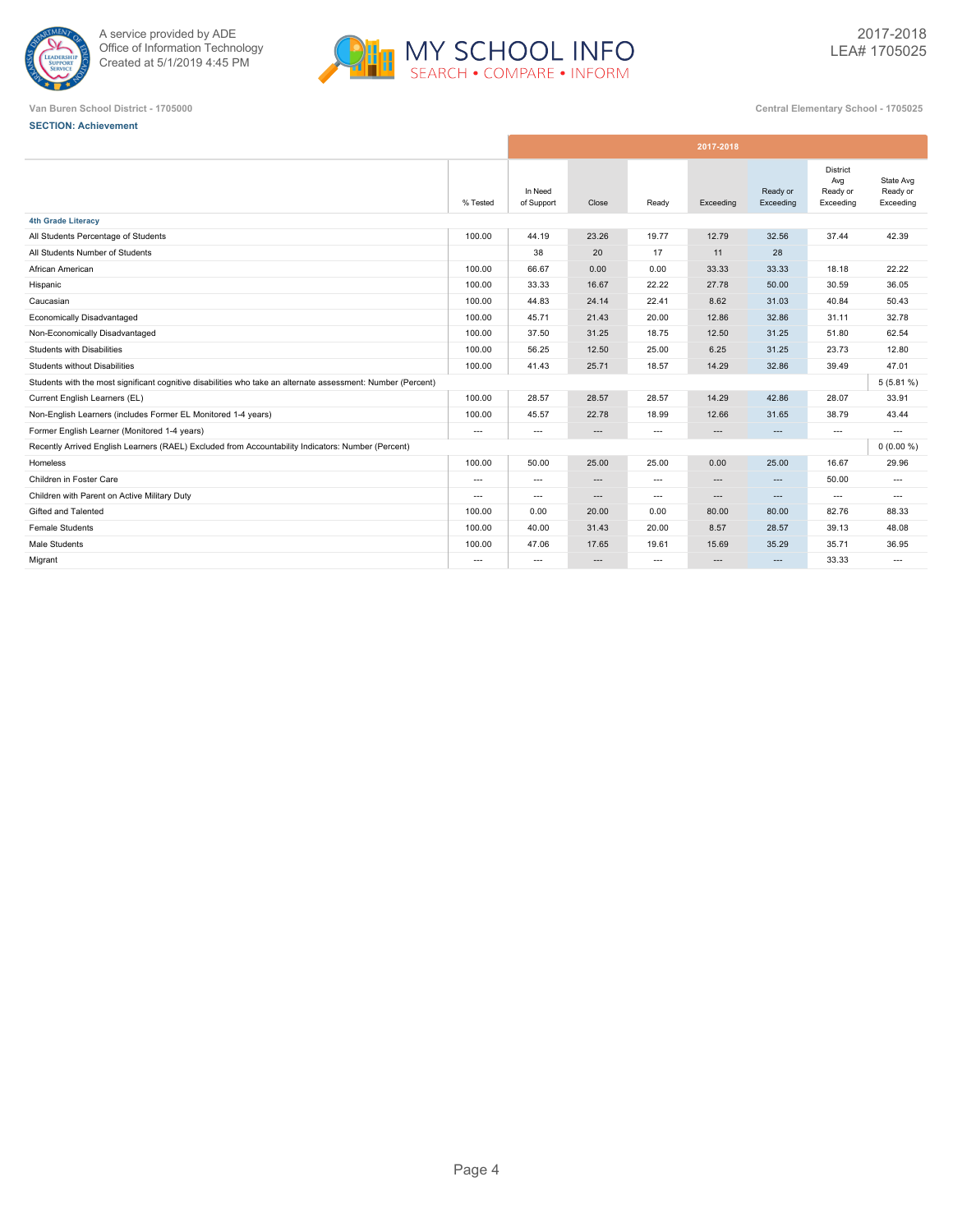



|                                                                                                              |                          |                          |                          |                          | 2017-2018 |                               |                                          |                                    |
|--------------------------------------------------------------------------------------------------------------|--------------------------|--------------------------|--------------------------|--------------------------|-----------|-------------------------------|------------------------------------------|------------------------------------|
|                                                                                                              | % Tested                 | In Need<br>of Support    | Close                    | Ready                    | Exceeding | Ready or<br>Exceeding         | District<br>Avg<br>Ready or<br>Exceeding | State Avg<br>Ready or<br>Exceeding |
| <b>4th Grade Mathematics</b>                                                                                 |                          |                          |                          |                          |           |                               |                                          |                                    |
| All Students Percentage of Students                                                                          | 100.00                   | 9.30                     | 37.21                    | 38.37                    | 15.12     | 53.49                         | 56.39                                    | 52.34                              |
| All Students Number of Students                                                                              |                          | N<10                     | 32                       | 33                       | 13        | 46                            |                                          |                                    |
| African American                                                                                             | 100.00                   | 33.33                    | 33.33                    | 0.00                     | 33.33     | 33.33                         | 27.27                                    | 29.17                              |
| Hispanic                                                                                                     | 100.00                   | 5.56                     | 38.89                    | 22.22                    | 33.33     | 55.56                         | 45.88                                    | 49.09                              |
| Caucasian                                                                                                    | 100.00                   | 10.34                    | 32.76                    | 46.55                    | 10.34     | 56.90                         | 60.45                                    | 60.81                              |
| Economically Disadvantaged                                                                                   | 100.00                   | 8.57                     | 41.43                    | 34.29                    | 15.71     | 50.00                         | 50.16                                    | 43.04                              |
| Non-Economically Disadvantaged                                                                               | 100.00                   | 12.50                    | 18.75                    | 56.25                    | 12.50     | 68.75                         | 70.50                                    | 71.85                              |
| Students with Disabilities                                                                                   | 100.00                   | 6.25                     | 31.25                    | 50.00                    | 12.50     | 62.50                         | 37.29                                    | 20.27                              |
| Students without Disabilities                                                                                | 100.00                   | 10.00                    | 38.57                    | 35.71                    | 15.71     | 51.43                         | 59.24                                    | 57.35                              |
| Students with the most significant cognitive disabilities who take an alternate assessment: Number (Percent) |                          |                          |                          |                          |           |                               |                                          | $5(5.81\%)$                        |
| Current English Learners (EL)                                                                                | 100.00                   | 0.00                     | 71.43                    | 14.29                    | 14.29     | 28.57                         | 52.63                                    | 46.93                              |
| Non-English Learners (includes Former EL Monitored 1-4 years)                                                | 100.00                   | 10.13                    | 34.18                    | 40.51                    | 15.19     | 55.70                         | 56.93                                    | 53.01                              |
| Former English Learner (Monitored 1-4 years)                                                                 | $\overline{\phantom{a}}$ | $\overline{\phantom{a}}$ | $\cdots$                 | $\overline{a}$           | $\cdots$  | $\hspace{1.5cm} \textbf{---}$ | $---$                                    | ---                                |
| Recently Arrived English Learners (RAEL) Excluded from Accountability Indicators: Number (Percent)           |                          |                          |                          |                          |           |                               |                                          | $0(0.00\%)$                        |
| Homeless                                                                                                     | 100.00                   | 50.00                    | 25.00                    | 25.00                    | 0.00      | 25.00                         | 33.33                                    | 38.63                              |
| Children in Foster Care                                                                                      | $\overline{a}$           | $---$                    | $---$                    | $---$                    | $---$     | $---$                         | 50.00                                    | $---$                              |
| Children with Parent on Active Military Duty                                                                 | $---$                    | $\hspace{0.05cm} \ldots$ | $\overline{\phantom{a}}$ | $\overline{\phantom{a}}$ | $\cdots$  | $\cdots$                      | $\qquad \qquad -$                        | $---$                              |
| Gifted and Talented                                                                                          | 100.00                   | 0.00                     | 0.00                     | 20.00                    | 80.00     | 100.00                        | 100.00                                   | 91.25                              |
| <b>Female Students</b>                                                                                       | 100.00                   | 14.29                    | 42.86                    | 31.43                    | 11.43     | 42.86                         | 52.61                                    | 53.15                              |
| Male Students                                                                                                | 100.00                   | 5.88                     | 33.33                    | 43.14                    | 17.65     | 60.78                         | 60.27                                    | 51.57                              |
| Migrant                                                                                                      | $---$                    | $\hspace{0.05cm} \ldots$ | $---$                    | $---$                    | $---$     | $\cdots$                      | 33.33                                    | $---$                              |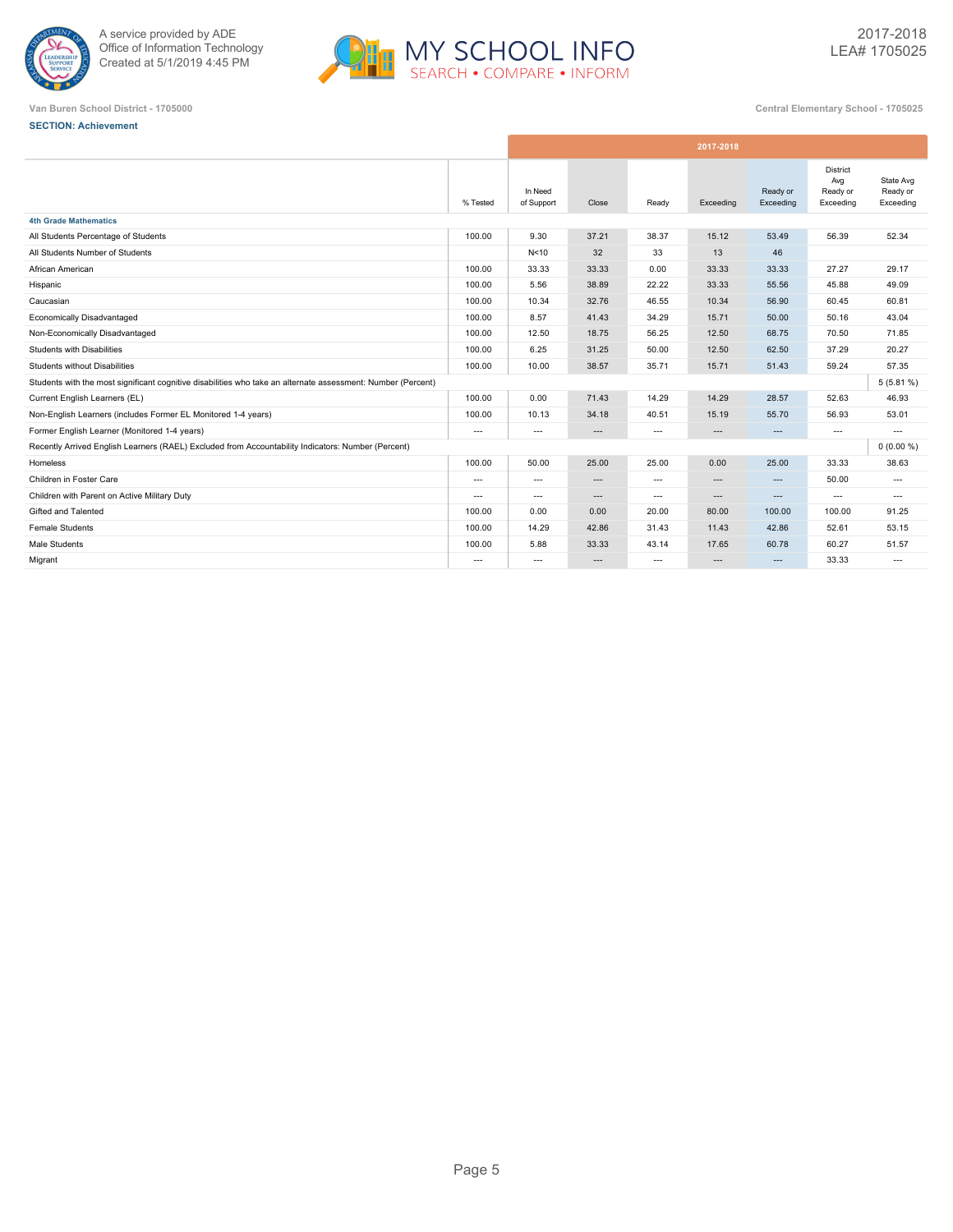



|                                                                                                              |                          |                          |                          |                          | 2017-2018                |                          |                                          |                                    |
|--------------------------------------------------------------------------------------------------------------|--------------------------|--------------------------|--------------------------|--------------------------|--------------------------|--------------------------|------------------------------------------|------------------------------------|
|                                                                                                              | % Tested                 | In Need<br>of Support    | Close                    | Ready                    | Exceeding                | Ready or<br>Exceeding    | District<br>Avg<br>Ready or<br>Exceeding | State Avg<br>Ready or<br>Exceeding |
| <b>5th Grade Literacy</b>                                                                                    |                          |                          |                          |                          |                          |                          |                                          |                                    |
| All Students Percentage of Students                                                                          | 100.00                   | 28.24                    | 27.06                    | 28.24                    | 16.47                    | 44.71                    | 42.67                                    | 41.00                              |
| All Students Number of Students                                                                              |                          | 24                       | 23                       | 24                       | 14                       | 38                       |                                          |                                    |
| African American                                                                                             | 100.00                   | 50.00                    | 0.00                     | 50.00                    | 0.00                     | 50.00                    | 50.00                                    | 20.01                              |
| Hispanic                                                                                                     | 100.00                   | 31.58                    | 15.79                    | 36.84                    | 15.79                    | 52.63                    | 36.67                                    | 34.56                              |
| Caucasian                                                                                                    | 100.00                   | 25.81                    | 32.26                    | 25.81                    | 16.13                    | 41.94                    | 44.44                                    | 49.31                              |
| Economically Disadvantaged                                                                                   | 100.00                   | 25.81                    | 33.87                    | 27.42                    | 12.90                    | 40.32                    | 36.98                                    | 31.77                              |
| Non-Economically Disadvantaged                                                                               | 100.00                   | 34.78                    | 8.70                     | 30.43                    | 26.09                    | 56.52                    | 54.79                                    | 59.73                              |
| <b>Students with Disabilities</b>                                                                            | 100.00                   | 50.00                    | 11.11                    | 27.78                    | 11.11                    | 38.89                    | 25.64                                    | 11.76                              |
| <b>Students without Disabilities</b>                                                                         | 100.00                   | 22.39                    | 31.34                    | 28.36                    | 17.91                    | 46.27                    | 46.17                                    | 45.57                              |
| Students with the most significant cognitive disabilities who take an alternate assessment: Number (Percent) |                          |                          |                          |                          |                          |                          |                                          | $9(10.59\%)$                       |
| Current English Learners (EL)                                                                                | 100.00                   | 55.56                    | 11.11                    | 33.33                    | 0.00                     | 33.33                    | 25.00                                    | 31.37                              |
| Non-English Learners (includes Former EL Monitored 1-4 years)                                                | 100.00                   | 25.00                    | 28.95                    | 27.63                    | 18.42                    | 46.05                    | 45.34                                    | 42.20                              |
| Former English Learner (Monitored 1-4 years)                                                                 | $---$                    | $\cdots$                 | $\hspace{0.05cm} \ldots$ | $\hspace{0.05cm} \ldots$ | $\hspace{0.05cm} \ldots$ | $\hspace{0.05cm} \ldots$ | $\hspace{0.05cm} \ldots$                 | $\cdots$                           |
| Recently Arrived English Learners (RAEL) Excluded from Accountability Indicators: Number (Percent)           |                          |                          |                          |                          |                          |                          |                                          | $0(0.00\%)$                        |
| Homeless                                                                                                     | $---$                    | $\cdots$                 | $\cdots$                 | $  -$                    | $\cdots$                 | $\cdots$                 | 14.29                                    | $\cdots$                           |
| Children in Foster Care                                                                                      | $\hspace{0.05cm} \ldots$ | $\hspace{0.05cm} \ldots$ | $\cdots$                 | $\cdots$                 | $\cdots$                 | $\cdots$                 | $\cdots$                                 | $\cdots$                           |
| Children with Parent on Active Military Duty                                                                 | $\sim$ $\sim$ $\sim$     | $\cdots$                 | $\cdots$                 | $\cdots$                 | $\cdots$                 | $\cdots$                 | 100.00                                   | $\cdots$                           |
| Gifted and Talented                                                                                          | 100.00                   | 0.00                     | 0.00                     | 33.33                    | 66.67                    | 100.00                   | 91.18                                    | 87.26                              |
| <b>Female Students</b>                                                                                       | 100.00                   | 21.21                    | 30.30                    | 21.21                    | 27.27                    | 48.48                    | 49.27                                    | 46.25                              |
| Male Students                                                                                                | 100.00                   | 32.69                    | 25.00                    | 32.69                    | 9.62                     | 42.31                    | 37.30                                    | 35.95                              |
| Migrant                                                                                                      | 100.00                   | 100.00                   | 0.00                     | 0.00                     | 0.00                     | 0.00                     | 0.00                                     | 18.48                              |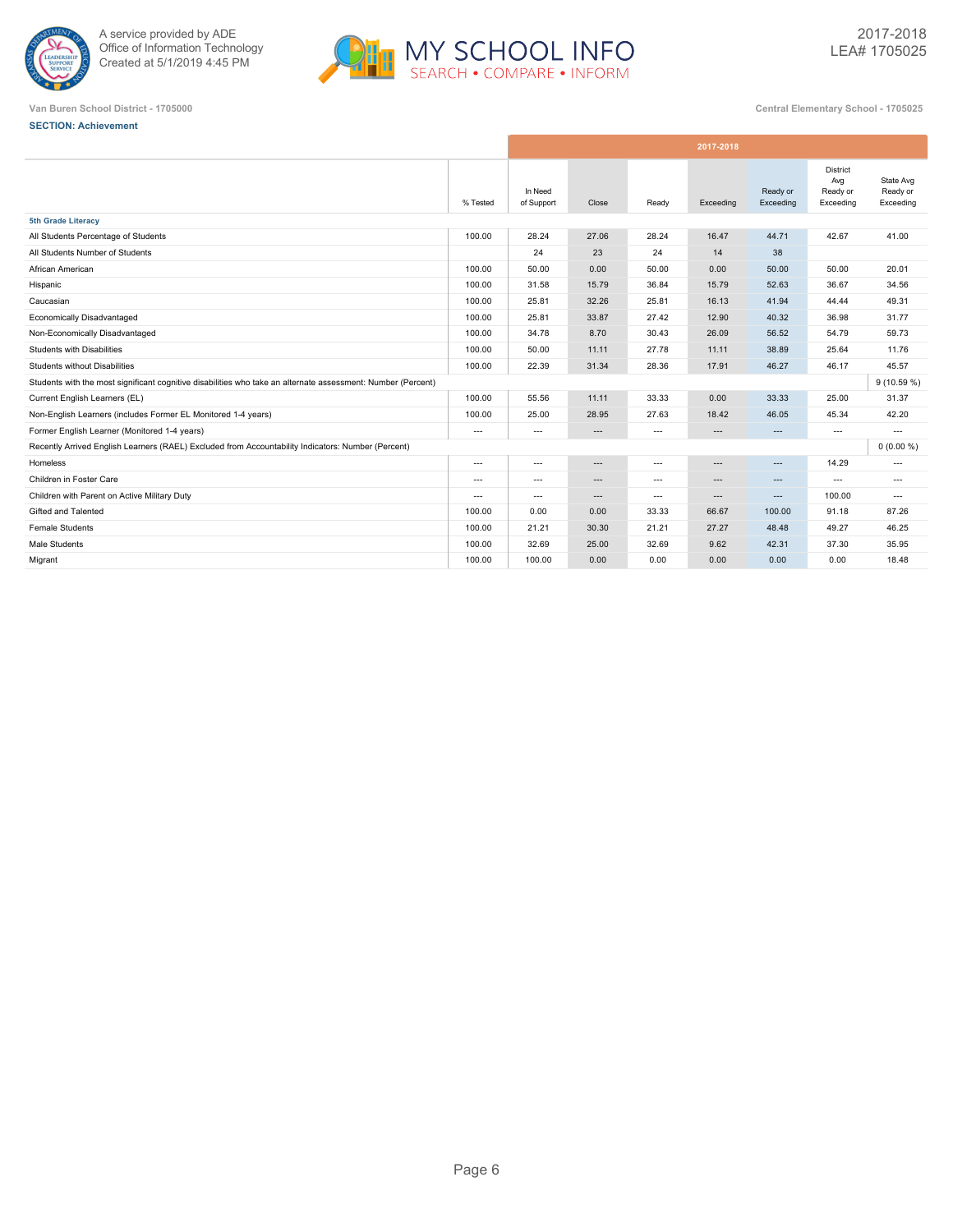

í.



## **Van Buren School District - 1705000 Central Elementary School - 1705025**

|                                                                                                              |                          |                       |                          |       | 2017-2018                |                          |                                                 |                                    |
|--------------------------------------------------------------------------------------------------------------|--------------------------|-----------------------|--------------------------|-------|--------------------------|--------------------------|-------------------------------------------------|------------------------------------|
|                                                                                                              | % Tested                 | In Need<br>of Support | Close                    | Ready | Exceeding                | Ready or<br>Exceeding    | <b>District</b><br>Avg<br>Ready or<br>Exceeding | State Avg<br>Ready or<br>Exceeding |
| <b>5th Grade Mathematics</b>                                                                                 |                          |                       |                          |       |                          |                          |                                                 |                                    |
| All Students Percentage of Students                                                                          | 100.00                   | 4.71                  | 40.00                    | 44.71 | 10.59                    | 55.29                    | 53.51                                           | 49.99                              |
| All Students Number of Students                                                                              |                          | N <sub>10</sub>       | 34                       | 38    | N<10                     | 47                       |                                                 |                                    |
| African American                                                                                             | 100.00                   | 0.00                  | 50.00                    | 0.00  | 50.00                    | 50.00                    | 25.00                                           | 26.58                              |
| Hispanic                                                                                                     | 100.00                   | 5.26                  | 31.58                    | 57.89 | 5.26                     | 63.16                    | 54.44                                           | 47.64                              |
| Caucasian                                                                                                    | 100.00                   | 4.84                  | 41.94                    | 41.94 | 11.29                    | 53.23                    | 52.63                                           | 57.98                              |
| Economically Disadvantaged                                                                                   | 100.00                   | 4.84                  | 40.32                    | 45.16 | 9.68                     | 54.84                    | 50.97                                           | 41.12                              |
| Non-Economically Disadvantaged                                                                               | 100.00                   | 4.35                  | 39.13                    | 43.48 | 13.04                    | 56.52                    | 58.90                                           | 67.99                              |
| <b>Students with Disabilities</b>                                                                            | 100.00                   | 5.56                  | 44.44                    | 33.33 | 16.67                    | 50.00                    | 32.05                                           | 18.64                              |
| <b>Students without Disabilities</b>                                                                         | 100.00                   | 4.48                  | 38.81                    | 47.76 | 8.96                     | 56.72                    | 57.94                                           | 54.89                              |
| Students with the most significant cognitive disabilities who take an alternate assessment: Number (Percent) |                          |                       |                          |       |                          |                          |                                                 | $9(10.59\%)$                       |
| Current English Learners (EL)                                                                                | 100.00                   | 11.11                 | 55.56                    | 33.33 | 0.00                     | 33.33                    | 53.33                                           | 46.35                              |
| Non-English Learners (includes Former EL Monitored 1-4 years)                                                | 100.00                   | 3.95                  | 38.16                    | 46.05 | 11.84                    | 57.89                    | 53.54                                           | 50.44                              |
| Former English Learner (Monitored 1-4 years)                                                                 | $\sim$ $\sim$ $\sim$     | $\cdots$              | $\cdots$                 | $  -$ | $\hspace{0.05cm} \ldots$ | $\sim$ $\sim$            | $\cdots$                                        | $\cdots$                           |
| Recently Arrived English Learners (RAEL) Excluded from Accountability Indicators: Number (Percent)           |                          |                       |                          |       |                          |                          |                                                 | $0(0.00\%)$                        |
| Homeless                                                                                                     | $---$                    | $---$                 | $\hspace{0.05cm} \ldots$ | $  -$ | $\cdots$                 | $\cdots$                 | 14.29                                           | $\cdots$                           |
| Children in Foster Care                                                                                      | $\hspace{0.05cm} \ldots$ | $\cdots$              | $\cdots$                 | $---$ | $\sim$ $\sim$            | $\cdots$                 | $\cdots$                                        | $---$                              |
| Children with Parent on Active Military Duty                                                                 | $\sim$ $\sim$            | $---$                 | $\cdots$                 | $  -$ | $\hspace{0.05cm} \ldots$ | $\hspace{0.05cm} \ldots$ | 100.00                                          | $\cdots$                           |
| Gifted and Talented                                                                                          | 100.00                   | 0.00                  | 0.00                     | 66.67 | 33.33                    | 100.00                   | 97.06                                           | 88.97                              |
| <b>Female Students</b>                                                                                       | 100.00                   | 3.03                  | 48.48                    | 45.45 | 3.03                     | 48.48                    | 53.43                                           | 50.87                              |
| Male Students                                                                                                | 100.00                   | 5.77                  | 34.62                    | 44.23 | 15.38                    | 59.62                    | 53.57                                           | 49.14                              |
| Migrant                                                                                                      | 100.00                   | 0.00                  | 100.00                   | 0.00  | 0.00                     | 0.00                     | 33.33                                           | 33.70                              |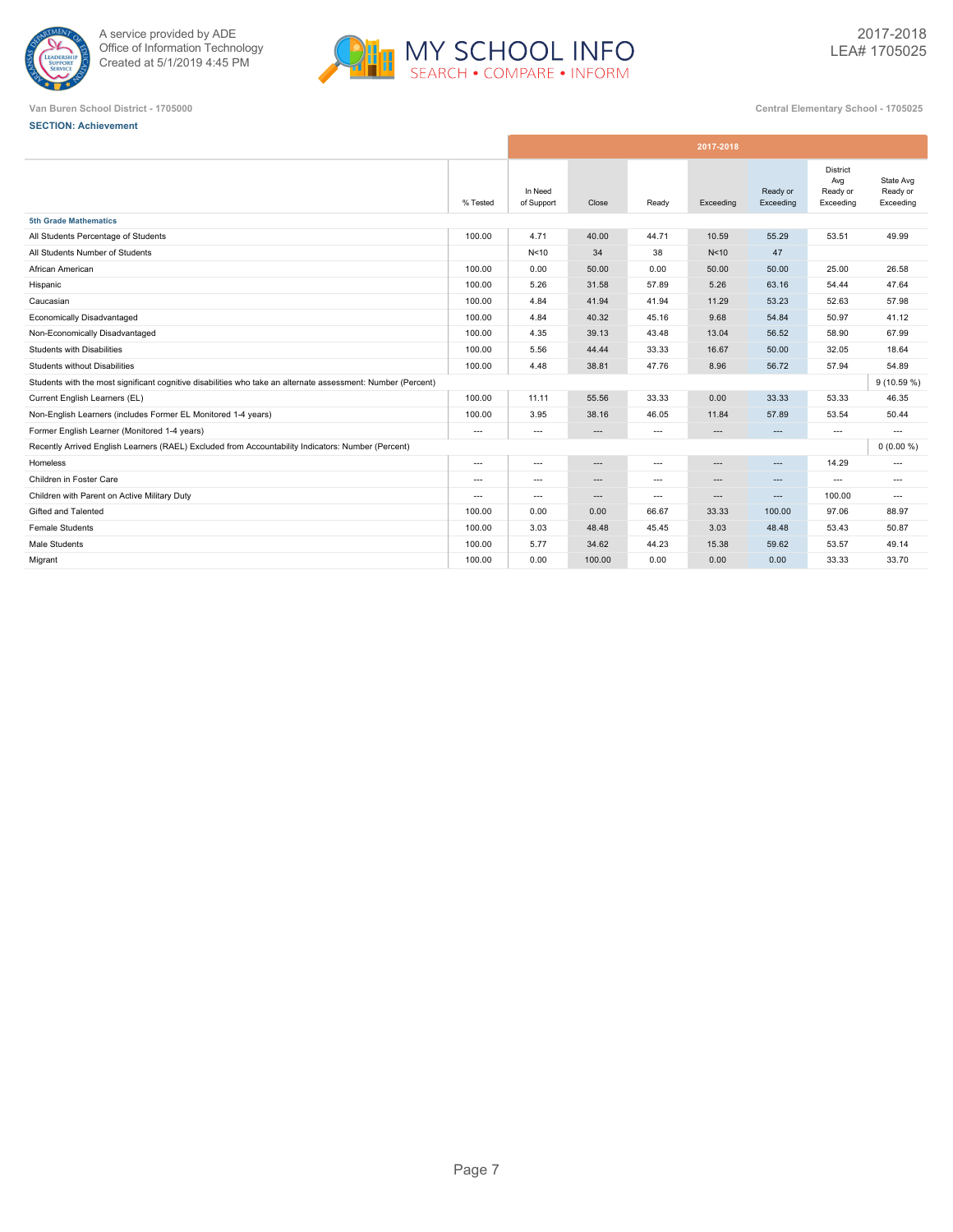



|                                                                                                              |               |                          |                          |                          | 2017-2018                |                          |                                          |                                    |
|--------------------------------------------------------------------------------------------------------------|---------------|--------------------------|--------------------------|--------------------------|--------------------------|--------------------------|------------------------------------------|------------------------------------|
|                                                                                                              | % Tested      | In Need<br>of Support    | Close                    | Ready                    | Exceeding                | Ready or<br>Exceeding    | District<br>Avg<br>Ready or<br>Exceeding | State Avg<br>Ready or<br>Exceeding |
| 3rd Grade Science                                                                                            |               |                          |                          |                          |                          |                          |                                          |                                    |
| All Students Percentage of Students                                                                          | 100.00        | 58.65                    | 14.42                    | 12.50                    | 14.42                    | 26.92                    | 34.05                                    | 38.61                              |
| All Students Number of Students                                                                              |               | 61                       | 15                       | 13                       | 15                       | 28                       |                                          |                                    |
| African American                                                                                             | 100.00        | 50.00                    | 50.00                    | 0.00                     | 0.00                     | 0.00                     | 11.76                                    | 19.71                              |
| Hispanic                                                                                                     | 100.00        | 66.67                    | 28.57                    | 4.76                     | 0.00                     | 4.76                     | 26.44                                    | 29.49                              |
| Caucasian                                                                                                    | 100.00        | 59.15                    | 9.86                     | 14.08                    | 16.90                    | 30.99                    | 36.01                                    | 47.05                              |
| Economically Disadvantaged                                                                                   | 100.00        | 64.20                    | 13.58                    | 9.88                     | 12.35                    | 22.22                    | 28.39                                    | 30.11                              |
| Non-Economically Disadvantaged                                                                               | 100.00        | 39.13                    | 17.39                    | 21.74                    | 21.74                    | 43.48                    | 45.22                                    | 56.15                              |
| <b>Students with Disabilities</b>                                                                            | 100.00        | 76.92                    | 11.54                    | 3.85                     | 7.69                     | 11.54                    | 8.82                                     | 11.89                              |
| <b>Students without Disabilities</b>                                                                         | 100.00        | 52.56                    | 15.38                    | 15.38                    | 16.67                    | 32.05                    | 38.35                                    | 42.59                              |
| Students with the most significant cognitive disabilities who take an alternate assessment: Number (Percent) |               |                          |                          |                          |                          |                          |                                          | $0(0.00\%)$                        |
| Current English Learners (EL)                                                                                | 100.00        | 64.29                    | 21.43                    | 14.29                    | 0.00                     | 14.29                    | 26.56                                    | 27.96                              |
| Non-English Learners (includes Former EL Monitored 1-4 years)                                                | 100.00        | 57.78                    | 13.33                    | 12.22                    | 16.67                    | 28.89                    | 35.24                                    | 40.12                              |
| Former English Learner (Monitored 1-4 years)                                                                 | $\ldots$      | $\hspace{0.05cm} \ldots$ | $\hspace{0.05cm} \ldots$ | $\hspace{0.05cm} \ldots$ | $\hspace{0.05cm} \ldots$ | $\hspace{0.05cm} \ldots$ | $\cdots$                                 | $---$                              |
| Recently Arrived English Learners (RAEL) Excluded from Accountability Indicators: Number (Percent)           |               |                          |                          |                          |                          |                          |                                          | $0(0.00\%)$                        |
| Homeless                                                                                                     | 100.00        | 100.00                   | 0.00                     | 0.00                     | 0.00                     | 0.00                     | 0.00                                     | 25.78                              |
| Children in Foster Care                                                                                      | $\cdots$      | $\hspace{0.05cm} \ldots$ | $\cdots$                 | $\hspace{0.05cm} \ldots$ | $\cdots$                 | $\cdots$                 | 50.00                                    | $---$                              |
| Children with Parent on Active Military Duty                                                                 | $\sim$ $\sim$ | $\hspace{0.05cm} \ldots$ | $\hspace{0.05cm} \ldots$ | $\hspace{0.05cm} \ldots$ | $\hspace{0.05cm} \ldots$ | $\hspace{0.05cm} \ldots$ | 60.00                                    | $---$                              |
| Gifted and Talented                                                                                          | 100.00        | 0.00                     | 0.00                     | 0.00                     | 100.00                   | 100.00                   | 84.62                                    | 85.93                              |
| Female Students                                                                                              | 100.00        | 63.16                    | 17.54                    | 5.26                     | 14.04                    | 19.30                    | 32.62                                    | 38.35                              |
| Male Students                                                                                                | 100.00        | 53.19                    | 10.64                    | 21.28                    | 14.89                    | 36.17                    | 35.47                                    | 38.86                              |
| Migrant                                                                                                      | 100.00        | 66.67                    | 33.33                    | 0.00                     | 0.00                     | 0.00                     | 0.00                                     | 24.07                              |
|                                                                                                              |               |                          |                          |                          |                          |                          |                                          |                                    |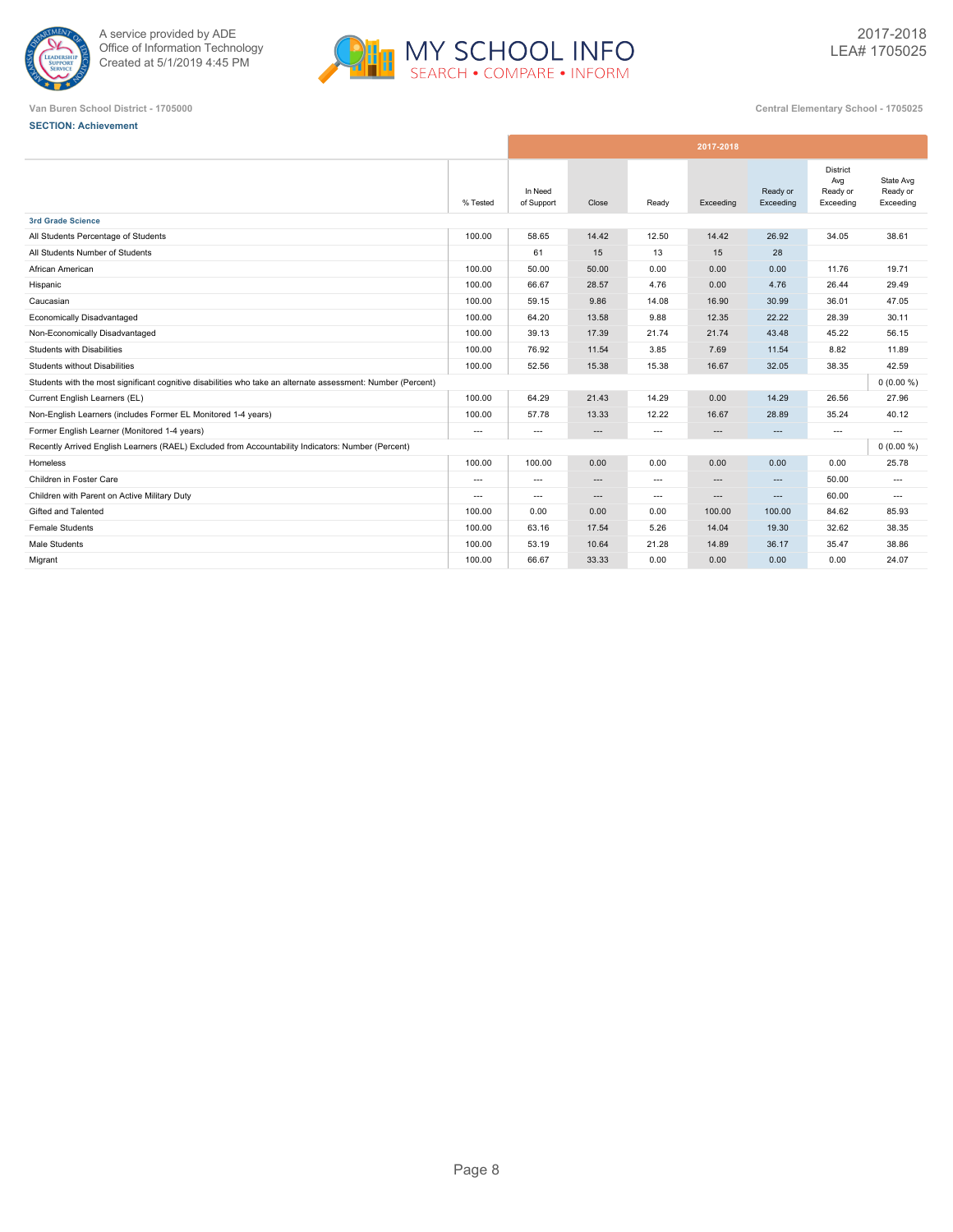



|                                                                                                              |                          | 2017-2018             |                          |          |                          |                       |                                          |                                    |
|--------------------------------------------------------------------------------------------------------------|--------------------------|-----------------------|--------------------------|----------|--------------------------|-----------------------|------------------------------------------|------------------------------------|
|                                                                                                              | % Tested                 | In Need<br>of Support | Close                    | Ready    | Exceeding                | Ready or<br>Exceeding | District<br>Avg<br>Ready or<br>Exceeding | State Avg<br>Ready or<br>Exceeding |
| <b>4th Grade Science</b>                                                                                     |                          |                       |                          |          |                          |                       |                                          |                                    |
| All Students Percentage of Students                                                                          | 100.00                   | 39.51                 | 32.10                    | 13.58    | 14.81                    | 28.40                 | 35.15                                    | 42.17                              |
| All Students Number of Students                                                                              |                          | 32                    | 26                       | 11       | 12                       | 23                    |                                          |                                    |
| African American                                                                                             | 100.00                   | 66.67                 | 0.00                     | 0.00     | 33.33                    | 33.33                 | 10.00                                    | 20.98                              |
| Hispanic                                                                                                     | 100.00                   | 29.41                 | 23.53                    | 23.53    | 23.53                    | 47.06                 | 22.62                                    | 33.11                              |
| Caucasian                                                                                                    | 100.00                   | 42.59                 | 31.48                    | 12.96    | 12.96                    | 25.93                 | 38.87                                    | 51.24                              |
| Economically Disadvantaged                                                                                   | 100.00                   | 39.39                 | 36.36                    | 9.09     | 15.15                    | 24.24                 | 26.47                                    | 32.82                              |
| Non-Economically Disadvantaged                                                                               | 100.00                   | 40.00                 | 13.33                    | 33.33    | 13.33                    | 46.67                 | 54.81                                    | 61.61                              |
| <b>Students with Disabilities</b>                                                                            | 100.00                   | 81.82                 | 18.18                    | 0.00     | 0.00                     | 0.00                  | 6.52                                     | 11.39                              |
| <b>Students without Disabilities</b>                                                                         | 100.00                   | 32.86                 | 34.29                    | 15.71    | 17.14                    | 32.86                 | 38.48                                    | 46.48                              |
| Students with the most significant cognitive disabilities who take an alternate assessment: Number (Percent) |                          |                       |                          |          |                          |                       |                                          | $0(0.00\%)$                        |
| Current English Learners (EL)                                                                                | 100.00                   | 42.86                 | 28.57                    | 28.57    | 0.00                     | 28.57                 | 22.81                                    | 29.44                              |
| Non-English Learners (includes Former EL Monitored 1-4 years)                                                | 100.00                   | 39.19                 | 32.43                    | 12.16    | 16.22                    | 28.38                 | 36.98                                    | 43.76                              |
| Former English Learner (Monitored 1-4 years)                                                                 | $---$                    | $---$                 | $\hspace{0.05cm} \ldots$ | $  -$    | $\hspace{0.05cm} \ldots$ | $\sim$ $\sim$         | $\cdots$                                 | $---$                              |
| Recently Arrived English Learners (RAEL) Excluded from Accountability Indicators: Number (Percent)           |                          |                       |                          |          |                          |                       |                                          | $0(0.00\%)$                        |
| Homeless                                                                                                     | 100.00                   | 75.00                 | 0.00                     | 25.00    | 0.00                     | 25.00                 | 33.33                                    | 29.24                              |
| Children in Foster Care                                                                                      | $\sim$ $\sim$            | $\cdots$              | $\cdots$                 | $\cdots$ | $\cdots$                 | $\sim$ $\sim$         | 50.00                                    | $\cdots$                           |
| Children with Parent on Active Military Duty                                                                 | $\hspace{0.05cm} \ldots$ | $\cdots$              | $\cdots$                 | $  -$    | $\hspace{0.05cm} \ldots$ | $\cdots$              | $\cdots$                                 | $\cdots$                           |
| Gifted and Talented                                                                                          | 100.00                   | 0.00                  | 0.00                     | 40.00    | 60.00                    | 100.00                | 89.66                                    | 87.12                              |
| <b>Female Students</b>                                                                                       | 100.00                   | 51.43                 | 25.71                    | 11.43    | 11.43                    | 22.86                 | 31.44                                    | 41.85                              |
| Male Students                                                                                                | 100.00                   | 30.43                 | 36.96                    | 15.22    | 17.39                    | 32.61                 | 39.15                                    | 42.48                              |
| Migrant                                                                                                      | $---$                    | $---$                 | $---$                    | $---$    | $\cdots$                 | $\sim$ $\sim$         | 16.67                                    | $---$                              |
|                                                                                                              |                          |                       |                          |          |                          |                       |                                          |                                    |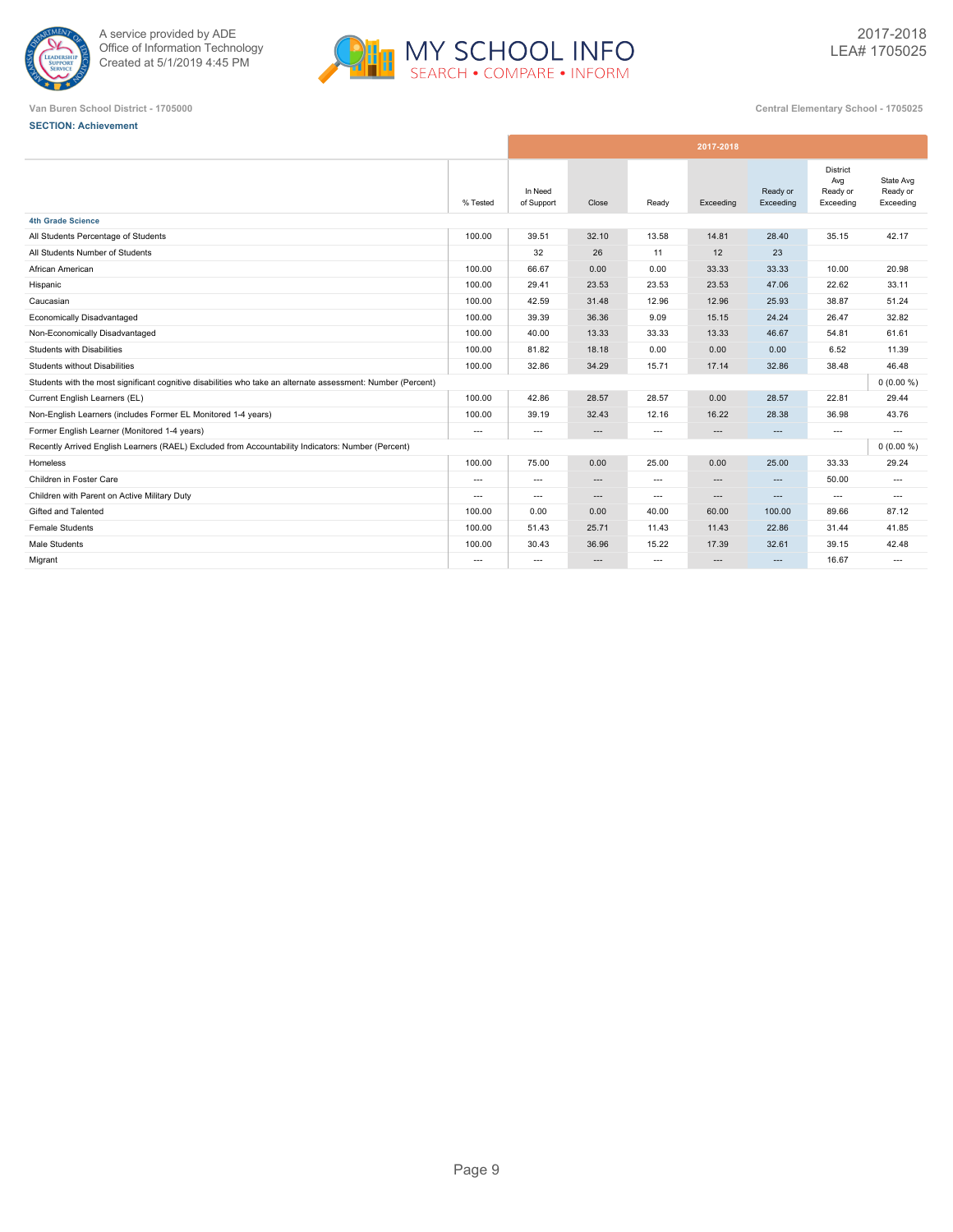



|                                                                                                              |               |                          |                          |                          | 2017-2018                |                               |                                                 |                                    |
|--------------------------------------------------------------------------------------------------------------|---------------|--------------------------|--------------------------|--------------------------|--------------------------|-------------------------------|-------------------------------------------------|------------------------------------|
|                                                                                                              | % Tested      | In Need<br>of Support    | Close                    | Ready                    | Exceeding                | Ready or<br>Exceeding         | <b>District</b><br>Avg<br>Ready or<br>Exceeding | State Avg<br>Ready or<br>Exceeding |
| <b>5th Grade Science</b>                                                                                     |               |                          |                          |                          |                          |                               |                                                 |                                    |
| All Students Percentage of Students                                                                          | 100.00        | 38.82                    | 16.47                    | 25.88                    | 18.82                    | 44.71                         | 40.04                                           | 41.01                              |
| All Students Number of Students                                                                              |               | 33                       | 14                       | 22                       | 16                       | 38                            |                                                 |                                    |
| African American                                                                                             | 100.00        | 50.00                    | 0.00                     | 50.00                    | 0.00                     | 50.00                         | 25.00                                           | 18.23                              |
| Hispanic                                                                                                     | 100.00        | 47.37                    | 5.26                     | 10.53                    | 36.84                    | 47.37                         | 36.67                                           | 35.62                              |
| Caucasian                                                                                                    | 100.00        | 37.10                    | 17.74                    | 30.65                    | 14.52                    | 45.16                         | 42.28                                           | 49.72                              |
| Economically Disadvantaged                                                                                   | 100.00        | 45.16                    | 11.29                    | 27.42                    | 16.13                    | 43.55                         | 38.59                                           | 32.22                              |
| Non-Economically Disadvantaged                                                                               | 100.00        | 21.74                    | 30.43                    | 21.74                    | 26.09                    | 47.83                         | 43.15                                           | 58.85                              |
| <b>Students with Disabilities</b>                                                                            | 100.00        | 83.33                    | 11.11                    | 0.00                     | 5.56                     | 5.56                          | 14.10                                           | 15.24                              |
| <b>Students without Disabilities</b>                                                                         | 100.00        | 26.87                    | 17.91                    | 32.84                    | 22.39                    | 55.22                         | 45.38                                           | 45.04                              |
| Students with the most significant cognitive disabilities who take an alternate assessment: Number (Percent) |               |                          |                          |                          |                          |                               |                                                 | $9(10.59\%)$                       |
| Current English Learners (EL)                                                                                | 100.00        | 44.44                    | 11.11                    | 22.22                    | 22.22                    | 44.44                         | 28.33                                           | 32.55                              |
| Non-English Learners (includes Former EL Monitored 1-4 years)                                                | 100.00        | 38.16                    | 17.11                    | 26.32                    | 18.42                    | 44.74                         | 41.81                                           | 42.06                              |
| Former English Learner (Monitored 1-4 years)                                                                 | $\cdots$      | ---                      | $\hspace{0.05cm} \ldots$ | ---                      | $\hspace{0.05cm} \ldots$ | $\hspace{1.5cm} \textbf{---}$ | $\cdots$                                        | ---                                |
| Recently Arrived English Learners (RAEL) Excluded from Accountability Indicators: Number (Percent)           |               |                          |                          |                          |                          |                               |                                                 | $0(0.00\%)$                        |
| Homeless                                                                                                     | $\cdots$      | $\hspace{0.05cm} \ldots$ | $\cdots$                 | $---$                    | $---$                    | $\cdots$                      | 14.29                                           | $---$                              |
| Children in Foster Care                                                                                      | $\cdots$      | $\hspace{0.05cm} \ldots$ | $\cdots$                 | $\hspace{0.05cm} \ldots$ | $---$                    | $\cdots$                      | $\overline{\phantom{a}}$                        | $---$                              |
| Children with Parent on Active Military Duty                                                                 | $\sim$ $\sim$ | $\cdots$                 | $\cdots$                 | $\cdots$                 | $\cdots$                 | $\cdots$                      | 100.00                                          | ---                                |
| Gifted and Talented                                                                                          | 100.00        | 0.00                     | 0.00                     | 0.00                     | 100.00                   | 100.00                        | 94.12                                           | 86.05                              |
| Female Students                                                                                              | 100.00        | 33.33                    | 21.21                    | 30.30                    | 15.15                    | 45.45                         | 38.05                                           | 40.38                              |
| Male Students                                                                                                | 100.00        | 42.31                    | 13.46                    | 23.08                    | 21.15                    | 44.23                         | 41.67                                           | 41.63                              |
| Migrant                                                                                                      | 100.00        | 0.00                     | 100.00                   | 0.00                     | 0.00                     | 0.00                          | 11.11                                           | 22.02                              |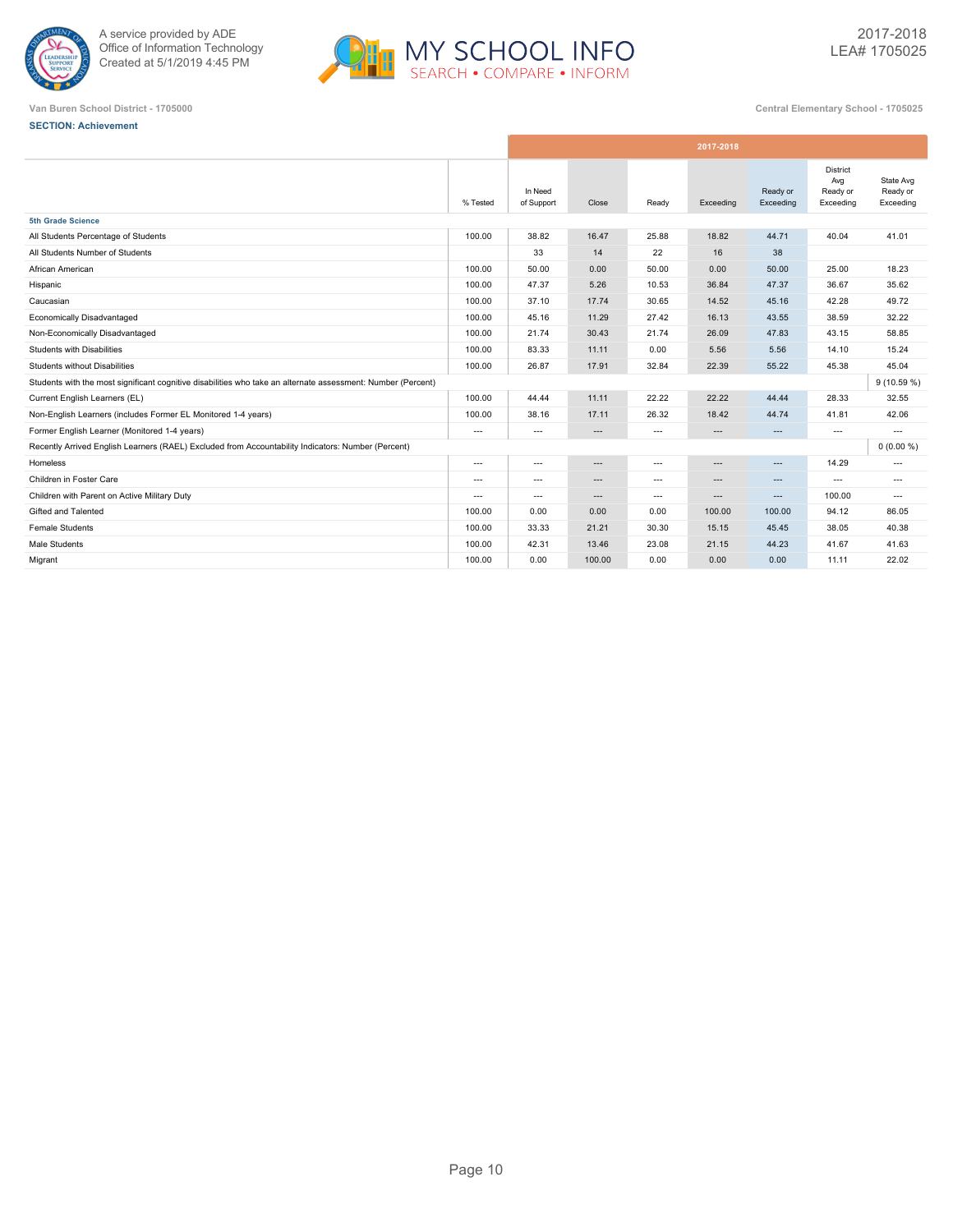

**SECTION: Growth**



|                                                               | <b>ELA</b>        | Math          | Content                  | <b>Science</b>           | <b>ELP</b> | Content<br>with ELP      |
|---------------------------------------------------------------|-------------------|---------------|--------------------------|--------------------------|------------|--------------------------|
| Grade 1                                                       |                   |               |                          |                          |            |                          |
| All Students                                                  | $---$             | $---$         | $  -$                    | $\sim$ $\sim$            | 85.8953    | $\hspace{0.05cm} \ldots$ |
| African-American                                              | $---$             | $\cdots$      | $  -$                    | $\sim$ $\sim$            | $---$      | $\cdots$                 |
| Hispanic                                                      | $\qquad \qquad -$ | $\cdots$      | $---$                    | $\sim$ $\sim$            | 80.7927    | $\hspace{0.05cm} \ldots$ |
| Caucasian                                                     | $\cdots$          | $\sim$ $\sim$ | $\hspace{0.05cm} \ldots$ | $\hspace{0.05cm} \ldots$ | 99.0694    | $\hspace{0.05cm} \ldots$ |
| Economically Disadvantaged                                    | $---$             | $---$         | $---$                    | $\hspace{0.05cm} \ldots$ | 90.2433    | $\hspace{0.05cm} \ldots$ |
| Non-Economically Disadvantaged                                | $\qquad \qquad -$ | $\cdots$      | $\hspace{0.05cm} \ldots$ | $\sim$ $\sim$            | 72.8514    | $\hspace{0.05cm} \ldots$ |
| Students with Disabilities                                    | $\qquad \qquad -$ | $\cdots$      | $\hspace{0.05cm} \ldots$ | $\cdots$                 | $---$      | $\cdots$                 |
| <b>Students without Disabilities</b>                          | $---$             | $---$         | $---$                    | $\cdots$                 | 85.8953    | $\hspace{0.05cm} \ldots$ |
| Current English Learners (EL)                                 | $---$             | $---$         | $  -$                    | $---$                    | 85.8953    | $---$                    |
| Non-English Learners (includes Former EL Monitored 1-4 years) | $---$             | $\sim$ $\sim$ | $\hspace{0.05cm} \ldots$ | $\hspace{0.05cm} \ldots$ | $\cdots$   | $\cdots$                 |
| Former English Learner (Monitored 1-4 years)                  | $\cdots$          | $\sim$ $\sim$ | $\hspace{0.05cm} \ldots$ | $\hspace{0.05cm} \ldots$ | $\cdots$   | $\hspace{0.05cm} \ldots$ |
| Homeless                                                      | $---$             | $\cdots$      | $\hspace{0.05cm} \ldots$ | $\cdots$                 | $---$      | $\cdots$                 |
| Children in Foster Care                                       | $---$             | $---$         | $---$                    | $\cdots$                 | $---$      | $\cdots$                 |
| Children with Parent on Active Military Duty                  | $---$             | $---$         | $  -$                    | $---$                    | $---$      | $---$                    |
| Gifted and Talented                                           | $---$             | $\sim$ $\sim$ | $\hspace{0.05cm} \ldots$ | $\sim$ $\sim$            | $\cdots$   | $\hspace{0.05cm} \ldots$ |
| Female Students                                               | $- - -$           | $---$         | $  -$                    | $---$                    | 88.3852    | $---$                    |
| <b>Male Students</b>                                          | $\qquad \qquad -$ | $\sim$ $\sim$ | $\hspace{0.05cm} \ldots$ | $\hspace{0.05cm} \ldots$ | 81.7455    | $\hspace{0.05cm} \ldots$ |
| Migrant                                                       | $\cdots$          | $\cdots$      | $\hspace{0.05cm} \ldots$ | $\cdots$                 | $\cdots$   | $\cdots$                 |
|                                                               |                   |               |                          |                          |            |                          |
|                                                               | <b>ELA</b>        | Math          | Content                  | <b>Science</b>           | <b>ELP</b> | Content                  |

|                                                               |       |                          |                          |               |                   | with ELP          |
|---------------------------------------------------------------|-------|--------------------------|--------------------------|---------------|-------------------|-------------------|
| Grade 2                                                       |       |                          |                          |               |                   |                   |
| All Students                                                  | $---$ | $\cdots$                 | $\sim$ $\sim$            | $---$         | 83.7301           | $\cdots$          |
| African-American                                              | $---$ | $---$                    | $---$                    | $---$         | $---$             | $---$             |
| Hispanic                                                      | $---$ | $---$                    | $\sim$ $\sim$            | $\sim$ $\sim$ | 83.7301           | $\cdots$          |
| Caucasian                                                     | $---$ | $\sim$ $\sim$            | $\sim$ $\sim$            | $\sim$ $\sim$ | $\cdots$          | $\qquad \qquad -$ |
| Economically Disadvantaged                                    | $---$ | $\hspace{0.05cm} \ldots$ | $\sim$ $\sim$            | $\sim$ $\sim$ | 79.8907           | $\cdots$          |
| Non-Economically Disadvantaged                                | $---$ | $---$                    | $---$                    | $---$         | 88.8492           | $\cdots$          |
| Students with Disabilities                                    | $---$ | $---$                    | $---$                    | $\sim$ $\sim$ | 80.2865           | $\cdots$          |
| Students without Disabilities                                 | $---$ | $---$                    | $---$                    | $\sim$ $\sim$ | 85.1075           | $\cdots$          |
| Current English Learners (EL)                                 | $---$ | $\hspace{0.05cm} \ldots$ | $\cdots$                 | $\sim$ $\sim$ | 83.7301           | $\cdots$          |
| Non-English Learners (includes Former EL Monitored 1-4 years) | $---$ | $---$                    | $  -$                    | $---$         | $---$             | $---$             |
| Former English Learner (Monitored 1-4 years)                  | $---$ | $---$                    | $---$                    | $---$         | $\qquad \qquad -$ | $\qquad \qquad -$ |
| Homeless                                                      | $---$ | $---$                    | $---$                    | $---$         | $---$             | $---$             |
| Children in Foster Care                                       | $---$ | $---$                    | $\sim$ $\sim$            | $\sim$ $\sim$ | $\cdots$          | $\qquad \qquad -$ |
| Children with Parent on Active Military Duty                  | $---$ | $---$                    | $---$                    | $---$         | $---$             | $---$             |
| Gifted and Talented                                           | $---$ | $---$                    | $---$                    | $---$         | $---$             | $\qquad \qquad -$ |
| Female Students                                               | $---$ | $---$                    | $\hspace{0.05cm} \ldots$ | $\sim$ $\sim$ | 86.0357           | $\cdots$          |
| Male Students                                                 | $---$ | $---$                    | $\sim$ $\sim$            | $\sim$ $\sim$ | 82.0008           | $\cdots$          |
| Migrant                                                       | $---$ | $---$                    | $---$                    | $---$         | $---$             | $\qquad \qquad -$ |
|                                                               |       |                          |                          |               |                   |                   |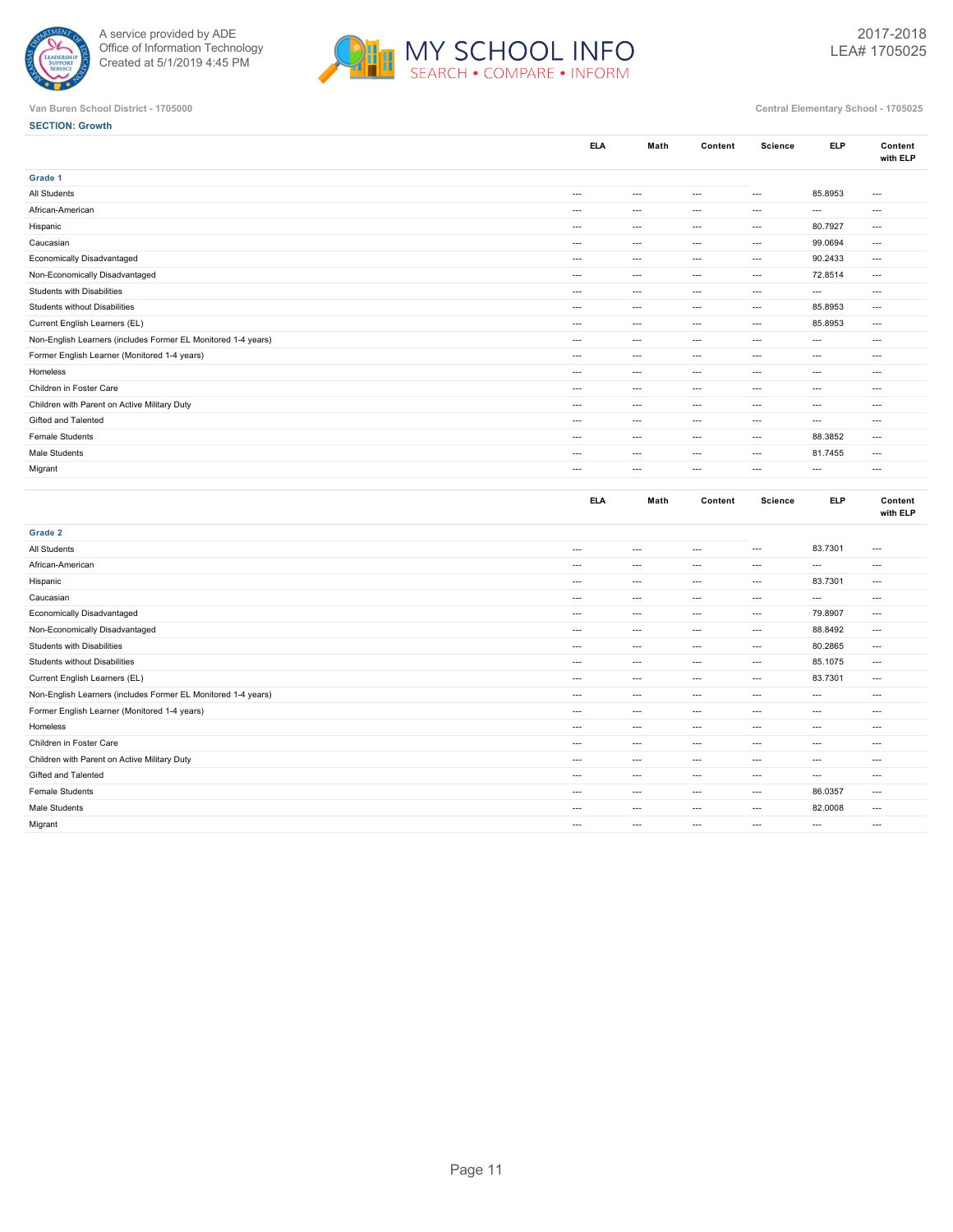

**SECTION: Growth**



|                                                               | <b>ELA</b>               | Math                     | Content                  | <b>Science</b>           | <b>ELP</b>               | Content<br>with ELP      |
|---------------------------------------------------------------|--------------------------|--------------------------|--------------------------|--------------------------|--------------------------|--------------------------|
| Grade 3                                                       |                          |                          |                          |                          |                          |                          |
| All Students                                                  | 81.3120                  | 83.5927                  | 82.4524                  | $\overline{a}$           | 78.7790                  | 82.0052                  |
| African-American                                              | 79.1867                  | 82.0869                  | 80.6368                  | $\overline{a}$           | $\overline{a}$           | $\overline{a}$           |
| Hispanic                                                      | 90.9023                  | 85.8998                  | 88.4011                  | $---$                    | 78.8504                  | 84.6387                  |
| Caucasian                                                     | 79.0544                  | 82.8547                  | 80.9545                  | $\overline{a}$           | $\overline{\phantom{a}}$ | $\overline{a}$           |
| Economically Disadvantaged                                    | 82.0583                  | 83.5986                  | 82.8285                  | $\overline{a}$           | 79.0861                  | 82.2997                  |
| Non-Economically Disadvantaged                                | 78.6320                  | 83.5717                  | 81.1018                  | $\overline{\phantom{a}}$ | 74.7864                  | 80.8272                  |
| Students with Disabilities                                    | 80.6053                  | 81.1441                  | 80.8747                  | $\overline{a}$           | 76.9285                  | 80.2382                  |
| Students without Disabilities                                 | 81.5570                  | 84.4416                  | 82.9993                  | $\overline{\phantom{a}}$ | 79.8071                  | 82.6573                  |
| Current English Learners (EL)                                 | 94.3293                  | 90.3591                  | 92.3442                  | $\overline{a}$           | 78.7790                  | 85.5616                  |
| Non-English Learners (includes Former EL Monitored 1-4 years) | 79.2173                  | 82.5039                  | 80.8606                  | $\overline{\phantom{a}}$ | $\overline{\phantom{a}}$ | $\overline{\phantom{a}}$ |
| Former English Learner (Monitored 1-4 years)                  | $\overline{a}$           | $\overline{a}$           | $\overline{a}$           | $---$                    | $---$                    | $-$                      |
| Homeless                                                      | 80.3397                  | 76.2145                  | 78.2771                  | $\overline{\phantom{a}}$ | $\overline{\phantom{a}}$ | $\overline{\phantom{a}}$ |
| Children in Foster Care                                       | $\overline{a}$           | $\overline{\phantom{a}}$ | $\overline{\phantom{a}}$ | $\overline{a}$           | $\overline{\phantom{a}}$ | $\overline{a}$           |
| Children with Parent on Active Military Duty                  | $\overline{\phantom{a}}$ | ---                      | $\overline{\phantom{a}}$ | $\overline{a}$           | $\overline{\phantom{a}}$ | $\overline{\phantom{a}}$ |
| Gifted and Talented                                           | 75.2738                  | 88.8343                  | 82.0540                  | $\overline{\phantom{a}}$ | $\overline{\phantom{a}}$ | $\overline{\phantom{a}}$ |
| <b>Female Students</b>                                        | 82.6686                  | 85.3313                  | 83.9999                  | ---                      | 78.9554                  | 83.3015                  |
| Male Students                                                 | 79.6238                  | 81.4291                  | 80.5265                  | $\overline{\phantom{a}}$ | 78.4615                  | 80.3200                  |
| Migrant                                                       | 98.5135                  | 81.1162                  | 89.8148                  | $\overline{\phantom{a}}$ | 95.6185                  | 91.7494                  |
|                                                               |                          |                          |                          |                          |                          |                          |
|                                                               |                          |                          |                          |                          |                          |                          |
|                                                               | <b>ELA</b>               | Math                     | Content                  | <b>Science</b>           | <b>ELP</b>               | Content<br>with ELP      |
| Grade 4                                                       |                          |                          |                          |                          |                          |                          |
| All Students                                                  | 84.7080                  | 80.8938                  | 82.8009                  | 79.3676                  | 83.2021                  | 82.8303                  |
| African-American                                              | 72.9531                  | 77.3691                  | 75.1611                  | 95.1706                  | $\overline{\phantom{a}}$ | $\overline{\phantom{a}}$ |
| Hispanic                                                      | 87.5754                  | 84.3799                  | 85.9777                  | 79.7017                  | 83.2021                  | 85.1450                  |
| Caucasian                                                     | 85.4602                  | 81.1809                  | 83.3206                  | 79.5558                  | $\overline{\phantom{a}}$ | $\overline{a}$           |
| Economically Disadvantaged                                    | 84.5635                  | 80.8561                  | 82.7098                  | 78.9724                  | 83.2021                  | 82.7532                  |
| Non-Economically Disadvantaged                                | 85.3482                  | 81.0608                  | 83.2045                  | 81.1003                  | $\overline{\phantom{a}}$ | $\hspace{0.05cm} \ldots$ |
| Students with Disabilities                                    | 95.8889                  | 80.4513                  | 88.1701                  | 70.7248                  | $\overline{\phantom{a}}$ | $\overline{\phantom{a}}$ |
| <b>Students without Disabilities</b>                          | 83.0139                  | 80.9609                  | 81.9874                  | 80.8081                  | 83.2021                  | 82.0886                  |
| Current English Learners (EL)                                 | 85.1284                  | 83.8886                  | 84.5085                  | 72.3649                  | 83.2021                  | 83.8553                  |
| Non-English Learners (includes Former EL Monitored 1-4 years) | 84.6720                  | 80.6371                  | 82.6546                  | 80.0241                  | $\overline{\phantom{a}}$ | $\overline{\phantom{a}}$ |
| Former English Learner (Monitored 1-4 years)                  | $\overline{a}$           | $\overline{\phantom{a}}$ | ---                      | $\overline{a}$           | $\overline{\phantom{a}}$ | $\overline{a}$           |
| Homeless                                                      | 72.4347                  | 80.7106                  | 76.5727                  | 79.9451                  | $\overline{\phantom{a}}$ | $\overline{\phantom{a}}$ |
| Children in Foster Care                                       | $\overline{a}$           | $\overline{\phantom{a}}$ | ---                      | ---                      | $\overline{\phantom{a}}$ | $\overline{\phantom{a}}$ |
| Children with Parent on Active Military Duty                  | $\overline{\phantom{a}}$ | $\cdots$                 | $\overline{\phantom{a}}$ | $\overline{\phantom{a}}$ | $\overline{\phantom{a}}$ | $\overline{\phantom{a}}$ |
| Gifted and Talented                                           | 96.1633                  | 83.9864                  | 90.0749                  | 86.6392                  | $\overline{\phantom{a}}$ | $\overline{\phantom{a}}$ |
| <b>Female Students</b>                                        | 81.2365                  | 80.4680                  | 80.8522                  | 75.6807                  | 83.5647                  | 81.1622                  |
| Male Students                                                 | 87.0995                  | 81.1872                  | 84.1434                  | 81.9754                  | 82.4768                  | 84.0724                  |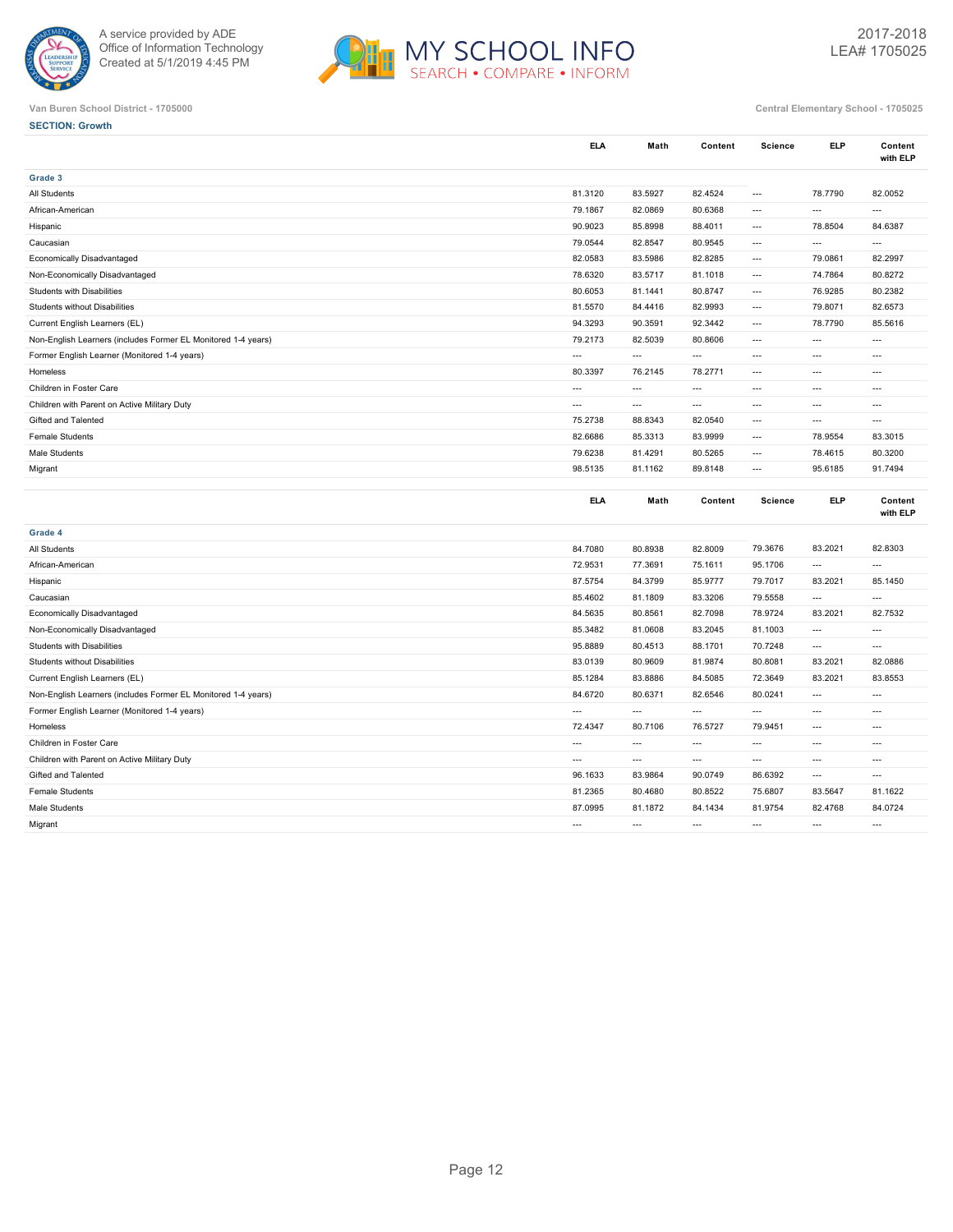

**SECTION: Growth**



### **Van Buren School District - 1705000 Central Elementary School - 1705025**

|                                                               | <b>ELA</b>               | Math                     | Content                  | <b>Science</b>           | <b>ELP</b>               | Content<br>with ELP      |
|---------------------------------------------------------------|--------------------------|--------------------------|--------------------------|--------------------------|--------------------------|--------------------------|
| Grade 5                                                       |                          |                          |                          |                          |                          |                          |
| All Students                                                  | 83.5658                  | 86.7596                  | 85.1627                  | 85.2976                  | 85.9275                  | 85.2314                  |
| African-American                                              | 92.5280                  | 83.8531                  | 88.1906                  | 74.5082                  | $\overline{\phantom{a}}$ | $\overline{a}$           |
| Hispanic                                                      | 86.5238                  | 84.7308                  | 85.6273                  | 90.4775                  | 85.9275                  | 85.7274                  |
| Caucasian                                                     | 82.4125                  | 87.2221                  | 84.8173                  | 84.0532                  | $\hspace{0.05cm} \ldots$ | $\overline{\phantom{a}}$ |
| Economically Disadvantaged                                    | 82.7035                  | 87.3609                  | 85.0322                  | 85.6445                  | 85.9275                  | 85.1441                  |
| Non-Economically Disadvantaged                                | 85.4864                  | 85.4205                  | 85.4535                  | 84.4882                  | $\overline{\phantom{a}}$ | $\cdots$                 |
| Students with Disabilities                                    | 90.8243                  | 85.9921                  | 88.4082                  | 90.8026                  | 91.4616                  | 89.0189                  |
| <b>Students without Disabilities</b>                          | 82.6441                  | 86.8571                  | 84.7506                  | 84.5873                  | 83.7139                  | 84.6744                  |
| Current English Learners (EL)                                 | 87.2966                  | 86.2500                  | 86.7733                  | 96.4618                  | 85.9275                  | 86.3504                  |
| Non-English Learners (includes Former EL Monitored 1-4 years) | 83.1578                  | 86.8154                  | 84.9866                  | 84.0571                  | $\overline{a}$           | $\overline{a}$           |
| Former English Learner (Monitored 1-4 years)                  | $\overline{\phantom{a}}$ | $\overline{a}$           | $\overline{\phantom{a}}$ | $\overline{a}$           | $\overline{\phantom{a}}$ | $\overline{a}$           |
| Homeless                                                      | $\overline{a}$           | ---                      | ---                      | ---                      | $\overline{a}$           | $\overline{a}$           |
| Children in Foster Care                                       | $\overline{a}$           | $\overline{\phantom{a}}$ | $\overline{\phantom{a}}$ | $\overline{\phantom{a}}$ | $\overline{\phantom{a}}$ | $\overline{\phantom{a}}$ |
| Children with Parent on Active Military Duty                  | $---$                    | $\overline{a}$           | $---$                    | $\overline{a}$           | $---$                    | $---$                    |
| Gifted and Talented                                           | 97.6761                  | 90.3852                  | 94.0306                  | 89.8925                  | $\overline{a}$           | $\overline{a}$           |
| <b>Female Students</b>                                        | 82.5441                  | 88.5527                  | 85.5484                  | 81.1607                  | 88.0504                  | 85.8343                  |
| Male Students                                                 | 84.3577                  | 85.3700                  | 84.8638                  | 88.5859                  | 83.0970                  | 84.7406                  |
|                                                               | 90.6417                  | 80.7831                  | 85.7124                  | 84.1562                  | 74.0141                  | 79.8632                  |
| Migrant                                                       |                          |                          |                          |                          |                          |                          |
|                                                               | <b>ELA</b>               | Math                     | Content                  | <b>Science</b>           | <b>ELP</b>               | Content<br>with ELP      |
| <b>All Grades</b>                                             |                          |                          |                          |                          |                          |                          |
| All Students                                                  | 82.9980                  | 83.6723                  | 83.3351                  | 82.3326                  | 82.7830                  | 83.2552                  |
| African-American                                              | 80.0736                  | 80.9068                  | 80.4902                  | 81.3957                  | $\overline{a}$           | $\overline{a}$           |
| Hispanic                                                      | 88.6549                  | 85.1156                  | 86.8852                  | 85.0896                  | 81.9956                  | 84.7247                  |
| Caucasian                                                     | 81.9946                  | 83.6659                  | 82.8303                  | 81.8713                  | 99.0694                  | 83.0127                  |
| Economically Disadvantaged                                    | 83.0422                  | 83.6739                  | 83.3581                  | 82.0567                  | 83.0513                  | 83.3092                  |
| Non-Economically Disadvantaged                                | 82.8531                  | 83.6669                  | 83.2600                  | 83.1928                  | 81.1728                  | 83.0643                  |
| Students with Disabilities                                    | 85.9369                  | 81.8681                  | 83.9025                  | 79.6483                  | 80.9043                  | 83.3934                  |
| <b>Students without Disabilities</b>                          | 82.3641                  | 84.0614                  | 83.2128                  | 82.7286                  | 83.2953                  | 83.2243                  |
| Current English Learners (EL)                                 | 90.4613                  | 87.8559                  | 89.1586                  | 85.3401                  | 82.7830                  | 85.2778                  |
| Non-English Learners (includes Former EL Monitored 1-4 years) | 82.0862                  | 83.1612                  | 82.6237                  | 82.0247                  | $\overline{\phantom{a}}$ | $\overline{a}$           |
| Former English Learner (Monitored 1-4 years)                  | ---                      | ---                      | ---                      | ---                      | $\overline{a}$           | $\overline{a}$           |
| Homeless                                                      | 74.0157                  | 79.8114                  | 76.9135                  | 79.9451                  | $---$                    | $\overline{a}$           |
| Children in Foster Care                                       | $\overline{a}$           | ---                      | ---                      | $---$                    | $\overline{\phantom{a}}$ | $---$                    |
| Children with Parent on Active Military Duty                  | $\overline{a}$           | $\overline{a}$           | $\overline{a}$           | $-$                      | $\overline{a}$           | $---$                    |
| Gifted and Talented                                           | 91.1979                  | 87.8387                  | 89.5183                  | 88.4137                  | $\overline{\phantom{a}}$ | $---$                    |
| <b>Female Students</b>                                        | 82.2597                  | 84.9000                  | 83.5798                  | 78.5120                  | 83.8837                  | 83.6329                  |

95.8895 81.0052 88.4474 84.1562 84.8163 86.9949 المراجع المستحدث المستحدث المستحدث المستحدث المستحدث المستحدث المستحدث المستحدث المستحدث المستحدث المستحدث المستحدث المستحدث المستحدث المستحدث المستحدث المستحدث المستحدث الم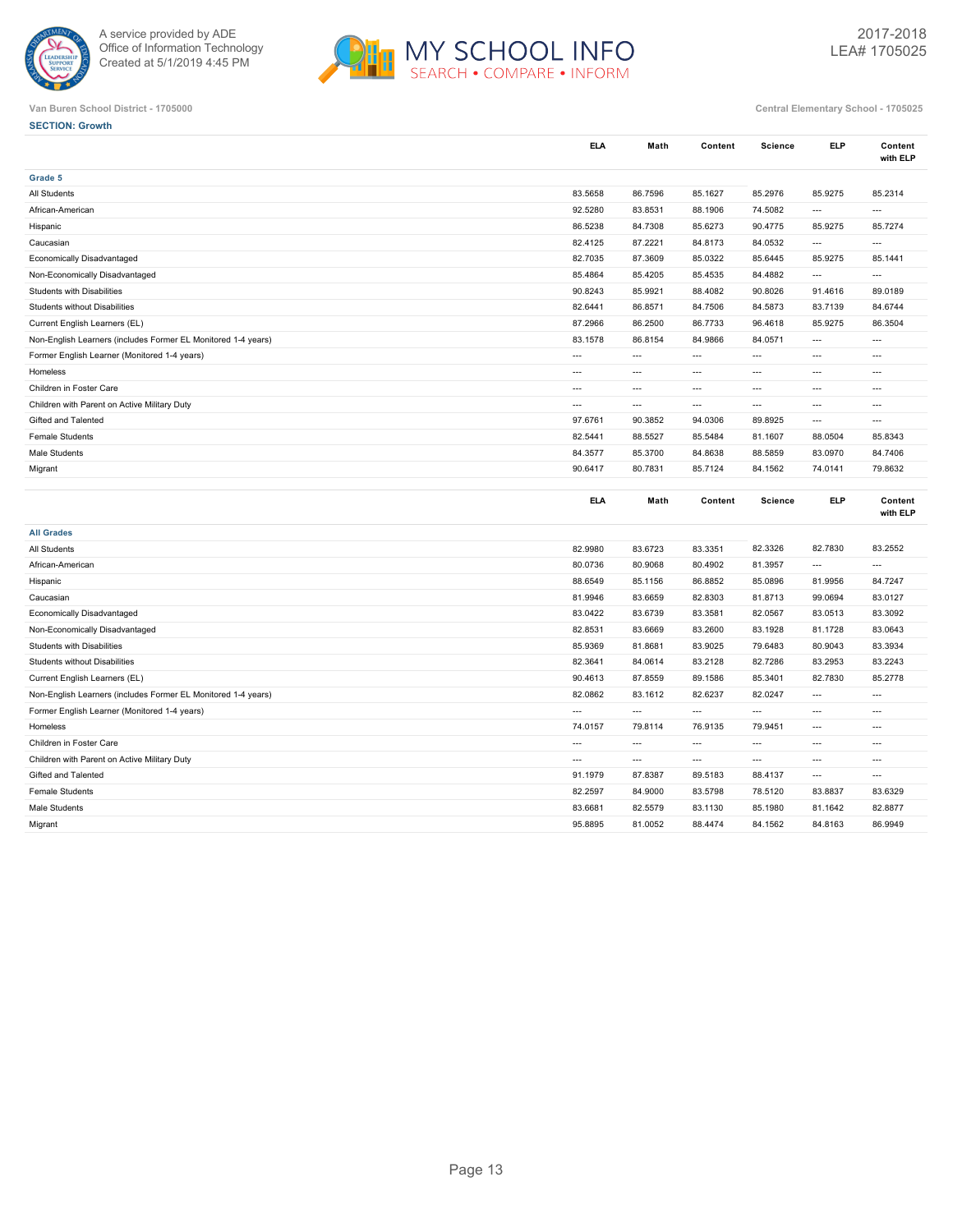

A service provided by ADE Office of Information Technology Created at 5/1/2019 4:45 PM



**Van Buren School District - 1705000 Central Elementary School - 1705025**

### **SECTION: English Language Proficiency for ELL**

|           |                  | 2015-2016            |                   |                  | 2016-2017            |                    | 2017-2018        |                      |                    |  |
|-----------|------------------|----------------------|-------------------|------------------|----------------------|--------------------|------------------|----------------------|--------------------|--|
|           | <b>EL Tested</b> | Number<br>Proficient | EL%<br>Proficient | <b>EL Tested</b> | Number<br>Proficient | EL %<br>Proficient | <b>EL Tested</b> | Number<br>Proficient | EL %<br>Proficient |  |
| Grade All | 57               | 13                   | 22.81 %           | 66               | 12                   | 18.18 %            | 59               | 16                   | 27.12 %            |  |
| Grade K   | $\overline{ }$   | $\mathbf 0$          | .00%              | 10               | 0                    | .00%               | 11               | 3                    | 27.27 %            |  |
| Grade 01  | 15               |                      | 6.67 %            | 8                |                      | 12.50 %            | 8                | $\overline{2}$       | 25.00 %            |  |
| Grade 02  | 8                | 5                    | 62.50 %           | 17               | $\overline{2}$       | 11.76 %            | 9                | $\overline{2}$       | 22.22 %            |  |
| Grade 03  | 9                | $\overline{2}$       | 22.22 %           | 9                | $\overline{2}$       | 22.22 %            | 15               |                      | 6.67%              |  |
| Grade 04  | 9                | $\mathbf 0$          | .00%              | 11               | $\overline{4}$       | 36.36 %            | 7                | 5                    | 71.43 %            |  |
| Grade 05  | 9                | 5                    | 55.56 %           | 11               | 3                    | 27.27 %            | 9                | 3                    | 33.33 %            |  |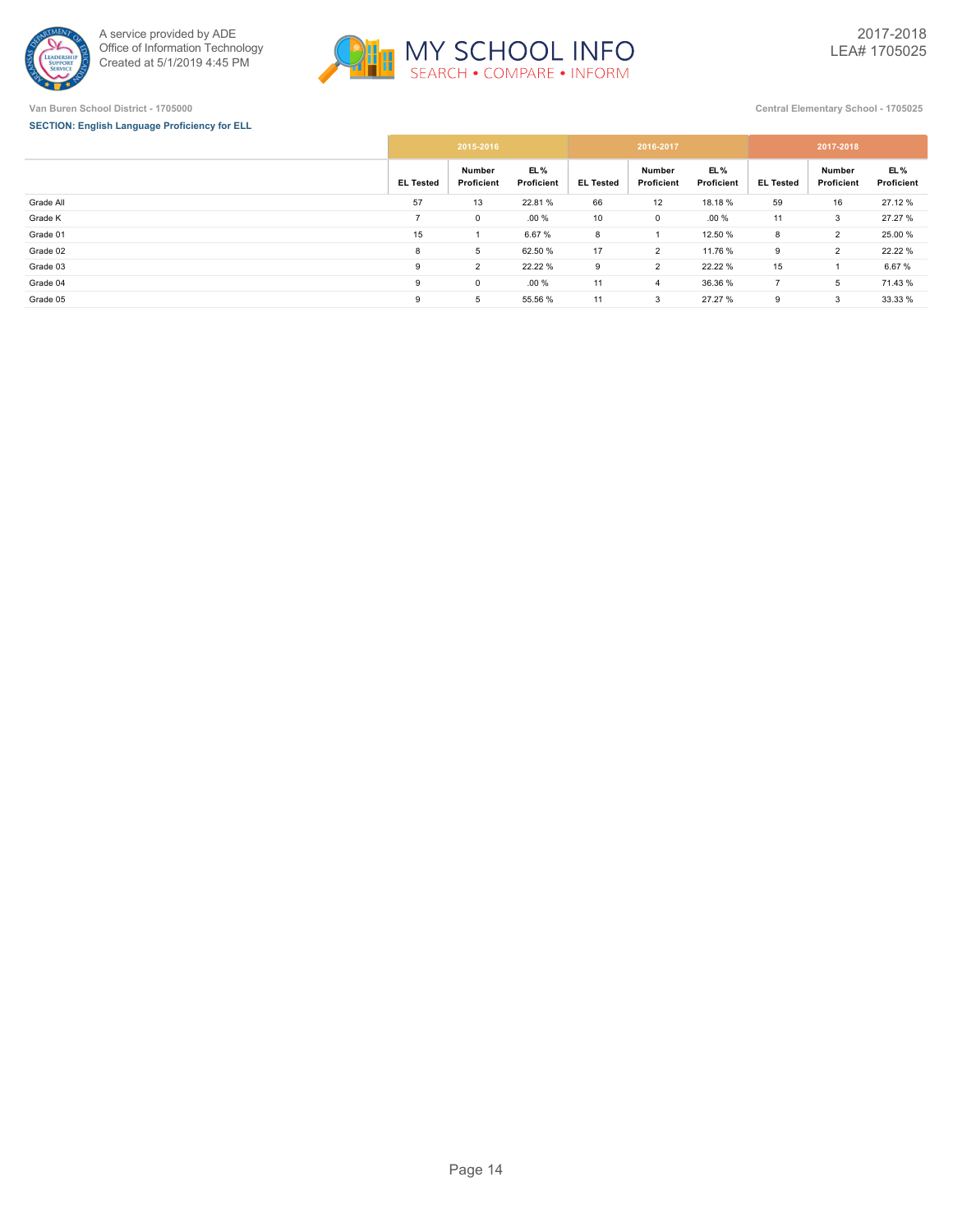



|                                                                  | <b>Student</b><br>Engagement | Science<br>Achievement | Reading<br>Achievement | Science<br>Growth | <b>ACT</b><br>Composite | <b>High School</b><br><b>Final GPA</b> | Community<br>Learning<br><b>Services</b><br>Credits | Computer<br>Science<br>Credits | On-Time<br>Credits | <b>ACT</b><br><b>Benchmark</b><br><b>Readiness</b> | AP/IB/CC<br>Credits | Total   |
|------------------------------------------------------------------|------------------------------|------------------------|------------------------|-------------------|-------------------------|----------------------------------------|-----------------------------------------------------|--------------------------------|--------------------|----------------------------------------------------|---------------------|---------|
| Kindergarten                                                     |                              |                        |                        |                   |                         |                                        |                                                     |                                |                    |                                                    |                     |         |
| All Students                                                     | 52.87                        | $\cdots$               | $\cdots$               |                   | $\cdots$                |                                        | $---$                                               | $\cdots$                       | $\sim$             | $\cdots$                                           | $---$               | 52.87   |
| African-American                                                 | 0.00                         | $\cdots$               | $\cdots$               | $---$             |                         |                                        | $---$                                               | $\cdots$                       | $\sim$             | $\cdots$                                           | $---$               | 0.00    |
| Hispanic                                                         | 45.45                        | $\cdots$               | ---                    | $---$             |                         |                                        | $---$                                               | $\cdots$                       | $\sim$             | $\cdots$                                           | $---$               | 45.45   |
| Caucasian                                                        | 57.46                        | $---$                  | $\cdots$               | $\cdots$          | $---$                   |                                        | $---$                                               | $\cdots$                       | $\sim$             | $\cdots$                                           | $---$               | 57.46   |
| Economically Disadvantaged                                       | 50.89                        | $---$                  | $\cdots$               | $---$             |                         |                                        | $---$                                               | $\cdots$                       | $\cdots$           | $\cdots$                                           | $---$               | 50.89   |
| Non-Economically Disadvantaged                                   | 56.45                        | $\cdots$               | $\cdots$               | $\cdots$          | $\cdots$                | $\cdots$                               | $\cdots$                                            | $\cdots$                       | $\cdots$           | $\cdots$                                           | $---$               | 56.45   |
| Students with Disabilities                                       | 42.86                        | $\cdots$               | $\cdots$               | $\cdots$          | $\cdots$                | $\cdots$                               | $---$                                               | $\cdots$                       | $\sim$             | $\cdots$                                           | $---$               | 42.86   |
| Students without Disabilities                                    | 54.79                        | $\cdots$               | $\cdots$               | $---$             |                         |                                        | $---$                                               | $\cdots$                       | $\cdots$           | $\cdots$                                           | $---$               | 54.79   |
| Current English Learners (EL)                                    | 50.00                        | $---$                  | $\cdots$               | $\cdots$          | $\cdots$                |                                        | $---$                                               | $\cdots$                       | $\sim$             | $\cdots$                                           | $---$               | 50.00   |
| Non-English Learners (includes Former EL Monitored 1-4<br>years) | 53.29                        | $\cdots$               |                        |                   |                         |                                        | $---$                                               | $\cdots$                       | $\sim$             | $\cdots$                                           | $---$               | 53.29   |
| Former English Learner (Monitored 1-4 years)                     | $-1$                         | $\cdots$               | $\cdots$               | $\cdots$          | $\cdots$                | $\cdots$                               | $\cdots$                                            | $\cdots$                       | $\cdots$           | $\cdots$                                           | $---$               | $- - -$ |
| Homeless                                                         | 20.00                        | $---$                  | $\cdots$               | $---$             | $\sim$                  | $\cdots$                               | $\cdots$                                            | $\cdots$                       | $\cdots$           | $\cdots$                                           | $---$               | 20.00   |
| Children in Foster Care                                          | 100.00                       | $\cdots$               | $\cdots$               | $---$             |                         |                                        | $---$                                               | $\cdots$                       | $\sim$             | $\cdots$                                           | $---$               | 100.00  |
| Children with Parent on Active Military Duty                     | $-1$                         | $\cdots$               | $\cdots$               | $---$             |                         |                                        | $---$                                               | $\cdots$                       | $\sim$             | $\cdots$                                           | $---$               | $- - -$ |
| Gifted and Talented                                              | $-1$                         | $\cdots$               | $\cdots$               | $---$             |                         |                                        | $---$                                               | $\cdots$                       | $\sim$             | $\cdots$                                           | $---$               | $- - -$ |
| Female Students                                                  | 61.11                        | $---$                  | $\cdots$               | $\cdots$          | $\sim$                  |                                        | $\cdots$                                            | $\cdots$                       | $\sim$             | $\cdots$                                           | $\cdots$            | 61.11   |
| Male Students                                                    | 44.05                        | $---$                  | $\cdots$               | $\sim$ $\sim$     | $\sim$                  |                                        | $\cdots$                                            | $\cdots$                       | $\cdots$           | $\cdots$                                           | $---$               | 44.05   |
| Migrant                                                          | $-1$                         | $---$                  |                        | $\cdots$          |                         |                                        | $---$                                               | $\cdots$                       | $\sim$             | $\cdots$                                           | $---$               | $- - -$ |
|                                                                  |                              |                        |                        |                   |                         |                                        |                                                     |                                |                    |                                                    |                     |         |

|                                                                  | <b>Student</b><br>Engagement | Science<br>Achievement | Reading<br>Achievement | Science<br>Growth | <b>ACT</b><br>Composite | <b>High School</b><br><b>Final GPA</b> | Community<br>Learning<br><b>Services</b><br>Credits | Computer<br>Science<br>Credits | On-Time<br>Credits | <b>ACT</b><br><b>Benchmark</b><br><b>Readiness</b> | AP/IB/CC<br>Credits | Total    |
|------------------------------------------------------------------|------------------------------|------------------------|------------------------|-------------------|-------------------------|----------------------------------------|-----------------------------------------------------|--------------------------------|--------------------|----------------------------------------------------|---------------------|----------|
| Grade 1                                                          |                              |                        |                        |                   |                         |                                        |                                                     |                                |                    |                                                    |                     |          |
| All Students                                                     | 62.80                        | $\cdots$               | $\cdots$               | $\cdots$          | $\sim$                  |                                        | $---$                                               | $\cdots$                       | $\sim$             | $\cdots$                                           | $---$               | 62.80    |
| African-American                                                 | 0.00                         | $\cdots$               | $\cdots$               | $\sim$            | $\cdots$                | $\cdots$                               | $---$                                               | $\sim$                         | $\sim$             | $-1$                                               | $---$               | 0.00     |
| Hispanic                                                         | 70.00                        | $\cdots$               | $\cdots$               | $\sim$            | $\cdots$                | $---$                                  | $---$                                               | $\sim$                         | $\sim$             | $\cdots$                                           | $---$               | 70.00    |
| Caucasian                                                        | 66.67                        | $\cdots$               | $\cdots$               | $\sim$            | $\cdots$                | $\cdots$                               | $---$                                               | $\sim$                         | $\sim$             | $\cdots$                                           | $---$               | 66.67    |
| <b>Economically Disadvantaged</b>                                | 60.38                        | $\cdots$               | $\cdots$               | $\sim$            | $\cdots$                | $---$                                  | $---$                                               | $\sim$                         | $\sim$             | $\cdots$                                           | $---$               | 60.38    |
| Non-Economically Disadvantaged                                   | 67.24                        | $\cdots$               | $\cdots$               | $\sim$            | $\cdots$                | $\cdots$                               | $\cdots$                                            | $\sim$                         | $\sim$             | $-1$                                               | $\cdots$            | 67.24    |
| Students with Disabilities                                       | 81.25                        | $\cdots$               | $\cdots$               | $- - -$           | $\cdots$                | $---$                                  | $---$                                               | $\sim$                         | $\sim$             | $\cdots$                                           | $---$               | 81.25    |
| Students without Disabilities                                    | 60.81                        | $---$                  | $\cdots$               | $\sim$            | $\cdots$                | $---$                                  | $---$                                               | $\sim$                         | $\sim$             | $\cdots$                                           | $---$               | 60.81    |
| Current English Learners (EL)                                    | 55.56                        | $---$                  | $\cdots$               | $\sim$            | $\cdots$                | $---$                                  | $---$                                               | $\sim$                         | $\sim$             | $\cdots$                                           | $---$               | 55.56    |
| Non-English Learners (includes Former EL Monitored 1-4<br>years) | 63.70                        | $---$                  | $\cdots$               | $\sim$            | $\cdots$                | $---$                                  | $---$                                               | $\sim$                         | $\sim$             | $\cdots$                                           | $---$               | 63.70    |
| Former English Learner (Monitored 1-4 years)                     | $\cdots$                     | $\cdots$               | $\cdots$               | $\sim$            | $\cdots$                | $---$                                  | $---$                                               | $\sim$                         | $\sim$             | $\cdots$                                           | $---$               | $\cdots$ |
| Homeless                                                         | $\cdots$                     | $---$                  | $\cdots$               | $\sim$            | $\cdots$                | $---$                                  | $---$                                               | $\sim$                         | $\sim$             | $\cdots$                                           | $---$               | $---$    |
| Children in Foster Care                                          | $\cdots$                     | $---$                  | $\cdots$               | $\sim$            | $\cdots$                | $\cdots$                               | $---$                                               | $\sim$                         | $\sim$             | $-1$                                               | $---$               | $- - -$  |
| Children with Parent on Active Military Duty                     | $-1$                         | $---$                  | $\cdots$               | $\sim$            | $\cdots$                | $\cdots$                               | $---$                                               | $\sim$                         | $\sim$             | $-1$                                               | $---$               | $-1$     |
| Gifted and Talented                                              | $-1$                         | $\cdots$               | $\cdots$               | $- - -$           | $\cdots$                | $---$                                  | $---$                                               | $\sim$                         | $\sim$             | $\cdots$                                           | $---$               | $---$    |
| Female Students                                                  | 64.47                        | $\cdots$               | $\cdots$               | $- - -$           | $\sim$                  | $\cdots$                               | $---$                                               | $\sim$ $\sim$                  | $\sim$             | $\cdots$                                           | $\cdots$            | 64.47    |
| Male Students                                                    | 61.36                        | $---$                  | $\cdots$               | $- - -$           | $\cdots$                | $\cdots$                               | $---$                                               | $\cdots$                       | $\sim$             | $\sim$                                             | $\cdots$            | 61.36    |
| Migrant                                                          | 0.00                         | $\cdots$               | $\cdots$               | $- - -$           | $\cdots$                | $- - -$                                | $\cdots$                                            | $\cdots$                       | $\cdots$           | $\cdots$                                           | $---$               | 0.00     |
|                                                                  |                              |                        |                        |                   |                         |                                        |                                                     |                                |                    |                                                    |                     |          |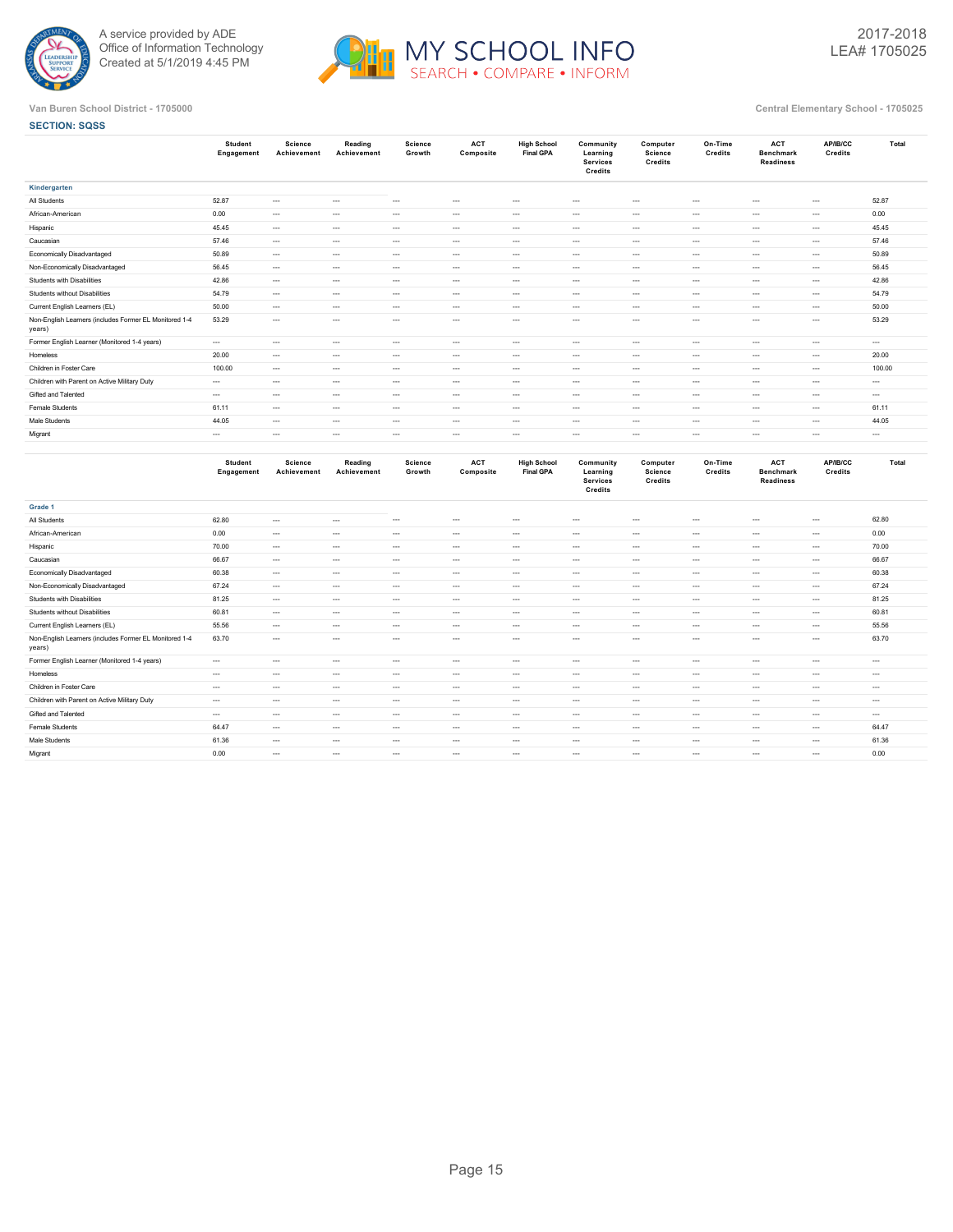



|                                                                  | <b>Student</b><br>Engagement | Science<br>Achievement | Reading<br>Achievement | Science<br>Growth | <b>ACT</b><br>Composite | <b>High School</b><br><b>Final GPA</b> | Community<br>Learning<br><b>Services</b><br>Credits | Computer<br>Science<br><b>Credits</b> | On-Time<br>Credits | <b>ACT</b><br><b>Benchmark</b><br>Readiness | AP/IB/CC<br>Credits | Total   |
|------------------------------------------------------------------|------------------------------|------------------------|------------------------|-------------------|-------------------------|----------------------------------------|-----------------------------------------------------|---------------------------------------|--------------------|---------------------------------------------|---------------------|---------|
| Grade 2                                                          |                              |                        |                        |                   |                         |                                        |                                                     |                                       |                    |                                             |                     |         |
| All Students                                                     | 63.74                        | $\cdots$               | $\cdots$               | $\cdots$          |                         | $\cdots$                               | $\cdots$                                            | $\cdots$                              | $\cdots$           | $\cdots$                                    | $\cdots$            | 63.74   |
| African-American                                                 | 62.50                        | $\cdots$               | $\cdots$               | $\cdots$          | $\cdots$                | $---$                                  | $---$                                               | $\cdots$                              | $\sim$             | $\cdots$                                    | $\cdots$            | 62.50   |
| Hispanic                                                         | 66.67                        | $\cdots$               | $\cdots$               | $\cdots$          | $---$                   | $---$                                  | $---$                                               | $\cdots$                              | $\cdots$           | $\cdots$                                    | $\cdots$            | 66.67   |
| Caucasian                                                        | 58.93                        | $\cdots$               | $\cdots$               | $\cdots$          | $\cdots$                | $- - -$                                | $\cdots$                                            | $\cdots$                              | $\sim$             | $\cdots$                                    | $\cdots$            | 58.93   |
| Economically Disadvantaged                                       | 61.02                        | $\cdots$               | $\cdots$               | $\cdots$          | $\cdots$                | $---$                                  | $---$                                               | $\cdots$                              | $\sim$             | $\cdots$                                    | $\cdots$            | 61.02   |
| Non-Economically Disadvantaged                                   | 68.75                        | $\cdots$               | $\cdots$               | $\cdots$          | $\cdots$                | $- - -$                                | $---$                                               | $\cdots$                              | $\sim$             | $\cdots$                                    | $\cdots$            | 68.75   |
| Students with Disabilities                                       | 55.56                        | $\cdots$               | $\cdots$               | $\cdots$          | $\cdots$                | $---$                                  | $---$                                               | $\cdots$                              | $\sim$             | $\cdots$                                    | $\cdots$            | 55.56   |
| Students without Disabilities                                    | 65.75                        | $\cdots$               | $\cdots$               | $\cdots$          | $\cdots$                | $---$                                  | $---$                                               | $\cdots$                              | $\sim$             | $\cdots$                                    | $\cdots$            | 65.75   |
| Current English Learners (EL)                                    | 66.67                        | $\cdots$               | $\cdots$               | $\cdots$          | $---$                   | $---$                                  | $---$                                               | $\cdots$                              | $\cdots$           | $\cdots$                                    | $\cdots$            | 66.67   |
| Non-English Learners (includes Former EL Monitored 1-4<br>years) | 63.41                        | $\cdots$               | $\cdots$               | $- - -$           | $\cdots$                | $\cdots$                               | $---$                                               | $---$                                 | $\cdots$           | $\sim$                                      | $\cdots$            | 63.41   |
| Former English Learner (Monitored 1-4 years)                     | 100.00                       | $\cdots$               | $\cdots$               | $\cdots$          | $\cdots$                | $\cdots$                               |                                                     | $\cdots$                              | $\cdots$           | $\cdots$                                    | $\ldots$            | 100.00  |
| Homeless                                                         | 50.00                        | $\cdots$               | $\cdots$               | $\cdots$          | $\sim$                  | $---$                                  | $---$                                               | $\cdots$                              | $\sim$             | $\cdots$                                    | $\cdots$            | 50.00   |
| Children in Foster Care                                          | 100.00                       | $\cdots$               | $\cdots$               | $\cdots$          | $\cdots$                | $\cdots$                               | $---$                                               | $- - -$                               | $\sim$             | $\cdots$                                    | $\cdots$            | 100.00  |
| Children with Parent on Active Military Duty                     | 50.00                        | $\cdots$               | $\cdots$               | $\cdots$          | $\cdots$                | $---$                                  | $---$                                               | $\cdots$                              | $\sim$             | $\cdots$                                    | $\cdots$            | 50.00   |
| Gifted and Talented                                              | 100.00                       | $\cdots$               | $\cdots$               | $\cdots$          | $---$                   | $---$                                  | $---$                                               | $\cdots$                              | $\cdots$           | $\cdots$                                    | $\cdots$            | 100.00  |
| Female Students                                                  | 66.35                        | $\cdots$               | $\cdots$               | $\cdots$          | $\cdots$                | $---$                                  | $---$                                               | $\cdots$                              | $\cdots$           | $\cdots$                                    | $\cdots$            | 66.35   |
| Male Students                                                    | 60.26                        | $\cdots$               | $\cdots$               | $\cdots$          | $\cdots$                | $\cdots$                               | $\cdots$                                            | $\cdots$                              | $\sim$             | $\cdots$                                    | $\cdots$            | 60.26   |
| Migrant                                                          | $\cdots$                     | $\cdots$               | $\cdots$               | $\cdots$          | $---$                   | $---$                                  | $---$                                               | $\cdots$                              | $\cdots$           | $\cdots$                                    | $\cdots$            | $- - -$ |
|                                                                  |                              |                        |                        |                   |                         |                                        |                                                     |                                       |                    |                                             |                     |         |

| Grade 3<br>42.33<br>27.55<br>All Students<br>69.07<br>24.74<br>$\cdots$<br>$\sim$<br>$\cdots$<br>$---$<br>$---$<br>$\cdots$<br>$\cdots$<br>$\cdots$<br>African-American<br>25.00<br>75.00<br>0.00<br>33.33<br>$\cdots$<br>$\cdots$<br>$\cdots$<br>$---$<br>$\cdots$<br>$\cdots$<br>$\cdots$<br>$\cdots$<br>5.00<br>10.00<br>77.08<br>33.59<br>Hispanic<br>$\sim$<br>$\cdots$<br>$\cdots$<br>$---$<br>$\cdots$<br>$\cdots$<br>$-1$<br>$\cdots$<br>42.92<br>65.43<br>31.82<br>26.15<br>Caucasian<br>$---$<br>$\cdots$<br>$\cdots$<br>$\sim$<br>$\cdots$<br>$---$<br>$\cdots$<br>$\sim$<br>22.67<br>22.97<br>38.49<br>Economically Disadvantaged<br>64.44<br>$\sim$<br>$\cdots$<br>$---$<br>$---$<br>$\cdots$<br>$\cdots$<br>$\cdots$<br>$\cdots$<br>43.48<br>30.43<br>54.73<br>Non-Economically Disadvantaged<br>83.93<br>$\cdots$<br>$\sim$<br>$\cdots$<br>$---$<br>$---$<br>$\cdots$<br>$\cdots$<br>$\cdots$<br>Students with Disabilities<br>12.00<br>12.50<br>30.49<br>57.58<br>$\sim$<br>$\cdots$<br>$\cdots$<br>$\cdots$<br>$\cdots$<br>$---$<br>$\sim$<br>$\cdots$<br>Students without Disabilities<br>28.77<br>46.54<br>73.53<br>32.88<br>$\sim$<br>$\cdots$<br>$\cdots$<br>$\cdots$<br>$\cdots$<br>$\cdots$<br>$-1$<br>$\cdots$<br>38.75<br>Current English Learners (EL)<br>82.14<br>15.38<br>15.38<br>$\sim$<br>$\cdots$<br>$\cdots$<br>$---$<br>$\cdots$<br>$\cdots$<br>$-1$<br>$\cdots$<br>Non-English Learners (includes Former EL Monitored 1-4<br>26.19<br>42.86<br>67.31<br>29.41<br>$\cdots$<br>$\cdots$<br>---<br>$---$<br>$\cdots$<br>$\sim$<br>$\cdots$<br>$\cdots$<br>years)<br>Former English Learner (Monitored 1-4 years)<br>$- - -$<br>$---$<br>$\cdots$<br>$\cdots$<br>$\cdots$<br>$\cdots$<br>$---$<br>$---$<br>$\cdots$<br>$-1$<br>$\cdots$<br>$---$<br>0.00<br>0.00<br>Homeless<br>50.00<br>25.00<br>$\sim$<br>$\cdots$<br>$\cdots$<br>$---$<br>$\cdots$<br>$\cdots$<br>$-1$<br>$\cdots$<br>Children in Foster Care<br>$- - -$<br>$\cdots$<br>$---$<br>$\cdots$<br>$\cdots$<br>$\cdots$<br>$\cdots$<br>$\cdots$<br>$\cdots$<br>$\sim$<br>$\cdots$<br>$\cdots$<br>Children with Parent on Active Military Duty<br>$- - -$<br>$---$<br>$\cdots$<br>$\cdots$<br>$\cdots$<br>$\cdots$<br>$\cdots$<br>$\cdots$<br>$\cdots$<br>$\cdots$<br>$\cdots$<br>$\cdots$<br>Gifted and Talented<br>87.50<br>62.50<br>100.00<br>100.00<br>$\sim$<br>$\cdots$<br>$\cdots$<br>$---$<br>$---$<br>$\cdots$<br>$\cdots$<br>$\cdots$<br>Female Students<br>71.67<br>20.37<br>24.07<br>39.88<br>$\sim$<br>$\sim$<br>$---$<br>$---$<br>$\cdots$<br>$\cdots$<br>$-1$<br>$\cdots$<br>Male Students<br>66.38<br>36.36<br>25.58<br>45.17<br>$\cdots$<br>$---$<br>$\cdots$<br>$\cdots$<br>$\cdots$<br>$\cdots$<br>$\sim$<br>$\cdots$<br>83.33<br>0.00<br>0.00<br>35.71<br>Migrant<br>$\cdots$<br>$\cdots$<br>$\cdots$<br>$---$<br>$\cdots$<br>$\cdots$<br>$-1$<br>$\cdots$ | <b>Student</b><br>Engagement | Science<br>Achievement | Reading<br>Achievement | Science<br>Growth | <b>ACT</b><br>Composite | <b>High School</b><br><b>Final GPA</b> | Community<br>Learning<br><b>Services</b><br>Credits | Computer<br>Science<br>Credits | On-Time<br>Credits | <b>ACT</b><br><b>Benchmark</b><br><b>Readiness</b> | AP/IB/CC<br>Credits | Total |
|---------------------------------------------------------------------------------------------------------------------------------------------------------------------------------------------------------------------------------------------------------------------------------------------------------------------------------------------------------------------------------------------------------------------------------------------------------------------------------------------------------------------------------------------------------------------------------------------------------------------------------------------------------------------------------------------------------------------------------------------------------------------------------------------------------------------------------------------------------------------------------------------------------------------------------------------------------------------------------------------------------------------------------------------------------------------------------------------------------------------------------------------------------------------------------------------------------------------------------------------------------------------------------------------------------------------------------------------------------------------------------------------------------------------------------------------------------------------------------------------------------------------------------------------------------------------------------------------------------------------------------------------------------------------------------------------------------------------------------------------------------------------------------------------------------------------------------------------------------------------------------------------------------------------------------------------------------------------------------------------------------------------------------------------------------------------------------------------------------------------------------------------------------------------------------------------------------------------------------------------------------------------------------------------------------------------------------------------------------------------------------------------------------------------------------------------------------------------------------------------------------------------------------------------------------------------------------------------------------------------------------------------------------------------------------------------------------------------------------------------------------------------------------------------------------------------------------------------------------------------------|------------------------------|------------------------|------------------------|-------------------|-------------------------|----------------------------------------|-----------------------------------------------------|--------------------------------|--------------------|----------------------------------------------------|---------------------|-------|
|                                                                                                                                                                                                                                                                                                                                                                                                                                                                                                                                                                                                                                                                                                                                                                                                                                                                                                                                                                                                                                                                                                                                                                                                                                                                                                                                                                                                                                                                                                                                                                                                                                                                                                                                                                                                                                                                                                                                                                                                                                                                                                                                                                                                                                                                                                                                                                                                                                                                                                                                                                                                                                                                                                                                                                                                                                                                           |                              |                        |                        |                   |                         |                                        |                                                     |                                |                    |                                                    |                     |       |
|                                                                                                                                                                                                                                                                                                                                                                                                                                                                                                                                                                                                                                                                                                                                                                                                                                                                                                                                                                                                                                                                                                                                                                                                                                                                                                                                                                                                                                                                                                                                                                                                                                                                                                                                                                                                                                                                                                                                                                                                                                                                                                                                                                                                                                                                                                                                                                                                                                                                                                                                                                                                                                                                                                                                                                                                                                                                           |                              |                        |                        |                   |                         |                                        |                                                     |                                |                    |                                                    |                     |       |
|                                                                                                                                                                                                                                                                                                                                                                                                                                                                                                                                                                                                                                                                                                                                                                                                                                                                                                                                                                                                                                                                                                                                                                                                                                                                                                                                                                                                                                                                                                                                                                                                                                                                                                                                                                                                                                                                                                                                                                                                                                                                                                                                                                                                                                                                                                                                                                                                                                                                                                                                                                                                                                                                                                                                                                                                                                                                           |                              |                        |                        |                   |                         |                                        |                                                     |                                |                    |                                                    |                     |       |
|                                                                                                                                                                                                                                                                                                                                                                                                                                                                                                                                                                                                                                                                                                                                                                                                                                                                                                                                                                                                                                                                                                                                                                                                                                                                                                                                                                                                                                                                                                                                                                                                                                                                                                                                                                                                                                                                                                                                                                                                                                                                                                                                                                                                                                                                                                                                                                                                                                                                                                                                                                                                                                                                                                                                                                                                                                                                           |                              |                        |                        |                   |                         |                                        |                                                     |                                |                    |                                                    |                     |       |
|                                                                                                                                                                                                                                                                                                                                                                                                                                                                                                                                                                                                                                                                                                                                                                                                                                                                                                                                                                                                                                                                                                                                                                                                                                                                                                                                                                                                                                                                                                                                                                                                                                                                                                                                                                                                                                                                                                                                                                                                                                                                                                                                                                                                                                                                                                                                                                                                                                                                                                                                                                                                                                                                                                                                                                                                                                                                           |                              |                        |                        |                   |                         |                                        |                                                     |                                |                    |                                                    |                     |       |
|                                                                                                                                                                                                                                                                                                                                                                                                                                                                                                                                                                                                                                                                                                                                                                                                                                                                                                                                                                                                                                                                                                                                                                                                                                                                                                                                                                                                                                                                                                                                                                                                                                                                                                                                                                                                                                                                                                                                                                                                                                                                                                                                                                                                                                                                                                                                                                                                                                                                                                                                                                                                                                                                                                                                                                                                                                                                           |                              |                        |                        |                   |                         |                                        |                                                     |                                |                    |                                                    |                     |       |
|                                                                                                                                                                                                                                                                                                                                                                                                                                                                                                                                                                                                                                                                                                                                                                                                                                                                                                                                                                                                                                                                                                                                                                                                                                                                                                                                                                                                                                                                                                                                                                                                                                                                                                                                                                                                                                                                                                                                                                                                                                                                                                                                                                                                                                                                                                                                                                                                                                                                                                                                                                                                                                                                                                                                                                                                                                                                           |                              |                        |                        |                   |                         |                                        |                                                     |                                |                    |                                                    |                     |       |
|                                                                                                                                                                                                                                                                                                                                                                                                                                                                                                                                                                                                                                                                                                                                                                                                                                                                                                                                                                                                                                                                                                                                                                                                                                                                                                                                                                                                                                                                                                                                                                                                                                                                                                                                                                                                                                                                                                                                                                                                                                                                                                                                                                                                                                                                                                                                                                                                                                                                                                                                                                                                                                                                                                                                                                                                                                                                           |                              |                        |                        |                   |                         |                                        |                                                     |                                |                    |                                                    |                     |       |
|                                                                                                                                                                                                                                                                                                                                                                                                                                                                                                                                                                                                                                                                                                                                                                                                                                                                                                                                                                                                                                                                                                                                                                                                                                                                                                                                                                                                                                                                                                                                                                                                                                                                                                                                                                                                                                                                                                                                                                                                                                                                                                                                                                                                                                                                                                                                                                                                                                                                                                                                                                                                                                                                                                                                                                                                                                                                           |                              |                        |                        |                   |                         |                                        |                                                     |                                |                    |                                                    |                     |       |
|                                                                                                                                                                                                                                                                                                                                                                                                                                                                                                                                                                                                                                                                                                                                                                                                                                                                                                                                                                                                                                                                                                                                                                                                                                                                                                                                                                                                                                                                                                                                                                                                                                                                                                                                                                                                                                                                                                                                                                                                                                                                                                                                                                                                                                                                                                                                                                                                                                                                                                                                                                                                                                                                                                                                                                                                                                                                           |                              |                        |                        |                   |                         |                                        |                                                     |                                |                    |                                                    |                     |       |
|                                                                                                                                                                                                                                                                                                                                                                                                                                                                                                                                                                                                                                                                                                                                                                                                                                                                                                                                                                                                                                                                                                                                                                                                                                                                                                                                                                                                                                                                                                                                                                                                                                                                                                                                                                                                                                                                                                                                                                                                                                                                                                                                                                                                                                                                                                                                                                                                                                                                                                                                                                                                                                                                                                                                                                                                                                                                           |                              |                        |                        |                   |                         |                                        |                                                     |                                |                    |                                                    |                     |       |
|                                                                                                                                                                                                                                                                                                                                                                                                                                                                                                                                                                                                                                                                                                                                                                                                                                                                                                                                                                                                                                                                                                                                                                                                                                                                                                                                                                                                                                                                                                                                                                                                                                                                                                                                                                                                                                                                                                                                                                                                                                                                                                                                                                                                                                                                                                                                                                                                                                                                                                                                                                                                                                                                                                                                                                                                                                                                           |                              |                        |                        |                   |                         |                                        |                                                     |                                |                    |                                                    |                     |       |
|                                                                                                                                                                                                                                                                                                                                                                                                                                                                                                                                                                                                                                                                                                                                                                                                                                                                                                                                                                                                                                                                                                                                                                                                                                                                                                                                                                                                                                                                                                                                                                                                                                                                                                                                                                                                                                                                                                                                                                                                                                                                                                                                                                                                                                                                                                                                                                                                                                                                                                                                                                                                                                                                                                                                                                                                                                                                           |                              |                        |                        |                   |                         |                                        |                                                     |                                |                    |                                                    |                     |       |
|                                                                                                                                                                                                                                                                                                                                                                                                                                                                                                                                                                                                                                                                                                                                                                                                                                                                                                                                                                                                                                                                                                                                                                                                                                                                                                                                                                                                                                                                                                                                                                                                                                                                                                                                                                                                                                                                                                                                                                                                                                                                                                                                                                                                                                                                                                                                                                                                                                                                                                                                                                                                                                                                                                                                                                                                                                                                           |                              |                        |                        |                   |                         |                                        |                                                     |                                |                    |                                                    |                     |       |
|                                                                                                                                                                                                                                                                                                                                                                                                                                                                                                                                                                                                                                                                                                                                                                                                                                                                                                                                                                                                                                                                                                                                                                                                                                                                                                                                                                                                                                                                                                                                                                                                                                                                                                                                                                                                                                                                                                                                                                                                                                                                                                                                                                                                                                                                                                                                                                                                                                                                                                                                                                                                                                                                                                                                                                                                                                                                           |                              |                        |                        |                   |                         |                                        |                                                     |                                |                    |                                                    |                     |       |
|                                                                                                                                                                                                                                                                                                                                                                                                                                                                                                                                                                                                                                                                                                                                                                                                                                                                                                                                                                                                                                                                                                                                                                                                                                                                                                                                                                                                                                                                                                                                                                                                                                                                                                                                                                                                                                                                                                                                                                                                                                                                                                                                                                                                                                                                                                                                                                                                                                                                                                                                                                                                                                                                                                                                                                                                                                                                           |                              |                        |                        |                   |                         |                                        |                                                     |                                |                    |                                                    |                     |       |
|                                                                                                                                                                                                                                                                                                                                                                                                                                                                                                                                                                                                                                                                                                                                                                                                                                                                                                                                                                                                                                                                                                                                                                                                                                                                                                                                                                                                                                                                                                                                                                                                                                                                                                                                                                                                                                                                                                                                                                                                                                                                                                                                                                                                                                                                                                                                                                                                                                                                                                                                                                                                                                                                                                                                                                                                                                                                           |                              |                        |                        |                   |                         |                                        |                                                     |                                |                    |                                                    |                     |       |
|                                                                                                                                                                                                                                                                                                                                                                                                                                                                                                                                                                                                                                                                                                                                                                                                                                                                                                                                                                                                                                                                                                                                                                                                                                                                                                                                                                                                                                                                                                                                                                                                                                                                                                                                                                                                                                                                                                                                                                                                                                                                                                                                                                                                                                                                                                                                                                                                                                                                                                                                                                                                                                                                                                                                                                                                                                                                           |                              |                        |                        |                   |                         |                                        |                                                     |                                |                    |                                                    |                     |       |
|                                                                                                                                                                                                                                                                                                                                                                                                                                                                                                                                                                                                                                                                                                                                                                                                                                                                                                                                                                                                                                                                                                                                                                                                                                                                                                                                                                                                                                                                                                                                                                                                                                                                                                                                                                                                                                                                                                                                                                                                                                                                                                                                                                                                                                                                                                                                                                                                                                                                                                                                                                                                                                                                                                                                                                                                                                                                           |                              |                        |                        |                   |                         |                                        |                                                     |                                |                    |                                                    |                     |       |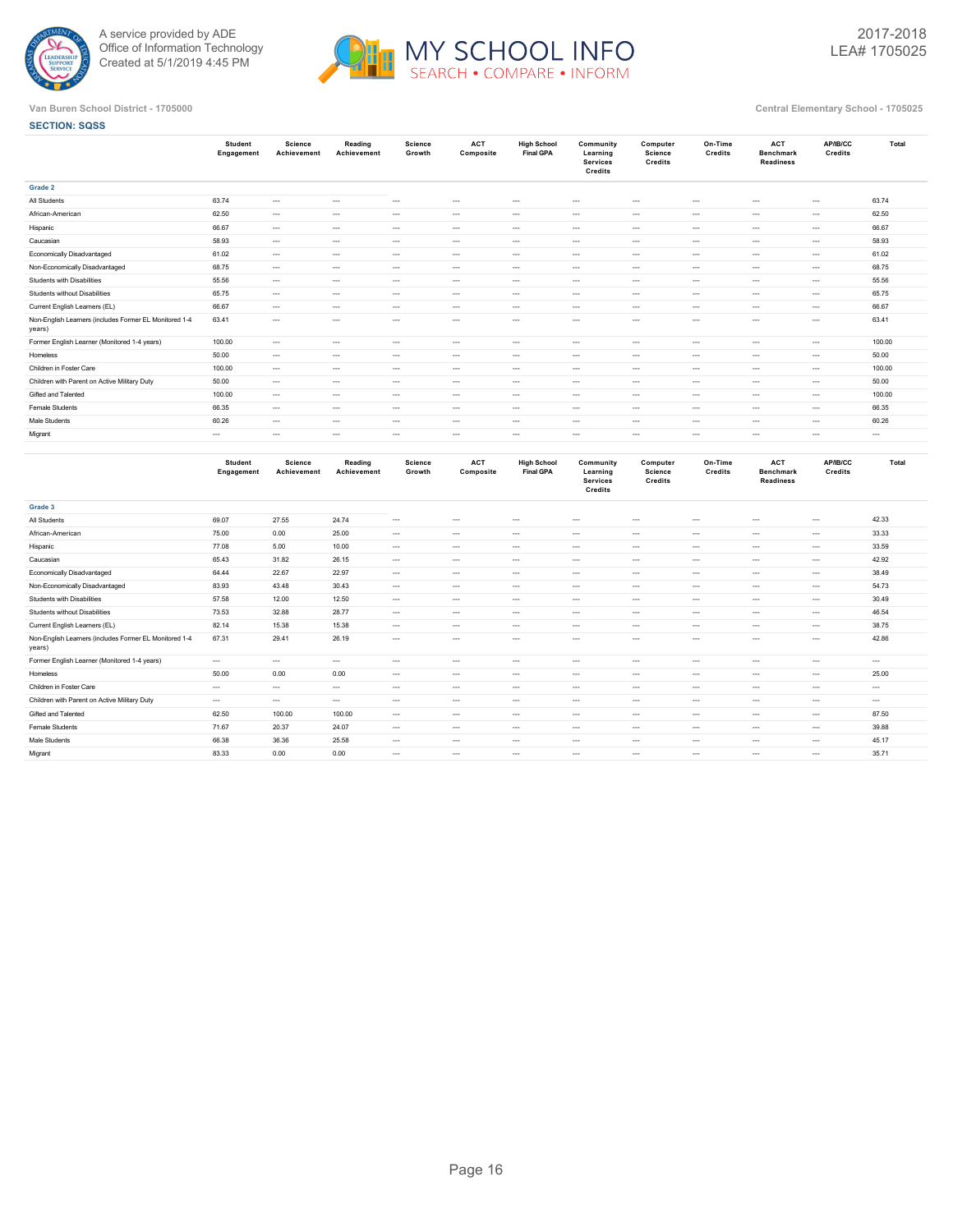



|                                                                  | <b>Student</b><br>Engagement | Science<br>Achievement | Reading<br>Achievement | Science<br>Growth | <b>ACT</b><br>Composite | <b>High School</b><br><b>Final GPA</b> | Community<br>Learning<br><b>Services</b><br>Credits | Computer<br>Science<br>Credits | On-Time<br>Credits | <b>ACT</b><br><b>Benchmark</b><br><b>Readiness</b> | AP/IB/CC<br>Credits | Total    |
|------------------------------------------------------------------|------------------------------|------------------------|------------------------|-------------------|-------------------------|----------------------------------------|-----------------------------------------------------|--------------------------------|--------------------|----------------------------------------------------|---------------------|----------|
| Grade 4                                                          |                              |                        |                        |                   |                         |                                        |                                                     |                                |                    |                                                    |                     |          |
| All Students                                                     | 65.98                        | 28.57                  | 28.57                  | 50.78             | $\cdots$                | $\cdots$                               | $\cdots$                                            | $\cdots$                       | $\sim$             | $\cdots$                                           | $\cdots$            | 45.35    |
| African-American                                                 | 83.33                        | 33.33                  | 33.33                  | 100.00            | $\cdots$                | $\cdots$                               | $\cdots$                                            | $\sim$ $ -$                    | $\cdots$           | $\cdots$                                           | $\cdots$            | 55.00    |
| Hispanic                                                         | 66.67                        | 46.67                  | 40.00                  | 53.57             | $\cdots$                | $\cdots$                               | $\cdots$                                            | $\cdots$                       | $\cdots$           | $\sim$                                             | $\cdots$            | 53.08    |
| Caucasian                                                        | 66.15                        | 26.09                  | 28.26                  | 51.16             | $\cdots$                | $\cdots$                               | $\cdots$                                            | $\cdots$                       | $\sim$             | $\cdots$                                           | $\cdots$            | 45.00    |
| Economically Disadvantaged                                       | 64.47                        | 25.42                  | 28.81                  | 49.06             | $\cdots$                | $\cdots$                               | $\cdots$                                            | $\cdots$                       | $\sim$             | $\cdots$                                           | $\cdots$            | 43.32    |
| Non-Economically Disadvantaged                                   | 71.43                        | 45.45                  | 27.27                  | 59.09             | $\cdots$                | $\cdots$                               | $\cdots$                                            | $\cdots$                       | $\sim$             | $\cdots$                                           | $\cdots$            | 54.63    |
| Students with Disabilities                                       | 68.42                        | 0.00                   | 11.11                  | 25.00             | $\cdots$                | $\cdots$                               | $\cdots$                                            | $\cdots$                       | $\sim$             | $\cdots$                                           | $\cdots$            | 35.56    |
| Students without Disabilities                                    | 65.38                        | 32.79                  | 31.15                  | 54.46             | $\cdots$                | $\cdots$                               | $\cdots$                                            | $\cdots$                       | $\sim$             | $\cdots$                                           | $\cdots$            | 47.07    |
| Current English Learners (EL)                                    | 75.00                        | 16.67                  | 16.67                  | 33.33             | $\cdots$                | $\cdots$                               | $\cdots$                                            | $\cdots$                       | $\sim$             | $\cdots$                                           | $\cdots$            | 38.46    |
| Non-English Learners (includes Former EL Monitored 1-4<br>years) | 65.17                        | 29.69                  | 29.69                  | 52.59             | $\cdots$                | $---$                                  | $\cdots$                                            | $\cdots$                       | $\sim$             | $\sim$                                             | $\cdots$            | 46.00    |
| Former English Learner (Monitored 1-4 years)                     | $\cdots$                     | $\cdots$               | $\cdots$               | $\cdots$          | $\cdots$                | $---$                                  | $\cdots$                                            | $\cdots$                       | $\sim$             | $\sim$                                             | $\cdots$            | $\cdots$ |
| Homeless                                                         | 75.00                        | 25.00                  | 25.00                  | 50.00             | $\cdots$                | $\cdots$                               | $\cdots$                                            | $\cdots$                       | $\sim$             | $\sim$                                             | $\cdots$            | 42.86    |
| Children in Foster Care                                          | $\cdots$                     | $\cdots$               |                        | $\sim$ $ -$       | $\cdots$                | $\cdots$                               | $\cdots$                                            | $\cdots$                       | $\cdots$           | $\sim$                                             | $\cdots$            | $\cdots$ |
| Children with Parent on Active Military Duty                     | $\cdots$                     | $\cdots$               | $\cdots$               | $\cdots$          | $\cdots$                | $\cdots$                               | $\cdots$                                            | $\cdots$                       | $\cdots$           | $\cdots$                                           | $---$               | $\cdots$ |
| Gifted and Talented                                              | 75.00                        | 100.00                 | 80.00                  | 80.00             | $\cdots$                | $\cdots$                               | $\cdots$                                            | $\cdots$                       | $\sim$             | $\cdots$                                           | $\cdots$            | 83.33    |
| Female Students                                                  | 71.79                        | 22.58                  | 25.81                  | 38.89             | $\cdots$                | $\cdots$                               | $\cdots$                                            | $\cdots$                       | $\sim$             | $\cdots$                                           | $\cdots$            | 41.80    |
| Male Students                                                    | 62.07                        | 33.33                  | 30.77                  | 59.46             | $\cdots$                | $\cdots$                               | $\cdots$                                            | $\cdots$                       | $\cdots$           | $\cdots$                                           | $\cdots$            | 47.98    |
| Migrant                                                          | $\cdots$                     | $\cdots$               | $\cdots$               | $\cdots$          | $\cdots$                | $\cdots$                               | $\cdots$                                            | $\cdots$                       | $\cdots$           | $\cdots$                                           | $\cdots$            | $\cdots$ |
|                                                                  |                              |                        |                        |                   |                         |                                        |                                                     |                                |                    |                                                    |                     |          |

|                                                                  | <b>Student</b><br>Engagement | <b>Science</b><br>Achievement | Reading<br>Achievement | <b>Science</b><br>Growth | <b>ACT</b><br>Composite | <b>High School</b><br><b>Final GPA</b> | Community<br>Learning<br><b>Services</b><br>Credits | Computer<br>Science<br>Credits | On-Time<br>Credits | <b>ACT</b><br><b>Benchmark</b><br><b>Readiness</b> | AP/IB/CC<br>Credits | Total    |
|------------------------------------------------------------------|------------------------------|-------------------------------|------------------------|--------------------------|-------------------------|----------------------------------------|-----------------------------------------------------|--------------------------------|--------------------|----------------------------------------------------|---------------------|----------|
| Grade 5                                                          |                              |                               |                        |                          |                         |                                        |                                                     |                                |                    |                                                    |                     |          |
| All Students                                                     | 68.28                        | 45.95                         | 34.85                  | 62.70                    | $\sim$                  | $\cdots$                               | $\cdots$                                            | $\cdots$                       |                    | $\cdots$                                           | $\cdots$            | 54.05    |
| African-American                                                 | 100.00                       | 50.00                         | 50.00                  | 50.00                    | $\sim$                  | $\cdots$                               | $---$                                               | $\cdots$                       | $\cdots$           | $\sim$                                             | $\cdots$            | 62.50    |
| Hispanic                                                         | 76.32                        | 50.00                         | 50.00                  | 71.43                    | $\sim$                  | $\cdots$                               | $---$                                               | $\cdots$                       |                    | $\cdots$                                           | $\cdots$            | 62.31    |
| Caucasian                                                        | 65.00                        | 46.15                         | 31.25                  | 58.89                    | $\sim$                  | $\cdots$                               | $\cdots$                                            | $\cdots$                       | $\cdots$           | $\sim$                                             | $\cdots$            | 51.63    |
| Economically Disadvantaged                                       | 66.67                        | 44.44                         | 28.26                  | 63.64                    | $\sim$                  | $\cdots$                               | $\cdots$                                            | $\cdots$                       |                    | $\cdots$                                           | $\cdots$            | 51.90    |
| Non-Economically Disadvantaged                                   | 72.22                        | 50.00                         | 50.00                  | 60.53                    | $\sim$                  | $\cdots$                               | $\cdots$                                            | $\cdots$                       |                    | $\cdots$                                           | $\cdots$            | 59.30    |
| Students with Disabilities                                       | 76.19                        | 6.25                          | 0.00                   | 78.57                    | $\sim$                  | $\cdots$                               | $\cdots$                                            | $\cdots$                       |                    | $\cdots$                                           | $\cdots$            | 43.27    |
| Students without Disabilities                                    | 65.97                        | 56.90                         | 39.66                  | 60.71                    | $\sim$                  | $\cdots$                               | $---$                                               | $\cdots$                       |                    | $\cdots$                                           | $\cdots$            | 56.35    |
| Current English Learners (EL)                                    | 65.00                        | 57.14                         | 28.57                  | 78.57                    | $\sim$                  | $\cdots$                               | $---$                                               | $\cdots$                       |                    | $\sim$                                             | $\cdots$            | 58.06    |
| Non-English Learners (includes Former EL Monitored 1-4<br>years) | 68.67                        | 44.78                         | 35.59                  | 60.71                    | $\sim$                  | $\cdots$                               | $\cdots$                                            | $\cdots$                       |                    | $\cdots$                                           | $\cdots$            | 53.58    |
| Former English Learner (Monitored 1-4 years)                     | $\cdots$                     | $---$                         | $\cdots$               | $---$                    | $\sim$                  | $\cdots$                               | $---$                                               | $\cdots$                       |                    | $---$                                              | $\cdots$            | $\cdots$ |
| Homeless                                                         | 0.00                         | $\cdots$                      | $\cdots$               | $\cdots$                 | $\sim$                  | $\cdots$                               | $\cdots$                                            | $\cdots$                       | $\cdots$           | $\cdots$                                           | $\cdots$            | 0.00     |
| Children in Foster Care                                          | $\cdots$                     | $\cdots$                      | $- - -$                | $\cdots$                 | $\sim$                  | $\cdots$                               | $---$                                               | $\cdots$                       |                    | $\cdots$                                           | $\cdots$            | $\cdots$ |
| Children with Parent on Active Military Duty                     | $\cdots$                     | $---$                         | $\cdots$               | $- - -$                  | $\sim$                  | $\cdots$                               | $---$                                               | $\cdots$                       |                    | $\sim$                                             | $\cdots$            | $\cdots$ |
| Gifted and Talented                                              | 75.00                        | 100.00                        | 100.00                 | 83.33                    | $\sim$                  | $\cdots$                               | $---$                                               | $\cdots$                       |                    | $\sim$                                             | $\cdots$            | 89.58    |
| Female Students                                                  | 61.54                        | 48.39                         | 38.71                  | 55.00                    | $\sim$                  | $\cdots$                               | $---$                                               | $\cdots$                       |                    | $---$                                              | $\cdots$            | 51.53    |
| Male Students                                                    | 73.15                        | 44.19                         | 31.43                  | 69.70                    | $\sim$                  | $\cdots$                               | $\cdots$                                            | $\cdots$                       | $\cdots$           | $\cdots$                                           | $\cdots$            | 56.06    |
| Migrant                                                          | 50.00                        | 0.00                          | 0.00                   | 50.00                    | $-1$                    | $\cdots$                               | $\cdots$                                            | $\cdots$                       | $\cdots$           | $\cdots$                                           | $\cdots$            | 25.00    |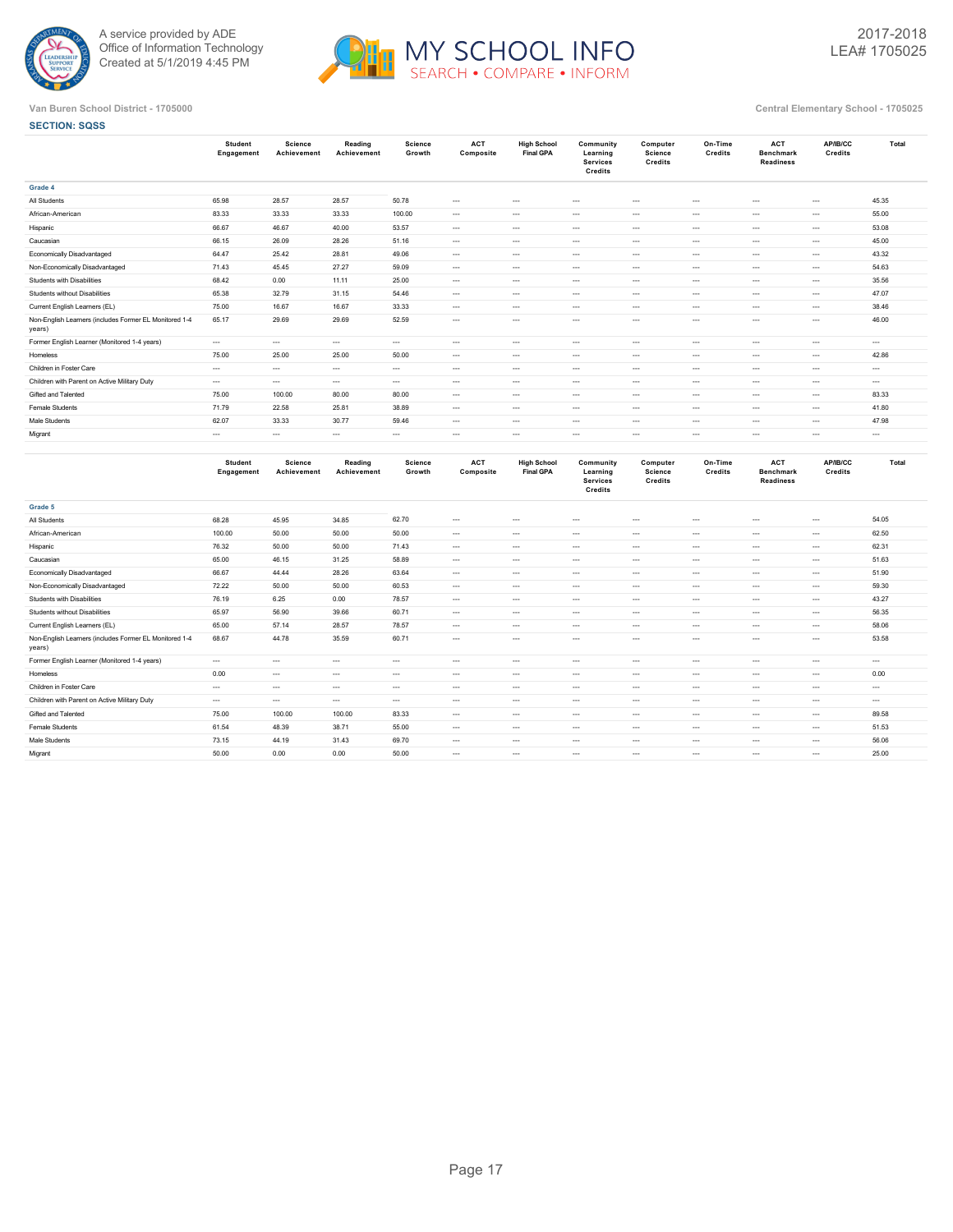



|                                                                  | <b>Student</b><br>Engagement | Science<br>Achievement | Reading<br>Achievement | <b>Science</b><br>Growth | <b>ACT</b><br>Composite | <b>High School</b><br><b>Final GPA</b> | Community<br>Learning<br><b>Services</b><br>Credits | Computer<br>Science<br>Credits | On-Time<br>Credits | <b>ACT</b><br><b>Benchmark</b><br><b>Readiness</b> | AP/IB/CC<br>Credits | Total    |
|------------------------------------------------------------------|------------------------------|------------------------|------------------------|--------------------------|-------------------------|----------------------------------------|-----------------------------------------------------|--------------------------------|--------------------|----------------------------------------------------|---------------------|----------|
| Grade 7                                                          |                              |                        |                        |                          |                         |                                        |                                                     |                                |                    |                                                    |                     |          |
| All Students                                                     | $-1$                         | 0.00                   | $\cdots$               | $\cdots$                 | $\sim$                  | $\cdots$                               | $---$                                               | $\cdots$                       | $\sim$             | $\cdots$                                           | $---$               | 0.00     |
| African-American                                                 | $-1$                         | $---$                  | $\cdots$               | $\cdots$                 | $\cdots$                | $\cdots$                               | $\cdots$                                            | $\cdots$                       | $\cdots$           | $\cdots$                                           | $---$               | $- - -$  |
| Hispanic                                                         | $-1$                         | 0.00                   | $\cdots$               | $---$                    | $\cdots$                |                                        | $\cdots$                                            | $\cdots$                       | $\cdots$           | $\cdots$                                           | $---$               | 0.00     |
| Caucasian                                                        | $\sim$                       | 0.00                   | $\cdots$               | $\cdots$                 | $---$                   | $---$                                  | $---$                                               | $\cdots$                       | $\sim$             | $\cdots$                                           | $---$               | 0.00     |
| <b>Economically Disadvantaged</b>                                | $-1$                         | 0.00                   | $\cdots$               | $---$                    |                         |                                        | $---$                                               | $\cdots$                       | $\sim$             | $\cdots$                                           | $---$               | 0.00     |
| Non-Economically Disadvantaged                                   | $-1$                         | $---$                  | $\cdots$               | $\sim$ $\sim$            | $\sim$                  | $\cdots$                               | $\cdots$                                            | $\cdots$                       | $\cdots$           | $\cdots$                                           | $---$               | $\cdots$ |
| Students with Disabilities                                       | $\sim$ $\sim$                | 0.00                   | $\cdots$               | $\cdots$                 | $\sim$                  | $\cdots$                               | $\cdots$                                            | $\cdots$                       | $\cdots$           | $\cdots$                                           | $---$               | 0.00     |
| Students without Disabilities                                    | $\sim$ $\sim$                | $\cdots$               | $\cdots$               | $---$                    | $\sim$                  |                                        | $\cdots$                                            | $\cdots$                       | $\cdots$           | $\cdots$                                           | $---$               | $-1$     |
| Current English Learners (EL)                                    | $\sim$ $\sim$                | $---$                  | $\cdots$               | $\cdots$                 | $\sim$                  |                                        | $\cdots$                                            | $\cdots$                       | $\cdots$           | $\cdots$                                           | $---$               | $\cdots$ |
| Non-English Learners (includes Former EL Monitored 1-4<br>years) | $\sim$                       | 0.00                   | ---                    |                          |                         |                                        | $---$                                               | $\cdots$                       | $\sim$             | $\cdots$                                           | $---$               | 0.00     |
| Former English Learner (Monitored 1-4 years)                     | $\sim$ $\sim$                | $---$                  | $\cdots$               | $\cdots$                 | $---$                   | $\cdots$                               | $\cdots$                                            | $\cdots$                       | $\cdots$           | $\cdots$                                           | $---$               | $\cdots$ |
| Homeless                                                         | $-1$                         | $\cdots$               | $\cdots$               | $\cdots$                 | $\cdots$                | $\cdots$                               | $\cdots$                                            | $\cdots$                       | $\cdots$           | $\cdots$                                           | $---$               | $\cdots$ |
| Children in Foster Care                                          | $-1$                         | $\cdots$               | $\cdots$               | $---$                    |                         |                                        | $---$                                               | $\cdots$                       | $\sim$             | $\cdots$                                           | $---$               | $\cdots$ |
| Children with Parent on Active Military Duty                     | $-1$                         | $---$                  | $\cdots$               | $\sim$ $\sim$            | $\sim$                  |                                        | $\cdots$                                            | $\cdots$                       | $\cdots$           | $\cdots$                                           | $---$               | $\cdots$ |
| Gifted and Talented                                              | $-1$                         | $\cdots$               | $\cdots$               | $---$                    |                         |                                        | $---$                                               | $\cdots$                       | $\cdots$           | $\cdots$                                           | $---$               | $- - -$  |
| Female Students                                                  | $-1$                         | 0.00                   | $\cdots$               | $\sim$ $\sim$            | $\sim$                  | $\cdots$                               | $\cdots$                                            | $\cdots$                       | $\cdots$           | $\cdots$                                           | $---$               | 0.00     |
| Male Students                                                    | $-1$                         | $---$                  | $\cdots$               | $\sim$ $\sim$            | $-1$                    | $\cdots$                               | $\cdots$                                            | $\cdots$                       | $\cdots$           | $\cdots$                                           | $---$               | $\cdots$ |
| Migrant                                                          | $-1$                         | $---$                  | $\cdots$               | $\cdots$                 |                         | $---$                                  | $---$                                               | $\cdots$                       | $\cdots$           | $\cdots$                                           | $---$               | $\cdots$ |
|                                                                  |                              |                        |                        |                          |                         |                                        |                                                     |                                |                    |                                                    |                     |          |

|                                                                  | <b>Student</b><br>Engagement | Science<br>Achievement | Reading<br>Achievement | Science<br>Growth | <b>ACT</b><br>Composite | <b>High School</b><br><b>Final GPA</b> | Community<br>Learning<br><b>Services</b><br>Credits | Computer<br>Science<br>Credits | On-Time<br>Credits | <b>ACT</b><br><b>Benchmark</b><br><b>Readiness</b> | AP/IB/CC<br>Credits | Total  |
|------------------------------------------------------------------|------------------------------|------------------------|------------------------|-------------------|-------------------------|----------------------------------------|-----------------------------------------------------|--------------------------------|--------------------|----------------------------------------------------|---------------------|--------|
| <b>All Grades</b>                                                |                              |                        |                        |                   |                         |                                        |                                                     |                                |                    |                                                    |                     |        |
| All Students                                                     | 64.17                        | 33.06                  | 28.76                  | 56.69             | $\sim$                  | $- - -$                                | $---$                                               | $\cdots$                       | $\cdots$           | $\sim$                                             | $\cdots$            | 49.83  |
| African-American                                                 | 62.50                        | 22.22                  | 33.33                  | 66.67             | $\sim$                  | $\cdots$                               | $\cdots$                                            | $---$                          | $\cdots$           | $\cdots$                                           | $---$               | 45.95  |
| Hispanic                                                         | 68.93                        | 30.91                  | 30.61                  | 62.50             | $-1$                    | $\cdots$                               | $\cdots$                                            | $\cdots$                       | $\cdots$           | $\sim$                                             | $---$               | 51.28  |
| Caucasian                                                        | 63.41                        | 34.55                  | 28.30                  | 55.11             | $\sim$                  | $\cdots$                               | $\cdots$                                            | $---$                          | $\cdots$           | $\cdots$                                           | $---$               | 49.75  |
| Economically Disadvantaged                                       | 61.88                        | 29.32                  | 26.26                  | 55.67             | $\sim$                  | $- - -$                                | $---$                                               | $\cdots$                       | $\sim$             | $\sim$                                             | $\cdots$            | 46.66  |
| Non-Economically Disadvantaged                                   | 69.64                        | 46.30                  | 37.04                  | 60.00             | $\sim$                  | $\cdots$                               | $\cdots$                                            | $---$                          | $\cdots$           | $\cdots$                                           | $---$               | 58.82  |
| Students with Disabilities                                       | 62.39                        | 7.55                   | 9.76                   | 50.00             | $-1$                    | $\cdots$                               | $\cdots$                                            | $\cdots$                       | $\sim$             | $\cdots$                                           | $---$               | 38.74  |
| Students without Disabilities                                    | 64.62                        | 40.10                  | 32.81                  | 57.59             | $\sim$                  | $\cdots$                               | $\cdots$                                            | $---$                          | $\cdots$           | $\cdots$                                           | $\cdots$            | 52.42  |
| Current English Learners (EL)                                    | 66.39                        | 26.92                  | 19.23                  | 57.69             | $\sim$                  | $\cdots$                               | $\cdots$                                            | $---$                          | $\cdots$           | $\cdots$                                           | $\cdots$            | 47.62  |
| Non-English Learners (includes Former EL Monitored 1-4<br>years) | 63.91                        | 33.79                  | 29.95                  | 56.58             | $\sim$                  | $- - -$                                | $---$                                               | $\cdots$                       | $\cdots$           | $\sim$                                             | $\cdots$            | 50.10  |
| Former English Learner (Monitored 1-4 years)                     | 100.00                       | $\cdots$               | $\cdots$               | $\sim$            | $\sim$                  | $\cdots$                               | $---$                                               | $---$                          | $\cdots$           | $\cdots$                                           | $---$               | 100.00 |
| Homeless                                                         | 43.75                        | 20.00                  | 20.00                  | 50.00             | $\sim$                  | $- - -$                                | $\cdots$                                            | $\cdots$                       | $\sim$             | $\sim$                                             | $\cdots$            | 35.71  |
| Children in Foster Care                                          | 100.00                       | $\cdots$               | $-1$                   | $\sim$ $\sim$     | $\sim$                  | $\cdots$                               | $\cdots$                                            | $---$                          | $\cdots$           | $\cdots$                                           | $---$               | 100.00 |
| Children with Parent on Active Military Duty                     | 50.00                        | $---$                  | $---$                  | $\sim$            | $\sim$                  | $\cdots$                               | $\cdots$                                            | $---$                          | $\cdots$           | $\cdots$                                           | $---$               | 50.00  |
| Gifted and Talented                                              | 73.53                        | 100.00                 | 93.33                  | 81.82             | $-1$                    | $\cdots$                               | $\cdots$                                            | $\cdots$                       | $\cdots$           | $\cdots$                                           | $---$               | 87.07  |
| Female Students                                                  | 66.48                        | 27.73                  | 28.45                  | 47.37             | $\sim$                  | $\cdots$                               | $\cdots$                                            | $---$                          | $\cdots$           | $\cdots$                                           | $---$               | 48.58  |
| Male Students                                                    | 62.03                        | 38.10                  | 29.06                  | 64.29             | $\sim$                  | $\cdots$                               | $\cdots$                                            | $\cdots$                       | $\cdots$           | $\cdots$                                           | $\cdots$            | 50.99  |
| Migrant                                                          | 60.00                        | 0.00                   | 0.00                   | 50.00             | ---                     | $\cdots$                               | $\cdots$                                            | $\cdots$                       | $\cdots$           | $\sim$                                             | $---$               | 29.17  |
|                                                                  |                              |                        |                        |                   |                         |                                        |                                                     |                                |                    |                                                    |                     |        |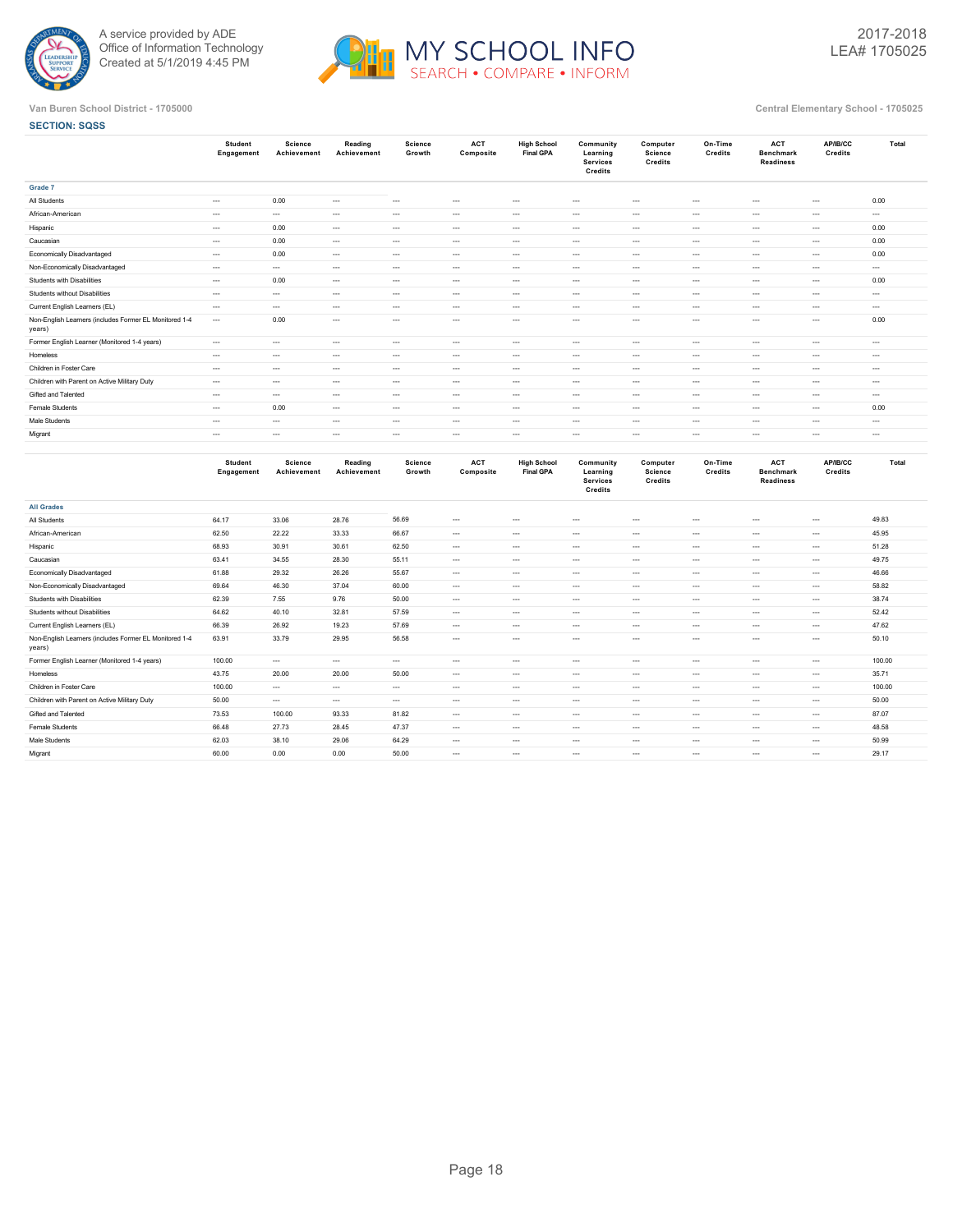



### **SECTION: Graduation Rates**

|                                                                                         |                          | 2017-2018       |              |
|-----------------------------------------------------------------------------------------|--------------------------|-----------------|--------------|
|                                                                                         | School                   | <b>District</b> | <b>State</b> |
| <b>Four-Year Graduation Rate</b>                                                        |                          |                 |              |
| Four-Year Graduation Rate All Students                                                  | $---$                    | 87.3%           | 89.2%        |
| Four-Year Graduation Rate African-American                                              | $---$                    | 100.0%          | 85.6%        |
| Four-Year Graduation Rate Hispanic                                                      | $---$                    | 85.1%           | 85.8%        |
| Four-Year Graduation Rate Caucasian                                                     | $---$                    | 86.4 %          | 91.2%        |
| Four-Year Graduation Rate Economically Disadvantaged                                    | $\hspace{0.05cm} \ldots$ | 85.0%           | 86.8%        |
| Four-Year Graduation Rate Non-Economically Disadvantaged                                | N/A                      | N/A             | N/A          |
| Four-Year Graduation Rate Students with Disabilities                                    | $\hspace{0.05cm} \ldots$ | 80.4 %          | 84.6%        |
| Four-Year Graduation Rate Students without Disabilities                                 | N/A                      | N/A             | N/A          |
| Four-Year Graduation Rate Current English Learners (EL)                                 | $\hspace{0.05cm} \ldots$ | 84.6%           | 82.7 %       |
| Four-Year Graduation Rate Non-English Learners (includes Former EL Monitored 1-4 years) | N/A                      | N/A             | N/A          |
| Four-Year Graduation Rate Homeless                                                      | $---$                    | 52.6%           | 81.3%        |
| Four-Year Graduation Rate Children in Foster Care                                       | $---$                    | 0.0%            | 73.5 %       |
| Four-Year Graduation Rate Children with Parent on Active Military Duty                  | $---$                    | 100.0%          | 94.3%        |
| Four-Year Graduation Rate Gifted and Talented                                           | $---$                    | 97.4 %          | 97.8%        |
| Four-Year Graduation Rate Female Students                                               | $\hspace{0.05cm} \ldots$ | 89.8%           | 92.0%        |
| Four-Year Graduation Rate Male Students                                                 | $---$                    | 84.8%           | 86.6%        |
| Four-Year Graduation Rate Migrant                                                       | $---$                    | 85.7 %          | 82.8%        |
|                                                                                         |                          |                 |              |

|                                                                                         |          | 2017-2018       |              |
|-----------------------------------------------------------------------------------------|----------|-----------------|--------------|
|                                                                                         | School   | <b>District</b> | <b>State</b> |
| <b>Five-Year Graduation Rate</b>                                                        |          |                 |              |
| Five-Year Graduation Rate All Students                                                  | $---$    | 92.1%           | 90.7%        |
| Five-Year Graduation Rate African-American                                              | $---$    | 100.0%          | 87.7%        |
| Five-Year Graduation Rate Hispanic                                                      | $---$    | 91.2%           | 89.2%        |
| Five-Year Graduation Rate Caucasian                                                     | $---$    | 91.9%           | 92.1%        |
| Five-Year Graduation Rate Economically Disadvantaged                                    | $---$    | 89.0%           | 88.0%        |
| Five-Year Graduation Rate Non-Economically Disadvantaged                                | N/A      | <b>N/A</b>      | N/A          |
| Five-Year Graduation Rate Students with Disabilities                                    | $---$    | 89.8%           | 87.7%        |
| Five-Year Graduation Rate Students without Disabilities                                 | N/A      | N/A             | N/A          |
| Five-Year Graduation Rate Current English Learners (EL)                                 | $---$    | 95.2%           | 86.3%        |
| Five-Year Graduation Rate Non-English Learners (includes Former EL Monitored 1-4 years) | N/A      | N/A             | N/A          |
| Five-Year Graduation Rate Homeless                                                      | $\cdots$ | 100.0%          | 88.5%        |
| Five-Year Graduation Rate Children in Foster Care                                       | $---$    | 100.0%          | 87.5%        |
| Five-Year Graduation Rate Children with Parent on Active Military Duty                  | $---$    | $---$           | 100.0%       |
| Five-Year Graduation Rate Gifted and Talented                                           | $---$    | $\cdots$        | 100.0%       |
| Five-Year Graduation Rate Female Students                                               | $---$    | 92.0%           | 92.7%        |
| Five-Year Graduation Rate Male Students                                                 | $\cdots$ | 92.3%           | 88.8%        |
| Five-Year Graduation Rate Migrant                                                       | $---$    | 94.1%           | 85.9%        |
|                                                                                         |          |                 |              |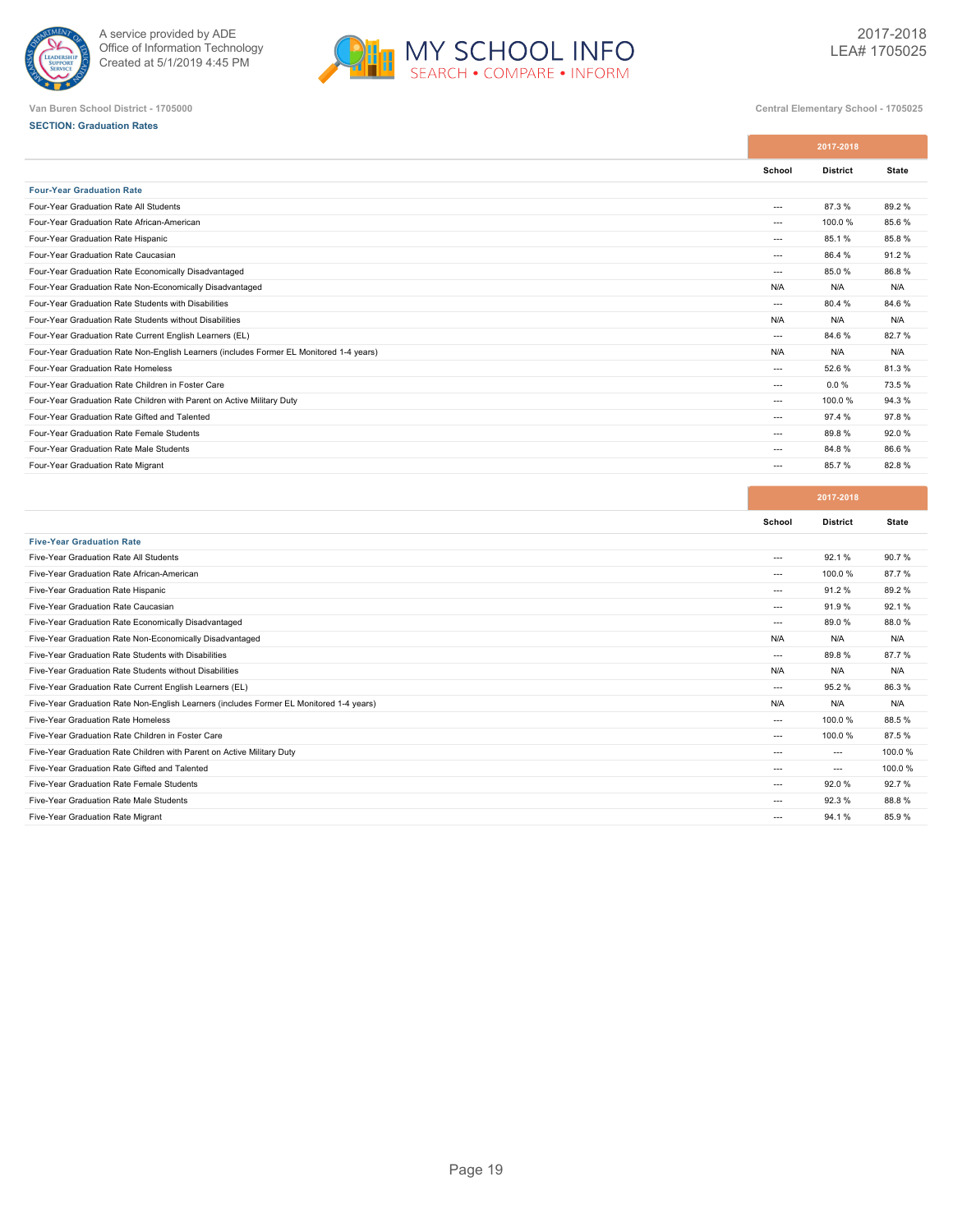

**SECTION: College Readiness**



**Van Buren School District - 1705000 Central Elementary School - 1705025**

|                                                               | 2017-2018                |                          |                |
|---------------------------------------------------------------|--------------------------|--------------------------|----------------|
|                                                               | School                   | <b>District</b>          | <b>State</b>   |
| <b>American College Test (ACT)</b>                            |                          |                          |                |
| Participation in Grade 11 Statewide ACT Administration        |                          | 416                      | 31,425         |
| District Provided Remediation for Students Taking ACT         |                          |                          |                |
| Number of Students Taking ACT in Grades 9-11                  |                          | 562                      | 40,561         |
| Number of Graduates that have taken ACT in High School        |                          | 388                      | 29,421         |
| <b>ACT Reading Average</b>                                    |                          | 20.54                    | 20.32          |
| <b>ACT English Average</b>                                    |                          | 19.28                    | 19.44          |
| <b>ACT Math Average</b>                                       |                          | 19.39                    | 19.12          |
| <b>ACT Science Average</b>                                    |                          | 19.86                    | 19.95          |
| <b>ACT Composite Average</b>                                  |                          | 19.94                    | 19.86          |
| <b>SAT® by College Board</b>                                  |                          |                          |                |
| Number of Students Taking SAT College Admission Test          |                          | $\overline{2}$           | 1,388          |
| SAT Critical Reading Mean                                     |                          | 610                      | 589            |
| SAT Math Mean                                                 |                          | 530                      | 569            |
| <b>SAT Writing Mean</b>                                       |                          |                          |                |
| <b>Advanced Placement Courses (AP)</b>                        |                          |                          |                |
| Number of Students Taking Advanced Placement (AP) Courses     |                          | 361                      | 29,031         |
| Number of AP Exams Taken                                      |                          | 538                      | 45,874         |
| Number of AP Exams Scored 3, 4, or 5                          |                          | 199                      | 15,869         |
| <b>International Baccalaureate Courses</b>                    |                          |                          |                |
| Number of Students Taking International Baccalaureate Courses | $\overline{\phantom{a}}$ | $\overline{\phantom{a}}$ | 460            |
| <b>College Going Rates</b>                                    |                          |                          |                |
| All Students                                                  | $\overline{\phantom{a}}$ | 48.9%                    | 49.1%          |
| African-American                                              | $\overline{a}$           | 35.7%                    | 45.0%          |
| Hispanic                                                      | $\overline{a}$           | 46.9%                    | 38.9%          |
| Caucasian                                                     | $---$                    | 50.2%                    | 52.4 %         |
| Economically Disadvantaged                                    | $\overline{\phantom{a}}$ | 36.4%                    | 41.3%          |
| Students with Disabilities                                    | $\overline{a}$           | $0.0 \%$                 | 15.1 %         |
| Current English Learners (EL)                                 | $\overline{a}$           | 37.5%                    | 24.0%          |
| Homeless                                                      | ---                      | 40.0%                    | 33.7%          |
| Children in Foster Care                                       | $\overline{\phantom{a}}$ | 0.0%                     | 40.9%          |
| Children with Parent on Active Military Duty                  | $---$                    | $0.0 \%$                 | 58.9%          |
| Gifted and Talented                                           | $\overline{\phantom{a}}$ | 86.1%                    | 69.8%          |
| <b>College Credit Accumulation Rates</b>                      |                          |                          |                |
| All Students                                                  | $\overline{a}$           | 64.8%                    | 54.1%          |
| African-American                                              | $\overline{a}$           | 40.0%                    | 37.9%          |
| Hispanic                                                      | $\overline{\phantom{a}}$ | 61.1%                    | 49.7%          |
| Caucasian                                                     | $\overline{\phantom{a}}$ | 63.6%                    | 58.9%          |
| Economically Disadvantaged                                    | $\overline{\phantom{a}}$ | 50.0%                    | 42.9%          |
| Students with Disabilities                                    | $\hspace{0.05cm} \cdots$ | 0.0%                     | 30.2%          |
| Current English Learners (EL)                                 | $\overline{a}$           | 55.6%                    | 32.5%          |
| Homeless                                                      | $---$                    | 23.1%                    | 35.0%          |
| Children in Foster Care                                       | $\overline{a}$           | 0.0%                     | 51.6%<br>60.8% |
| Children with Parent on Active Military Duty                  | $\overline{\phantom{a}}$ | 100.0%<br>72.7%          |                |
| Gifted and Talented                                           | $\overline{a}$           |                          | 76.5%          |

\* The College Credit Accumulation Rate definition from the U.S. Department of Education gives high school graduates two years at an institution of higher education to complete at least one year's worth of college credit th a degree. Students graduating in the last school year listed have not yet had two years to complete a year of college credit. Only a basic level of suppression had been applied to CGR and CCAR datasets.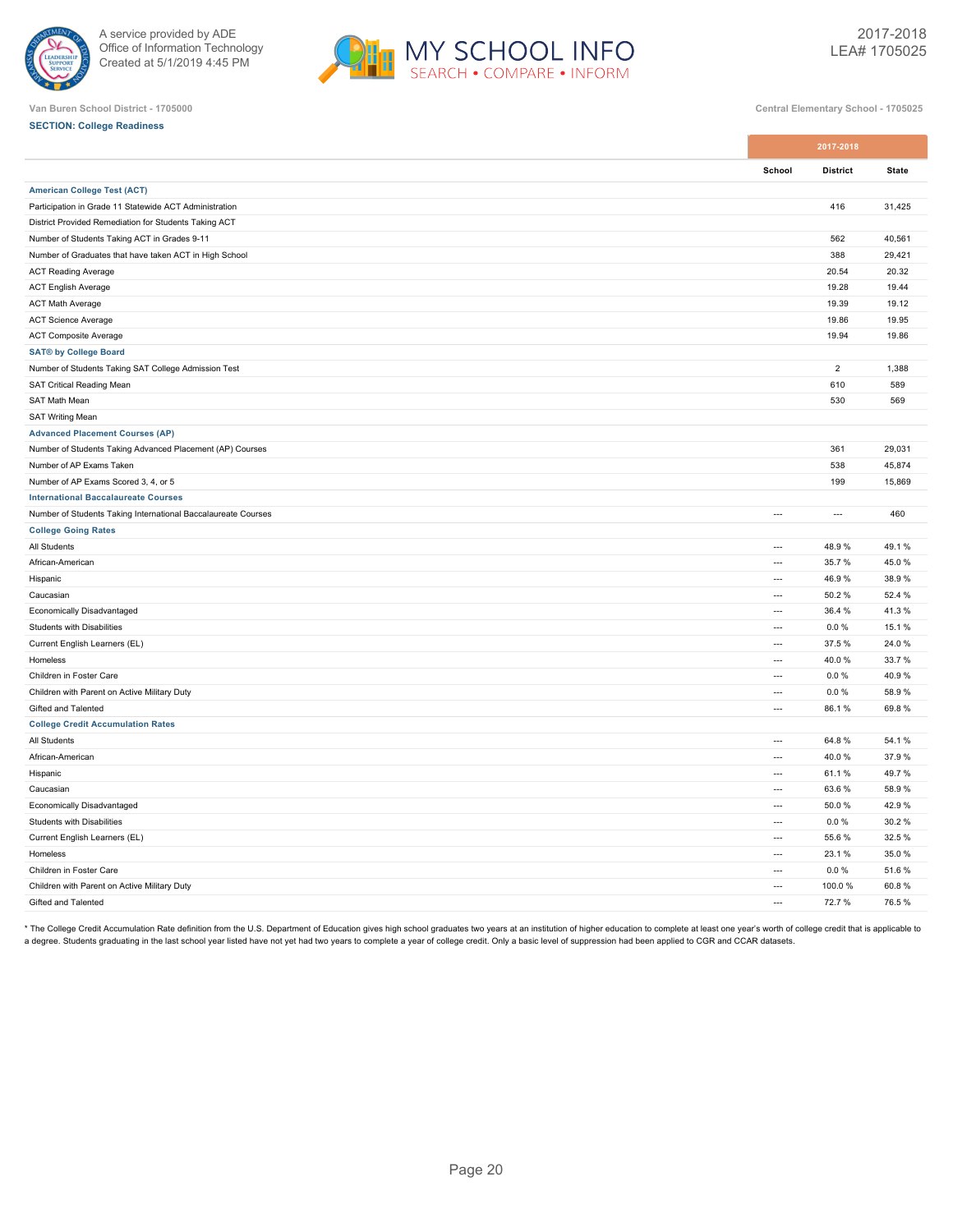



**SECTION: School Performance**

|                                                                 | 2017-2018 |                 |              |
|-----------------------------------------------------------------|-----------|-----------------|--------------|
|                                                                 | School    | <b>District</b> | <b>State</b> |
| 2018 School Performance Rating                                  | c         |                 |              |
| Overall Points for School Rating                                | 71        |                 |              |
| Count of Schools with Rating = A                                |           | 3               | 152          |
| Count of Schools with Rating = B                                |           | $\overline{2}$  | 313          |
| Count of Schools with Rating = C                                |           | 6               | 380          |
| Count of Schools with Rating = D                                |           | 0               | 145          |
| Count of Schools with Rating = F                                |           | $\mathbf 0$     | 44           |
| District Provides Textbooks or Digital Resources for all Pupils |           |                 |              |
| District Provides Textbooks or Digital Resources for all Pupils |           | Υ               | 100 %        |
| <b>Annual Accreditation Status</b>                              |           |                 |              |
| Accredited                                                      | Y         | 12              | 1,046        |
| <b>Accredited Cited</b>                                         | N         | 0               | 5            |
| <b>Accredited Probationary</b>                                  | N         | 0               | $\mathbf{1}$ |
| <b>Attendance Rate</b>                                          |           |                 |              |
| Attendance Rate All Students                                    | 93.55%    | 93.36 %         | 93.92 %      |
| Attendance Rate African American                                | 91.69%    | 93.68 %         | 93.83 %      |
| Attendance Rate Hispanic                                        | 94.95%    | 94.48 %         | 93.95 %      |
| Attendance Rate Caucasian                                       | 93.05%    | 92.96 %         | 93.53 %      |
| Attendance Rate Economically Disadvantaged                      | 93.11%    | 92.75 %         | 93.65 %      |
| Attendance Rate Non-Economically Disadvantaged                  | 94.82%    | 93.49 %         | 93.63%       |
| Attendance Rate Students with Disabilities                      | 93.86%    | 94.14 %         | 93.8%        |
| Attendance Rate Students without Disabilities                   | 93.44 %   | 93.29 %         | 93.93 %      |
| Attendance Rate English Learners (EL)                           | 94.64 %   | 94.69 %         | 94.79%       |
| Attendance Rate Non-EL (includes Former EL Monitored 1-4 years) | 94.64 %   | 94.71%          | 94.96 %      |
| Attendance Rate Former EL (Monitored 1-4 years)                 |           | 95.15 %         | 95.64 %      |
| Attendance Rate Homeless                                        | 91.14 %   | 83.36 %         | 90.32 %      |
| Attendance Rate Children in Foster Care                         | 96.37%    | 95.9%           | 92.95 %      |
| Attendance Rate Children with Parent on Active Military Duty    | 94.09%    | 94.76%          | 94.51 %      |
| Attendance Rate Gifted and Talented                             | 93.82 %   | 94.81%          | 95.79%       |
| Attendance Rate Female Students                                 | 93.42%    | 92.84 %         | 93.83%       |
| Attendance Rate Male Students                                   | 93.66%    | 93.76 %         | 93.96 %      |
| Attendance Rate Migrant                                         | 95.18%    | 93.87 %         | 92.07%       |
| <b>Dropout Rate</b>                                             |           |                 |              |
| Dropout Rate                                                    |           | 2.20%           | 2.36 %       |
| <b>College Remediation Rate</b>                                 |           |                 |              |
| <b>College Remediation Rate</b>                                 |           | 64.4 %          | 62.8%        |
| <b>Enrollment</b>                                               |           |                 |              |
| October 1 Enrollment                                            | 527       | 5,798           | 479,258      |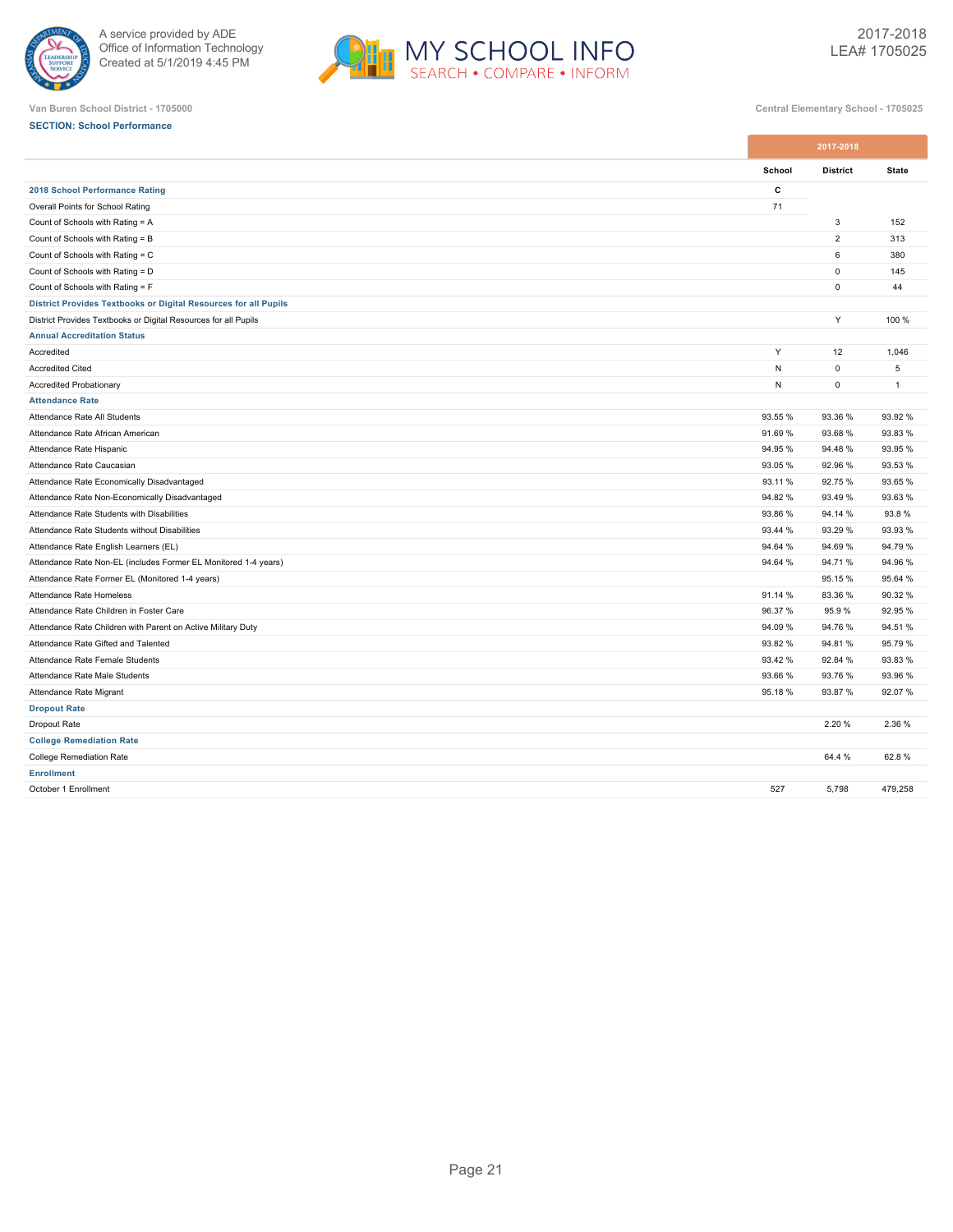



| <b>SECTION: School Environment</b>                   |        |                 |       |
|------------------------------------------------------|--------|-----------------|-------|
|                                                      |        | 2017-2018       |       |
|                                                      | School | <b>District</b> | State |
| Discipline Policies Distributed to Parents           | Y      | 100 %           | 100 % |
| Discipline Training Provided to Staff                | Y      | 100 %           | 100 % |
| Parental Involvement Plan Adopted                    | Y      | 100 %           | 100 % |
| District Alternative Learning Environment Compliance |        | Y               | 100 % |
| Expulsions                                           |        | 6               | 979   |
| Weapons Incidents                                    |        | 13              | 840   |
| <b>Staff Assaults</b>                                |        |                 | 852   |
| <b>Student Assaults</b>                              |        |                 | 3,339 |
| Referrals to Law Enforcement                         |        |                 | 66    |
| School-related Arrests                               |        |                 | 10    |
|                                                      |        |                 |       |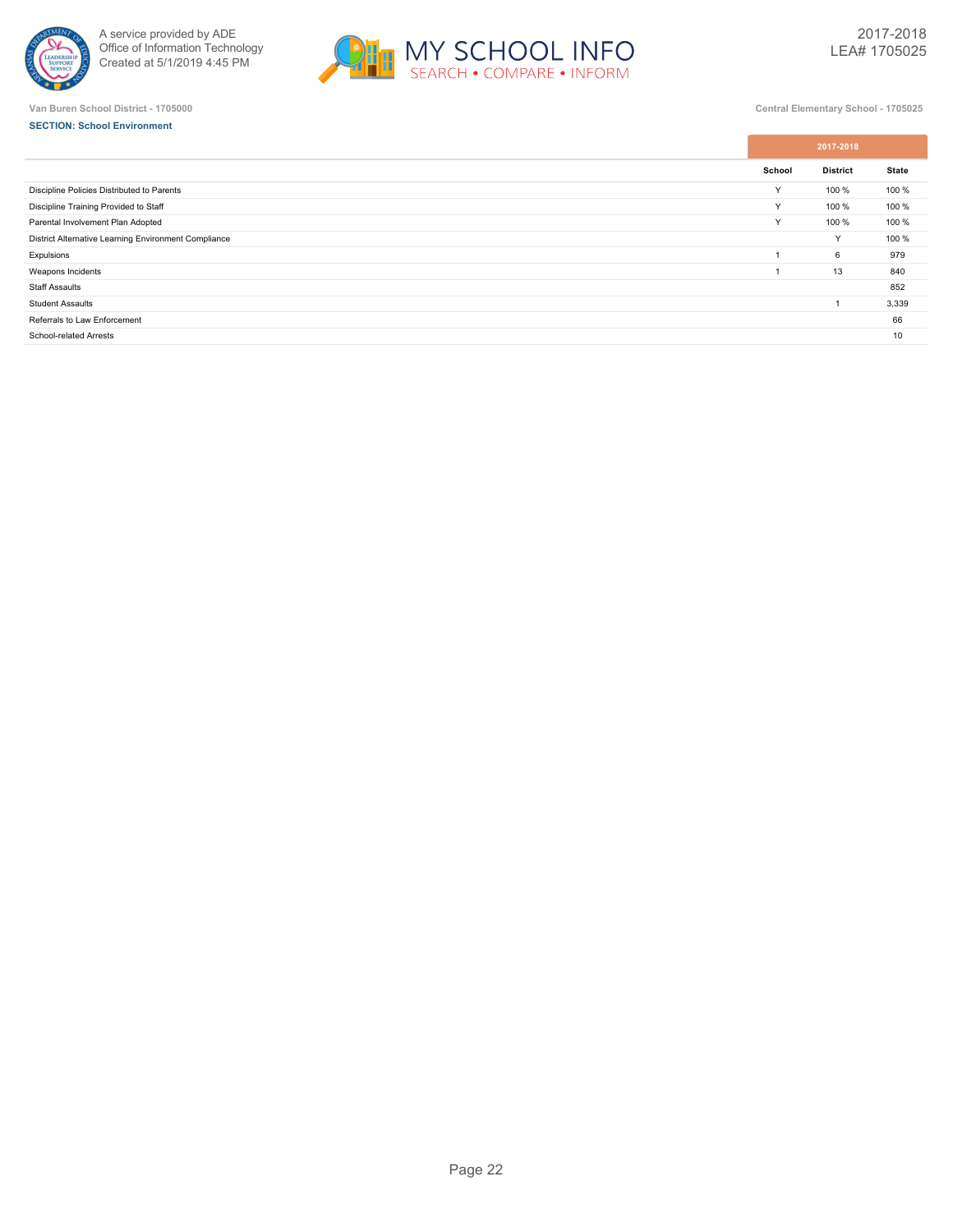



### **SECTION: Retention**

|                                         | School | <b>District</b> | <b>State</b> |
|-----------------------------------------|--------|-----------------|--------------|
| Number of Students Retained at Grade 1  |        | $\overline{2}$  | 1,085        |
| Percent of Students Retained at Grade 1 | 1.27 % | 0.46%           | 2.95 %       |
| Number of Students Retained at Grade 2  | 0      |                 | 369          |
| Percent of Students Retained at Grade 2 | 0.00%  | 0.21%           | 1.00 %       |
| Number of Students Retained at Grade 3  | 0      | $\mathbf 0$     | 158          |
| Percent of Students Retained at Grade 3 | 0.00%  | 0.00%           | 0.42%        |
| Number of Students Retained at Grade 4  | 0      | 0               | 86           |
| Percent of Students Retained at Grade 4 | 0.00%  | 0.00%           | 0.22%        |
| Number of Students Retained at Grade 5  | 0      | 0               | 74           |
| Percent of Students Retained at Grade 5 | 0.00%  | 0.00%           | 0.19%        |
| Number of Students Retained at Grade 6  | 0      | 1               | 139          |
| Percent of Students Retained at Grade 6 | 0.00%  | 0.23%           | 0.38%        |
| Number of Students Retained at Grade 7  | 0      | 0               | 209          |
| Percent of Students Retained at Grade 7 | 0.00%  | 0.00%           | 0.57%        |
| Number of Students Retained at Grade 8  | 0      | 0               | 222          |
| Percent of Students Retained at Grade 8 | 0.00%  | 0.00%           | 0.61%        |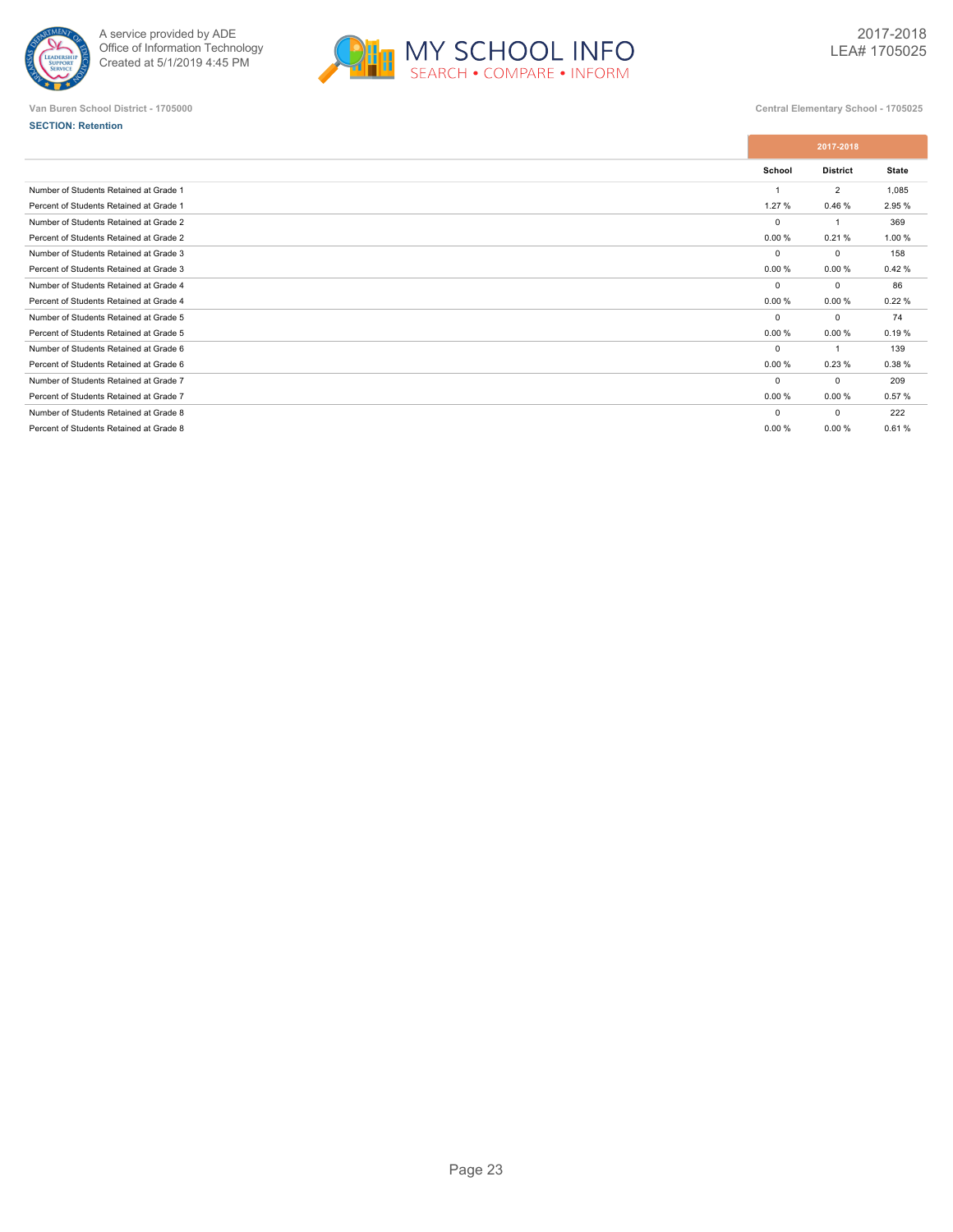



# **SECTION: Teacher Quality**

|                                                                                                                                    | School                   | <b>District</b>          | State                    |
|------------------------------------------------------------------------------------------------------------------------------------|--------------------------|--------------------------|--------------------------|
| % Teachers Completely Certified (Licensed)                                                                                         | 100.0%                   | 92.0%                    | 96.8%                    |
| % Teachers with Emergency / Provisional Credentials                                                                                | 0.0%                     | 0.0%                     | 0.0 %                    |
| % Teachers with Bachelor's Degree                                                                                                  | 86.0%                    | 74.0%                    | 53.0 %                   |
| % Teachers with Master's Degree                                                                                                    | 14.0 %                   | 25.0%                    | 42.0%                    |
| % Teachers with Advanced Degree                                                                                                    | 0.0%                     | 1.0%                     | 1.0%                     |
| All Economic Levels (All Quartiles All Schools)                                                                                    |                          |                          |                          |
|                                                                                                                                    | School                   | <b>District</b>          | <b>State</b>             |
| Number of Teachers (Certified Teachers)                                                                                            | 29                       | 469                      | 41,834                   |
| Number of Teachers Evaluated this year under Teacher Excellence and Support System                                                 | 15                       | 106                      | 8,035                    |
| Number of Teachers Proficient or Above under Teacher Excellence and Support System                                                 | 14                       | 104                      | 7,845                    |
| Number Certified by National Board for Professional Teaching Standards                                                             | 3                        | 37                       | 2,287                    |
| Number of Teachers Teaching with Emergency/Provisional Credentials                                                                 | $\mathsf 0$              | 6                        | 765                      |
| Percentage Teaching with Emergency/Provisional Credentials                                                                         | 0.0%                     | 1.3%                     | 1.8%                     |
| Number of Teachers Teaching Out-of-field                                                                                           | $\mathsf 0$              | 19                       | 1,459                    |
| Percentage of Teachers Teaching Out-of-field                                                                                       | 0.0%                     | 4.1%                     | 3.5%                     |
| Number of Inexperienced Teachers                                                                                                   | 9                        | 57                       | 7,134                    |
|                                                                                                                                    | 31.0%                    | 12.2 %                   | 17.1 %                   |
| Percentage of Teachers who are Inexperienced                                                                                       |                          |                          | 43,663                   |
| Number of Teachers, Principals, and Assistant Principals<br>Number of Inexperienced Teachers, Principals, and Assistant Principals | 31<br>N/A                | 493<br>N/A               | N/A                      |
|                                                                                                                                    | N/A                      | N/A                      | N/A                      |
| Percentage of Teachers, Principals, and Assitant Principals who are Inexperienced                                                  |                          |                          |                          |
| High Poverty (Highest Quartile of Schools Free and Reduced Lunch Percentage)                                                       |                          |                          |                          |
|                                                                                                                                    | School                   | <b>District</b>          | <b>State</b>             |
| Number of Teachers (Certified Teachers)                                                                                            | $\hspace{0.05cm} \ldots$ | 21                       | 9,078                    |
| Number of Teachers Evaluated this year under Teacher Excellence and Support System                                                 | ---                      | $\overline{a}$           | 1,324                    |
| Number of Teachers Proficient or Above under Teacher Excellence and Support System                                                 | $\overline{\phantom{a}}$ | $\hspace{0.05cm} \ldots$ | 1,262                    |
| Number Certified by National Board for Professional Teaching Standards                                                             | $---$                    | $\overline{a}$           | 339                      |
| Number of Teachers Teaching with Emergency/Provisional Credentials                                                                 | $\hspace{0.05cm} \ldots$ | 0                        | 281                      |
| Percentage Teaching with Emergency/Provisional Credentials                                                                         | ---                      | 0.0%                     | 3.1%                     |
| Number of Teachers Teaching Out-of-field                                                                                           | $\overline{a}$           | $\mathsf 0$              | 380                      |
| Percentage of Teachers Teaching Out-of-field                                                                                       | ---                      | 0.0%                     | 4.2%                     |
| Number of Inexperienced Teachers                                                                                                   | $\sim$ $\sim$            | $\mathbf{1}$             | 1,747                    |
| Percentage of Teachers who are Inexperienced                                                                                       | ---                      | 4.8%                     | 19.2 %                   |
| Number of Teachers, Principals, and Assistant Principals                                                                           | ---                      | 23                       | 9,504                    |
| Number of Inexperienced Teachers, Principals, and Assistant Principals                                                             | $---$                    | N/A                      | N/A                      |
| Percentage of Teachers, Principals, and Assitant Principals who are Inexperienced                                                  | $\overline{a}$           | N/A                      | N/A                      |
| Low Poverty (Lowest Quartile of Schools Free and Reduced Lunch Percentage)                                                         |                          |                          |                          |
|                                                                                                                                    | School                   | <b>District</b>          | <b>State</b>             |
| Number of Teachers (Certified Teachers)                                                                                            | ---                      | 64                       | 12,453                   |
| Number of Teachers Evaluated this year under Teacher Excellence and Support System                                                 | ---                      | $\overline{7}$           | 2,507                    |
| Number of Teachers Proficient or Above under Teacher Excellence and Support System                                                 | ---                      | $\overline{7}$           | 2,464                    |
| Number Certified by National Board for Professional Teaching Standards                                                             | $\hspace{0.05cm} \ldots$ | 10                       | 877                      |
| Number of Teachers Teaching with Emergency/Provisional Credentials                                                                 | ---                      | $\overline{\mathbf{c}}$  | 154                      |
| Percentage Teaching with Emergency/Provisional Credentials                                                                         | $\overline{a}$           | 3.1%                     | 1.2%                     |
| Number of Teachers Teaching Out-of-field                                                                                           | ---                      | $\overline{2}$           | 341                      |
| Percentage of Teachers Teaching Out-of-field                                                                                       | $\overline{a}$           | 3.1%                     | 2.7%                     |
| Number of Inexperienced Teachers                                                                                                   | ---                      | $\overline{2}$           | 1,926                    |
| Percentage of Teachers who are Inexperienced                                                                                       | ---                      | 3.1%                     | 15.5 %                   |
| Number of Teachers, Principals, and Assistant Principals                                                                           | $---$                    | 67                       | 12,978                   |
| Number of Inexperienced Teachers, Principals, and Assistant Principals                                                             | $\overline{a}$           | N/A                      | N/A                      |
| Percentage of Teachers, Principals, and Assitant Principals who are Inexperienced                                                  | $---$                    | N/A                      | N/A                      |
|                                                                                                                                    |                          |                          |                          |
| <b>School Board Members</b>                                                                                                        |                          |                          | <b>Hours of Training</b> |
| Bob Freeman                                                                                                                        |                          |                          | 0.00                     |
| Candice Settle-Beshears                                                                                                            |                          |                          | 8.00                     |
| Carman Young                                                                                                                       |                          |                          | 21.25                    |
| Christy Mayo                                                                                                                       |                          |                          | 22.00                    |
| Kevin Bell                                                                                                                         |                          |                          | 11.00                    |

Lance Lanier 10.00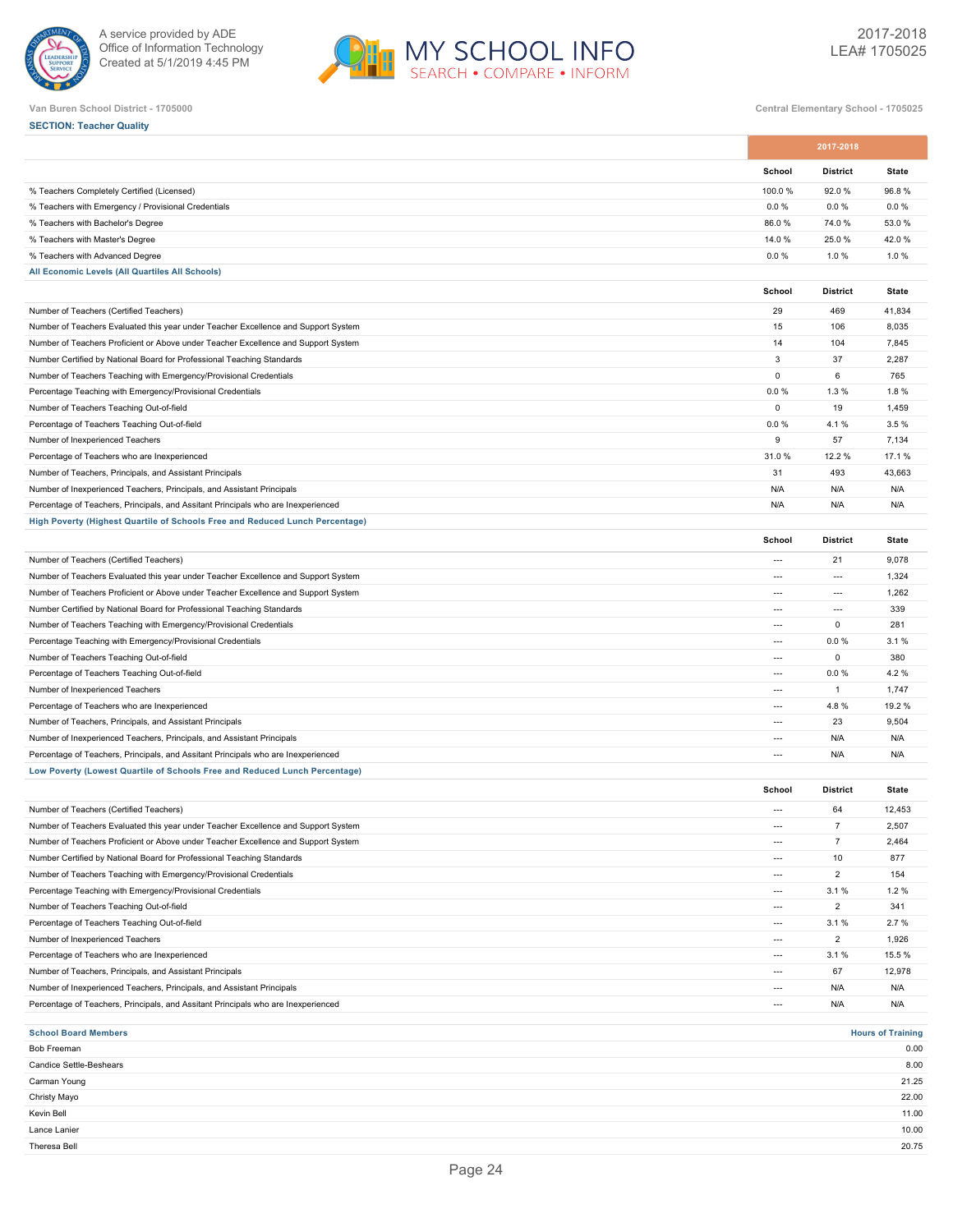

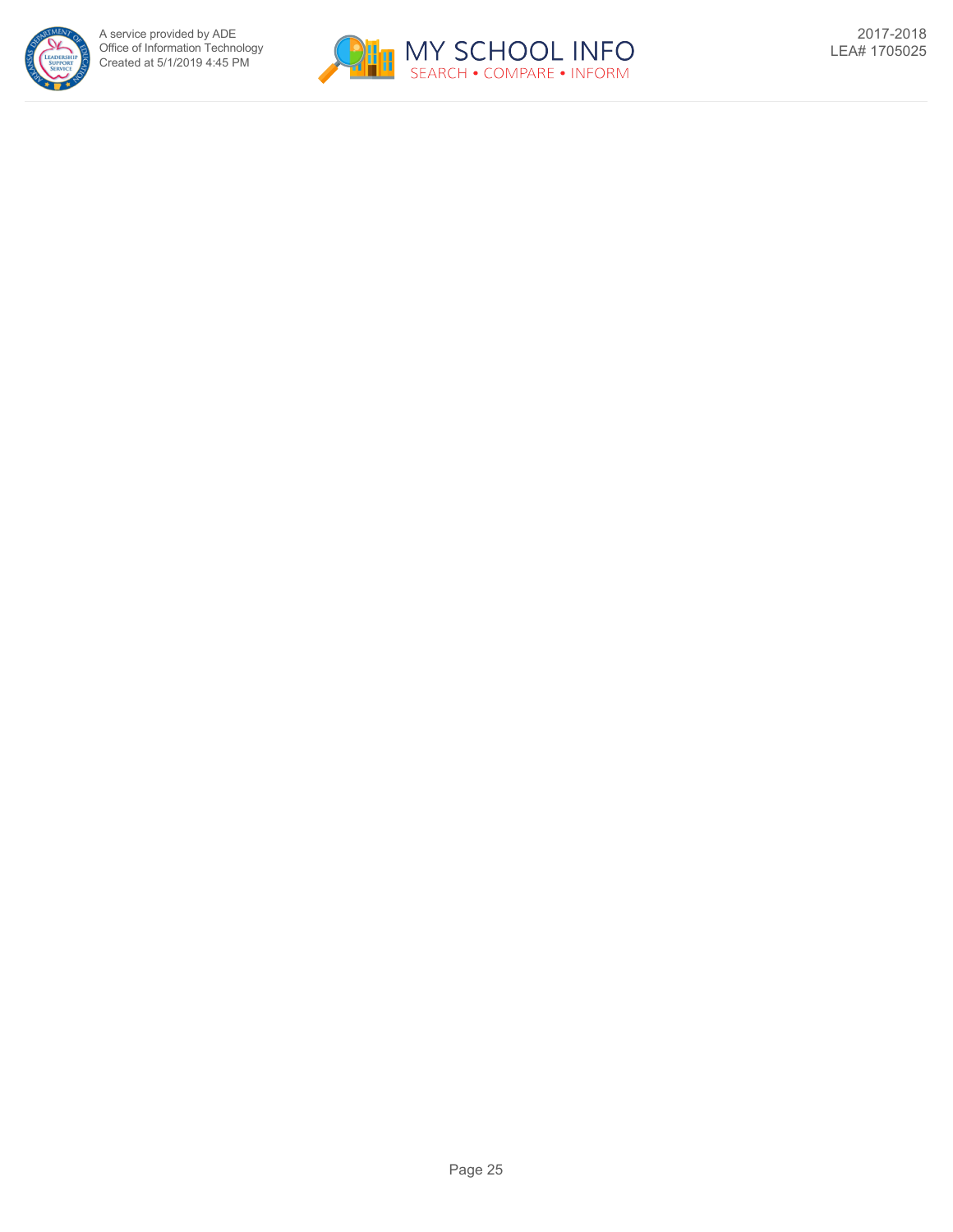



### **SECTION: School Expenditures**

|                                                      |                        |                                |             |              | 2017-2018           |              |                        |                                |                 |
|------------------------------------------------------|------------------------|--------------------------------|-------------|--------------|---------------------|--------------|------------------------|--------------------------------|-----------------|
| <b>State and Local Expenditures</b>                  |                        |                                |             |              |                     |              |                        |                                |                 |
|                                                      |                        | School                         |             |              | <b>District</b>     |              |                        | <b>State</b>                   |                 |
|                                                      | Personnel *            | Non-<br>Personnel <sup>'</sup> | Total       | Personnel *  | Non-<br>Personnel*  | Total        | Personnel *            | Non-<br>Personnel <sup>*</sup> | Total           |
| Instruction                                          | \$1,440,797            | \$95,120                       | \$1,535,917 | \$22,336,531 | \$2,664,430         | \$25,000,960 | \$1,846,546,023        | \$285,439,315                  | \$2.131.985.338 |
| Support services, pupils                             | \$156,300              | \$795                          | \$157,095   | \$1,848,852  | \$53,074            | \$1,901,926  | \$160,069,101          | \$8,503,839                    | \$168,572,940   |
| Support services, instructional staff                | \$250,735              | \$78,448                       | \$329,182   | \$1,754,435  | \$1,122,945         | \$2,877,380  | \$166,475,200          | \$70,344,838                   | \$236,820,038   |
| Support services, general administration             | \$56,438               | \$16,823                       | \$73,261    | \$625,872    | \$186,558           | \$812,431    | \$74,567,573           | \$26,093,991                   | \$100,661,564   |
| Support services, school administration              | \$193,660              | \$4,058                        | \$197,719   | \$2,922,960  | \$38,258            | \$2,961,218  | \$238,663,133          | \$8,760,219                    | \$247,423,352   |
| Support services, operation and maintenance of plant | \$168,095              | \$220,793                      | \$388,888   | \$2,289,682  | \$3,012,378         | \$5,302,060  | \$176,640,009          | \$310,699,332                  | \$487,339,341   |
| Support services, student transportation             | \$115,411              | \$41,785                       | \$157,197   | \$1,279,854  | \$463,376           | \$1,743,229  | \$111,117,482          | \$63,133,720                   | \$174,251,201   |
| Business/central/other support services              | \$78,334               | \$14,018                       | \$92,353    | \$893,200    | \$185,838           | \$1,079,038  | \$79,763,690           | \$51,636,647                   | \$131,400,337   |
| Food services                                        | \$152,705              | \$112,975                      | \$265,680   | \$1,502,426  | \$980,015           | \$2,482,441  | \$98,105,725           | \$160,750,493                  | \$258,856,218   |
| Enterprise operations                                | \$0                    | \$24,987                       | \$24,987    | \$0          | \$163,392           | \$163,392    | \$40,418               | \$2,666,844                    | \$2,707,263     |
| Other                                                | \$26,124               | \$9,868                        | \$35,991    | \$289,699    | \$109,428           | \$399,127    | \$8,920,422            | \$2,213,308                    | \$11,133,730    |
| <b>Grand Total</b>                                   | \$2,638,600            | \$619,670                      | \$3,258,270 | \$35,743,511 | \$8,979,691         | \$44,723,203 | \$2,960,908,776        | \$990,242,548                  | \$3,951,151,324 |
| State and Local Per-pupil Expenditures               | \$5,077                | \$1,192                        | \$6,269     | \$6,202      | \$1,558             | \$7,760      | \$6,231                | \$2,084                        | \$8,315         |
| <b>Federal Expenditures</b>                          |                        |                                |             |              |                     |              |                        |                                |                 |
|                                                      |                        | School                         |             |              | <b>District</b>     |              |                        | <b>State</b>                   |                 |
|                                                      | Personnel *            | Non-<br>Personnel <sup>'</sup> | Total       | Personnel *  | Non-<br>Personnel*  | Total        | Personnel <sup>'</sup> | Non-<br>Personnel <sup>*</sup> | Total           |
| Instruction                                          | \$807,275              | \$222,810                      | \$1,030,084 | \$3,987,973  | \$1,099,964         | \$5,087,937  | \$465,591,792          | \$60,997,050                   | \$526,588,842   |
| Support services, pupils                             | \$96,638               | \$244,447                      | \$341,084   | \$96,638     | \$309,970           | \$406,608    | \$43,263,291           | \$33,247,903                   | \$76,511,193    |
| Support services, instructional staff                | \$29,386               | \$25,496                       | \$54,881    | \$347,239    | \$344,532           | \$691,770    | \$76,162,766           | \$39,296,794                   | \$115,459,560   |
| Support services, general administration             | \$5,301                | \$4,001                        | \$9,301     | \$58,780     | \$44,368            | \$103,149    | \$8,536,892            | \$4,085,874                    | \$12,622,766    |
| Support services, school administration              | \$0                    | \$0                            | \$0         | \$0          | \$0                 | \$0          | \$951,883              | \$58,734                       | \$1,010,618     |
| Support services, operation and maintenance of plant | \$0                    | \$0                            | \$0         | \$0          | \$14,711            | \$14,711     | \$203,457              | \$1,551,473                    | \$1,754,930     |
| Support services, student transportation             | \$11,432               | \$44                           | \$11,476    | \$126,777    | \$486               | \$127,263    | \$7,211,281            | \$1,152,985                    | \$8,364,266     |
| Business/central/other support services              | \$0                    | \$9,341                        | \$9,341     | \$0          | \$103,589           | \$103,589    | \$1,182,327            | \$8,688,164                    | \$9,870,491     |
| Food services                                        | \$0                    | \$0                            | \$0         | \$0          | \$5,000             | \$5,000      | \$220,700              | \$596,414                      | \$817,115       |
| Enterprise operations                                | \$0                    | \$0                            | \$0         | \$0          | \$0                 | \$0          | \$0                    | \$6,054                        | \$6,054         |
| Other                                                | \$0                    | \$83                           | \$83        | \$434.360    | \$37,880            | \$472,240    | \$5,189,656            | \$1,639,119                    | \$6,828,775     |
| <b>Grand Total</b>                                   | \$950,031              | \$506,221                      | \$1,456,251 | \$5,051,767  | \$1,960,500         | \$7,012,267  | \$608,514,045          | \$151,320,564                  | \$759,834,609   |
| Federal Per-pupil Expenditures                       | \$1,828                | \$974                          | \$2,802     | <b>\$877</b> | \$340               | \$1,217      | \$1,281                | \$318                          | \$1,599         |
| <b>Total Expenditures</b>                            |                        |                                |             |              |                     |              |                        |                                |                 |
|                                                      |                        | School                         |             |              | <b>District</b>     |              |                        | <b>State</b>                   |                 |
|                                                      | Personnel <sup>®</sup> | Non-<br>Personnel <sup>'</sup> | Total       | Personnel    | Non-<br>Personnel * | Total        | Personnel              | Non-<br>Personnel *            | Total           |
|                                                      |                        |                                |             |              |                     |              |                        |                                |                 |

|                                                      |             | 191 <i>3</i> VIII 191 |             |              | 191 <i>3</i> 911191 |              |                 | 191 <i>0</i> 9111191 |                 |
|------------------------------------------------------|-------------|-----------------------|-------------|--------------|---------------------|--------------|-----------------|----------------------|-----------------|
| Instruction                                          | \$2,248,072 | \$317,930             | \$2,566,001 | \$26,324,504 | \$3,764,393         | \$30,088,897 | \$2,312,137,815 | \$346,436,365        | \$2.658.574.180 |
| Support services, pupils                             | \$252,937   | \$245,242             | \$498,179   | \$1,945,490  | \$363,044           | \$2,308,534  | \$203.332.391   | \$41,751,742         | \$245,084,133   |
| Support services, instructional staff                | \$280,120   | \$103,943             | \$384,064   | \$2,101,674  | \$1,467,477         | \$3,569,151  | \$242,637,966   | \$109,641,632        | \$352,279,598   |
| Support services, general administration             | \$61,739    | \$20,824              | \$82,563    | \$684,653    | \$230,927           | \$915,579    | \$83,104,465    | \$30,179,866         | \$113,284,330   |
| Support services, school administration              | \$193,660   | \$4,058               | \$197,719   | \$2,922,960  | \$38,258            | \$2,961,218  | \$239,615,017   | \$8,818,953          | \$248,433,970   |
| Support services, operation and maintenance of plant | \$168,095   | \$220,793             | \$388,888   | \$2,289,682  | \$3,027,089         | \$5,316,771  | \$176,843,466   | \$312,250,805        | \$489,094,271   |
| Support services, student transportation             | \$126,844   | \$41,829              | \$168,672   | \$1,406,630  | \$463,861           | \$1,870,492  | \$118,328,762   | \$64,286,705         | \$182,615,468   |
| Business/central/other support services              | \$78,334    | \$23,360              | \$101,694   | \$893,200    | \$289,427           | \$1,182,627  | \$80,946,017    | \$60,324,811         | \$141,270,828   |
| Food services                                        | \$152,705   | \$112,975             | \$265,680   | \$1,502,426  | \$985,015           | \$2,487,441  | \$98,326,426    | \$161,346,907        | \$259,673,333   |
| Enterprise operations                                | \$0         | \$24,987              | \$24,987    | \$0          | \$163,392           | \$163,392    | \$40,418        | \$2,672,898          | \$2,713,317     |
| Other                                                | \$26,124    | \$9,951               | \$36,074    | \$724,059    | \$147,308           | \$871,367    | \$14,110,077    | \$3,852,428          | \$17,962,505    |
| Grand Total                                          | \$3,588,631 | \$1,125,891           | \$4,714,522 | \$40,795,278 | \$10,940.192        | \$51,735,470 | \$3,569,422,821 | \$1,141,563,112      | \$4,710,985,933 |
| <b>Total Per-pupil Expenditures</b>                  | \$6,905     | \$2,166               | \$9,072     | \$7,078      | \$1,898             | \$8,977      | \$7,511         | \$2,402              | \$9,914         |

\* Personnel Expenditures Salaries and Employee Benefits (Object Series 100 and 200)

\*\* Non-Personnel Expenditures = Personnel Expenditures subtracted from Total Expenditures.

|                                                         | 2017-2018 |                 |               |
|---------------------------------------------------------|-----------|-----------------|---------------|
|                                                         | School    | <b>District</b> | State         |
| Mills Voted                                             |           | 42.6            | 38.4          |
| Average Teacher Salary                                  |           | \$50,318        | \$49,840      |
| <b>Extracurricular Expenditures</b>                     |           | \$4,585,507     | \$187,202,332 |
| Capital Expenditures                                    |           | \$4,191,955     | \$573,071,733 |
| Debt Service Expenditures                               |           | \$5,089,631     | \$294,033,249 |
| <b>Free and Reduced Meals</b>                           |           |                 |               |
| Percent of Students Eligible for Free and Reduced Meals | 75.9%     | 61.2%           | 60.2%         |
| State Free and Reduced-Price Meal Rate††                |           |                 | 60.6%         |
| National Free and Reduced-Price Meal Rate+              |           |                 | 57.9%         |
|                                                         |           |                 |               |

† Source: FNS National databank.

†† State Free and Reduced Meal Rate includes preschool and adult education students.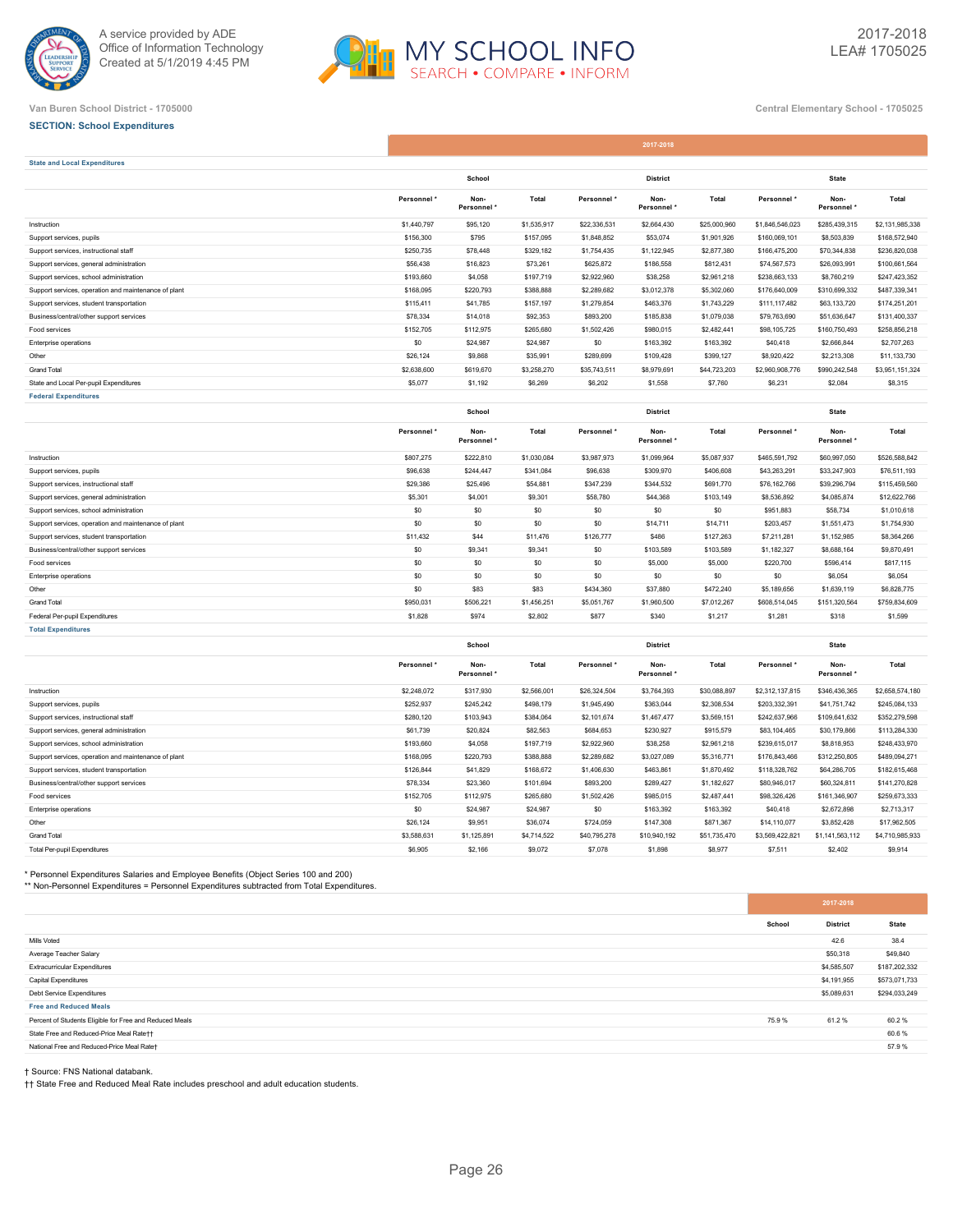





|         |            | 2017-2018 |                          |
|---------|------------|-----------|--------------------------|
|         | <b>ELA</b> | Math      | Science                  |
| Grade 3 | 6.31%      | 6.31%     | 0.00%                    |
| Grade 4 | 5.81%      | 5.81%     | 0.00%                    |
| Grade 5 | 10.59%     | 10.59%    | 10.59%                   |
| Grade 6 | 100.00%    | 100.00%   | $\hspace{0.05cm} \ldots$ |
| Grade 7 | 100.00%    | 100.00%   | 100.00%                  |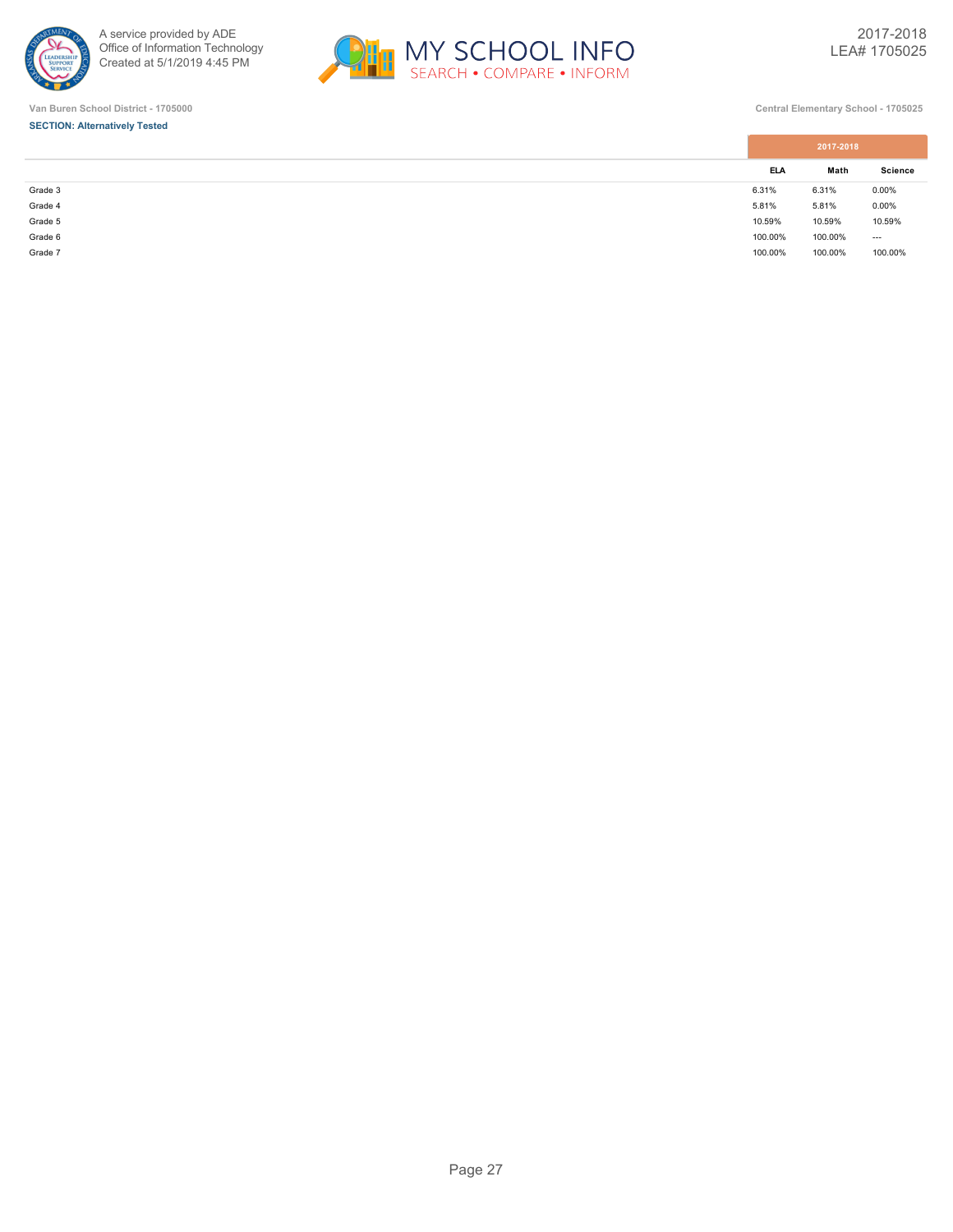



|                                                                                                                 | 2017-2018       |                           |                            |                                 |                           |
|-----------------------------------------------------------------------------------------------------------------|-----------------|---------------------------|----------------------------|---------------------------------|---------------------------|
|                                                                                                                 | % Tested        | % In Need of Support      | % Close                    | % Ready                         | % Exceeds                 |
| <b>Grade 3 Mathematics</b>                                                                                      |                 |                           |                            |                                 |                           |
| African-American                                                                                                | $100\,$         | $\,$ 0 $\,$               | $\rm{2S}$                  | 75                              | $\,$ 0 $\,$               |
| African-American Student with Disability                                                                        | $\sim$          | $\ddotsc$                 | $\ddotsc$                  | $\ddotsc$                       | $\ddotsc$                 |
| African-American Female                                                                                         | 100             | $\,$ 0                    | $\mathbf 0$                | 100                             | $\mathbb O$               |
| African-American Female without Disability<br>African-American Female Non-English Learner                       | $100\,$<br>100  | $\,$ 0 $\,$<br>$\circ$    | $\,$ 0 $\,$<br>$\circ$     | 100<br>100                      | $\,$ 0 $\,$<br>$^{\circ}$ |
| African-American Female Non-English Learner without Disability                                                  | 100             | $\circ$                   | $\mathbf 0$                | 100                             | $\,$ 0 $\,$               |
| African-American Male                                                                                           | 100             | $\,$ 0 $\,$               | $_{50}$                    | $_{50}$                         | $\mathsf{O}$              |
| African-American Male with Disability                                                                           | $\cdots$        | $\cdots$                  | $\sim$                     | $\cdots$                        | $\cdots$                  |
| African-American Male without Disability                                                                        | $100\,$         | $\,$ 0                    | $_{\rm S0}$                | $_{\rm 50}$                     | $\,$ 0                    |
| African-American Male Non-English Learner<br>African-American Male Non-English Learner with Disability          | 100<br>$\cdots$ | $\,$ 0 $\,$<br>$\cdots$   | $_{50}$<br>$\cdots$        | $_{50}$<br>$\ddot{\phantom{0}}$ | $\,$ 0 $\,$<br>$\cdots$   |
| African-American Male Non-English Learner without Disability                                                    | $100\,$         | $\,$ 0                    | $_{\rm S0}$                | $_{\rm 50}$                     | $\,$ 0 $\,$               |
| African-American Student without Disability                                                                     | 100             | $\circ$                   | $\mathbf{z}$               | 75                              | $\mathbb O$               |
| African-American Non-English Learner                                                                            | 100             | $\,$ 0 $\,$               | $\rm{2S}$                  | $75\,$                          | $\,$ 0 $\,$               |
| African-American Non-English Learner with Disability                                                            | à.              | $\sim$                    | $\ddot{\phantom{a}}$       | $\ddotsc$                       | $\ddotsc$                 |
| African-American Non-English Learner without Disability<br>$\mathsf{All}$                                       | 100<br>$100\,$  | $\circ$<br>14.41          | 25<br>29.73                | 75<br>41.44                     | $\circ$<br>14.41          |
| Caucasian                                                                                                       | 100             | 15.58                     | 32.47                      | 40.26                           | 11.69                     |
| Caucasian Student with Disability                                                                               | 100             | 37.5                      | 20.83                      | 33.33                           | 8.33                      |
| Caucasian English Learner                                                                                       | $\cdots$        | $\cdots$                  | $\ddot{\phantom{0}}$       | $\cdots$                        |                           |
| Caucasian English Learner without Disability                                                                    | $\cdots$        | $\cdots$                  | $\sim$                     | $\cdots$                        | $\cdots$                  |
| Caucasian Female<br>Caucasian Female with Disability                                                            | 100<br>100      | 17.95<br>44.44            | 23.08<br>22.22             | 43.59<br>33.33                  | 15.38<br>$\,$ 0 $\,$      |
| Caucasian Female English Learner                                                                                | $\cdots$        | $\cdots$                  | $\ddotsc$                  | $\cdots$                        | $\cdots$                  |
| Caucasian Female English Learner without Disability                                                             | $\cdots$        | $\cdots$                  | $\cdots$                   |                                 | $\cdots$                  |
| Caucasian Female without Disability                                                                             | 100             | 10                        | 23.33                      | 46.67                           | $\rm{20}$                 |
| Caucasian Female Non-English Learner                                                                            | 100             | 17.95                     | 23.08                      | 43.59                           | 15.38<br>$\,$ 0           |
| Caucasian Female Non-English Learner with Disability<br>Caucasian Female Non-English Learner without Disability | $100\,$<br>100  | 44.44<br>10               | $22.22\,$<br>23.33         | 33.33<br>46.67                  | 20                        |
| Caucasian Male                                                                                                  | 100             | 13.16                     | 42.11                      | 36.84                           | 7.89                      |
| Caucasian Male with Disability                                                                                  | 100             | 33.33                     | $\rm{20}$                  | 33.33                           | 13.33                     |
| Caucasian Male without Disability                                                                               | 100             | $\circ$                   | 56.52                      | 39.13                           | 4.35                      |
| Caucasian Male Non-English Learner                                                                              | $100\,$         | 13.16                     | 42.11                      | 36.84                           | 7.89                      |
| Caucasian Male Non-English Learner with Disability<br>Caucasian Male Non-English Learner without Disability     | 100<br>100      | 33.33<br>$\circ$          | $\rm{20}$<br>56.52         | 33.33<br>39.13                  | 13.33<br>4.35             |
| Caucasian Student without Disability                                                                            | $100\,$         | 5.66                      | 37.74                      | 43.4                            | 13.21                     |
| Caucasian Non-English Learner                                                                                   | 100             | 15.58                     | 32.47                      | 40.26                           | 11.69                     |
| Caucasian Non-English Learner with Disability                                                                   | 100             | 37.5                      | 20.83                      | 33.33                           | 8.33                      |
| Caucasian Non-English Learner without Disability                                                                | 100<br>100      | 5.66<br>33.33             | 37.74<br>27.27             | 43.4<br>30.3                    | 13.21<br>9.09             |
| Student with Disability<br>English Learner                                                                      | $100\,$         | 14.29                     | 21.43                      | $_{\rm 50}$                     | 14.29                     |
| English Learner Student with Disability                                                                         | 100             | $\rm{25}$                 | $_{50}$                    | $\rm 25$                        | $\,$ 0 $\,$               |
| English Learner Student without Disability                                                                      | 100             | $10\,$                    | $10$                       | $60\,$                          | $\rm{20}$                 |
| Female                                                                                                          | $100\,$         | 18.97                     | 20.69                      | 44.83                           | 15.52                     |
| Female Student with Disability                                                                                  | 100             | 42.86                     | 21.43<br>$\rm{20}$         | 35.71                           | $\circ$                   |
| Female English Learner<br>Female English Learner with Disability                                                | 100<br>100      | $20\,$<br>33.33           | 33.33                      | $_{50}$<br>33.33                | $10\,$<br>$\mathbb O$     |
| Female English Learner without Disability                                                                       | 100             | 14.29                     | 14.29                      | 57.14                           | 14.29                     |
| Female Student without Disability                                                                               | $100\,$         | 11.36                     | 20.45                      | 47.73                           | 20.45                     |
| Female Non-English Learner                                                                                      | 100             | 18.75                     | 20.83                      | 43.75                           | 16.67                     |
| Female Non-English Learner with Disability                                                                      | 100             | 45.45                     | 18.18                      | 36.36                           | $\,$ 0 $\,$               |
| Female Non-English Learner without Disability<br>Hispanic                                                       | $100\,$<br>100  | 10.81<br>13.64            | 21.62<br>22.73             | 45.95<br>45.45                  | 21.62<br>18.18            |
| Hispanic Student with Disability                                                                                | 100             | 25                        | 37.5                       | 25                              | 12.5                      |
| Hispanic English Learner                                                                                        | 100             | 15.38                     | 23.08                      | 53.85                           | 7.69                      |
| Hispanic English Learner with Disability                                                                        | 100             | $\rm{25}$                 | 60                         | $\rm 25$                        | $^{\circ}$                |
| Hispanic English Learner without Disability                                                                     | $100\,$         | 11.11                     | 11.11                      | 66.67                           | 11.11                     |
| Hispanic Female<br>Hispanic Female with Disability                                                              | 100<br>100      | $\rm{20}$<br>40           | $\rm{20}$<br>$\mathbf{20}$ | 46.67<br>$40\,$                 | 13.33<br>$\,$ 0 $\,$      |
| Hispanic Female English Learner                                                                                 | 100             | $\rm{20}$                 | $\rm{20}$                  | $_{50}$                         | $10\,$                    |
| Hispanic Female English Learner with Disability                                                                 | 100             | 33.33                     | 33.33                      | 33.33                           | $\circ$                   |
| Hispanic Female English Learner without Disability                                                              | 100             | 14.29                     | 14.29                      | 57.14                           | 14.29                     |
| Hispanic Female without Disability                                                                              | 100<br>100      | 10<br>$\mathbf{20}$       | $\rm{20}$<br>$20\,$        | $_{50}$<br>40                   | $\rm{20}$<br>$\rm{20}$    |
| Hispanic Female Non-English Learner<br>Hispanic Female Non-English Learner with Disability                      | 100             | $_{50}$                   | $\,$ 0 $\,$                | $_{\rm 50}$                     | $\mathbb O$               |
| Hispanic Female Non-English Learner without Disability                                                          | 100             | $\circ$                   | 33.33                      | 33.33                           | 33.33                     |
| Hispanic Male                                                                                                   | 100             | $\circ$                   | 28.57                      | 42.86                           | 28.57                     |
| Hispanic Male with Disability                                                                                   | 100             | $\,$ 0                    | 66.67                      | $\,$ 0 $\,$                     | 33.33                     |
| Hispanic Male English Learner<br>Hispanic Male English Learner with Disability                                  | 100<br>100      | $\overline{0}$<br>$\circ$ | 33.33<br>100               | 66.67<br>$\,$ 0 $\,$            | $^{\circ}$<br>$\,$ 0 $\,$ |
| Hispanic Male English Learner without Disability                                                                | 100             | $\circ$                   | $\,$ 0 $\,$                | 100                             | $\mathsf{O}$              |
| Hispanic Male without Disability                                                                                | 100             | $^{\circ}$                | $\circ$                    | $75\,$                          | 25                        |
| Hispanic Male Non-English Learner                                                                               | $100\,$         | $\circ$                   | $\rm{2S}$                  | $\rm 25$                        | $_{\rm 50}$               |
| Hispanic Male Non-English Learner with Disability                                                               | 100             | $\,$ 0 $\,$               | $_{50}$                    | $\,$ 0 $\,$                     | $_{\rm 50}$               |
| Hispanic Male Non-English Learner without Disability                                                            | 100             | $\,$ 0 $\,$               | $\,$ 0 $\,$                | $_{50}$                         | $_{\rm 50}$               |
| Hispanic Student without Disability<br>Hispanic Non-English Learner                                             | $100\,$<br>100  | 7.14<br>11.11             | 14.29<br>22.22             | 57.14<br>33.33                  | 21.43<br>33.33            |
| Hispanic Non-English Learner with Disability                                                                    | 100             | $\rm{2S}$                 | $\rm{2S}$                  | $\rm 25$                        | $\rm{25}$                 |
| Hispanic Non-English Learner without Disability                                                                 | 100             | $\circ$                   | $\rm{20}$                  | $40\,$                          | $40\,$                    |
| Male                                                                                                            | 100             | 9.43                      | 39.62                      | 37.74                           | 13.21                     |
| Male Student with Disability                                                                                    | $100\,$         | 26.32                     | 31.58                      | 26.32                           | 15.79                     |
| Male English Learner<br>Male English Learner with Disability                                                    | 100<br>100      | $^{\circ}$<br>$\,$ 0 $\,$ | $\rm{2S}$<br>100           | $_{50}$<br>$\,$ 0 $\,$          | $\rm 25$<br>$\,$ 0 $\,$   |
| Male English Learner without Disability                                                                         | $100\,$         | $\,$ 0 $\,$               | $\,$ 0 $\,$                | 66.67                           | 33.33                     |
| Male Student without Disability                                                                                 | 100             | $^{\circ}$                | 44.12                      | 44.12                           | 11.76                     |
| Male Non-English Learner                                                                                        | 100             | 10.2                      | 40.82                      | 36.73                           | 12.24                     |
| Male Non-English Learner with Disability                                                                        | 100             | 27.78                     | 27.78                      | 27.78                           | 16.67                     |
| Male Non-English Learner without Disability                                                                     | 100<br>$100\,$  | $^{\circ}$<br>6.41        | 48.39<br>30.77             | 41.94<br>46.15                  | 9.68<br>16.67             |
| Student without Disability<br>Non-English Learner                                                               | 100             | 14.43                     | 30.93                      | 40.21                           | 14.43                     |
|                                                                                                                 |                 |                           |                            |                                 |                           |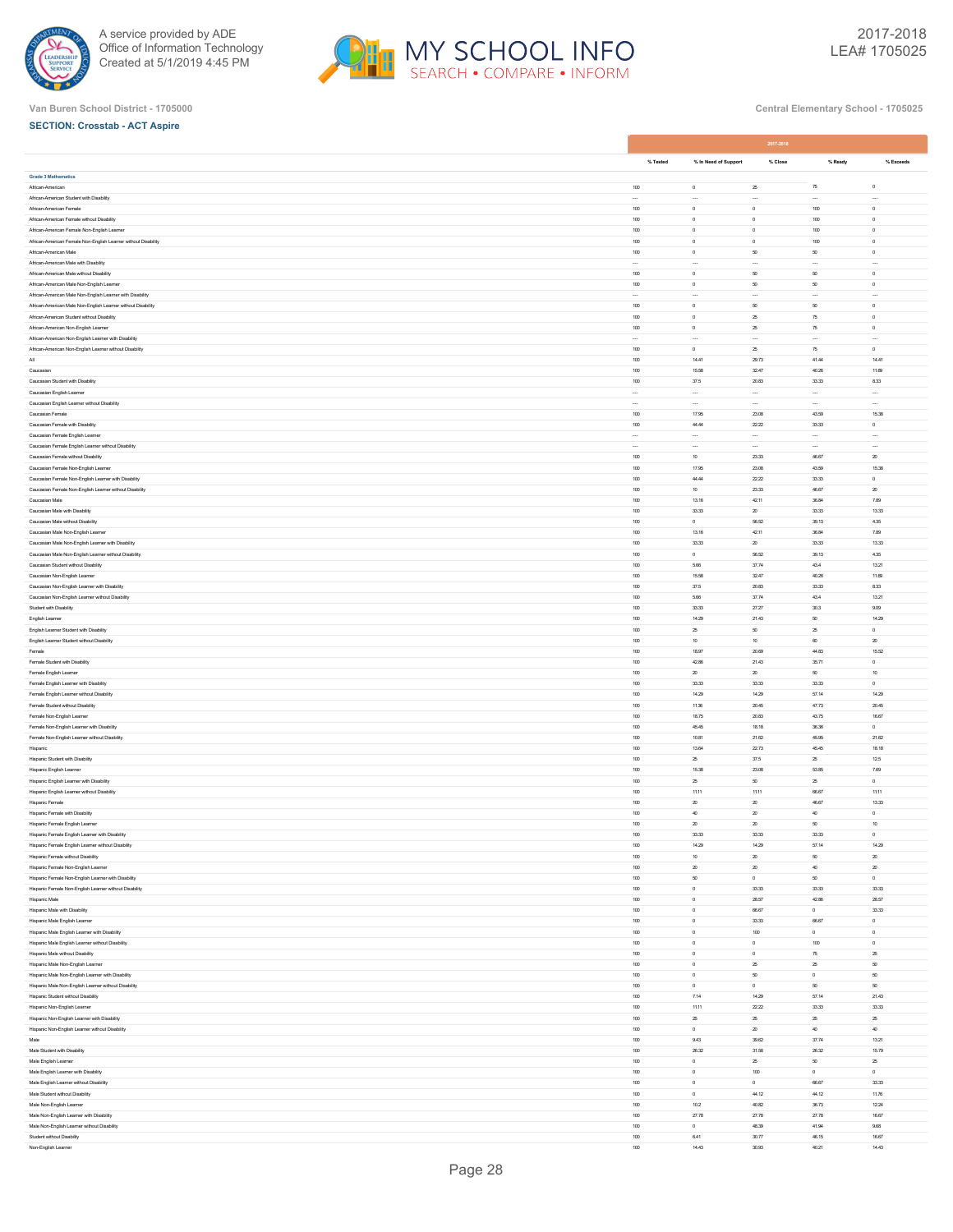



Non-English Learner Student With Disability 100 34.48 31.03 10.34<br>Non-English Learner Student with Disability 10.124.14 31.18 10.18<br>Non-English Learner Student With Disability 10.125.82.82 44.12 16.18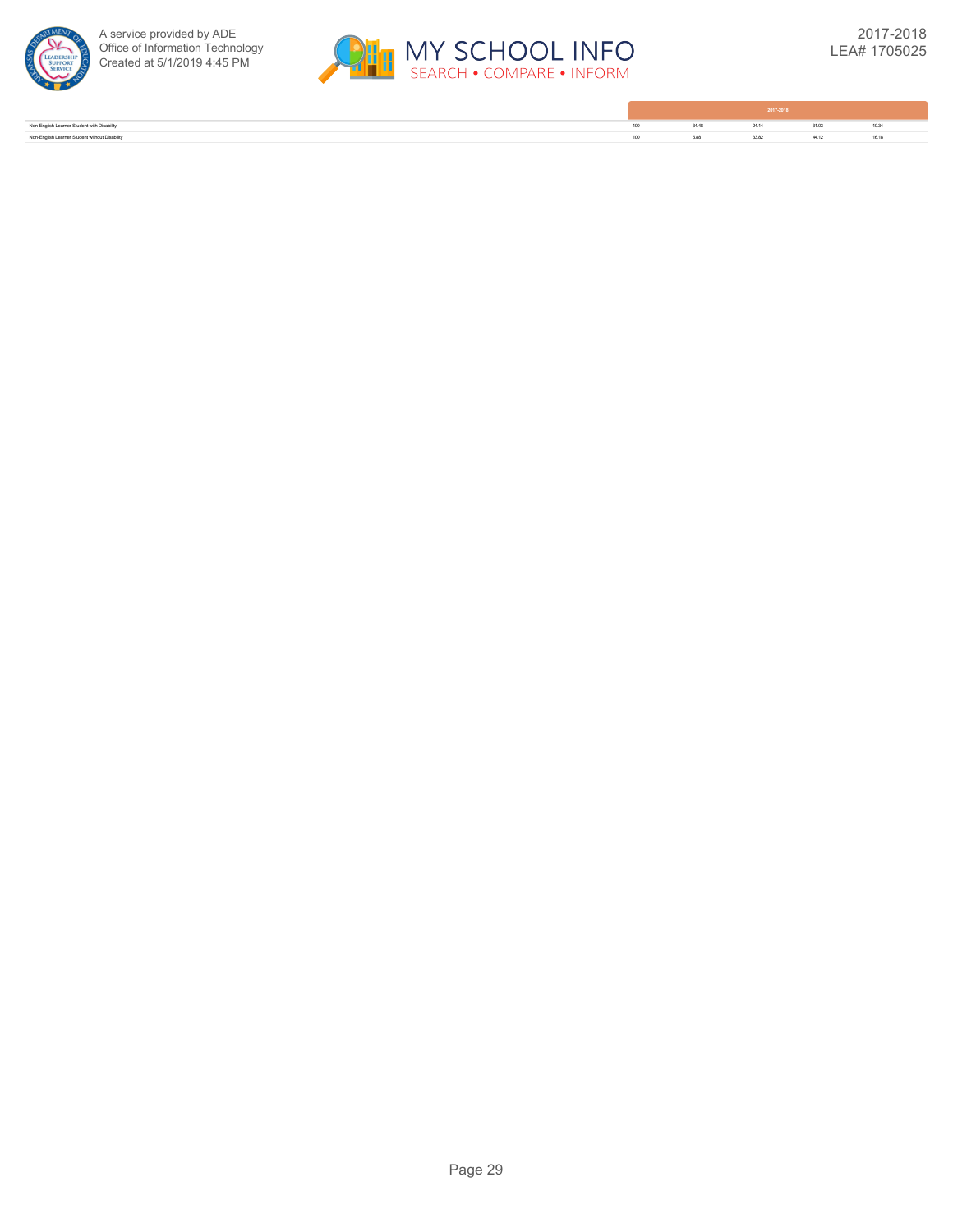



|                                                                                              |                             |                                   | 2017-2018            |                                    |                           |  |
|----------------------------------------------------------------------------------------------|-----------------------------|-----------------------------------|----------------------|------------------------------------|---------------------------|--|
|                                                                                              | % Tested                    | % In Need of Support              | $%$ Close            | % Ready                            | % Exceeds                 |  |
| <b>Grade 4 Mathematics</b>                                                                   |                             |                                   |                      |                                    |                           |  |
| African-American                                                                             | 100                         | 33.33                             | 33.33                | $\,$ 0 $\,$                        | 33.33                     |  |
| African-American Student with Disability                                                     | $\cdots$                    | $\cdots$                          | $\cdots$             | $\cdots$                           | $\cdots$                  |  |
| African-American Female<br>African-American Female without Disability                        | 100<br>100                  | 60<br>$_{50}$                     | $_{50}$<br>50        | $\,$ 0 $\,$<br>$\circ$             | $\,$ 0 $\,$<br>$\circ$    |  |
| African-American Female Non-English Learner                                                  | $100\,$                     | $_{50}$                           | $_{50}$              | $\,$ 0                             | $\,$ 0                    |  |
| African-American Female Non-English Learner without Disability                               | 100                         | $_{\rm 50}$                       | $_{\rm 50}$          | $\,$ 0 $\,$                        | $\,$ 0 $\,$               |  |
| African-American Male                                                                        | 100                         | $\,$ 0 $\,$                       | $\,$ 0 $\,$          | $\,$ 0 $\,$                        | 100                       |  |
| African-American Male with Disability<br>African-American Male without Disability            | $\ddot{\phantom{0}}$<br>100 | $\ddot{\phantom{a}}$<br>$\circ$   | $\sim$<br>$\circ$    | $\ddot{\phantom{a}}$<br>$^{\circ}$ | 100                       |  |
| African-American Male Non-English Learner                                                    | 100                         | $\,$ 0 $\,$                       | $\,$ 0 $\,$          | $\,$ 0 $\,$                        | 100                       |  |
| African-American Male Non-English Learner with Disability                                    | $\sim$                      | $\sim$                            | $\sim$               | $\ddotsc$                          | $\sim$                    |  |
| African-American Male Non-English Learner without Disability                                 | 100                         | $\circ$                           | $\circ$              | $\circ$                            | 100                       |  |
| African-American Student without Disability                                                  | $100\,$                     | 33.33                             | 33.33                | $\,$ 0 $\,$                        | 33.33                     |  |
| African-American Non-English Learner<br>African-American Non-English Learner with Disability | 100                         | 33.33                             | 33.33                | $\circ$                            | 33.33                     |  |
| African-American Non-English Learner without Disability                                      | $\cdots$<br>$100\,$         | $\cdots$<br>33.33                 | $\cdots$<br>33.33    | $\cdots$<br>$\,$ 0                 | $\cdots$<br>33.33         |  |
| All                                                                                          | 100                         | 9.3                               | 37.21                | 38.37                              | 15.12                     |  |
| Caucasian                                                                                    | 100                         | 10.34                             | 32.76                | 46.55                              | 10.34                     |  |
| Caucasian Student with Disability                                                            | 100                         | 7.14                              | 28.57                | 57.14                              | 7.14                      |  |
| Caucasian English Learner                                                                    | $\cdots$                    | $\sim$                            | $\cdots$             | $\ddotsc$                          | $\cdots$                  |  |
| Caucasian English Learner without Disability<br>Caucasian Female                             | $\ddot{\phantom{0}}$<br>100 | $\ddot{\phantom{a}}$<br>$\rm{20}$ | $36\,$               | $40\,$                             | $\sqrt{5}$                |  |
| Caucasian Female with Disability                                                             | 100                         | $20\,$                            | $20\,$               | $60\,$                             | $\,$ 0 $\,$               |  |
| Caucasian Female English Learner                                                             | $\cdots$                    | $\cdots$                          | $\ddotsc$            | $\cdots$                           | $\cdots$                  |  |
| Caucasian Female English Learner without Disability                                          | $\cdots$                    | $\cdots$                          | $\cdots$             | $\cdots$                           | $\cdots$                  |  |
| Caucasian Female without Disability                                                          | 100                         | $20\,$                            | 40                   | 33.33                              | 6.67                      |  |
| Caucasian Female Non-English Learner<br>Caucasian Female Non-English Learner with Disability | 100<br>100                  | $\rm{20}$<br>$20\,$               | $36\,$<br>$\rm{20}$  | $40\,$<br>60                       | $\overline{5}$<br>$\circ$ |  |
| Caucasian Female Non-English Learner without Disability                                      | $100\,$                     | 20                                | $40\,$               | 33.33                              | 6.67                      |  |
| Caucasian Male                                                                               | 100                         | 5.26                              | 31.58                | $_{50}$                            | 13.16                     |  |
| Caucasian Male with Disability                                                               | 100                         | $\circ$                           | 33.33                | 55.56                              | 11.11                     |  |
| Caucasian Male without Disability                                                            | $100\,$                     | 6.9<br>5.26                       | 31.03<br>31.58       | 48.28<br>50                        | 13.79<br>13.16            |  |
| Caucasian Male Non-English Learner<br>Caucasian Male Non-English Learner with Disability     | 100<br>100                  | $\circ$                           | 33.33                | 55.56                              | 11.11                     |  |
| Caucasian Male Non-English Learner without Disability                                        | 100                         | 6.9                               | 31.03                | 48.28                              | 13.79                     |  |
| Caucasian Student without Disability                                                         | 100                         | 11.36                             | 34.09                | 43.18                              | 11.36                     |  |
| Caucasian Non-English Learner                                                                | $100\,$                     | 10.34                             | 32.76                | 46.55                              | 10.34                     |  |
| Caucasian Non-English Learner with Disability                                                | 100                         | 7.14                              | 28.57                | 57.14                              | 7.14                      |  |
| Caucasian Non-English Learner without Disability<br>Student with Disability                  | 100<br>$100\,$              | 11.36<br>$626\,$                  | 34.09<br>31.25       | 43.18<br>$_{50}$                   | 11.36<br>12.5             |  |
| English Learner                                                                              | 100                         | $\circ$                           | 71.43                | 14.29                              | 14.29                     |  |
| English Learner Student with Disability                                                      | $\cdots$                    | $\cdots$                          | $\cdots$             | $\cdots$                           | $\ddotsc$                 |  |
| English Learner Student without Disability                                                   | 100                         | $\circ$                           | 71.43                | 14.29                              | 14.29                     |  |
| Female                                                                                       | 100                         | 14.29                             | 42.86                | 31.43                              | 11.43                     |  |
| Female Student with Disability<br>Female English Learner                                     | $100\,$<br>100              | 16.67<br>$\circ$                  | 33.33<br>$60\,$      | $_{\rm 50}$<br>$\rm{20}$           | $\,$ 0 $\,$<br>$20\,$     |  |
| Female English Learner with Disability                                                       | $\cdots$                    | $\cdots$                          | $\cdots$             | $\cdots$                           | $\cdots$                  |  |
| Female English Learner without Disability                                                    | $100\,$                     | $\,$ 0 $\,$                       | $60$                 | $\rm 20$                           | $\rm 20$                  |  |
| Female Student without Disability                                                            | 100                         | 13.79                             | 44.83                | 27.59                              | 13.79                     |  |
| Female Non-English Learner                                                                   | 100                         | 16.67                             | 40                   | 33.33                              | $10\,$                    |  |
| Female Non-English Learner with Disability<br>Female Non-English Learner without Disability  | 100<br>100                  | 16.67<br>16.67                    | 33.33<br>41.67       | $_{50}$<br>29.17                   | $\,$ 0 $\,$<br>12.5       |  |
| Hispanic                                                                                     | $100\,$                     | 5.56                              | 38.89                | 22.22                              | 33.33                     |  |
| Hispanic Student with Disability                                                             | 100                         | $\circ$                           | $\,$ 0 $\,$          | $\,$ 0 $\,$                        | 100                       |  |
| Hispanic English Learner                                                                     | 100                         | $\,$ 0 $\,$                       | 71.43                | 14.29                              | 14.29                     |  |
| Hispanic English Learner with Disability                                                     |                             |                                   |                      |                                    |                           |  |
| Hispanic English Learner without Disability<br>Hispanic Female                               | 100<br>100                  | $\circ$<br>$\,$ 0 $\,$            | 71.43<br>55.56       | 14.29<br>11.11                     | 14.29<br>33.33            |  |
| Hispanic Female with Disability                                                              | $\sim$                      | $\sim$                            |                      | $\ddot{\phantom{a}}$               | $\sim$                    |  |
| Hispanic Female English Learner                                                              | 100                         | $\circ$                           | 60                   | 20                                 | 20                        |  |
| Hispanic Female English Learner with Disability                                              |                             |                                   |                      |                                    |                           |  |
| Hispanic Female English Learner without Disability                                           | 100<br>100                  | $\circ$                           | 60                   | 20                                 | 20                        |  |
| Hispanic Female without Disability<br>Hispanic Female Non-English Learner                    | $100\,$                     | $\,$ 0 $\,$<br>$\,$ 0             | 55.56<br>$_{\rm 50}$ | 11.11<br>$\,$ 0 $\,$               | 33.33<br>$_{\rm 50}$      |  |
| Hispanic Female Non-English Learner with Disability                                          | $\cdots$                    | $\sim$                            | $\ddotsc$            | $\cdots$                           | $\cdots$                  |  |
| Hispanic Female Non-English Learner without Disability                                       | 100                         | $\circ$                           | 60                   | $\circ$                            | $_{50}$                   |  |
| Hispanic Male                                                                                | 100                         | 11.11                             | 22.22                | 33.33                              | 33.33                     |  |
| Hispanic Male with Disability<br>Hispanic Male English Learner                               | 100                         | $\circ$<br>$\,$ 0 $\,$            | $\circ$              | $\circ$                            | 100                       |  |
| Hispanic Male English Learner with Disability                                                | $100\,$<br>$\ldots$         | $\cdots$                          | $100\,$<br>$\ddotsc$ | $\,$ 0<br>$\cdots$                 | $\,$ 0 $\,$<br>$\ldots$   |  |
| Hispanic Male English Learner without Disability                                             | 100                         | $\,$ 0 $\,$                       | 100                  | $\,$ 0 $\,$                        | $\,$ 0 $\,$               |  |
| Hispanic Male without Disability                                                             | 100                         | 12.5                              | $\rm{2S}$            | 37.5                               | $\rm 25$                  |  |
| Hispanic Male Non-English Learner                                                            | 100                         | 14.29                             | $\circ$              | 42.86                              | 42.86                     |  |
| Hispanic Male Non-English Learner with Disability                                            | 100                         | $\,$ 0 $\,$                       | $\,$ 0 $\,$          | $\,$ 0 $\,$                        | 100                       |  |
| Hispanic Male Non-English Learner without Disability<br>Hispanic Student without Disability  | 100<br>100                  | 16.67<br>5.88                     | $\circ$<br>41.18     | 50<br>23.53                        | 33.33<br>29.41            |  |
| Hispanic Non-English Learner                                                                 | $100\,$                     | $9.09$                            | 18.18                | 27.27                              | 45.45                     |  |
| Hispanic Non-English Learner with Disability                                                 | 100                         | $\circ$                           | $\,$ 0 $\,$          | $\circ$                            | 100                       |  |
| Hispanic Non-English Learner without Disability                                              | 100                         | $10\,$                            | $20\,$               | $30\,$                             | $40\,$                    |  |
| Male                                                                                         | 100                         | 5.88                              | 33.33                | 43.14                              | 17.65                     |  |
| Male Student with Disability<br>Male English Learner                                         | 100<br>100                  | $\circ$<br>$\,$ 0 $\,$            | 30<br>100            | 50<br>$\circ$                      | 20<br>$\circ$             |  |
| Male English Learner with Disability                                                         | $\ldots$                    | $\cdots$                          | $\cdots$             | $\cdots$                           | $\ldots$                  |  |
| Male English Learner without Disability                                                      | 100                         | $\circ$                           | 100                  | $\circ$                            | $\circ$                   |  |
| Male Student without Disability                                                              | 100                         | $7.32\,$                          | 34.15                | 41.46                              | 17.07                     |  |
| Male Non-English Learner                                                                     | 100                         | 6.12                              | 30.61                | 44.9                               | 18.37                     |  |
| Male Non-English Learner with Disability                                                     | 100                         | $\,$ 0 $\,$                       | 30                   | $_{50}$                            | $20\,$                    |  |
| Male Non-English Learner without Disability<br>Student without Disability                    | $100\,$<br>100              | 7.69<br>10 <sup>10</sup>          | 30.77<br>38.57       | 43.59<br>35.71                     | 17.95<br>15.71            |  |
| Non-English Learner                                                                          | 100                         | 10.13                             | 34.18                | 40.51                              | 15.19                     |  |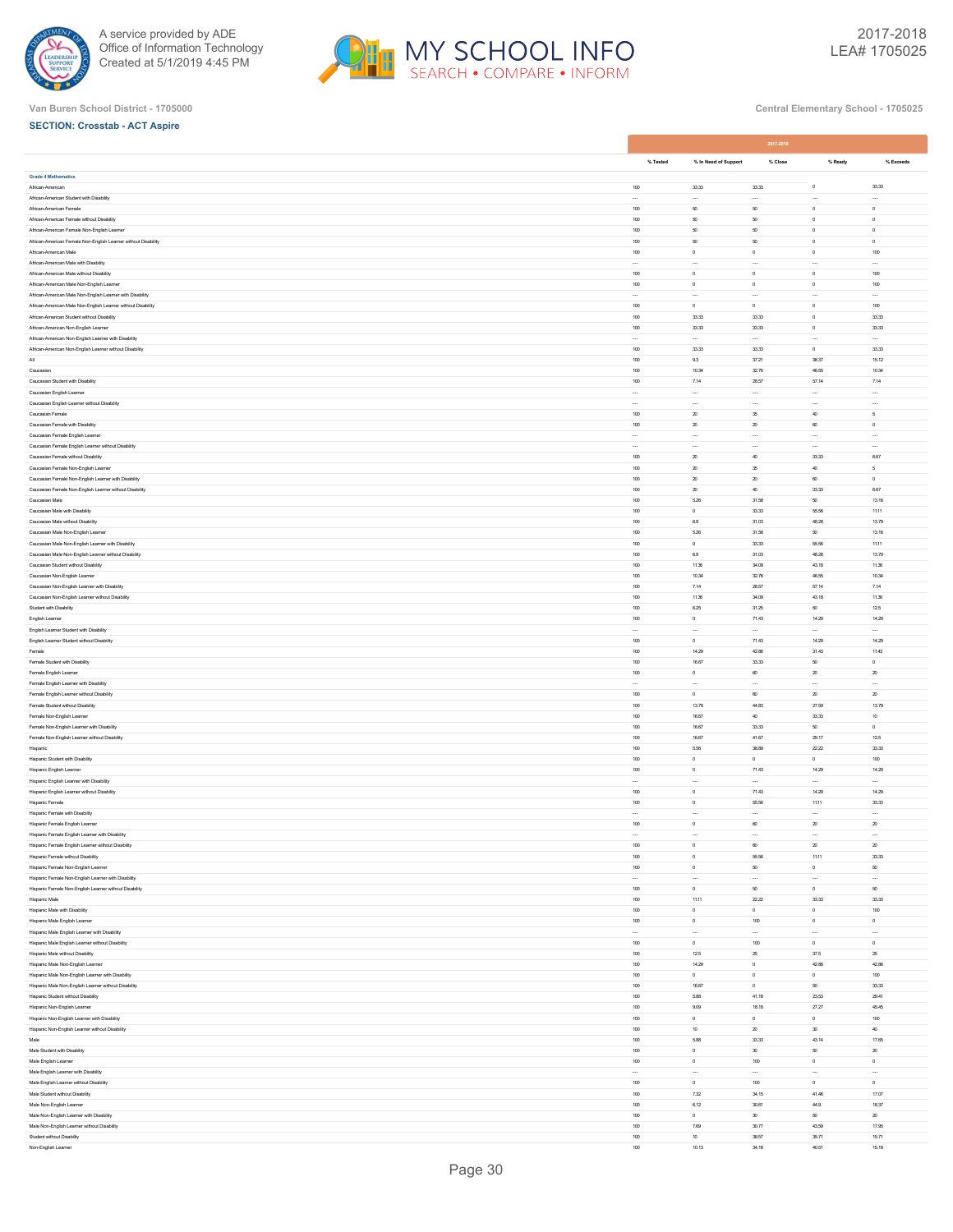



Non-English Learner Student with Disability 100 6.25 31.25 50 12.5 Non-English Learner Student without Disability 100 11.11 34.92 38.1 15.87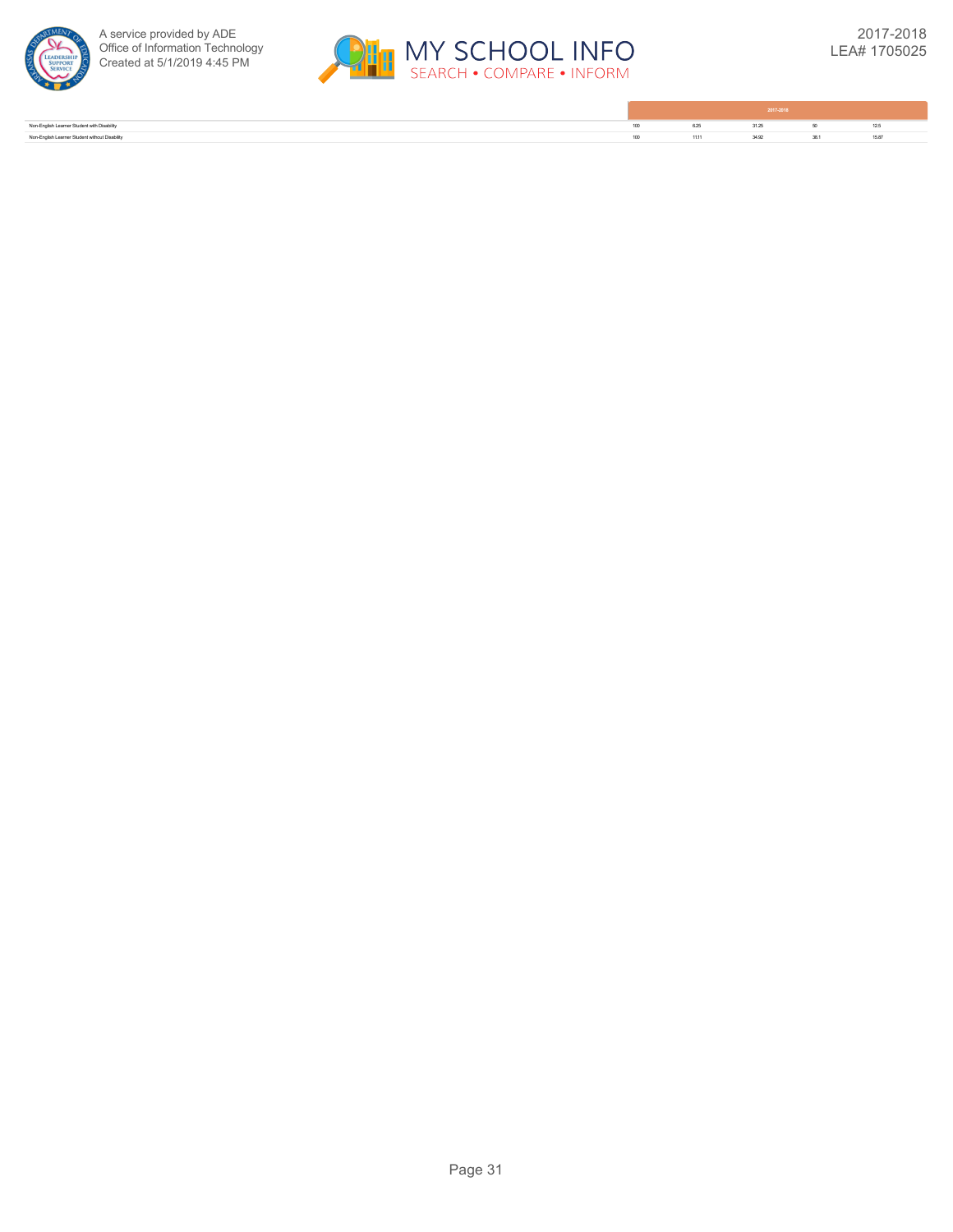



|                                                                                                 |                |                      | 2017-2018            |                            |                            |
|-------------------------------------------------------------------------------------------------|----------------|----------------------|----------------------|----------------------------|----------------------------|
|                                                                                                 | % Tested       | % In Need of Support | % Close              | % Ready                    | % Exceeds                  |
|                                                                                                 |                |                      |                      |                            |                            |
| <b>Grade 5 Mathematics</b><br>African-American                                                  | 100            | $\,$ 0 $\,$          | $_{50}$              | $\mathbb O$                | $_{\rm 50}$                |
| African-American Student with Disability                                                        | $100\,$        | $\,$ 0 $\,$          | $100\,$              | $\mathbb O$                | $\mathbb O$                |
| African-American Female                                                                         | $\cdots$       | $\cdots$             | $\ddotsc$            | $\cdots$                   | $\cdots$                   |
| African-American Female without Disability                                                      | $\cdots$       | $\cdots$             | $\cdots$             | $\cdots$                   | $\cdots$                   |
| African-American Female Non-English Learner                                                     | $\cdots$       | $\ddotsc$            | $\ddot{\phantom{0}}$ |                            |                            |
| African-American Female Non-English Learner without Disability                                  | $\cdots$       | $\cdots$             | $\ddotsc$            | $\cdots$                   | $\cdots$                   |
| African-American Male                                                                           | $100\,$        | $\,$ 0 $\,$          | $_{\rm S0}$          | $\mathbb O$                | $_{\rm 50}$                |
| African-American Male with Disability                                                           | 100            | $\,$ 0 $\,$          | 100                  | $\,$ 0 $\,$                | $\,$ 0 $\,$                |
| African-American Male without Disability                                                        | 100            | $\,$ 0 $\,$          | $\,$ 0 $\,$          | $\,$ 0 $\,$                | 100                        |
| African-American Male Non-English Learner                                                       | $100\,$        | $\circ$              | $_{50}$              | $\,0\,$                    | $_{\rm 50}$                |
| African-American Male Non-English Learner with Disability                                       | 100            | $\circ$              | 100                  | $\circ$                    | $\circ$                    |
| African-American Male Non-English Learner without Disability                                    | 100            | $\circ$              | $\,$ 0 $\,$          | $\,$ 0 $\,$                | 100                        |
| African-American Student without Disability                                                     | 100            | $\circ$              | $\,0\,$              | $\mathbb O$                | 100                        |
| African-American Non-English Learner                                                            | 100            | $\circ$              | $_{50}$              | $\mathbb O$                | $_{\rm 50}$                |
| African-American Non-English Learner with Disability                                            | $100\,$        | $\,$ 0 $\,$          | 100                  | $\mathbb O$                | $\mathbb O$                |
| African-American Non-English Learner without Disability                                         | 100            | $^{\circ}$           | $\,$ 0 $\,$          | $\mathbb O$                | 100                        |
| All                                                                                             | 100            | 4.71                 | $40\,$               | 44.71                      | 10.59                      |
| Caucasian                                                                                       | $100\,$        | 4.84                 | 41.94                | 41.94                      | 11.29                      |
| Caucasian Student with Disability                                                               | 100            | 9.09                 | 36.36                | 27.27                      | 27.27                      |
| Caucasian English Learner                                                                       | 100            | $\circ$              | 100                  | $\,$ 0 $\,$                | $\,$ 0 $\,$                |
| Caucasian English Learner without Disability                                                    | 100            | $\,$ 0 $\,$          | 100                  | $\mathbb O$                | $\,$ 0 $\,$                |
| Caucasian Female                                                                                | 100<br>$100\,$ | 4.17<br>$\circ$      | 54.17<br>$100\,$     | 41.67<br>$\,0\,$           | $^{\circ}$<br>$\,$ 0       |
| Caucasian Female with Disability                                                                | 100            | $\circ$              |                      |                            |                            |
| Caucasian Female English Learner<br>Caucasian Female English Learner without Disability         | 100            | $\,$ 0 $\,$          | 100<br>100           | $\,$ 0 $\,$<br>$\,$ 0 $\,$ | $\,$ 0 $\,$<br>$\,$ 0 $\,$ |
| Caucasian Female without Disability                                                             | $100\,$        | 4.35                 | 52.17                | 43.48                      | $\,$ 0                     |
| Caucasian Female Non-English Learner                                                            | 100            | 4.35                 | 62.17                | 43.48                      | $\mathbb O$                |
| Caucasian Female Non-English Learner with Disability                                            | 100            | $\,$ 0 $\,$          | 100                  | $\mathbb O$                | $\,$ 0 $\,$                |
| Caucasian Female Non-English Learner without Disability                                         | 100            | 4.55                 | $_{50}$              | 45.45                      | $\mathbb O$                |
| Caucasian Male                                                                                  | 100            | 5.26                 | 34.21                | 42.11                      | 18.42                      |
| Caucasian Male with Disability                                                                  | $100\,$        | $10$                 | $_{30}$              | $30\,$                     | $_{\rm 30}$                |
| Caucasian Male without Disability                                                               | 100            | 3.57                 | 35.71                | 46.43                      | 14.29                      |
| Caucasian Male Non-English Learner                                                              | 100            | 5.26                 | 34.21                | 42.11                      | 18.42                      |
| Caucasian Male Non-English Learner with Disability                                              | $100\,$        | $10\,$               | $_{30}$              | $30\,$                     | $_{\rm 30}$                |
| Caucasian Male Non-English Learner without Disability                                           | 100            | 3.57                 | 35.71                | 46.43                      | 14.29                      |
| Caucasian Student without Disability                                                            | 100            | 3.92                 | 43.14                | 45.1                       | 7.84                       |
| Caucasian Non-English Learner                                                                   | 100            | 4.92                 | 40.98                | 42.62                      | 11.48                      |
| Caucasian Non-English Learner with Disability                                                   | 100            | 9.09                 | 36.36                | 27.27                      | 27.27                      |
| Caucasian Non-English Learner without Disability                                                | $100\,$        | $\boldsymbol{4}$     | $42\,$               | $46\,$                     | 8                          |
| Student with Disability                                                                         | 100            | 5.56                 | 44.44                | 33.33                      | 16.67                      |
| English Learner                                                                                 | 100            | 11.11                | 55.56                | 33.33                      | $\,$ 0 $\,$                |
| English Learner Student with Disability                                                         | $100\,$        | $\circ$              | $100\,$              | $\mathbb O$                | $\,$ 0                     |
| English Learner Student without Disability                                                      | 100            | 14.29                | 42.86                | 42.86                      | $^{\circ}$                 |
| Female                                                                                          | 100            | 3.03                 | 48.48                | 45.45                      | 3.03                       |
| Female Student with Disability                                                                  | 100            | $^{\circ}$           | 100                  | $\mathbb O$                | $\mathbb O$                |
| Female English Learner                                                                          | 100            | $\circ$              | $60\,$               | 40                         | $\mathbb O$                |
| Female English Learner with Disability                                                          | $100\,$        | $\,$ 0 $\,$          | $100\,$              | $\,$ 0 $\,$                | $\,$ 0 $\,$                |
| Female English Learner without Disability                                                       | 100            | $\circ$              | $_{50}$              | $_{50}$                    | $\mathbb O$                |
| Female Student without Disability                                                               | 100<br>100     | 3.23<br>3.57         | 45.16                | 48.39                      | 3.23                       |
| Female Non-English Learner<br>Female Non-English Learner with Disability                        | 100            | $^{\circ}$           | 46.43<br>100         | 46.43<br>$^{\circ}$        | $3.57\,$<br>$\mathbf{0}$   |
| Female Non-English Learner without Disability                                                   | 100            | 3.7                  | 44.44                | 48.15                      | $3.7\,$                    |
| Hispanic                                                                                        | 100            | 5.26                 | 31.58                | 57.89                      | 5.26                       |
| Hispanic Student with Disability                                                                | 100            | $^{\circ}$           | $_{50}$              | $_{50}$                    | $^{\circ}$                 |
| Hispanic English Learner                                                                        | $100\,$        | 12.5                 | $_{\rm S0}$          | 37.5                       | $\,$ 0                     |
| Hispanic English Learner with Disability                                                        | 100            | $\circ$              | 100                  | $\mathbb O$                | $\mathbb O$                |
| Hispanic English Learner without Disability                                                     | 100            | 16.67                | 33.33                | $_{50}$                    | $\,$ 0 $\,$                |
| Hispanic Female                                                                                 | $100\,$        | $\circ$              | $37.5\,$             | $_{\rm 50}$                | 12.5                       |
| Hispanic Female with Disability                                                                 | 100            | $\circ$              | 100                  | $\mathbb O$                | $\mathbb O$                |
| Hispanic Female English Learner                                                                 | 100            | $\,$ 0 $\,$          | $_{50}$              | $_{50}$                    | $\,$ 0 $\,$                |
| Hispanic Female English Learner with Disability                                                 | 100            | $\Omega$             | 100                  | $\circ$                    | $\circ$                    |
| Hispanic Female English Learner without Disability                                              | 100            | $\circ$              | 33.33                | 66.67                      | $^{\circ}$                 |
| Hispanic Female without Disability                                                              | 100            | $\,$ 0 $\,$          | 28.57                | 57.14                      | 14.29                      |
| Hispanic Female Non-English Learner                                                             | 100            | $\circ$              | $\rm{2S}$            | $_{50}$                    | $\rm 25$                   |
| Hispanic Female Non-English Learner with Disability                                             |                | $\cdots$             | $\cdots$             | $\cdots$                   | $\cdots$                   |
| Hispanic Female Non-English Learner without Disability                                          | $\cdots$       |                      |                      | $_{\rm 50}$<br>63.64       | $\rm{25}$                  |
|                                                                                                 | $100\,$        | $\,$ 0 $\,$          | $\rm{2S}$            |                            | $^{\circ}$                 |
| Hispanic Male                                                                                   | 100            | 9.09                 | 27.27                |                            |                            |
| Hispanic Male with Disability                                                                   | 100            | $\circ$              | $40\,$               | $_{60}$                    | $\mathbb O$                |
| Hispanic Male English Learner                                                                   | 100            | $\rm{25}$            | $_{50}$              | $\rm 25$                   | $\,$ 0 $\,$                |
| Hispanic Male English Learner with Disability                                                   | 100            | $^{\circ}$           | 100                  | $^{\circ}$                 | $^{\circ}$                 |
| Hispanic Male English Learner without Disability                                                | $100\,$        | 33.33                | 33.33                | 33.33                      | $\mathbb O$                |
| Hispanic Male without Disability                                                                | 100            | 16.67                | 16.67                | 66.67                      | $\,$ 0 $\,$                |
| Hispanic Male Non-English Learner                                                               | 100            | $\,$ 0 $\,$          | 14.29                | 85.71                      | $\,$ 0 $\,$                |
| Hispanic Male Non-English Learner with Disability                                               | $100\,$<br>100 | $\circ$<br>$\circ$   | $\rm{2S}$<br>$\circ$ | $\bf 75$<br>100            | $\,$ 0<br>$^{\circ}$       |
| Hispanic Male Non-English Learner without Disability                                            |                |                      |                      |                            |                            |
| Hispanic Student without Disability<br>Hispanic Non-English Learner                             | 100<br>100     | 7.69<br>$\circ$      | 23.08<br>18.18       | 61.54<br>72.73             | 7.69<br>9.09               |
|                                                                                                 | 100            | $\circ$              | 25                   | 75                         | $\circ$                    |
| Hispanic Non-English Learner with Disability<br>Hispanic Non-English Learner without Disability | $100\,$        | $\,$ 0 $\,$          | 14.29                | 71.43                      | 14.29                      |
| Male                                                                                            | 100            | 5.77                 | 34.62                | 44.23                      | 15.38                      |
| Male Student with Disability                                                                    | 100            | 6.25                 | 37.5                 | 37.5                       | 18.75                      |
| Male English Learner                                                                            | 100            | $\rm{25}$            | $_{\rm S0}$          | $\rm 25$                   | $\mathbb O$                |
| Male English Learner with Disability                                                            | 100            | $\circ$              | 100                  | $^{\circ}$                 | $^{\circ}$                 |
| Male English Learner without Disability                                                         | 100            | 33.33                | 33.33                | 33.33                      | $\mathbb O$                |
| Male Student without Disability                                                                 | 100            | 5.56                 | 33.33                | 47.22                      | 13.89                      |
| Male Non-English Learner                                                                        | 100            | 4.17                 | 33.33                | 45.83                      | 16.67                      |
| Male Non-English Learner with Disability                                                        | $100\,$        | 6.67                 | 33.33                | $40\,$                     | $\rm{20}$                  |
| Male Non-English Learner without Disability                                                     | 100            | 3.03                 | 33.33                | 48.48                      | 15.15                      |
| Student without Disability<br>Non-English Learner                                               | 100<br>$100\,$ | 4.48<br>3.96         | 38.81<br>38.16       | 47.76<br>46.05             | 8.96<br>11.84              |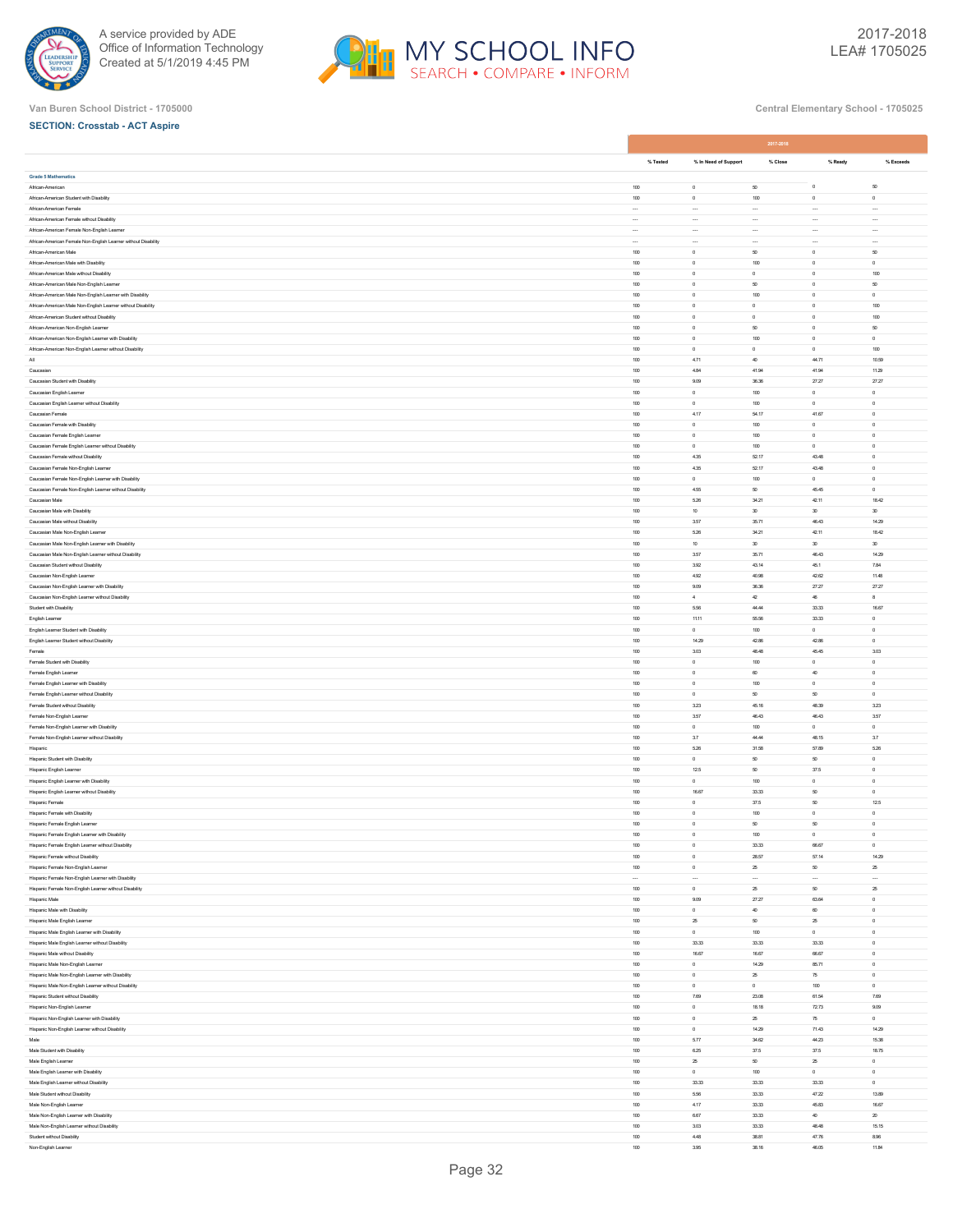



Non-English Learner Student With Disability 100 6.25 18.75 18.75 18.75 18.75 18.75 18.75 18.75 18.75 18.75 18.<br>Non-English Learner Student with Disability 100 1.1 1.2 1.2 1.2 1.2 1.2 1.2 1.33 48.33 10.33 10.33 10.33 10.33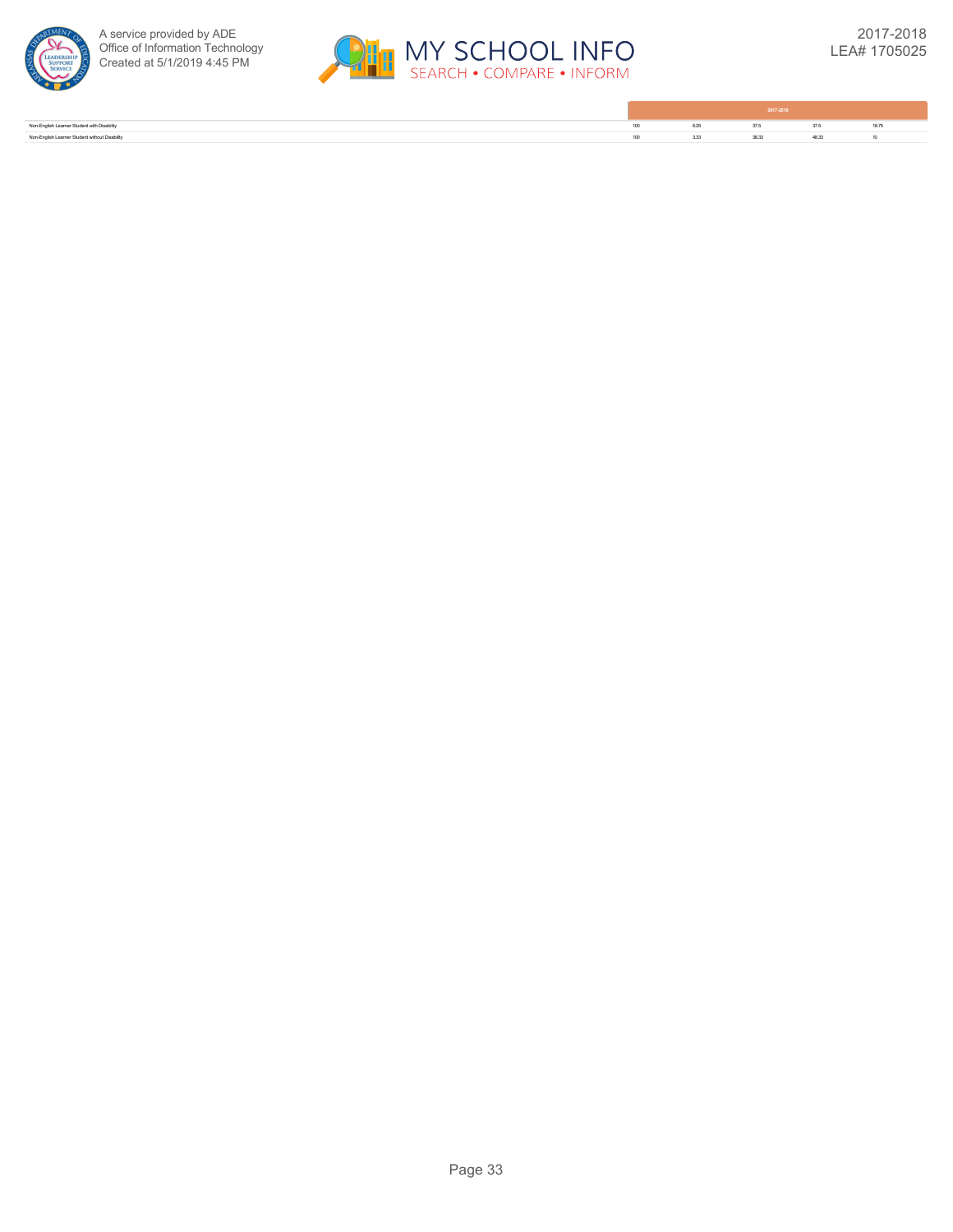



|                                                                                                                 |                      |                                | 2017-2018               |                       |                                      |
|-----------------------------------------------------------------------------------------------------------------|----------------------|--------------------------------|-------------------------|-----------------------|--------------------------------------|
|                                                                                                                 | $%$ Tested           | % In Need of Support           | $\%$ Close              | % Ready               | % Exceeds                            |
| <b>Grade 6 Mathematics</b>                                                                                      |                      |                                |                         |                       |                                      |
| African-American                                                                                                | $\cdots$             | $\cdots$                       | $\cdots$                | $\cdots$              | $\cdots$                             |
| African-American Student with Disability                                                                        | $\cdots$             | $\cdots$                       | $\cdots$                | $\cdots$              | $\cdots$                             |
| African-American Female                                                                                         | $\cdots$             | $\sim$                         | $\cdots$                | $\cdots$              | $\cdots$                             |
| African-American Female without Disability                                                                      | $\ldots$             | $\ddot{\phantom{0}}$           | $\ldots$                | $\cdots$              | $\cdots$                             |
| African-American Female Non-English Learner                                                                     | $\cdots$             | $\cdots$                       | $\cdots$                | $\cdots$              | $\cdots$                             |
| African-American Female Non-English Learner without Disability<br>African-American Male                         | $\cdots$<br>$\cdots$ | $\ddot{\phantom{a}}$<br>$\sim$ | $\cdots$<br>$\cdots$    | $\ddotsc$<br>$\cdots$ | $\cdots$<br>$\cdots$                 |
| African-American Male with Disability                                                                           | $\ldots$             | $\cdots$                       | $\ldots$                | $\cdots$              | $\cdots$                             |
| African-American Male without Disability                                                                        | à.                   | $\sim$                         | $\ddotsc$               | $\ddotsc$             |                                      |
| African-American Male Non-English Learner                                                                       | $\cdots$             | $\sim$                         | $\cdots$                | $\cdots$              | $\cdots$                             |
| African-American Male Non-English Learner with Disability                                                       | $\cdots$             | $\ddot{\phantom{0}}$           | $\ddot{\phantom{0}}$    | $\ddotsc$             |                                      |
| African-American Male Non-English Learner without Disability                                                    | $\ddotsc$            | $\sim$                         | $\sim$                  | $\ddotsc$             | $\cdots$                             |
| African-American Student without Disability                                                                     | $\cdots$             | $\cdots$                       | $\cdots$                | $\cdots$              | $\cdots$                             |
| African-American Non-English Learner                                                                            | $\cdots$<br>$\cdots$ | $\cdots$<br>$\cdots$           | $\cdots$<br>$\ddotsc$   | $\cdots$<br>$\cdots$  | $\cdots$<br>$\cdots$                 |
| African-American Non-English Learner with Disability<br>African-American Non-English Learner without Disability | $\cdots$             | $\cdots$                       | $\cdots$                | $\cdots$              | $\cdots$                             |
| All                                                                                                             | 100                  | $\,0\,$                        | $\,$ 0 $\,$             | 100                   | $\mathsf{O}$                         |
| Caucasian                                                                                                       | 100                  | $^{\circ}$                     | $\circ$                 | 100                   | $\circ$                              |
| Caucasian Student with Disability                                                                               | $100\,$              | $\,$ 0 $\,$                    | $\,$ 0 $\,$             | $100\,$               | $\,$ 0 $\,$                          |
| Caucasian English Learner                                                                                       | $\ldots$             | $\cdots$                       | $\cdots$                | $\cdots$              | $\cdots$                             |
| Caucasian English Learner without Disability                                                                    | $\cdots$             | $\cdots$                       | $\ddot{\phantom{0}}$    | $\cdots$              | $\cdots$                             |
| Caucasian Female                                                                                                | $\cdots$             | $\sim$                         | $\cdots$                | $\ddotsc$             | $\cdots$                             |
| Caucasian Female with Disability                                                                                | $\cdots$<br>$\ldots$ | $\sim$<br>$\cdots$             | $\cdots$<br>$\cdots$    | $\cdots$<br>$\cdots$  | $\cdots$<br>$\cdots$                 |
| Caucasian Female English Learner<br>Caucasian Female English Learner without Disability                         | $\ddot{\phantom{a}}$ | $\sim$                         | $\sim$                  |                       | $\cdots$                             |
| Caucasian Female without Disability                                                                             | $\cdots$             | $\cdots$                       | $\cdots$                | $\cdots$              | $\cdots$                             |
| Caucasian Female Non-English Learner                                                                            | $\cdots$             | $\ddotsc$                      | $\cdots$                | $\cdots$              | $\cdots$                             |
| Caucasian Female Non-English Learner with Disability                                                            | ä,                   | $\sim$                         | $\ddotsc$               | $\ddotsc$             | $\ddotsc$                            |
| Caucasian Female Non-English Learner without Disability                                                         | $\cdots$             | $\cdots$                       | $\cdots$                | $\cdots$              | $\cdots$                             |
| Caucasian Male<br>Caucasian Male with Disability                                                                | $100\,$              | $\,$ 0 $\,$                    | $\,$ 0 $\,$<br>$\circ$  | 100                   | $\,$ 0 $\,$<br>$^{\circ}$            |
| Caucasian Male without Disability                                                                               | 100<br>$\cdots$      | $\circ$<br>$\cdots$            | $\cdots$                | 100<br>$\cdots$       | $\cdots$                             |
| Caucasian Male Non-English Learner                                                                              | 100                  | $\,$ 0 $\,$                    | $\,$ 0 $\,$             | 100                   | $\mathsf{O}$                         |
| Caucasian Male Non-English Learner with Disability                                                              | 100                  | $^{\circ}$                     | $\circ$                 | 100                   | $\circ$                              |
| Caucasian Male Non-English Learner without Disability                                                           | $\cdots$             | $\sim$                         | $\ddot{\phantom{0}}$    | $\ddotsc$             | $\cdots$                             |
| Caucasian Student without Disability                                                                            | $\cdots$             | $\ddot{\phantom{0}}$           | $\ddotsc$               | $\cdots$              | $\cdots$                             |
| Caucasian Non-English Learner                                                                                   | 100                  | $\,$ 0 $\,$                    | $\,$ 0 $\,$             | 100                   | $\,$ 0 $\,$                          |
| Caucasian Non-English Learner with Disability                                                                   | $100\,$              | $\,$ 0 $\,$                    | $\,$ 0 $\,$             | $100\,$               | $\mathbb O$                          |
| Caucasian Non-English Learner without Disability<br>Student with Disability                                     | $\cdots$<br>100      | $\cdots$<br>$\,$ 0 $\,$        | $\cdots$<br>$\,$ 0 $\,$ | $\cdots$<br>100       | $\cdots$<br>$\mathsf{O}$             |
| English Learner                                                                                                 |                      | $\sim$                         | $\ddotsc$               |                       | $\cdots$                             |
| English Learner Student with Disability                                                                         | $\cdots$             | $\cdots$                       | $\cdots$                | $\cdots$              | $\cdots$                             |
| English Learner Student without Disability                                                                      | $\cdots$             | $\ddot{\phantom{0}}$           | $\cdots$                | $\ddotsc$             |                                      |
| Female                                                                                                          | $\cdots$             | $\sim$                         | $\sim$                  | $\ddotsc$             | $\overline{\phantom{a}}$             |
| Female Student with Disability                                                                                  | $\cdots$             | $\cdots$                       | $\cdots$                | $\cdots$              | $\cdots$                             |
| Female English Learner                                                                                          | $\cdots$             | $\cdots$                       | $\cdots$                | $\cdots$              | $\cdots$                             |
| Female English Learner with Disability<br>Female English Learner without Disability                             | $\cdots$<br>$\cdots$ | $\cdots$<br>$\cdots$           | $\ddotsc$<br>$\cdots$   | $\cdots$<br>$\cdots$  | $\cdots$<br>$\cdots$                 |
| Female Student without Disability                                                                               | $\cdots$             | $\ddot{\phantom{0}}$           | $\ddotsc$               | $\cdots$              | $\cdots$                             |
| Female Non-English Learner                                                                                      | $\cdots$             | $\cdots$                       | $\cdots$                | $\cdots$              | $\cdots$                             |
| Female Non-English Learner with Disability                                                                      | $\cdots$             | $\cdots$                       | $\ddot{\phantom{0}}$    | $\ddot{\phantom{0}}$  | $\cdots$                             |
| Female Non-English Learner without Disability                                                                   | $\cdots$             | $\ddot{\phantom{0}}$           | $\cdots$                | $\cdots$              | $\cdots$                             |
| Hispanic                                                                                                        | $\cdots$             | $\cdots$                       | $\ddot{\phantom{0}}$    | $\cdots$              | $\cdots$                             |
| Hispanic Student with Disability                                                                                | $\sim$               | $\sim$                         | $\ddot{\phantom{0}}$    | $\ddotsc$             | $\cdots$                             |
| Hispanic English Learner<br>Hispanic English Learner with Disability                                            | $\cdots$<br>$\ldots$ | $\sim$<br>$\cdots$             | $\cdots$<br>$\cdots$    | $\cdots$<br>$\cdots$  | $\cdots$<br>$\cdots$                 |
| Hispanic English Learner without Disability                                                                     | $\cdots$             |                                | $\sim$                  |                       |                                      |
| Hispanic Female                                                                                                 | $\cdots$             | $\sim$                         | $\cdots$                | $\cdots$              | $\cdots$                             |
| Hispanic Female with Disability                                                                                 | $\ddotsc$            | $\ddot{\phantom{a}}$           | $\ddot{\phantom{0}}$    | $\ddotsc$             | $\cdots$                             |
| Hispanic Female English Learner                                                                                 | $\cdots$             | $\ddotsc$                      | $\sim$                  | $\ddotsc$             | $\overline{\phantom{a}}$             |
| Hispanic Female English Learner with Disability                                                                 |                      | $\cdots$                       | $\cdots$                | $\cdots$              | $\cdots$                             |
| Hispanic Female English Learner without Disability<br>Hispanic Female without Disability                        | $\cdots$<br>$\ldots$ | $\cdots$<br>$\sim$             | $\cdots$<br>$\cdots$    | $\cdots$<br>$\cdots$  | $\cdots$<br>$\cdots$                 |
| Hispanic Female Non-English Learner                                                                             | $\cdots$             | $\cdots$                       | $\cdots$                | $\cdots$              | $\cdots$                             |
| Hispanic Female Non-English Learner with Disability                                                             | $\ldots$             | $\cdots$                       | $\cdots$                | $\cdots$              | $\ldots$                             |
| Hispanic Female Non-English Learner without Disability                                                          | $\cdots$             | $\sim$                         | $\sim$                  | $\cdots$              | $\ldots$                             |
| Hispanic Male                                                                                                   | $\cdots$             | $\ddot{\phantom{0}}$           | $\cdots$                | $\cdots$              | $\cdots$                             |
| Hispanic Male with Disability                                                                                   | $\ldots$             | $\cdots$                       | $\cdots$                | $\cdots$              | $\cdots$                             |
| Hispanic Male English Learner<br>Hispanic Male English Learner with Disability                                  | $\ldots$             | $\cdots$                       | $\ldots$                | $\ldots$              | $\ldots$                             |
| Hispanic Male English Learner without Disability                                                                | $\cdots$<br>$\cdots$ | $\cdots$<br>$\sim$             | $\cdots$<br>$\cdots$    | $\cdots$<br>$\cdots$  | $\cdots$<br>$\ldots$                 |
| Hispanic Male without Disability                                                                                | $\ldots$             | $\cdots$                       | $\cdots$                | $\ldots$              | $\ldots$                             |
| Hispanic Male Non-English Learner                                                                               | $\sim$               | $\sim$                         | $\sim$                  | $\ddotsc$             |                                      |
| Hispanic Male Non-English Learner with Disability                                                               | $\cdots$             | $\cdots$                       | $\cdots$                | $\cdots$              | $\ldots$                             |
| Hispanic Male Non-English Learner without Disability                                                            | $\ldots$             | $\ddot{\phantom{0}}$           | $\ldots$                | $\cdots$              | $\cdots$                             |
| Hispanic Student without Disability                                                                             | $\cdots$             | $\sim$                         | $\sim$                  | $\ddotsc$             | $\overline{\phantom{a}}$             |
| Hispanic Non-English Learner                                                                                    | $\cdots$             | $\cdots$                       | $\cdots$                | $\cdots$              | $\cdots$                             |
| Hispanic Non-English Learner with Disability<br>Hispanic Non-English Learner without Disability                 | $\cdots$<br>$\cdots$ | $\cdots$<br>$\sim$             | $\cdots$<br>$\sim$      | $\cdots$<br>$\cdots$  | $\cdots$<br>$\overline{\phantom{a}}$ |
| Male                                                                                                            | 100                  | $\circ$                        | $\circ$                 | 100                   | $\circ$                              |
| Male Student with Disability                                                                                    | 100                  | $\,$ 0 $\,$                    | $\,$ 0 $\,$             | 100                   | $\mathsf{O}$                         |
| Male English Learner                                                                                            | $\cdots$             | $\cdots$                       | $\cdots$                | $\cdots$              | $\cdots$                             |
| Male English Learner with Disability                                                                            | $\cdots$             | $\ddot{\phantom{a}}$           | $\ddot{\phantom{0}}$    | $\cdots$              | $\cdots$                             |
| Male English Learner without Disability                                                                         | $\ldots$             | $\ddot{\phantom{0}}$           | $\cdots$                | $\cdots$              | $\cdots$                             |
| Male Student without Disability                                                                                 | $\ldots$             | $\cdots$                       | $\ldots$                | $\ldots$              | $\cdots$                             |
| Male Non-English Learner<br>Male Non-English Learner with Disability                                            | $100\,$<br>100       | $\,$ 0<br>$\circ$              | $\,$ 0 $\,$<br>$\circ$  | $100\,$<br>100        | $\,$ 0 $\,$<br>$\circ$               |
| Male Non-English Learner without Disability                                                                     | $\ldots$             | $\cdots$                       | $\cdots$                | $\cdots$              | $\cdots$                             |
| Student without Disability                                                                                      | $\sim$               | $\ddotsc$                      | $\sim$                  | $\ddotsc$             |                                      |
| Non-English Learner                                                                                             | 100                  | $\circ$                        | $\,$ 0 $\,$             | 100                   | $\mathsf{O}$                         |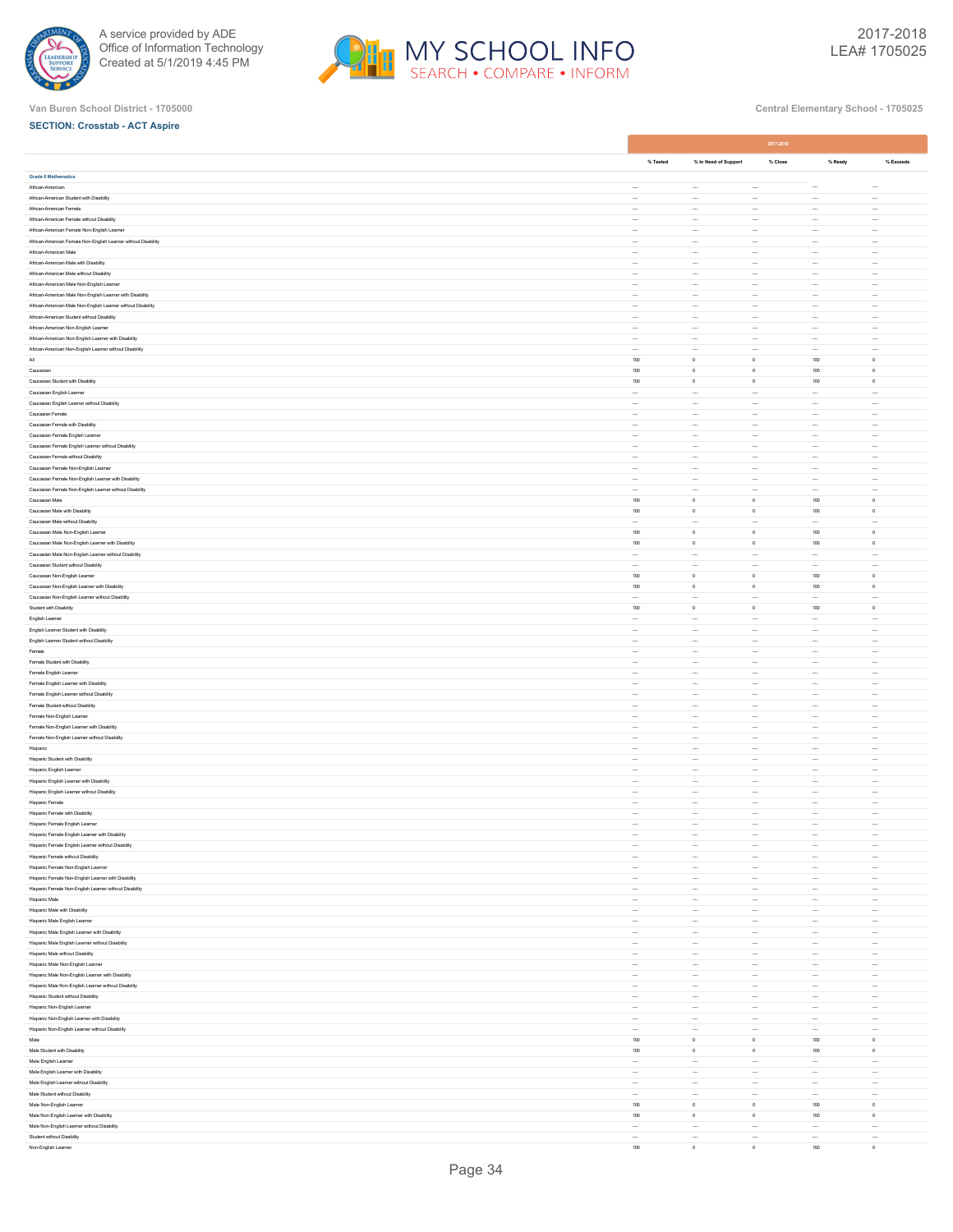



Non-English Learner Student with Disability 100 0 0 100 0 Non-English Learner Student without Disability --- --- --- --- ---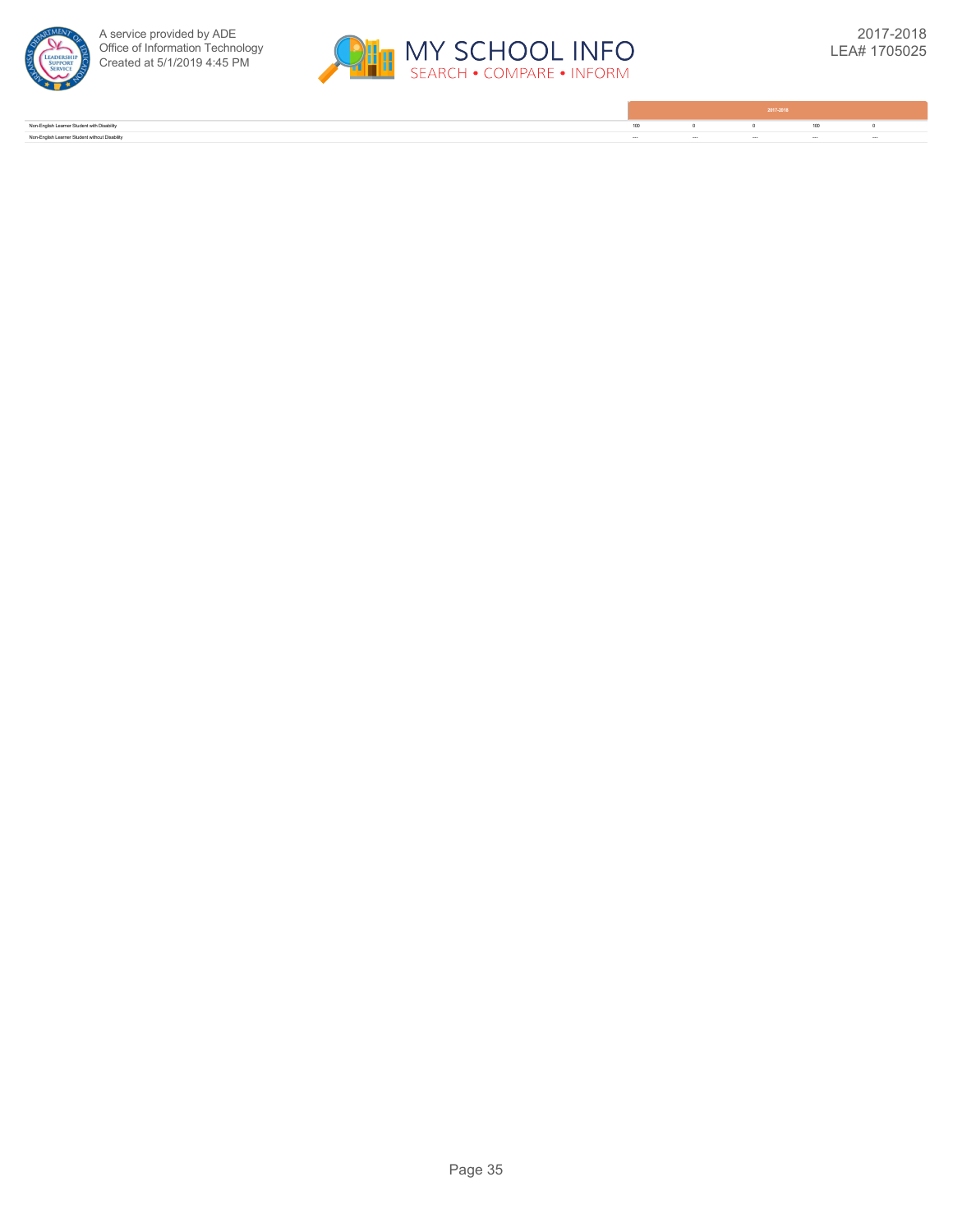



|                                                                                                                 |                             |                                  | 2017-2018                        |                          |                                      |
|-----------------------------------------------------------------------------------------------------------------|-----------------------------|----------------------------------|----------------------------------|--------------------------|--------------------------------------|
|                                                                                                                 | % Tested                    | % In Need of Support             | % Close                          | % Ready                  | % Exceeds                            |
| <b>Grade 7 Mathematics</b>                                                                                      |                             |                                  |                                  |                          |                                      |
| African-American                                                                                                | $\cdots$                    | $\cdots$                         | $\cdots$                         | $\cdots$                 | $\cdots$                             |
| African-American Student with Disability                                                                        | $\cdots$                    | $\overline{\phantom{a}}$         | $\cdots$                         | $\cdots$                 | $\cdots$                             |
| African-American Female                                                                                         | $\cdots$                    | $\cdots$                         | $\cdots$                         | $\cdots$                 | $\cdots$                             |
| African-American Female without Disability                                                                      | $\cdots$                    | $\cdots$                         | $\cdots$                         | $\cdots$                 | $\cdots$                             |
| African-American Female Non-English Learner                                                                     | $\cdots$                    | $\ddot{\phantom{0}}$             | $\ddot{\phantom{0}}$             | $\cdots$                 | $\cdots$                             |
| African-American Female Non-English Learner without Disability                                                  | $\cdots$                    | $\cdots$                         | $\cdots$                         | $\cdots$                 | $\cdots$                             |
| African-American Male<br>African-American Male with Disability                                                  | $\cdots$<br>$\cdots$        | $\ddot{\phantom{a}}$<br>$\cdots$ | $\ddot{\phantom{0}}$<br>$\cdots$ | $\ddotsc$<br>$\cdots$    | $\cdots$<br>$\cdots$                 |
| African-American Male without Disability                                                                        | $\cdots$                    | $\cdots$                         | $\ldots$                         | $\cdots$                 | $\cdots$                             |
| African-American Male Non-English Learner                                                                       | $\cdots$                    | $\sim$                           | $\cdots$                         | $\ddotsc$                | $\cdots$                             |
| African-American Male Non-English Learner with Disability                                                       | $\cdots$                    | $\sim$                           | $\cdots$                         | $\cdots$                 | $\cdots$                             |
| African-American Male Non-English Learner without Disability                                                    | $\cdots$                    | $\cdots$                         | $\cdots$                         | $\cdots$                 | $\cdots$                             |
| African-American Student without Disability                                                                     | $\ddot{\phantom{a}}$        | i.                               | $\ddotsc$                        | $\ddotsc$                | $\ddotsc$                            |
| African-American Non-English Learner                                                                            | $\cdots$                    | $\cdots$                         | $\cdots$                         | $\cdots$                 | $\cdots$                             |
| African-American Non-English Learner with Disability                                                            | $\cdots$                    | $\ddotsc$                        | $\ddotsc$                        | $\cdots$                 | $\cdots$                             |
| African-American Non-English Learner without Disability                                                         | $\ddot{\phantom{a}}$        | $\sim$                           | $\ddotsc$                        | $\ddotsc$                | $\cdots$                             |
| All<br>Caucasian                                                                                                | 100<br>$100\,$              | $\circ$<br>$\,$ 0 $\,$           | 66.67<br>$100\,$                 | 33.33<br>$\mathbb O$     | $\circ$<br>$\mathbb O$               |
| Caucasian Student with Disability                                                                               | 100                         | $^{\circ}$                       | 100                              | $^{\circ}$               | $\mathbf{0}$                         |
| Caucasian English Learner                                                                                       | $\cdots$                    | $\cdots$                         | $\cdots$                         | $\cdots$                 | $\cdots$                             |
| Caucasian English Learner without Disability                                                                    | $\cdots$                    | $\ddotsc$                        | $\cdots$                         | $\cdots$                 | $\cdots$                             |
| Caucasian Female                                                                                                | 100                         | $^{\circ}$                       | 100                              | $\circ$                  | $\circ$                              |
| Caucasian Female with Disability                                                                                | $100\,$                     | $\,$ 0                           | $100\,$                          | $\,$ 0 $\,$              | $\,$ 0 $\,$                          |
| Caucasian Female English Learner                                                                                | $\cdots$                    | $\ddotsc$                        | $\sim$                           | $\cdots$                 | $\cdots$                             |
| Caucasian Female English Learner without Disability                                                             | $\cdots$                    | $\cdots$                         | $\cdots$                         | $\cdots$                 | $\cdots$                             |
| Caucasian Female without Disability                                                                             | $\sim$                      |                                  |                                  | $\ddotsc$                | $\ddotsc$                            |
| Caucasian Female Non-English Learner                                                                            | 100                         | $\circ$                          | 100                              | $\circ$                  | $\circ$                              |
| Caucasian Female Non-English Learner with Disability<br>Caucasian Female Non-English Learner without Disability | 100<br>$\ddot{\phantom{a}}$ | $\,$ 0 $\,$<br>$\sim$            | 100<br>$\ddotsc$                 | $\mathbb O$<br>$\ddotsc$ | $\mathsf{O}$<br>$\cdots$             |
| Caucasian Male                                                                                                  | $\cdots$                    | $\sim$                           | $\cdots$                         | $\cdots$                 | $\cdots$                             |
| Caucasian Male with Disability                                                                                  | $\cdots$                    | $\ddotsc$                        | $\ddot{\phantom{0}}$             | $\ddotsc$                |                                      |
| Caucasian Male without Disability                                                                               | $\cdots$                    | $\sim$                           | $\sim$                           | $\ddotsc$                | $\cdots$                             |
| Caucasian Male Non-English Learner                                                                              | $\cdots$                    | $\cdots$                         | $\cdots$                         | $\cdots$                 | $\cdots$                             |
| Caucasian Male Non-English Learner with Disability                                                              | $\cdots$                    | $\cdots$                         | $\cdots$                         | $\cdots$                 | $\cdots$                             |
| Caucasian Male Non-English Learner without Disability                                                           | $\cdots$                    | $\cdots$                         | $\ddotsc$                        | $\cdots$                 | $\cdots$                             |
| Caucasian Student without Disability                                                                            | $\cdots$                    | $\cdots$                         | $\cdots$                         | $\cdots$                 | $\cdots$                             |
| Caucasian Non-English Learner                                                                                   | 100                         | $\circ$                          | 100                              | $\,$ 0 $\,$              | $\,$ 0 $\,$                          |
| Caucasian Non-English Learner with Disability                                                                   | 100                         | $^{\circ}$                       | 100                              | $\circ$                  | $\circ$                              |
| Caucasian Non-English Learner without Disability<br>Student with Disability                                     | $\ddot{\phantom{0}}$<br>100 | $\sim$<br>$\,$ 0 $\,$            | 66.67                            | 33.33                    | $\ddotsc$<br>$\mathsf{O}$            |
| English Learner                                                                                                 | $\cdots$                    | $\cdots$                         | $\ddot{\phantom{0}}$             | $\cdots$                 | $\cdots$                             |
| English Learner Student with Disability                                                                         | $\cdots$                    | $\sim$                           | $\cdots$                         | $\ddotsc$                | $\cdots$                             |
| English Learner Student without Disability                                                                      | $\cdots$                    | $\cdots$                         | $\cdots$                         | $\cdots$                 | $\cdots$                             |
| Female                                                                                                          | 100                         | $\,$ 0 $\,$                      | 66.67                            | 33.33                    | $\,$ 0 $\,$                          |
| Female Student with Disability                                                                                  | 100                         | $\circ$                          | 66.67                            | 33.33                    | $\,$ 0 $\,$                          |
| Female English Learner                                                                                          | $\cdots$                    | $\sim$                           | $\cdots$                         | $\cdots$                 | $\cdots$                             |
| Female English Learner with Disability                                                                          | $\cdots$                    | $\ddotsc$                        | $\cdots$                         | $\cdots$                 | $\cdots$                             |
| Female English Learner without Disability<br>Female Student without Disability                                  | ä,                          | <b>Sec</b>                       | $\ddotsc$                        | $\ddotsc$                | $\ddotsc$                            |
| Female Non-English Learner                                                                                      | $\cdots$<br>$100\,$         | $\cdots$<br>$\,$ 0 $\,$          | $\cdots$<br>66.67                | $\cdots$<br>33.33        | $\cdots$<br>$\mathbb O$              |
| Female Non-English Learner with Disability                                                                      | 100                         | $^{\circ}$                       | 66.67                            | 33.33                    | $\circ$                              |
| Female Non-English Learner without Disability                                                                   | $\cdots$                    | $\cdots$                         | $\cdots$                         | $\cdots$                 | $\cdots$                             |
| Hispanic                                                                                                        | 100                         | $\,$ 0 $\,$                      | $_{50}$                          | $_{50}$                  | $\mathsf{O}$                         |
| Hispanic Student with Disability                                                                                | 100                         | $^{\circ}$                       | 50                               | $_{50}$                  | $\circ$                              |
| Hispanic English Learner                                                                                        | $\cdots$                    | $\sim$                           | $\ddotsc$                        | $\ddotsc$                | $\cdots$                             |
| Hispanic English Learner with Disability                                                                        | $\cdots$                    | $\ddotsc$                        | $\ddotsc$                        | $\cdots$                 | $\cdots$                             |
| Hispanic English Learner without Disability                                                                     | $\cdots$                    | $\cdots$                         | $\ddot{\phantom{0}}$             | $\cdots$                 | $\cdots$                             |
| Hispanic Female                                                                                                 | $100\,$<br>100              | $\,$ 0                           | $_{\rm S0}$                      | $_{\rm 50}$              | $\,$ 0 $\,$                          |
| Hispanic Female with Disability<br>Hispanic Female English Learner                                              | $\cdots$                    | $\circ$<br>$\ddotsc$             | $_{50}$<br>$\ddot{\phantom{0}}$  | $_{50}$<br>              | $\mathbb O$<br>$\cdots$              |
| Hispanic Female English Learner with Disability                                                                 | ä,                          | ÷.                               |                                  |                          |                                      |
| Hispanic Female English Learner without Disability                                                              | $\cdots$                    | $\sim$                           | $\cdots$                         | $\cdots$                 | $\cdots$                             |
| Hispanic Female without Disability                                                                              | $\ldots$                    | $\cdots$                         | $\cdots$                         | $\cdots$                 |                                      |
| Hispanic Female Non-English Learner                                                                             | 100                         | $\circ$                          | 50                               | $_{50}$                  | $\mathsf{O}$                         |
| Hispanic Female Non-English Learner with Disability                                                             | 100                         | $\,$ 0 $\,$                      | 50                               | $_{50}$                  | $\mathsf{O}$                         |
| Hispanic Female Non-English Learner without Disability                                                          | $\cdots$                    | $\ldots$                         | $\cdots$                         | $\ldots$                 | $\ldots$                             |
| Hispanic Male                                                                                                   | $\cdots$                    | $\sim$                           | $\cdots$                         | $\cdots$                 | $\cdots$                             |
| Hispanic Male with Disability                                                                                   | $\cdots$<br>$\ldots$        | $\cdots$<br>$\cdots$             | $\cdots$<br>$\cdots$             | $\cdots$<br>$\cdots$     | $\cdots$<br>$\cdots$                 |
| Hispanic Male English Learner<br>Hispanic Male English Learner with Disability                                  | $\cdots$                    | $\sim$                           | $\cdots$                         | $\cdots$                 | $\cdots$                             |
| Hispanic Male English Learner without Disability                                                                | $\cdots$                    | $\cdots$                         | $\cdots$                         | $\cdots$                 | $\cdots$                             |
| Hispanic Male without Disability                                                                                | $\cdots$                    | $\cdots$                         | $\cdots$                         | $\cdots$                 | $\cdots$                             |
| Hispanic Male Non-English Learner                                                                               | $\ldots$                    | $\cdots$                         | $\ldots$                         | $\ldots$                 | $\cdots$                             |
| Hispanic Male Non-English Learner with Disability                                                               | $\cdots$                    | $\ddot{\phantom{a}}$             | $\cdots$                         | $\ddotsc$                | $\cdots$                             |
| Hispanic Male Non-English Learner without Disability                                                            | $\cdots$                    | $\sim$                           | $\cdots$                         | $\cdots$                 | $\ldots$                             |
| Hispanic Student without Disability                                                                             | $\ldots$                    | $\cdots$                         | $\cdots$                         | $\cdots$                 | $\ldots$                             |
| Hispanic Non-English Learner                                                                                    | 100                         | $\,$ 0 $\,$                      | $_{50}$                          | $_{50}$                  | $\,$ 0 $\,$                          |
| Hispanic Non-English Learner with Disability                                                                    | 100                         | $\circ$                          | 60                               | $_{50}$                  | $\circ$                              |
| Hispanic Non-English Learner without Disability<br>Male                                                         | $\cdots$<br>$\sim$          | $\cdots$<br>$\sim$               | $\ddotsc$<br>$\sim$              | $\cdots$<br>$\ddotsc$    | $\cdots$<br>$\overline{\phantom{a}}$ |
| Male Student with Disability                                                                                    | $\cdots$                    | $\cdots$                         | $\cdots$                         | $\cdots$                 | $\cdots$                             |
| Male English Learner                                                                                            | $\ldots$                    | $\cdots$                         | $\cdots$                         | $\cdots$                 | $\cdots$                             |
| Male English Learner with Disability                                                                            | $\cdots$                    | $\cdots$                         | $\cdots$                         | $\cdots$                 | $\cdots$                             |
| Male English Learner without Disability                                                                         | $\cdots$                    | $\cdots$                         | $\cdots$                         | $\cdots$                 | $\cdots$                             |
| Male Student without Disability                                                                                 | $\cdots$                    | $\cdots$                         | $\cdots$                         | $\cdots$                 | $\cdots$                             |
| Male Non-English Learner                                                                                        | $\cdots$                    | $\cdots$                         | $\cdots$                         | $\cdots$                 | $\cdots$                             |
| Male Non-English Learner with Disability                                                                        | $\cdots$                    | $\ddot{\phantom{a}}$             | $\cdots$                         | $\cdots$                 | $\cdots$                             |
| Male Non-English Learner without Disability                                                                     | $\ldots$                    | $\cdots$                         | $\cdots$                         | $\cdots$                 | $\cdots$                             |
| Student without Disability                                                                                      | $\ldots$                    | $\cdots$                         | $\ldots$                         | $\cdots$                 | $\cdots$                             |
| Non-English Learner                                                                                             | $100\,$                     | $\,$ 0 $\,$                      | 66.67                            | 33.33                    | $\mathbb O$                          |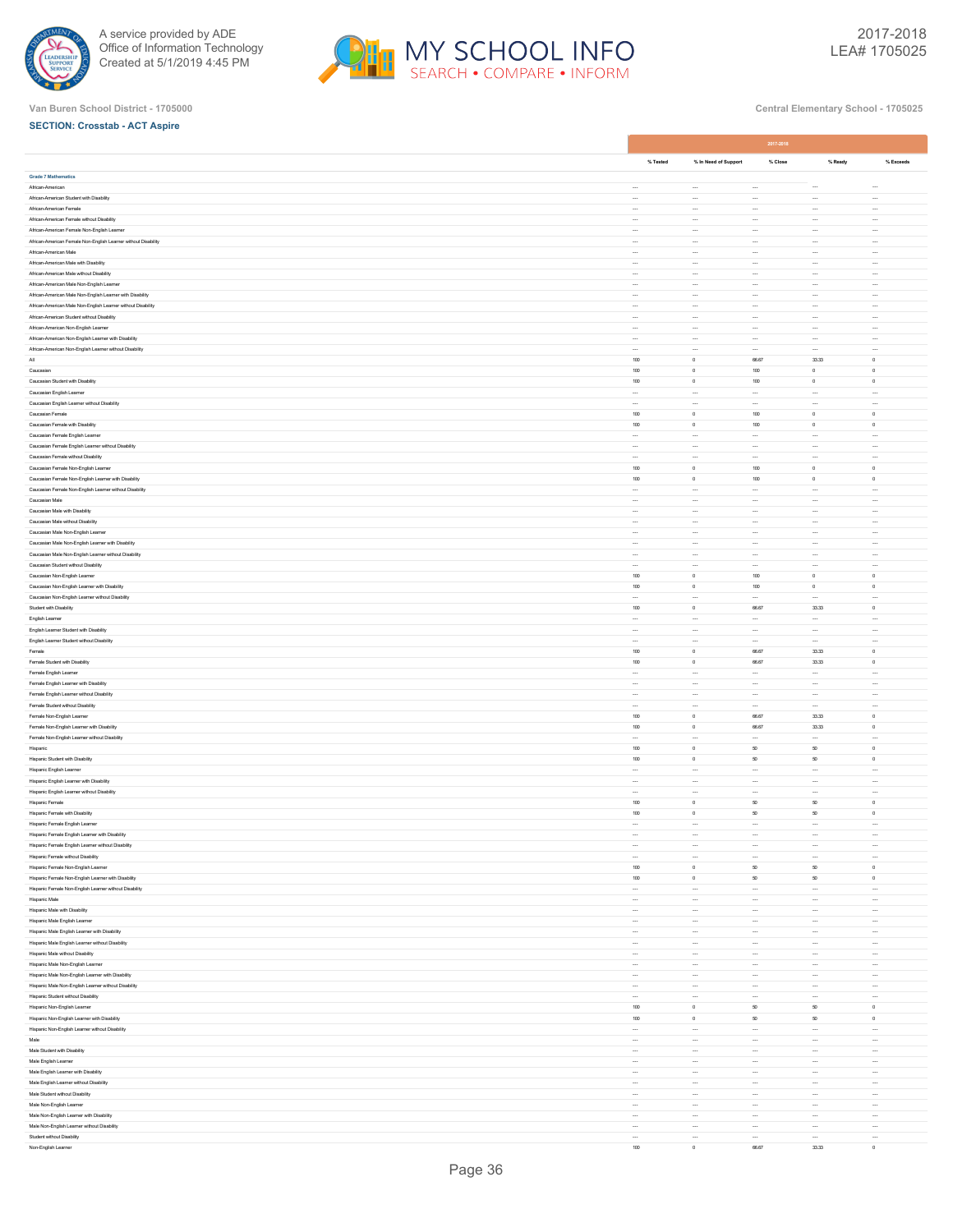



Non-English Learner Student with Disability 100 0 66.67 33.33 0 Non-English Learner Student without Disability --- --- --- --- ---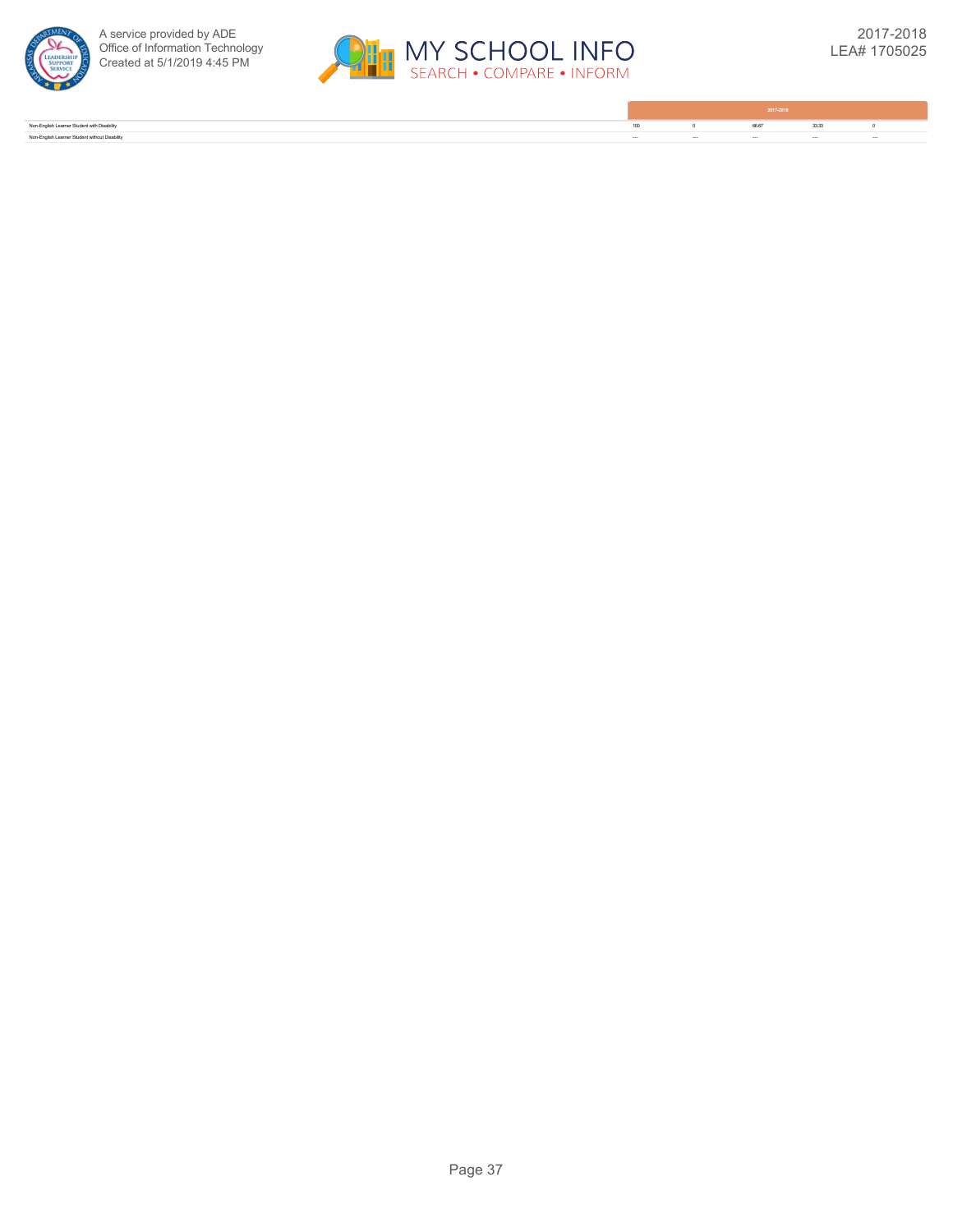



|                                                                                                                 |                |                      | 2017-2018              |                       |                         |
|-----------------------------------------------------------------------------------------------------------------|----------------|----------------------|------------------------|-----------------------|-------------------------|
|                                                                                                                 | $%$ Tested     | % In Need of Support | $\%$ Close             | % Ready               | % Exceeds               |
| <b>All Grades Mathematics</b>                                                                                   |                |                      |                        |                       |                         |
| African-American                                                                                                | 100            | 11.11                | 33.33                  | 33.33                 | 22.22                   |
| African-American Student with Disability                                                                        | 100            | $^{\circ}$           | 100                    | $^{\circ}$            | $^{\circ}$              |
| African-American Female<br>African-American Female without Disability                                           | $100\,$<br>100 | $\rm{25}$<br>25      | $\rm{2S}$<br>$\rm{2S}$ | $_{\rm 50}$<br>50     | $\,$ 0<br>$\mathbb O$   |
| African-American Female Non-English Learner                                                                     | 100            | $\rm{z}$             | $\rm{2S}$              | $_{50}$               | $\,$ 0 $\,$             |
| African-American Female Non-English Learner without Disability                                                  | $100\,$        | $\rm{25}$            | $\rm{2S}$              | $_{\rm 50}$           | $\,$ 0 $\,$             |
| African-American Male                                                                                           | 100            | $\circ$              | $40$                   | $\rm{20}$             | 40                      |
| African-American Male with Disability                                                                           | 100            | $\,$ 0 $\,$          | 100                    | $\,$ 0 $\,$           | $\,$ 0 $\,$             |
| African-American Male without Disability<br>African-American Male Non-English Learner                           | 100<br>100     | $\,$ 0<br>$^{\circ}$ | $\rm{2S}$<br>$40$      | $\rm 25$<br>$\rm{20}$ | $_{\rm 50}$<br>$40\,$   |
| African-American Male Non-English Learner with Disability                                                       | $100\,$        | $\,$ 0 $\,$          | 100                    | $\,$ 0 $\,$           | $\,$ 0 $\,$             |
| African-American Male Non-English Learner without Disability                                                    | 100            | $\circ$              | $\rm{2S}$              | $\rm 25$              | $_{\rm 50}$             |
| African-American Student without Disability                                                                     | 100            | 12.5                 | $\rm{2S}$              | 37.5                  | $\rm{25}$               |
| African-American Non-English Learner                                                                            | $100\,$        | 11.11                | 33.33                  | 33.33                 | 22.22                   |
| African-American Non-English Learner with Disability<br>African-American Non-English Learner without Disability | 100<br>100     | $^{\circ}$<br>12.5   | 100<br>$\rm{2S}$       | $^{\circ}$<br>37.5    | $^{\circ}$<br>$\rm{25}$ |
| All                                                                                                             | 100            | 9.79                 | 35.31                  | 41.61                 | 13.29                   |
| Caucasian                                                                                                       | 100            | 10.55                | 35.68                  | 42.71                 | 11.06                   |
| Caucasian Student with Disability                                                                               | $100\,$        | 21.57                | 27.45                  | 39.22                 | 11.76                   |
| Caucasian English Learner                                                                                       | 100            | $\,$ 0 $\,$          | 100                    | $\mathbb O$           | $\,$ 0 $\,$             |
| Caucasian English Learner without Disability                                                                    | 100            | $\,$ 0 $\,$          | 100                    | $\,$ 0 $\,$           | $\,$ 0 $\,$             |
| Caucasian Female<br>Caucasian Female with Disability                                                            | $100\,$<br>100 | 14.29<br>31.25       | 35.71<br>31.25         | 41.67<br>37.5         | 8.33<br>$^{\circ}$      |
| Caucasian Female English Learner                                                                                | 100            | $\circ$              | 100                    | $\,$ 0 $\,$           | $\,$ 0 $\,$             |
| Caucasian Female English Learner without Disability                                                             | 100            | $\circ$              | 100                    | $\mathbb O$           | $\mathbb O$             |
| Caucasian Female without Disability                                                                             | 100            | 10.29                | 36.76                  | 42.65                 | 10.29                   |
| Caucasian Female Non-English Learner                                                                            | $100\,$        | 14.46                | 34.94                  | 42.17                 | 8.43                    |
| Caucasian Female Non-English Learner with Disability                                                            | 100            | 31.25                | 31.25                  | 37.5                  | $\mathbb O$             |
| Caucasian Female Non-English Learner without Disability                                                         | 100            | 10.45                | 35.82                  | 43.28                 | 10.45                   |
| Caucasian Male<br>Caucasian Male with Disability                                                                | $100\,$<br>100 | 7.83<br>17.14        | 35.65<br>25.71         | 43.48<br>40           | 13.04<br>17.14          |
| Caucasian Male without Disability                                                                               | 100            | 3.75                 | $40\,$                 | $45\,$                | 11.25                   |
| Caucasian Male Non-English Learner                                                                              | 100            | 7.83                 | 35.65                  | 43.48                 | 13.04                   |
| Caucasian Male Non-English Learner with Disability                                                              | 100            | 17.14                | 25.71                  | 40                    | 17.14                   |
| Caucasian Male Non-English Learner without Disability                                                           | $100\,$        | $3.76\,$             | $40\,$                 | $45\,$                | 11.25                   |
| Caucasian Student without Disability                                                                            | 100            | 6.76                 | 38.51                  | 43.92                 | 10.81                   |
| Caucasian Non-English Learner                                                                                   | 100            | 10.61                | 35.35                  | 42.93                 | 11.11                   |
| Caucasian Non-English Learner with Disability<br>Caucasian Non-English Learner without Disability               | $100\,$<br>100 | 21.57<br>6.8         | 27.45<br>38.1          | 39.22<br>44.22        | 11.76<br>10.88          |
| Student with Disability                                                                                         | 100            | 18.31                | 33.8                   | 36.62                 | 11.27                   |
| English Learner                                                                                                 | 100            | 10                   | 43.33                  | 36.67                 | $10\,$                  |
| English Learner Student with Disability                                                                         | 100            | 16.67                | 66.67                  | 16.67                 | $^{\circ}$              |
| English Learner Student without Disability                                                                      | $100\,$        | 8.33                 | $37.5\,$               | 41.67                 | 12.5                    |
| Female                                                                                                          | 100            | 13.18                | 34.88                  | 41.09                 | 10.85                   |
| Female Student with Disability<br>Female English Learner                                                        | 100<br>$100\,$ | 28<br>$10$           | $_{36}$<br>$40\,$      | $36\,$<br>$40\,$      | $\mathbb O$<br>$10\,$   |
| Female English Learner with Disability                                                                          | 100            | 25                   | 50                     | 25                    | $^{\circ}$              |
| Female English Learner without Disability                                                                       | 100            | 6.25                 | 37.5                   | 43.75                 | 12.5                    |
| Female Student without Disability                                                                               | 100            | 9.62                 | 34.62                  | 42.31                 | 13.46                   |
| Female Non-English Learner                                                                                      | 100            | 13.76                | 33.94                  | 41.28                 | 11.01                   |
| Female Non-English Learner with Disability                                                                      | $100\,$        | 28.57                | 33.33                  | 38.1                  | $\,$ 0                  |
| Female Non-English Learner without Disability<br>Hispanic                                                       | 100<br>100     | 10.23<br>82          | 34.09<br>31.15         | 42.05<br>42.62        | 13.64<br>18.03          |
| Hispanic Student with Disability                                                                                | $100\,$        | 11.76                | 41.18                  | 35.29                 | 11.76                   |
| Hispanic English Learner                                                                                        | 100            | 10.71                | 42.86                  | 39.29                 | 7.14                    |
| Hispanic English Learner with Disability                                                                        | 100            | 16.67                | 66.67                  | 16.67                 | $\,$ 0 $\,$             |
| Hispanic English Learner without Disability                                                                     | 100            | 9.09                 | 36.36                  | 45.45                 | 9.09                    |
| Hispanic Female                                                                                                 | 100            | 8.82                 | 35.29                  | 38.24                 | 17.65                   |
| Hispanic Female with Disability                                                                                 | 100            | $\rm{25}$            | $37.5\,$               | 37.5                  | $\,$ 0 $\,$             |
| Hispanic Female English Learner<br>Hispanic Female English Learner with Disability                              | 100<br>100     | 10.53<br>$\rm{2S}$   | 36.84<br>$_{50}$       | 42.11<br>$\rm 25$     | 10.53<br>$\circ$        |
| Hispanic Female English Learner without Disability                                                              | $100\,$        | 6.67                 | 33.33                  | 46.67                 | 13.33                   |
| Hispanic Female without Disability                                                                              | 100            | 3.85                 | 34.62                  | 38.46                 | 23.08                   |
| Hispanic Female Non-English Learner                                                                             | 100            | 6.67                 | 33.33                  | 33.33                 | 26.67                   |
| Hispanic Female Non-English Learner with Disability                                                             | 100            | $\rm{25}$            | $\rm{2S}$              | $_{50}$               | $\mathsf{O}$            |
| Hispanic Female Non-English Learner without Disability<br>Hispanic Male                                         | 100<br>$100\,$ | $\circ$<br>7,41      | 36.36<br>25.93         | 27.27<br>48.15        | 36.36<br>18.52          |
| Hispanic Male with Disability                                                                                   | 100            | $\,$ 0 $\,$          | 44.44                  | 33.33                 | 22.22                   |
| Hispanic Male English Learner                                                                                   | 100            | 11.11                | 55.56                  | 33.33                 | $\,$ 0 $\,$             |
| Hispanic Male English Learner with Disability                                                                   | $100\,$        | $\circ$              | $100\,$                | $\mathbb O$           | $\mathbb O$             |
| Hispanic Male English Learner without Disability                                                                | 100            | 14.29                | 42.86                  | 42.86                 | $\circ$                 |
| Hispanic Male without Disability                                                                                | 100            | 11.11                | 16.67                  | 55.56                 | 16.67                   |
| Hispanic Male Non-English Learner                                                                               | 100<br>100     | 5.56<br>$\circ$      | 11.11<br>28.57         | 55.56<br>42.86        | 27.78<br>28.57          |
| Hispanic Male Non-English Learner with Disability<br>Hispanic Male Non-English Learner without Disability       | $100\,$        | 9.09                 | $\,$ 0 $\,$            | 63.64                 | 27.27                   |
| Hispanic Student without Disability                                                                             | 100            | 6.82                 | 27.27                  | 45.45                 | 20.45                   |
| Hispanic Non-English Learner                                                                                    | 100            | 6.06                 | 21.21                  | 45.45                 | 27.27                   |
| Hispanic Non-English Learner with Disability                                                                    | 100            | 9.09                 | 27.27                  | 45.45                 | 18.18                   |
| Hispanic Non-English Learner without Disability                                                                 | 100            | 4.55                 | 18.18                  | 45.45                 | 31.82                   |
| Male                                                                                                            | 100            | 7.01                 | 35.67                  | 42.04                 | 15.29                   |
| Male Student with Disability<br>Male English Learner                                                            | 100<br>100     | 13.04<br>10          | 32.61<br>50            | 36.96<br>30           | 17.39<br>10             |
| Male English Learner with Disability                                                                            | $100\,$        | $\circ$              | $100\,$                | $\circ$               | $\circ$                 |
| Male English Learner without Disability                                                                         | 100            | 12.5                 | 37.5                   | 37.5                  | 12.5                    |
| Male Student without Disability                                                                                 | 100            | $45\,$               | 36.94                  | 44.14                 | 14.41                   |
| Male Non-English Learner                                                                                        | $100\,$        | 6.8                  | 34.69                  | 42.86                 | 15.65                   |
| Male Non-English Learner with Disability                                                                        | 100            | 13.64                | 29.55                  | 38.64                 | 18.18                   |
| Male Non-English Learner without Disability<br>Student without Disability                                       | 100<br>100     | 3.88<br>6.98         | 36.89<br>35.81         | 44.66<br>43.26        | 14.56<br>13.95          |
| Non-English Learner                                                                                             | 100            | 9.77                 | 34.38                  | 42.19                 | 13.67                   |
|                                                                                                                 |                |                      |                        |                       |                         |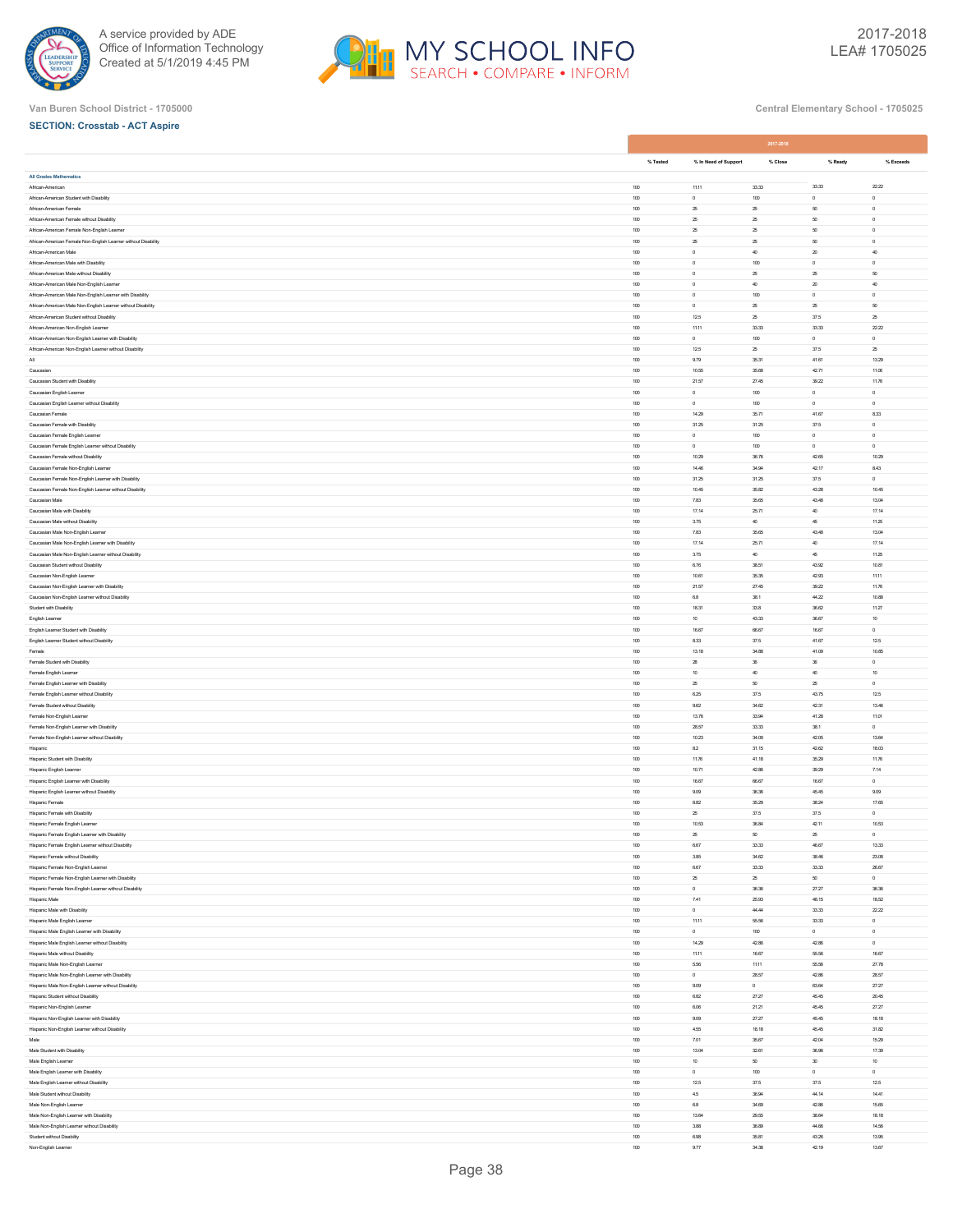



Non-English Learner Student With Disability 100 18.46 12.31<br>Non-English Learner Student with Disability 100 18.46 14.14<br>Non-English Learner Student With Disability 100 6.81 35.6 43.46 14.14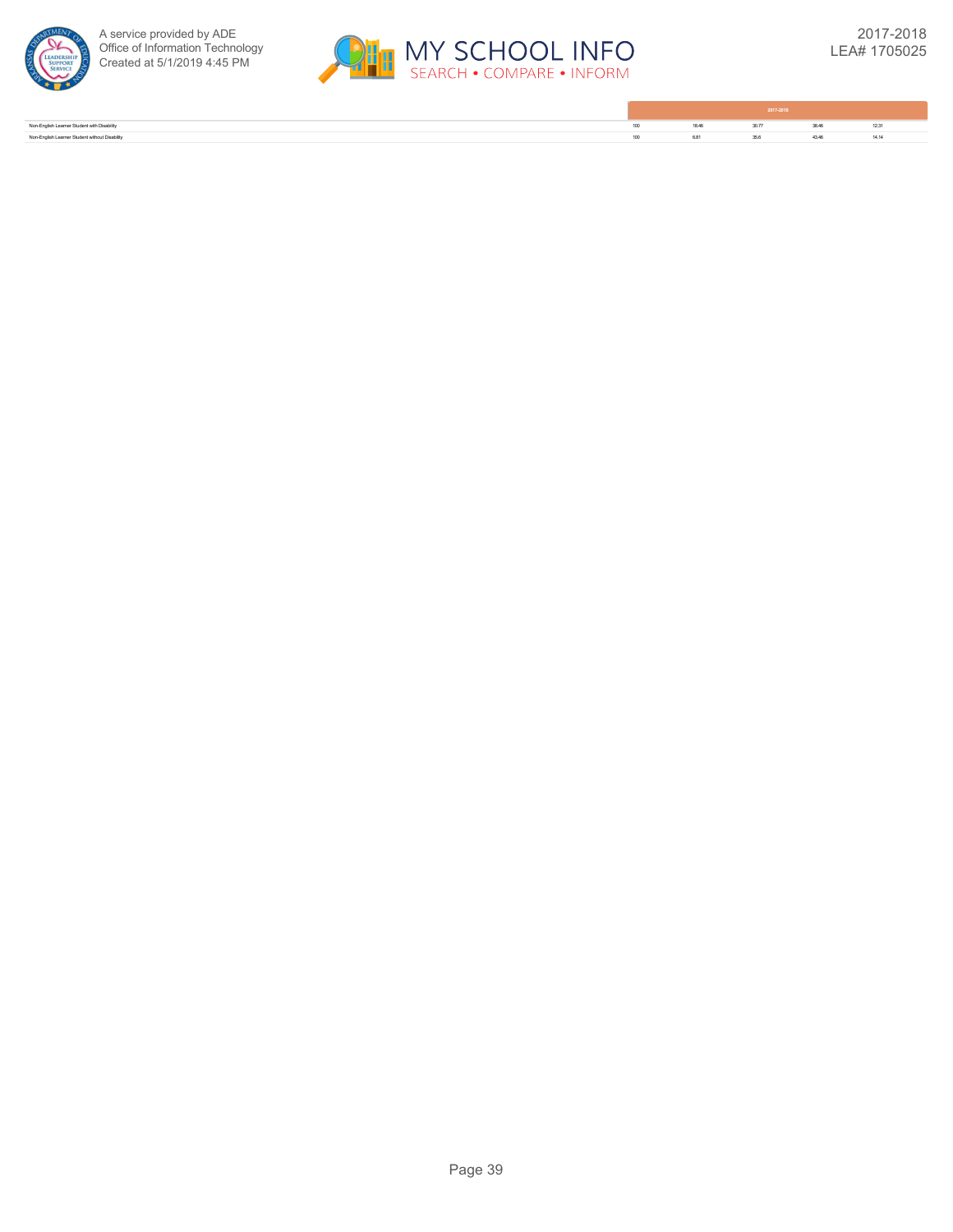



|                                                                                                               |                      | 2017-2018              |                            |                         |                             |
|---------------------------------------------------------------------------------------------------------------|----------------------|------------------------|----------------------------|-------------------------|-----------------------------|
|                                                                                                               | % Tested             | % In Need of Support   | % Close                    | % Ready                 | % Exceeds                   |
| Grade 3 Literacy                                                                                              |                      |                        |                            |                         |                             |
| African-American                                                                                              | 100                  | $\rm{2S}$              | $\rm{2S}$                  | $_{\rm 50}$             | $\mathbb O$                 |
| African-American Student with Disability                                                                      | $\ddot{\phantom{a}}$ |                        | $\cdots$                   | $\ddotsc$               | $\ddotsc$                   |
| African-American Female                                                                                       | 100                  | $^{\circ}$             | $\circ$                    | 100                     | $\circ$                     |
| African-American Female without Disability<br>African-American Female Non-English Learner                     | 100<br>100           | $\,$ 0 $\,$<br>$\,0\,$ | $\,$ 0 $\,$<br>$\,$ 0 $\,$ | 100<br>100              | $\,$ 0 $\,$<br>$\,$ 0 $\,$  |
| African-American Female Non-English Learner without Disability                                                | 100                  | $\circ$                | $\mathbf 0$                | 100                     | $\mathbb O$                 |
| African-American Male                                                                                         | $100\,$              | $_{50}$                | $_{\rm S0}$                | $\mathbb O$             | $\mathbb O$                 |
| African-American Male with Disability                                                                         | $\sim$               | $\sim$                 | $\ddotsc$                  | $\ddotsc$               | $\ddotsc$                   |
| African-American Male without Disability                                                                      | 100                  | 60                     | $_{50}$                    | $\,$ 0 $\,$             | $\mathbb O$                 |
| African-American Male Non-English Learner<br>African-American Male Non-English Learner with Disability        | $100\,$<br>$\cdots$  | $_{50}$<br>$\cdots$    | $_{\rm S0}$<br>$\ddotsc$   | $\mathbb O$<br>$\cdots$ | $\mathbb O$<br>$\cdots$     |
| African-American Male Non-English Learner without Disability                                                  | 100                  | $_{50}$                | $_{50}$                    | $\mathbb O$             | $\mathbb O$                 |
| African-American Student without Disability                                                                   | 100                  | $\rm{25}$              | $\rm{2S}$                  | $_{50}$                 | $\,$ 0 $\,$                 |
| African-American Non-English Learner                                                                          | 100                  | $\mathbf{z}$           | $\rm{2S}$                  | $_{50}$                 | $\mathbf{0}$                |
| African-American Non-English Learner with Disability                                                          |                      |                        | $\cdots$                   |                         | $\cdots$                    |
| African-American Non-English Learner without Disability<br>$\mathsf{All}$                                     | 100<br>100           | $\rm{25}$<br>43.24     | $\rm{2S}$<br>18.92         | $_{50}$<br>18.92        | $\,$ 0 $\,$<br>18.92        |
| Caucasian                                                                                                     | $100\,$              | 42.86                  | 16.88                      | 18.18                   | 22.08                       |
| Caucasian Student with Disability                                                                             | 100                  | 58.33                  | 8.33                       | 16.67                   | 16.67                       |
| Caucasian English Learner                                                                                     | $\cdots$             | $\cdots$               | $\cdots$                   | $\cdots$                | $\cdots$                    |
| Caucasian English Learner without Disability                                                                  | $\sim$               | $\sim$                 | $\ddot{\phantom{a}}$       | $\ddotsc$               | $\ddotsc$                   |
| Caucasian Female                                                                                              | 100                  | 41.03                  | 17.95                      | 17.95                   | 23.08                       |
| Caucasian Female with Disability                                                                              | $100\,$              | 66.67                  | $\,$ 0 $\,$                | 22.22                   | $11.11\,$                   |
| Caucasian Female English Learner<br>Caucasian Female English Learner without Disability                       | $\sim$<br>$\cdots$   | $\sim$<br>$\cdots$     | $\sim$<br>$\cdots$         | <br>$\cdots$            | $\cdots$<br>$\cdots$        |
| Caucasian Female without Disability                                                                           | $100\,$              | 33.33                  | 23.33                      | 16.67                   | 26.67                       |
| Caucasian Female Non-English Learner                                                                          | 100                  | 41.03                  | 17.95                      | 17.95                   | 23.08                       |
| Caucasian Female Non-English Learner with Disability                                                          | 100                  | 66.67                  | $\mathbf 0$                | 22.22                   | 11.11                       |
| Caucasian Female Non-English Learner without Disability                                                       | 100                  | 33.33                  | 23.33                      | 16.67                   | 26.67                       |
| Caucasian Male                                                                                                | 100                  | 44.74                  | 15.79                      | 18.42                   | 21.05                       |
| Caucasian Male with Disability<br>Caucasian Male without Disability                                           | $100\,$<br>100       | 53.33<br>39.13         | 13.33<br>17.39             | 13.33<br>21.74          | $\rm{20}$<br>21.74          |
| Caucasian Male Non-English Learner                                                                            | 100                  | 44.74                  | 15.79                      | 18.42                   | 21.05                       |
| Caucasian Male Non-English Learner with Disability                                                            | $100\,$              | 53.33                  | 13.33                      | 13.33                   | $\rm{20}$                   |
| Caucasian Male Non-English Learner without Disability                                                         | 100                  | 39.13                  | 17.39                      | 21.74                   | 21.74                       |
| Caucasian Student without Disability                                                                          | 100                  | 35.85                  | 20.75                      | 18.87                   | 24.53                       |
| Caucasian Non-English Learner                                                                                 | 100                  | 42.86                  | 16.88                      | 18.18                   | 22.08                       |
| Caucasian Non-English Learner with Disability                                                                 | 100                  | 58.33                  | 8.33                       | 16.67                   | 16.67                       |
| Caucasian Non-English Learner without Disability<br>Student with Disability                                   | $100\,$<br>100       | 35.85<br>60.61         | 20.75<br>9.09              | 18.87<br>15.15          | 24.53<br>15.15              |
| English Learner                                                                                               | 100                  | $_{50}$                | 28.57                      | 14.29                   | 7.14                        |
| English Learner Student with Disability                                                                       | $100\,$              | $75\,$                 | $\rm{2S}$                  | $\mathbb O$             | $\mathbb O$                 |
| English Learner Student without Disability                                                                    | 100                  | 40                     | 30                         | 20                      | 10                          |
| Female                                                                                                        | 100                  | 43.1                   | 20.69                      | 17.24                   | 18.97                       |
| Female Student with Disability                                                                                | 100                  | 71.43                  | 7.14                       | 14.29                   | 7.14                        |
| Female English Learner<br>Female English Learner with Disability                                              | 100<br>$100\,$       | $_{\rm S0}$<br>66.67   | 30<br>33.33                | $10\,$<br>$\,$ 0        | $10\,$<br>$\,$ 0            |
| Female English Learner without Disability                                                                     | 100                  | 42.86                  | 28.57                      | 14.29                   | 14.29                       |
| Female Student without Disability                                                                             | 100                  | 34.09                  | $\rm{2S}$                  | 18.18                   | 22.73                       |
| Female Non-English Learner                                                                                    | $100\,$              | 41.67                  | 18.75                      | 18.75                   | 20.83                       |
| Female Non-English Learner with Disability                                                                    | 100                  | 72.73                  | $\mathbf 0$                | 18.18                   | 9.09                        |
| Female Non-English Learner without Disability                                                                 | 100                  | 32.43                  | 24.32                      | 18.92                   | 24.32                       |
| Hispanic<br>Hispanic Student with Disability                                                                  | 100<br>100           | 54.55<br>75            | 27.27<br>12.5              | 9.09<br>$\circ$         | 9.09<br>12.5                |
| Hispanic English Learner                                                                                      | $100\,$              | 53.85                  | 30.77                      | 7.69                    | 7.69                        |
| Hispanic English Learner with Disability                                                                      | 100                  | 75                     | $\rm{2S}$                  | $\mathbb O$             | $^{\circ}$                  |
| Hispanic English Learner without Disability                                                                   | 100                  | 44.44                  | 33.33                      | 11.11                   | 11.11                       |
| Hispanic Female                                                                                               | $100\,$              | 53.33                  | 33.33                      | 6.67                    | 6.67                        |
| Hispanic Female with Disability<br>Hispanic Female English Learner                                            | 100<br>100           | 80<br>$_{50}$          | 20<br>$_{30}$              | $^{\circ}$<br>$10\,$    | $^{\circ}$<br>$10\,$        |
| Hispanic Female English Learner with Disability                                                               | 100                  | 66.67                  | 33.33                      | $\,$ 0                  | $\,$ 0                      |
| Hispanic Female English Learner without Disability                                                            | 100                  | 42.86                  | 28.57                      | 14.29                   | 14.29                       |
| Hispanic Female without Disability                                                                            | $100\,$              | $40$                   | $40\,$                     | $10\,$                  | $10\,$                      |
| Hispanic Female Non-English Learner                                                                           | 100                  | $_{60}$                | 40                         | $\circ$                 | $\mathbb O$                 |
| Hispanic Female Non-English Learner with Disability<br>Hispanic Female Non-English Learner without Disability | 100<br>$100\,$       | 100<br>33.33           | $\,$ 0 $\,$<br>66.67       | $\,$ 0 $\,$<br>$\,$ 0   | $\mathsf{O}$<br>$\,$ 0 $\,$ |
| Hispanic Male                                                                                                 | 100                  | 57.14                  | 14.29                      | 14.29                   | 14.29                       |
| Hispanic Male with Disability                                                                                 | 100                  | 66.67                  | $\,$ 0 $\,$                | $\,$ 0 $\,$             | 33.33                       |
| Hispanic Male English Learner                                                                                 | 100                  | 66.67                  | 33.33                      | $\,$ 0 $\,$             | $\mathbb O$                 |
| Hispanic Male English Learner with Disability                                                                 | 100                  | 100                    | $\mathbf 0$                | $\mathbb O$             | $\mathbb O$                 |
| Hispanic Male English Learner without Disability                                                              | 100                  | $_{50}$                | $_{\rm S0}$                | $\,$ 0 $\,$             | $\,$ 0 $\,$                 |
| Hispanic Male without Disability<br>Hispanic Male Non-English Learner                                         | 100<br>100           | 60<br>$_{50}$          | $\rm{2S}$<br>$\mathbf 0$   | $\rm 25$<br>$\rm 25$    | $\mathbb O$<br>$\rm{25}$    |
| Hispanic Male Non-English Learner with Disability                                                             | $100\,$              | $_{50}$                | $\,$ 0 $\,$                | $\,$ 0 $\,$             | $_{\rm 50}$                 |
| Hispanic Male Non-English Learner without Disability                                                          | 100                  | 60                     | $\circ$                    | 50                      | $^{\circ}$                  |
| Hispanic Student without Disability                                                                           | 100                  | 42.86                  | 35.71                      | 14.29                   | 7.14                        |
| Hispanic Non-English Learner                                                                                  | 100                  | 55.56                  | 22.22                      | 11.11                   | 11.11                       |
| Hispanic Non-English Learner with Disability                                                                  | 100                  | 75                     | $\circ$                    | $\circ$                 | 25                          |
| Hispanic Non-English Learner without Disability                                                               | $100\,$              | $40$                   | $40\,$                     | $\rm{20}$               | $\,$ 0                      |
| Male<br>Male Student with Disability                                                                          | 100<br>100           | 43.4<br>62.63          | 16.98<br>10.53             | 20.75<br>15.79          | 18.87<br>21.05              |
| Male English Learner                                                                                          | $100\,$              | $_{50}$                | $\rm{2S}$                  | $\rm 25$                | $\,$ 0 $\,$                 |
| Male English Learner with Disability                                                                          | 100                  | 100                    | $\mathbf 0$                | $\mathbb O$             | $\mathbb O$                 |
| Male English Learner without Disability                                                                       | 100                  | 33.33                  | 33.33                      | 33.33                   | $\mathsf{O}$                |
| Male Student without Disability                                                                               | 100                  | 38.24                  | 20.59                      | 23.53                   | 17.65                       |
| Male Non-English Learner                                                                                      | 100                  | 42.86                  | 16.33                      | 20.41                   | 20.41                       |
| Male Non-English Learner with Disability<br>Male Non-English Learner without Disability                       | $100\,$<br>100       | $_{50}$<br>38.71       | 11.11<br>19.35             | 16.67<br>22.58          | 22.22<br>19.35              |
| Student without Disability                                                                                    | 100                  | 35.9                   | 23.08                      | 20.51                   | 20.51                       |
| Non-English Learner                                                                                           | 100                  | 42.27                  | 17.53                      | 19.59                   | 20.62                       |
|                                                                                                               |                      |                        |                            |                         |                             |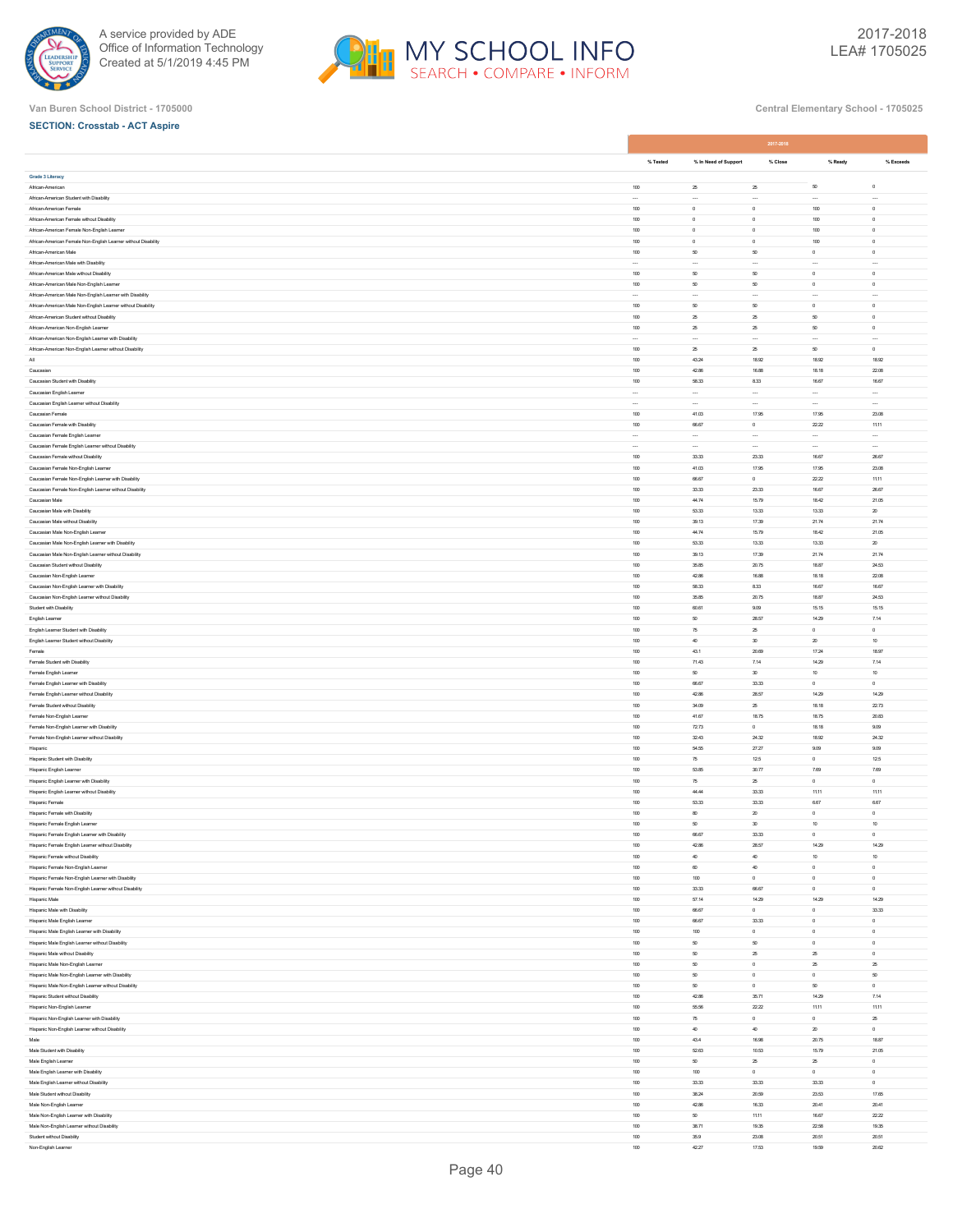



Non-English Learner Student With Disability 100 58.62 6.9 17.24 17.24 17.24 17.24 17.24 17.24 17.24 17.24 17.2<br>Non-English Learner Student with Disability 100 35.29 22.06 22.06 22.06 22.06 22.06 22.06 20.59 22.06 22.06 20.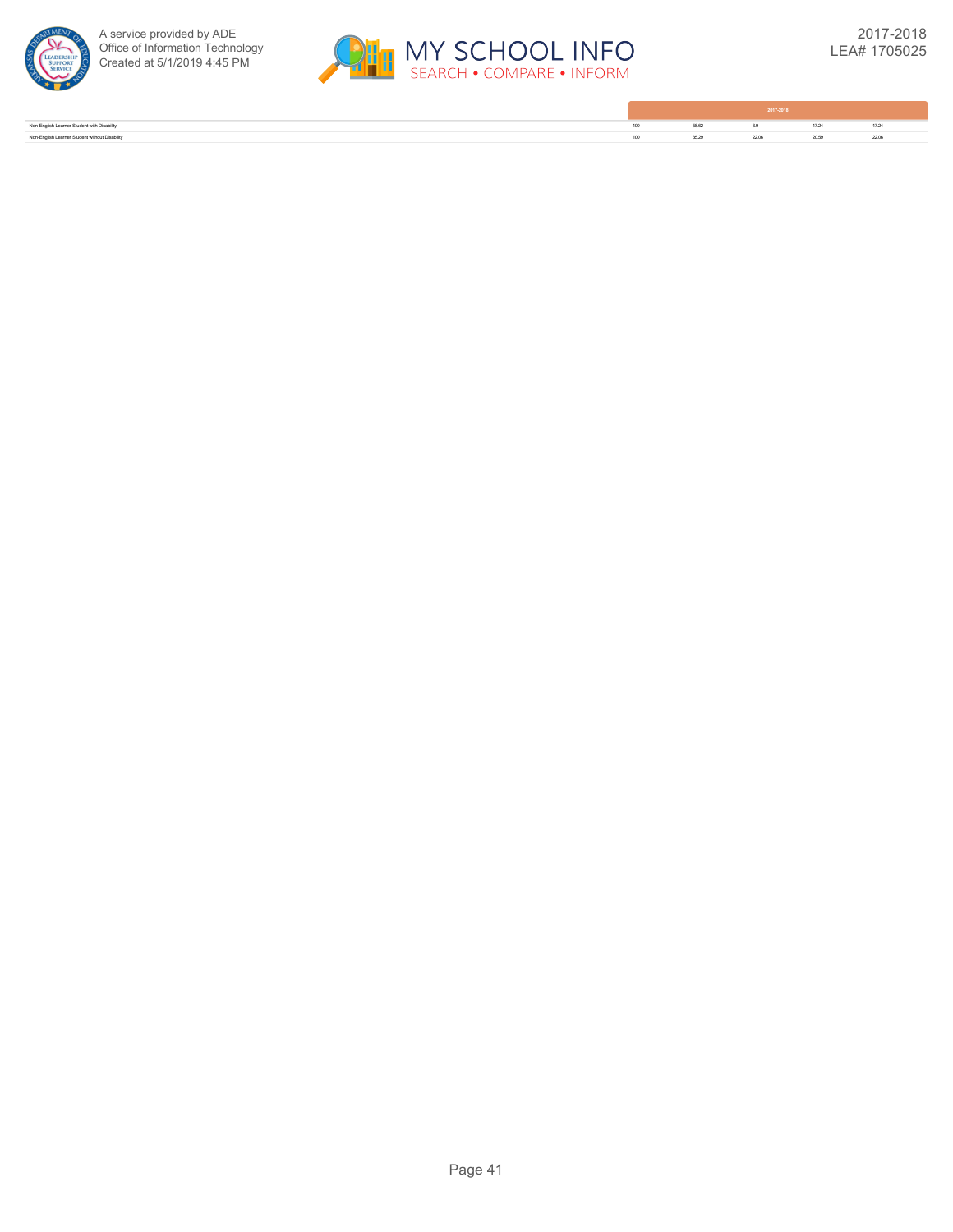



|                                                                                                                           | 2017-2018       |                       |                                     |                                     |                     |  |  |  |
|---------------------------------------------------------------------------------------------------------------------------|-----------------|-----------------------|-------------------------------------|-------------------------------------|---------------------|--|--|--|
|                                                                                                                           | % Tested        | % In Need of Support  | % Close                             | % Ready                             | % Exceeds           |  |  |  |
| Grade 4 Literacy                                                                                                          |                 |                       |                                     |                                     |                     |  |  |  |
| African-American                                                                                                          | 100             | 66.67                 | $\circ$                             | $\,$ 0 $\,$                         | 33.33               |  |  |  |
| African-American Student with Disability                                                                                  | $\cdots$        | $\cdots$              | $\ddotsc$                           | $\ddotsc$                           | $\cdots$            |  |  |  |
| African-American Female                                                                                                   | 100             | 100                   | $\,$ 0 $\,$                         | $\,$ 0 $\,$                         | $\,$ 0 $\,$         |  |  |  |
| African-American Female without Disability<br>African-American Female Non-English Learner                                 | 100<br>$100\,$  | 100<br>$100\,$        | $\circ$<br>$\,$ 0                   | $\circ$<br>$\,$ 0                   | $\circ$<br>$\,$ 0   |  |  |  |
| African-American Female Non-English Learner without Disability                                                            | 100             | 100                   | $\,$ 0 $\,$                         | $\,$ 0 $\,$                         | $\,$ 0 $\,$         |  |  |  |
| African-American Male                                                                                                     | 100             | $\,$ 0 $\,$           | $\,$ 0 $\,$                         | $\,$ 0 $\,$                         | 100                 |  |  |  |
| African-American Male with Disability                                                                                     |                 | $\ddot{\phantom{a}}$  | $\sim$                              | $\ddot{\phantom{a}}$                |                     |  |  |  |
| African-American Male without Disability                                                                                  | 100             | $\circ$               | $\circ$                             | $\circ$                             | 100                 |  |  |  |
| African-American Male Non-English Learner                                                                                 | 100<br>$\sim$   | $\,$ 0 $\,$<br>$\sim$ | $\,$ 0 $\,$<br>$\ddot{\phantom{a}}$ | $\,$ 0 $\,$<br>$\ddot{\phantom{a}}$ | 100<br>$\sim$       |  |  |  |
| African-American Male Non-English Learner with Disability<br>African-American Male Non-English Learner without Disability | 100             | $\circ$               | $\circ$                             | $\circ$                             | 100                 |  |  |  |
| African-American Student without Disability                                                                               | $100\,$         | 66.67                 | $\,$ 0 $\,$                         | $\,$ 0                              | 33.33               |  |  |  |
| African-American Non-English Learner                                                                                      | 100             | 66.67                 | $\,$ 0 $\,$                         | $\,$ 0 $\,$                         | 33.33               |  |  |  |
| African-American Non-English Learner with Disability                                                                      | $\cdots$        | $\cdots$              | $\cdots$                            | $\ddotsc$                           | $\cdots$            |  |  |  |
| African-American Non-English Learner without Disability                                                                   | $100\,$         | 66.67                 | $\,$ 0 $\,$                         | $\,$ 0                              | 33.33               |  |  |  |
| All                                                                                                                       | 100             | 44.19                 | 23.26                               | 19.77                               | 12.79               |  |  |  |
| Caucasian<br>Caucasian Student with Disability                                                                            | 100<br>100      | 44.83<br>57.14        | 24.14<br>14.29                      | 22.41<br>28.57                      | 8.62<br>$\,$ 0 $\,$ |  |  |  |
| Caucasian English Learner                                                                                                 | $\cdots$        | $\cdots$              | $\sim$                              | $\ddotsc$                           | $\cdots$            |  |  |  |
| Caucasian English Learner without Disability                                                                              | $\cdots$        | $\sim$                | $\ddot{\phantom{0}}$                | $\cdots$                            | $\cdots$            |  |  |  |
| Caucasian Female                                                                                                          | 100             | 40                    | $36\,$                              | $\rm{20}$                           | $\sqrt{5}$          |  |  |  |
| Caucasian Female with Disability                                                                                          | 100             | $_{60}$               | $40\,$                              | $\,$ 0 $\,$                         | $\,$ 0 $\,$         |  |  |  |
| Caucasian Female English Learner                                                                                          | $\cdots$        | $\sim$                | $\ddot{\phantom{0}}$                | $\ddotsc$                           | $\ddotsc$           |  |  |  |
| Caucasian Female English Learner without Disability<br>Caucasian Female without Disability                                | $\cdots$<br>100 | $\cdots$<br>33.33     | $\cdots$<br>33.33                   | $\cdots$<br>26.67                   | $\cdots$<br>6.67    |  |  |  |
| Caucasian Female Non-English Learner                                                                                      | 100             | $40\,$                | 35                                  | $\rm{20}$                           | $\overline{5}$      |  |  |  |
| Caucasian Female Non-English Learner with Disability                                                                      | 100             | 60                    | 40                                  | $\circ$                             | $\circ$             |  |  |  |
| Caucasian Female Non-English Learner without Disability                                                                   | $100\,$         | 33.33                 | 33.33                               | 26.67                               | 6.67                |  |  |  |
| Caucasian Male                                                                                                            | 100             | 47.37                 | 18.42                               | 23.68                               | 10.53               |  |  |  |
| Caucasian Male with Disability                                                                                            | 100             | 55.56                 | $\,$ 0 $\,$                         | 44.44                               | $\,$ 0 $\,$         |  |  |  |
| Caucasian Male without Disability                                                                                         | $100\,$<br>100  | 44.83<br>47.37        | 24.14<br>18.42                      | 17.24<br>23.68                      | 13.79<br>10.53      |  |  |  |
| Caucasian Male Non-English Learner<br>Caucasian Male Non-English Learner with Disability                                  | 100             | 55.56                 | $\circ$                             | 44.44                               | $\circ$             |  |  |  |
| Caucasian Male Non-English Learner without Disability                                                                     | 100             | 44.83                 | 24.14                               | 17.24                               | 13.79               |  |  |  |
| Caucasian Student without Disability                                                                                      | 100             | 40.91                 | 27.27                               | 20.45                               | 11.36               |  |  |  |
| Caucasian Non-English Learner                                                                                             | $100\,$         | 44.83                 | 24.14                               | 22.41                               | 8.62                |  |  |  |
| Caucasian Non-English Learner with Disability                                                                             | 100             | 57.14                 | 14.29                               | 28.57                               | $\,$ 0 $\,$         |  |  |  |
| Caucasian Non-English Learner without Disability                                                                          | 100             | 40.91                 | 27.27                               | 20.45                               | 11.36               |  |  |  |
| Student with Disability<br>English Learner                                                                                | $100\,$<br>100  | 56.25<br>28.57        | $12.5\,$<br>28.57                   | $\rm 25$<br>28.57                   | 6.25<br>14.29       |  |  |  |
| English Learner Student with Disability                                                                                   | $\cdots$        | $\cdots$              | $\cdots$                            | $\ddotsc$                           | $\cdots$            |  |  |  |
| English Learner Student without Disability                                                                                | 100             | 28.57                 | 28.57                               | 28.57                               | 14.29               |  |  |  |
| Female                                                                                                                    | 100             | 40                    | 31.43                               | $\rm{20}$                           | 8.57                |  |  |  |
| Female Student with Disability                                                                                            | $100\,$         | 66.67                 | 33.33                               | $\,$ 0 $\,$                         | $\,$ 0 $\,$         |  |  |  |
| Female English Learner                                                                                                    | 100             | $\mathbf{20}$         | $20\,$                              | $40\,$                              | $20\,$              |  |  |  |
| Female English Learner with Disability                                                                                    | $\cdots$        | $\cdots$              | $\cdots$                            | $\ddotsc$                           | $\cdots$            |  |  |  |
| Female English Learner without Disability<br>Female Student without Disability                                            | $100\,$<br>100  | $\rm{20}$<br>34.48    | $\rm{20}$<br>31.03                  | $40\,$<br>24.14                     | $\rm 20$<br>10.34   |  |  |  |
| Female Non-English Learner                                                                                                | 100             | 43.33                 | 33.33                               | 16.67                               | 6.67                |  |  |  |
| Female Non-English Learner with Disability                                                                                | 100             | 66.67                 | 33.33                               | $\,$ 0 $\,$                         | $\,$ 0 $\,$         |  |  |  |
| Female Non-English Learner without Disability                                                                             | 100             | 37.5                  | 33.33                               | 20.83                               | 8.33                |  |  |  |
| Hispanic                                                                                                                  | $100\,$         | 33.33                 | 16.67                               | 22.22                               | 27.78               |  |  |  |
| Hispanic Student with Disability<br>Hispanic English Learner                                                              | 100<br>100      | $\,$ 0 $\,$<br>28.57  | $\,$ 0 $\,$<br>28.57                | $\,$ 0 $\,$<br>28.57                | 100<br>14.29        |  |  |  |
| Hispanic English Learner with Disability                                                                                  |                 |                       |                                     |                                     |                     |  |  |  |
| Hispanic English Learner without Disability                                                                               | 100             | 28.57                 | 28.57                               | 28.57                               | 14.29               |  |  |  |
| Hispanic Female                                                                                                           | 100             | 33.33                 | 11.11                               | 33.33                               | 22.22               |  |  |  |
| Hispanic Female with Disability                                                                                           | $\sim$          | $\sim$                | $\ddot{\phantom{a}}$                | $\ddot{\phantom{a}}$                | $\sim$              |  |  |  |
| Hispanic Female English Learner<br>Hispanic Female English Learner with Disability                                        | 100             | 20                    | 20                                  | 40                                  | 20                  |  |  |  |
| Hispanic Female English Learner without Disability                                                                        | 100             | 20                    | 20                                  | 40                                  | 20                  |  |  |  |
| Hispanic Female without Disability                                                                                        | 100             | 33.33                 | 11.11                               | 33.33                               | 22.22               |  |  |  |
| Hispanic Female Non-English Learner                                                                                       | 100             | $_{50}$               | $\,$ 0 $\,$                         | $\rm 25$                            | $\rm 25$            |  |  |  |
| Hispanic Female Non-English Learner with Disability                                                                       | $\cdots$        | $\cdots$              | $\cdots$                            | $\ddotsc$                           | $\cdots$            |  |  |  |
| Hispanic Female Non-English Learner without Disability                                                                    | 100             | $_{50}$               | $\circ$                             | $\rm 25$                            | $\rm{25}$           |  |  |  |
| Hispanic Male                                                                                                             | 100<br>100      | 33.33                 | 22.22                               | 11.11<br>$\circ$                    | 33.33<br>100        |  |  |  |
| Hispanic Male with Disability<br>Hispanic Male English Learner                                                            | $100\,$         | $\circ$<br>$_{50}$    | $\circ$<br>$_{\rm 50}$              | $\,$ 0                              | $\,$ 0 $\,$         |  |  |  |
| Hispanic Male English Learner with Disability                                                                             | $\cdots$        | $\sim$                | $\cdots$                            | $\cdots$                            | $\cdots$            |  |  |  |
| Hispanic Male English Learner without Disability                                                                          | 100             | 60                    | 60                                  | $\,$ 0 $\,$                         | $\,$ 0 $\,$         |  |  |  |
| Hispanic Male without Disability                                                                                          | $100\,$         | $37.5\,$              | $\rm{2S}$                           | 12.5                                | $\rm 25$            |  |  |  |
| Hispanic Male Non-English Learner                                                                                         | 100             | 28.57                 | 14.29                               | 14.29                               | 42.86               |  |  |  |
| Hispanic Male Non-English Learner with Disability                                                                         | 100             | $\,$ 0 $\,$           | $\,$ 0 $\,$                         | $\,$ 0 $\,$                         | 100                 |  |  |  |
| Hispanic Male Non-English Learner without Disability<br>Hispanic Student without Disability                               | 100<br>100      | 33.33<br>35.29        | 16.67<br>17.65                      | 16.67<br>23.53                      | 33.33<br>23.53      |  |  |  |
| Hispanic Non-English Learner                                                                                              | $100\,$         | 36.36                 | 9.09                                | 18.18                               | 36.36               |  |  |  |
| Hispanic Non-English Learner with Disability                                                                              | 100             | $\circ$               | $\,$ 0 $\,$                         | $\circ$                             | 100                 |  |  |  |
| Hispanic Non-English Learner without Disability                                                                           | 100             | $40\,$                | $10$                                | $\rm{20}$                           | $30\,$              |  |  |  |
| Male                                                                                                                      | $100\,$         | 47.06                 | 17.65                               | 19.61                               | 15.69               |  |  |  |
| Male Student with Disability                                                                                              | 100             | 50                    | $\circ$                             | 40                                  | 10                  |  |  |  |
| Male English Learner                                                                                                      | 100             | 60                    | 60                                  | $\circ$                             | $\circ$             |  |  |  |
| Male English Learner with Disability<br>Male English Learner without Disability                                           | $\cdots$<br>100 | $\cdots$<br>60        | $\cdots$<br>60                      | $\ddotsc$<br>$\circ$                | $\cdots$<br>$\circ$ |  |  |  |
| Male Student without Disability                                                                                           | $100\,$         | 46.34                 | 21.95                               | 14.63                               | 17.07               |  |  |  |
| Male Non-English Learner                                                                                                  | 100             | 46.94                 | 16.33                               | 20.41                               | 16.33               |  |  |  |
| Male Non-English Learner with Disability                                                                                  | 100             | 60                    | $\,$ 0 $\,$                         | $40\,$                              | $10\,$              |  |  |  |
| Male Non-English Learner without Disability                                                                               | $100\,$         | 46.15                 | 20.51                               | 15.38                               | 17.95               |  |  |  |
| Student without Disability                                                                                                | 100             | 41.43                 | 25.71                               | 18.57                               | 14.29               |  |  |  |
| Non-English Learner                                                                                                       | 100             | 45.57                 | 22.78                               | 18.99                               | 12.66               |  |  |  |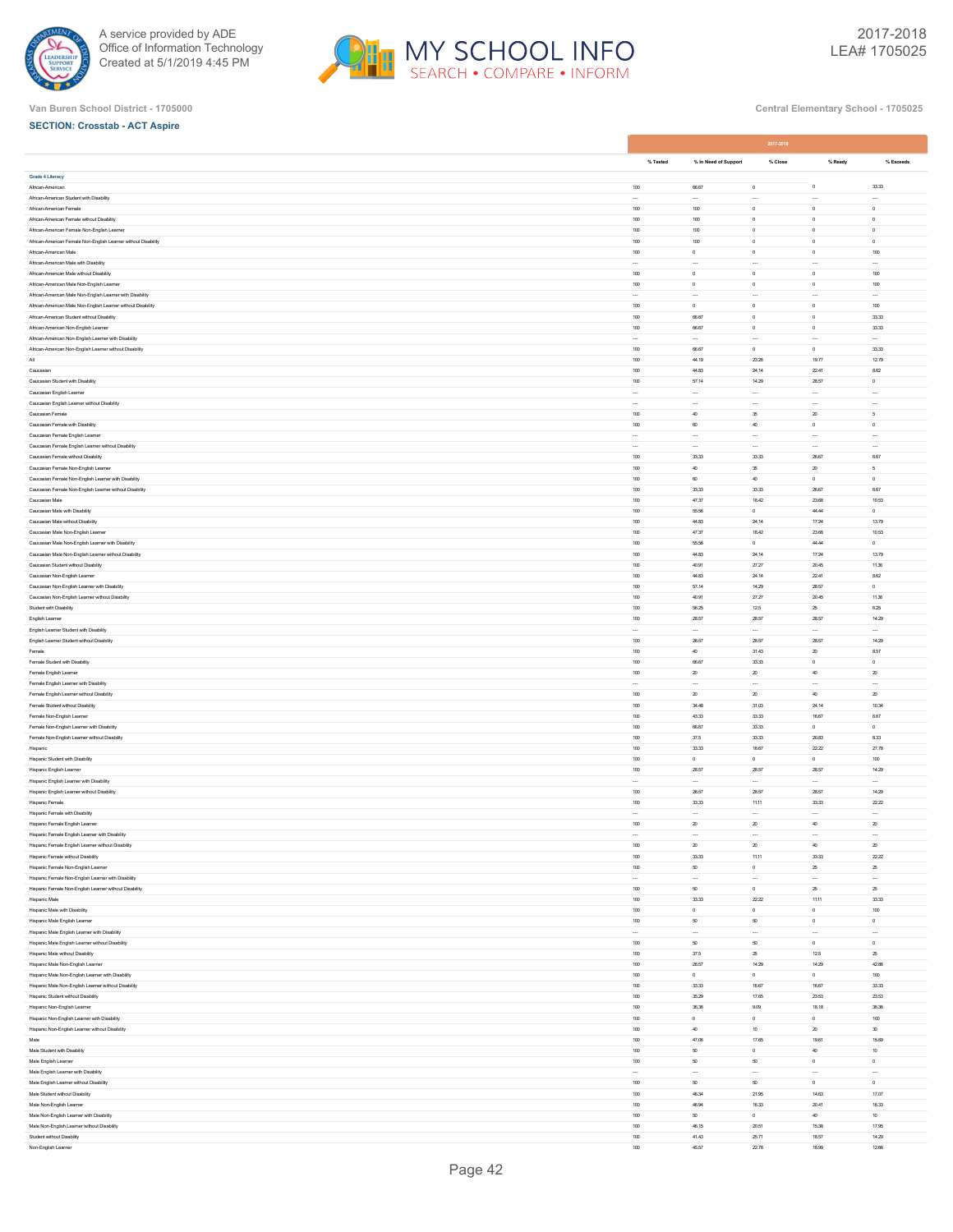



Non-English Learner Student with Disability 100 56.25 12.5 25 6.25 Non-English Learner Student without Disability 100 42.86 25.4 17.46 14.29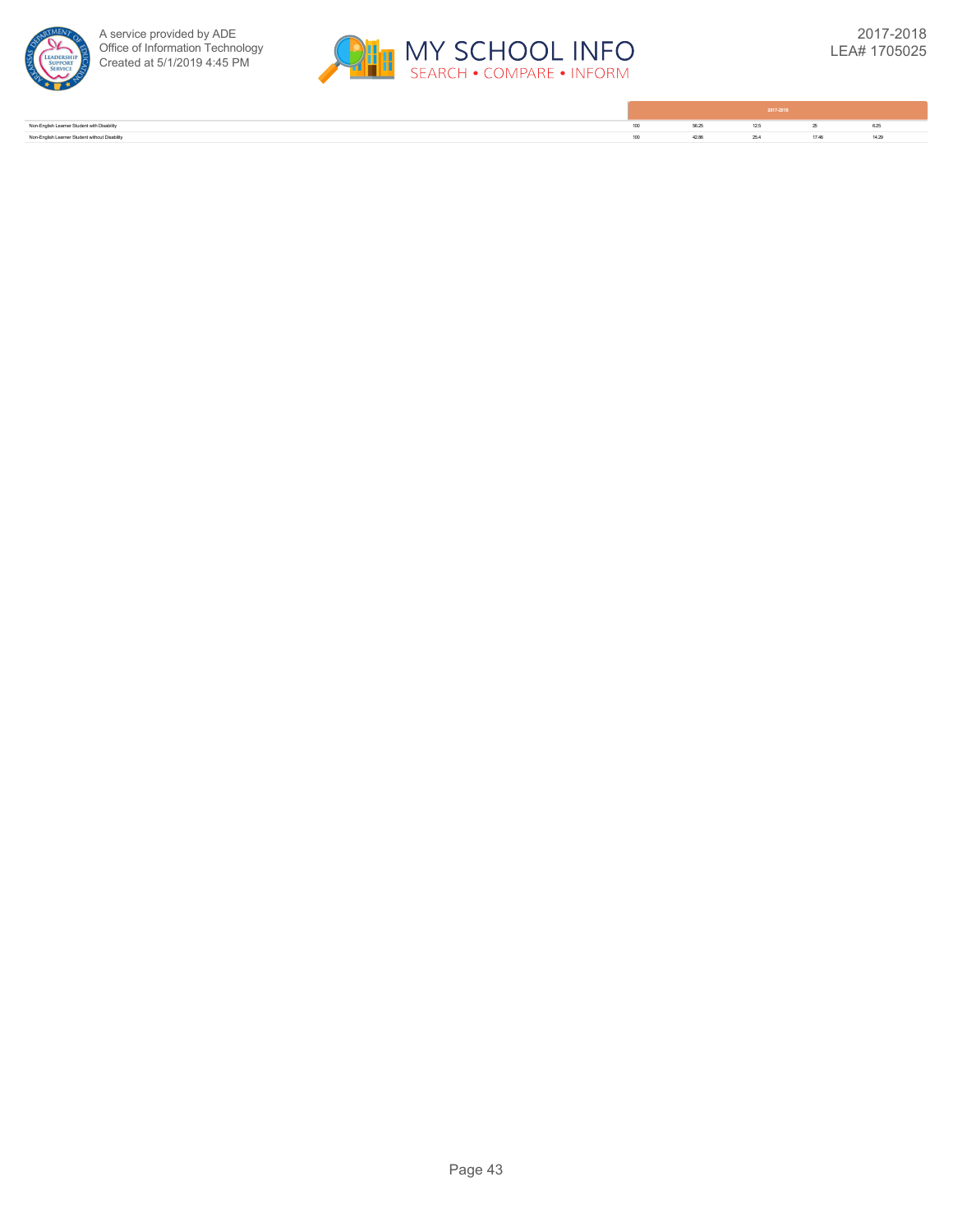



|                                                                                                             |                      |                        | 2017-2018              |                        |                        |
|-------------------------------------------------------------------------------------------------------------|----------------------|------------------------|------------------------|------------------------|------------------------|
|                                                                                                             | $%$ Tested           | % In Need of Support   | $\%$ Close             | % Ready                | $%$ Exceeds            |
| <b>Grade 5 Literacy</b>                                                                                     |                      |                        |                        |                        |                        |
| African-American                                                                                            | 100                  | 60                     | $\,$ 0                 | $_{50}$                | $\circ$                |
| African-American Student with Disability                                                                    | 100                  | 100                    | $\circ$                | $\circ$                | $\circ$                |
| African-American Female<br>African-American Female without Disability                                       | $\cdots$<br>$\cdots$ | $\cdots$<br>$\cdots$   | $\ddotsc$<br>$\ddotsc$ | $\cdots$<br>$\ddotsc$  | $\cdots$<br>$\ddotsc$  |
| African-American Female Non-English Learner                                                                 | $\cdots$             | $\cdots$               | $\cdots$               | $\cdots$               | $\cdots$               |
| African-American Female Non-English Learner without Disability                                              | $\ddotsc$            |                        | $\ddot{\phantom{0}}$   | $\ddot{\phantom{0}}$   |                        |
| African-American Male                                                                                       | 100                  | 60                     | $\,$ 0 $\,$            | $_{50}$                | $\circ$                |
| African-American Male with Disability                                                                       | 100                  | 100                    | $\,$ 0 $\,$            | $\,$ 0 $\,$            | $\,$ 0 $\,$            |
| African-American Male without Disability                                                                    | 100                  | $\,0\,$                | $\,$ 0 $\,$            | 100                    | $\,0\,$                |
| African-American Male Non-English Learner<br>African-American Male Non-English Learner with Disability      | 100<br>100           | 50<br>100              | $\circ$<br>$\,$ 0 $\,$ | $_{50}$<br>$\,$ 0 $\,$ | $\circ$<br>$\,$ 0 $\,$ |
| African-American Male Non-English Learner without Disability                                                | 100                  | $\circ$                | $\,$ 0 $\,$            | 100                    | $\circ$                |
| African-American Student without Disability                                                                 | 100                  | $\,$ 0 $\,$            | $\,$ 0 $\,$            | 100                    | $\,$ 0 $\,$            |
| African-American Non-English Learner                                                                        | 100                  | $_{50}$                | $\,$ 0                 | $_{50}$                | $\,$ 0 $\,$            |
| African-American Non-English Learner with Disability                                                        | 100                  | 100                    | $\circ$                | $\circ$                | $\circ$                |
| African-American Non-English Learner without Disability                                                     | 100                  | $\circ$                | $\,$ 0 $\,$            | 100                    | $\circ$                |
| All                                                                                                         | 100                  | 28.24                  | 27.06                  | 28.24                  | 16.47                  |
| Caucasian<br>Caucasian Student with Disability                                                              | 100<br>100           | 25.81<br>45.45         | 32.26<br>18.18         | 25.81<br>18.18         | 16.13<br>18.18         |
| Caucasian English Learner                                                                                   | 100                  | 100                    | $\,$ 0                 | $\,0\,$                | $\,$ 0 $\,$            |
| Caucasian English Learner without Disability                                                                | 100                  | 100                    | $\,$ 0 $\,$            | $\,$ 0 $\,$            | $\,$ 0 $\,$            |
| Caucasian Female                                                                                            | 100                  | 16.67                  | $37.5\,$               | 16.67                  | 29.17                  |
| Caucasian Female with Disability                                                                            | 100                  | 100                    | $\circ$                | $\circ$                | $\circ$                |
| Caucasian Female English Learner                                                                            | 100                  | 100                    | $\,$ 0 $\,$            | $\,$ 0 $\,$            | $\,$ 0 $\,$            |
| Caucasian Female English Learner without Disability                                                         | 100                  | 100                    | $\circ$                | $\circ$                | $\circ$                |
| Caucasian Female without Disability<br>Caucasian Female Non-English Learner                                 | 100<br>100           | 13.04<br>13.04         | 39.13<br>39.13         | 17.39<br>17.39         | 30.43<br>30.43         |
| Caucasian Female Non-English Learner with Disability                                                        | 100                  | 100                    | $\,$ 0 $\,$            | $\circ$                | $\circ$                |
| Caucasian Female Non-English Learner without Disability                                                     | 100                  | 9.09                   | 40.91                  | 18.18                  | 31.82                  |
| Caucasian Male                                                                                              | 100                  | 31.58                  | 28.95                  | 31.58                  | 7.89                   |
| Caucasian Male with Disability                                                                              | 100                  | 40                     | $20\,$                 | 20                     | 20                     |
| Caucasian Male without Disability                                                                           | 100                  | 28.57                  | 32.14                  | 35.71                  | 3.57                   |
| Caucasian Male Non-English Learner                                                                          | 100                  | 31.58                  | 28.95                  | 31.58                  | 7.89                   |
| Caucasian Male Non-English Learner with Disability<br>Caucasian Male Non-English Learner without Disability | 100<br>100           | 40<br>28.57            | 20<br>32.14            | 20<br>35.71            | 20<br>3.57             |
| Caucasian Student without Disability                                                                        | 100                  | 21.57                  | 35.29                  | 27.45                  | 15.69                  |
| Caucasian Non-English Learner                                                                               | 100                  | 24.59                  | 32.79                  | 26.23                  | 16.39                  |
| Caucasian Non-English Learner with Disability                                                               | 100                  | 45.45                  | 18.18                  | 18.18                  | 18.18                  |
| Caucasian Non-English Learner without Disability                                                            | 100                  | 20                     | 36                     | 28                     | 16                     |
| Student with Disability                                                                                     | 100                  | 60                     | 11.11                  | 27.78                  | 11.11                  |
| English Learner                                                                                             | 100                  | 55.56                  | 11.11                  | 33.33                  | $\,$ 0                 |
| English Learner Student with Disability<br>English Learner Student without Disability                       | 100<br>100           | 100<br>42.86           | $\circ$<br>14.29       | $\circ$<br>42.86       | $\circ$<br>$\,$ 0 $\,$ |
| Female                                                                                                      | 100                  | 21.21                  | 30.3                   | 21.21                  | 27.27                  |
| Female Student with Disability                                                                              | 100                  | 100                    | $\,$ 0 $\,$            | $\,$ 0 $\,$            | $\,$ 0 $\,$            |
| Female English Learner                                                                                      | 100                  | $_{60}$                | $\,$ 0                 | $40\,$                 | $\,$ 0 $\,$            |
| Female English Learner with Disability                                                                      | 100                  | 100                    | $\circ$                | $\circ$                | $\circ$                |
| Female English Learner without Disability                                                                   | 100                  | 60                     | $\,$ 0 $\,$            | $_{50}$                | $\circ$                |
| Female Student without Disability                                                                           | 100<br>100           | 16.13<br>14.29         | 32.26<br>35.71         | 22.58<br>17.86         | 29.03<br>32.14         |
| Female Non-English Learner<br>Female Non-English Learner with Disability                                    | 100                  | 100                    | $\,$ 0                 | $\circ$                | $\,$ 0                 |
| Female Non-English Learner without Disability                                                               | 100                  | 11.11                  | 37.04                  | 18.52                  | 33.33                  |
| Hispanic                                                                                                    | 100                  | 31.58                  | 15.79                  | 36.84                  | 15.79                  |
| Hispanic Student with Disability                                                                            | 100                  | $_{\rm 50}$            | $\,$ 0                 | $_{50}$                | $\circ$                |
| Hispanic English Learner                                                                                    | 100                  | 50                     | 12.5                   | 37.5                   | $^{\circ}$             |
| Hispanic English Learner with Disability                                                                    | 100                  | 100                    | $\,$ 0 $\,$            | $\circ$                | $\circ$<br>$\,$ 0      |
| Hispanic English Learner without Disability<br>Hispanic Female                                              | 100<br>100           | 33.33<br>37.5          | 16.67<br>125           | 50<br>37.5             | 12.5                   |
| Hispanic Female with Disability                                                                             | 100                  | 100                    | $\,$ 0 $\,$            | $\,$ 0 $\,$            | $\,$ 0 $\,$            |
| Hispanic Female English Learner                                                                             | 100                  | 60                     | $\circ$                | 50                     | $\circ$                |
| Hispanic Female English Learner with Disability                                                             | 100                  | 100                    | $\,$ 0                 | $\circ$                | $\,$ 0                 |
| Hispanic Female English Learner without Disability                                                          | 100                  | 33.33                  | $\,$ 0 $\,$            | 66.67                  | $\,$ 0                 |
| Hispanic Female without Disability                                                                          | 100<br>100           | 28.57<br>$\mathbf{25}$ | 14.29<br>$\rm{2S}$     | 42.86<br>$\rm 25$      | 14.29<br>$\rm 25$      |
| Hispanic Female Non-English Learner<br>Hispanic Female Non-English Learner with Disability                  | $\cdots$             | $\ldots$               | $\cdots$               | $\cdots$               | $\ddotsc$              |
| Hispanic Female Non-English Learner without Disability                                                      | 100                  | 25                     | $\mathbf{z}$           | $\rm{25}$              | $\rm{25}$              |
| Hispanic Male                                                                                               | 100                  | 27.27                  | 18.18                  | 36.36                  | 18.18                  |
| Hispanic Male with Disability                                                                               | 100                  | 40                     | $\,$ 0                 | $60$                   | $\,$ 0 $\,$            |
| Hispanic Male English Learner                                                                               | 100                  | 60                     | $\rm{2S}$              | $\rm{25}$              | $\,$ 0 $\,$            |
| Hispanic Male English Learner with Disability                                                               | 100                  | 100                    | $\,$ 0                 | $\circ$                | $\,$ 0                 |
| Hispanic Male English Learner without Disability                                                            | 100<br>100           | 33.33<br>16.67         | 33.33<br>33.33         | 33.33<br>16.67         | $\circ$<br>33.33       |
| Hispanic Male without Disability<br>Hispanic Male Non-English Learner                                       | 100                  | 14.29                  | 14.29                  | 42.86                  | 28.57                  |
| Hispanic Male Non-English Learner with Disability                                                           | 100                  | $\rm{25}$              | $\circ$                | 75                     | $\circ$                |
| Hispanic Male Non-English Learner without Disability                                                        | 100                  | $\,$ 0 $\,$            | 33.33                  | $\,$ 0 $\,$            | 66.67                  |
| Hispanic Student without Disability                                                                         | 100                  | 23.08                  | 23.08                  | 30.77                  | 23.08                  |
| Hispanic Non-English Learner                                                                                | 100                  | 18.18                  | 18.18                  | 36.36                  | 27.27                  |
| Hispanic Non-English Learner with Disability                                                                | 100                  | $\rm{25}$              | $\,$ 0                 | $75\,$                 | $\,$ 0 $\,$            |
| Hispanic Non-English Learner without Disability<br>Male                                                     | 100<br>100           | 14.29<br>32.69         | 28.57<br>$\rm{2S}$     | 14.29<br>32.69         | 42.86<br>9.62          |
| Male Student with Disability                                                                                | 100                  | 43.75                  | 12.5                   | 31.25                  | 12.5                   |
| Male English Learner                                                                                        | 100                  | 60                     | 25                     | 25                     | $\circ$                |
| Male English Learner with Disability                                                                        | 100                  | 100                    | $\,$ 0                 | $\circ$                | $\,$ 0                 |
| Male English Learner without Disability                                                                     | 100                  | 33.33                  | 33.33                  | 33.33                  | $\,$ 0 $\,$            |
| Male Student without Disability                                                                             | 100                  | 27.78                  | 30.56                  | 33.33                  | 8.33                   |
| Male Non-English Learner                                                                                    | 100<br>100           | 31.25<br>40            | $\rm{2S}$<br>13.33     | 33.33<br>33.33         | 10.42<br>13.33         |
| Male Non-English Learner with Disability<br>Male Non-English Learner without Disability                     | 100                  | 27.27                  | 30.3                   | 33.33                  | 9.09                   |
| Student without Disability                                                                                  | 100                  | 22.39                  | 31.34                  | 28.36                  | 17.91                  |
| Non-English Learner                                                                                         | 100                  | $\rm{25}$              | 28.95                  | 27.63                  | 18.42                  |
|                                                                                                             |                      |                        |                        |                        |                        |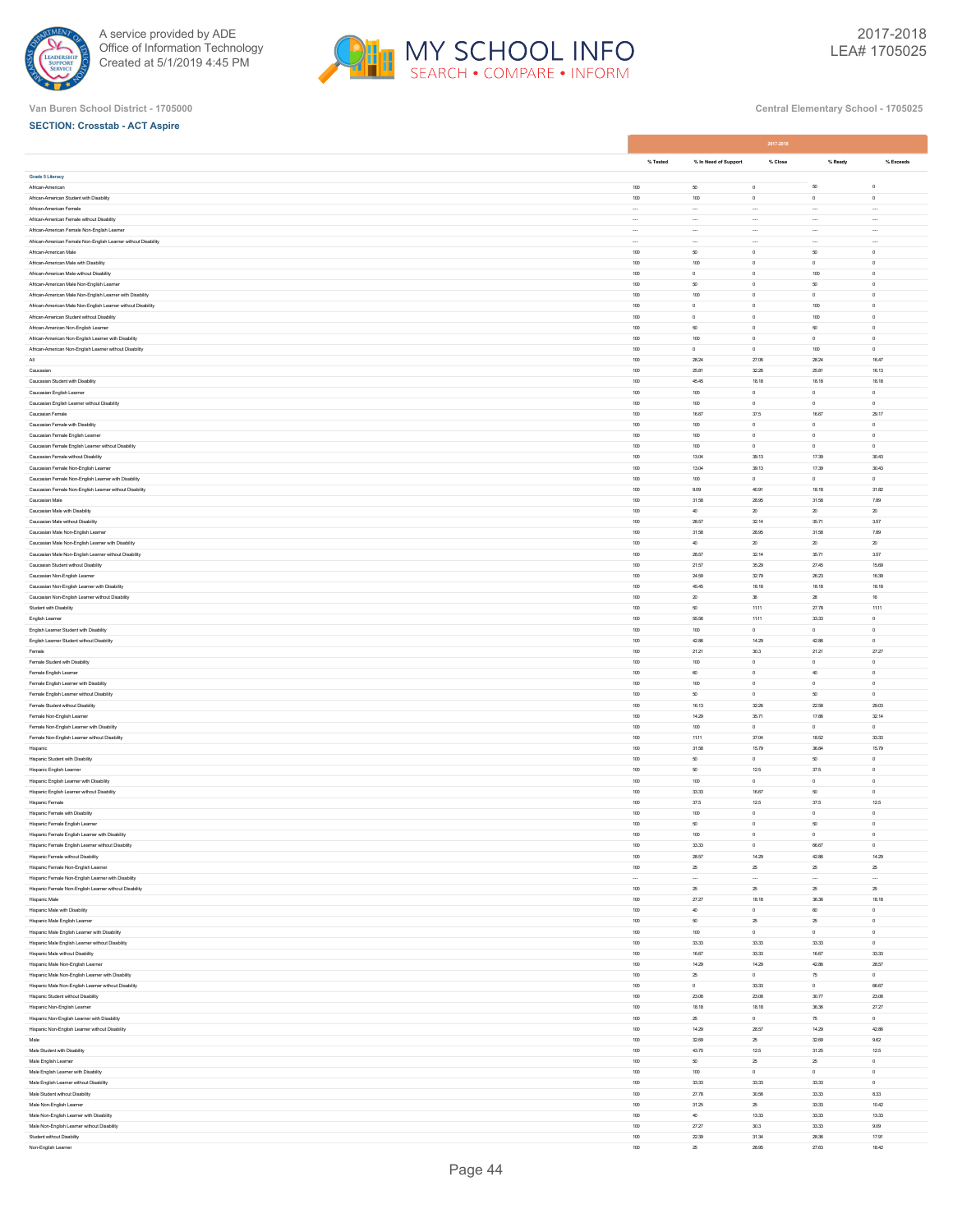



Non-English Learner Student with Disability 100 43.75 12.5 31.25 12.5 Non-English Learner Student without Disability 100 20 33.33 26.67 20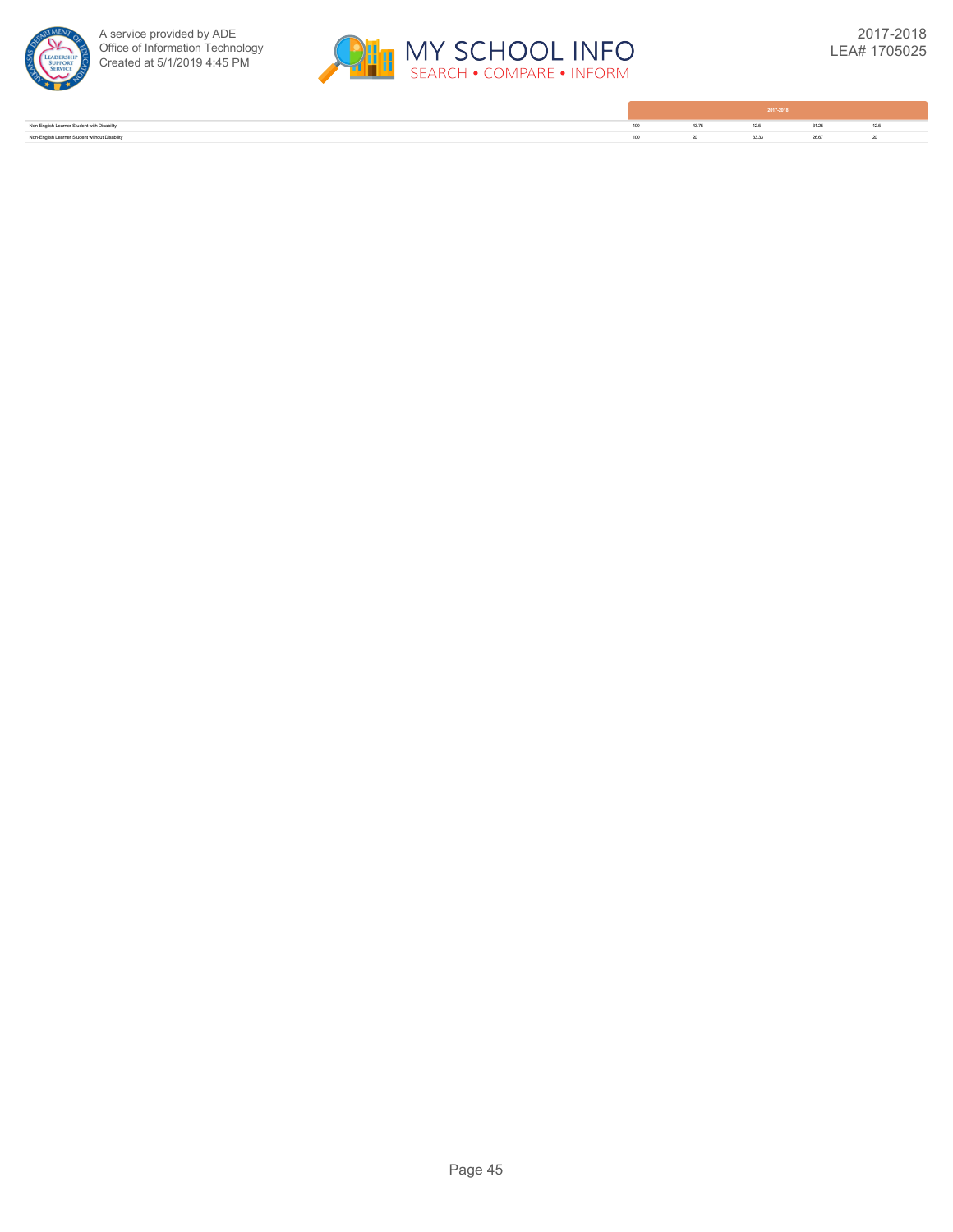



|                                                                                                                 | 2017-2018                        |                                  |                                   |                         |                                  |  |  |  |
|-----------------------------------------------------------------------------------------------------------------|----------------------------------|----------------------------------|-----------------------------------|-------------------------|----------------------------------|--|--|--|
|                                                                                                                 | % Tested                         | % In Need of Support             | % Close                           | % Ready                 | % Exceeds                        |  |  |  |
| Grade 6 Literacy                                                                                                |                                  |                                  |                                   |                         |                                  |  |  |  |
| African-American                                                                                                | $\cdots$                         | $\cdots$                         | $\cdots$                          | $\cdots$                | $\cdots$                         |  |  |  |
| African-American Student with Disability                                                                        | $\ldots$                         | $\cdots$                         | $\cdots$                          | $\cdots$                | $\cdots$                         |  |  |  |
| African-American Female                                                                                         | $\sim$                           | $\sim$                           | $\sim$                            | $\ddotsc$               | $\cdots$                         |  |  |  |
| African-American Female without Disability                                                                      | $\cdots$<br>$\cdots$             | $\sim$<br>$\ddotsc$              | $\cdots$<br>$\ddot{\phantom{0}}$  | $\cdots$<br>$\ddotsc$   | $\cdots$<br>                     |  |  |  |
| African-American Female Non-English Learner<br>African-American Female Non-English Learner without Disability   | $\cdots$                         | $\sim$                           | $\sim$                            | $\ddotsc$               | $\overline{\phantom{a}}$         |  |  |  |
| African-American Male                                                                                           | $\cdots$                         | $\cdots$                         | $\cdots$                          | $\cdots$                | $\cdots$                         |  |  |  |
| African-American Male with Disability                                                                           | $\cdots$                         | $\cdots$                         | $\cdots$                          | $\cdots$                | $\cdots$                         |  |  |  |
| African-American Male without Disability                                                                        | $\cdots$                         | $\cdots$                         | $\ddotsc$                         | $\cdots$                | $\cdots$                         |  |  |  |
| African-American Male Non-English Learner                                                                       | $\cdots$                         | $\cdots$                         | $\cdots$                          | $\cdots$                | $\cdots$                         |  |  |  |
| African-American Male Non-English Learner with Disability                                                       | $\cdots$                         | $\sim$                           | $\ddot{\phantom{0}}$              |                         | $\cdots$                         |  |  |  |
| African-American Male Non-English Learner without Disability<br>African-American Student without Disability     | $\cdots$                         | $\cdots$<br>$\ddot{\phantom{a}}$ | $\cdots$                          | $\cdots$<br>$\ddotsc$   | $\cdots$                         |  |  |  |
| African-American Non-English Learner                                                                            | $\cdots$<br>$\cdots$             | $\cdots$                         | $\ddot{\phantom{0}}$<br>$\cdots$  | $\cdots$                | $\ddot{\phantom{0}}$<br>$\cdots$ |  |  |  |
| African-American Non-English Learner with Disability                                                            | $\cdots$                         | $\cdots$                         | $\ddotsc$                         | $\cdots$                | $\cdots$                         |  |  |  |
| African-American Non-English Learner without Disability                                                         | $\ddot{\phantom{a}}$             |                                  |                                   |                         |                                  |  |  |  |
| All                                                                                                             | 100                              | $\circ$                          | $\circ$                           | $\circ$                 | 100                              |  |  |  |
| Caucasian                                                                                                       | 100                              | $\,$ 0 $\,$                      | $\,$ 0 $\,$                       | $\,$ 0 $\,$             | 100                              |  |  |  |
| Caucasian Student with Disability                                                                               | 100                              | $\circ$                          | $\,$ 0 $\,$                       | $\,$ 0 $\,$             | 100                              |  |  |  |
| Caucasian English Learner<br>Caucasian English Learner without Disability                                       | $\cdots$                         | $\cdots$<br>$\ddot{\phantom{0}}$ | $\cdots$<br>$\ddotsc$             | $\cdots$                | $\cdots$                         |  |  |  |
| Caucasian Female                                                                                                | $\cdots$<br>$\sim$               | <b>Sec</b>                       | $\sim$                            | $\cdots$<br>$\ddotsc$   | $\cdots$<br>$\ddotsc$            |  |  |  |
| Caucasian Female with Disability                                                                                | $\cdots$                         | $\cdots$                         | $\cdots$                          | $\cdots$                | $\cdots$                         |  |  |  |
| Caucasian Female English Learner                                                                                | $\cdots$                         | $\ddot{\phantom{0}}$             | $\ddot{\phantom{0}}$              |                         |                                  |  |  |  |
| Caucasian Female English Learner without Disability                                                             | $\cdots$                         | $\cdots$                         | $\cdots$                          | $\cdots$                | $\cdots$                         |  |  |  |
| Caucasian Female without Disability                                                                             | $\cdots$                         | $\cdots$                         | $\cdots$                          | $\cdots$                | $\cdots$                         |  |  |  |
| Caucasian Female Non-English Learner                                                                            | $\cdots$                         | $\cdots$                         | $\cdots$                          | $\cdots$                | $\cdots$                         |  |  |  |
| Caucasian Female Non-English Learner with Disability<br>Caucasian Female Non-English Learner without Disability | $\cdots$<br>$\cdots$             | $\cdots$                         | $\cdots$<br>$\ddot{\phantom{0}}$  | $\cdots$                | $\cdots$                         |  |  |  |
| Caucasian Male                                                                                                  | 100                              | $\circ$                          | $\,$ 0 $\,$                       | $\,$ 0 $\,$             | 100                              |  |  |  |
| Caucasian Male with Disability                                                                                  | 100                              | $\,$ 0 $\,$                      | $\,$ 0 $\,$                       | $\,$ 0 $\,$             | 100                              |  |  |  |
| Caucasian Male without Disability                                                                               | $\ddot{\phantom{0}}$             | $\sim$                           | $\ddot{\phantom{0}}$              | $\ddotsc$               |                                  |  |  |  |
| Caucasian Male Non-English Learner                                                                              | 100                              | $\circ$                          | $\mathbf 0$                       | $\circ$                 | 100                              |  |  |  |
| Caucasian Male Non-English Learner with Disability                                                              | 100                              | $\,$ 0 $\,$                      | $\,$ 0 $\,$                       | $\mathbb O$             | 100                              |  |  |  |
| Caucasian Male Non-English Learner without Disability                                                           |                                  | $\sim$                           | $\ddotsc$                         | $\ddotsc$               |                                  |  |  |  |
| Caucasian Student without Disability<br>Caucasian Non-English Learner                                           | $\cdots$<br>$100\,$              | $\cdots$<br>$\,$ 0 $\,$          | $\cdots$<br>$\,$ 0 $\,$           | $\cdots$<br>$\mathbb O$ | $\cdots$<br>$100\,$              |  |  |  |
| Caucasian Non-English Learner with Disability                                                                   | 100                              | $\,$ 0 $\,$                      | $\,$ 0 $\,$                       | $\,$ 0 $\,$             | 100                              |  |  |  |
| Caucasian Non-English Learner without Disability                                                                | $\cdots$                         | $\cdots$                         | $\cdots$                          | $\cdots$                | $\cdots$                         |  |  |  |
| Student with Disability                                                                                         | $100\,$                          | $\,$ 0 $\,$                      | $\,$ 0 $\,$                       | $\mathbb O$             | $100\,$                          |  |  |  |
| English Learner                                                                                                 | $\sim$                           | $\cdots$                         | $\ddotsc$                         | $\cdots$                | $\cdots$                         |  |  |  |
| English Learner Student with Disability                                                                         | $\cdots$                         | $\cdots$                         | $\cdots$                          | $\cdots$                | $\cdots$                         |  |  |  |
| English Learner Student without Disability                                                                      | $\cdots$<br>$\cdots$             | $\ddot{\phantom{0}}$<br>$\cdots$ | $\ddotsc$<br>$\cdots$             | $\cdots$<br>$\cdots$    | $\cdots$<br>$\cdots$             |  |  |  |
| Female<br>Female Student with Disability                                                                        | $\cdots$                         | $\cdots$                         | $\ddot{\phantom{0}}$              | $\ddot{\phantom{0}}$    | $\cdots$                         |  |  |  |
| Female English Learner                                                                                          | $\cdots$                         | $\cdots$                         | $\cdots$                          | $\cdots$                | $\cdots$                         |  |  |  |
| Female English Learner with Disability                                                                          | $\cdots$                         | $\cdots$                         | $\cdots$                          | $\cdots$                | $\cdots$                         |  |  |  |
| Female English Learner without Disability                                                                       | $\cdots$                         | $\sim$                           | $\cdots$                          | $\ddotsc$               | $\cdots$                         |  |  |  |
| Female Student without Disability                                                                               | $\cdots$                         | $\sim$                           | $\cdots$                          | $\cdots$                | $\cdots$                         |  |  |  |
| Female Non-English Learner                                                                                      | $\ldots$                         | $\cdots$                         | $\cdots$                          | $\cdots$                | $\cdots$                         |  |  |  |
| Female Non-English Learner with Disability                                                                      | $\ddot{\phantom{a}}$<br>$\cdots$ | $\sim$<br>$\cdots$               | $\sim$<br>$\cdots$                | <br>$\cdots$            | <br>$\cdots$                     |  |  |  |
| Female Non-English Learner without Disability<br>Hispanic                                                       | $\cdots$                         | $\ddot{\phantom{0}}$             | $\cdots$                          | $\cdots$                | $\cdots$                         |  |  |  |
| Hispanic Student with Disability                                                                                | $\sim$                           | $\ddotsc$                        | $\ddotsc$                         | $\ddotsc$               | $\ddotsc$                        |  |  |  |
| Hispanic English Learner                                                                                        | $\cdots$                         | $\cdots$                         | $\cdots$                          | $\cdots$                | $\cdots$                         |  |  |  |
| Hispanic English Learner with Disability                                                                        | $\cdots$                         | $\ddot{\phantom{0}}$             | $\cdots$                          |                         |                                  |  |  |  |
| Hispanic English Learner without Disability                                                                     | $\cdots$                         | $\cdots$                         | $\ddotsc$                         | $\cdots$                | $\cdots$                         |  |  |  |
| Hispanic Female                                                                                                 | $\cdots$                         | $\cdots$                         | $\cdots$                          | $\cdots$                | $\cdots$                         |  |  |  |
| Hispanic Female with Disability<br>Hispanic Female English Learner                                              | $\cdots$<br>$\cdots$             | $\ddot{\phantom{0}}$<br>$\cdots$ | $\ddot{\phantom{0}}$<br>$\ddotsc$ | $\cdots$<br>$\cdots$    | $\cdots$<br>$\cdots$             |  |  |  |
| Hispanic Female English Learner with Disability                                                                 |                                  |                                  |                                   |                         |                                  |  |  |  |
| Hispanic Female English Learner without Disability                                                              | $\ldots$                         | $\cdots$                         | $\cdots$                          | $\cdots$                | $\cdots$                         |  |  |  |
| Hispanic Female without Disability                                                                              | $\ldots$                         | $\cdots$                         | $\cdots$                          | $\ldots$                | $\ldots$                         |  |  |  |
| Hispanic Female Non-English Learner                                                                             | $\cdots$                         | $\cdots$                         | $\cdots$                          | $\cdots$                | $\cdots$                         |  |  |  |
| Hispanic Female Non-English Learner with Disability                                                             | $\cdots$                         | $\cdots$                         | $\cdots$                          | $\cdots$                | $\ldots$                         |  |  |  |
| Hispanic Female Non-English Learner without Disability<br>Hispanic Male                                         | $\cdots$<br>$\sim$               | $\cdots$<br>$\sim$               | $\cdots$<br>$\sim$                | $\ldots$<br>$\ddotsc$   | $\ldots$<br>$\cdots$             |  |  |  |
| Hispanic Male with Disability                                                                                   | $\cdots$                         | $\cdots$                         | $\cdots$                          | $\cdots$                | $\ldots$                         |  |  |  |
| Hispanic Male English Learner                                                                                   | $\ldots$                         | $\cdots$                         | $\ldots$                          | $\cdots$                | $\cdots$                         |  |  |  |
| Hispanic Male English Learner with Disability                                                                   | $\cdots$                         | $\sim$                           | $\sim$                            | $\ddotsc$               | $\overline{\phantom{a}}$         |  |  |  |
| Hispanic Male English Learner without Disability                                                                | $\cdots$                         | $\cdots$                         | $\cdots$                          | $\cdots$                | $\cdots$                         |  |  |  |
| Hispanic Male without Disability                                                                                | $\cdots$                         | $\cdots$                         | $\cdots$                          | $\cdots$                | $\cdots$                         |  |  |  |
| Hispanic Male Non-English Learner<br>Hispanic Male Non-English Learner with Disability                          | $\cdots$<br>$\cdots$             | $\cdots$<br>$\cdots$             | $\cdots$<br>$\cdots$              | $\ddotsc$<br>$\cdots$   | $\cdots$<br>$\cdots$             |  |  |  |
| Hispanic Male Non-English Learner without Disability                                                            | $\ldots$                         | $\cdots$                         | $\cdots$                          | $\cdots$                | $\cdots$                         |  |  |  |
| Hispanic Student without Disability                                                                             | $\cdots$                         | $\sim$                           | $\cdots$                          | $\cdots$                | $\cdots$                         |  |  |  |
| Hispanic Non-English Learner                                                                                    | $\cdots$                         | $\cdots$                         | $\cdots$                          | $\cdots$                | $\cdots$                         |  |  |  |
| Hispanic Non-English Learner with Disability                                                                    | $\ldots$                         | $\cdots$                         | $\cdots$                          | $\cdots$                | $\cdots$                         |  |  |  |
| Hispanic Non-English Learner without Disability                                                                 | $\ldots$                         | $\cdots$                         | $\cdots$                          | $\cdots$                | $\ldots$                         |  |  |  |
| Male                                                                                                            | $100\,$                          | $\,$ 0 $\,$                      | $\,$ 0 $\,$                       | $\,$ 0 $\,$             | $100\,$                          |  |  |  |
| Male Student with Disability<br>Male English Learner                                                            | 100<br>$\ldots$                  | $^{\circ}$<br>$\cdots$           | $\mathbf 0$<br>$\ldots$           | $\circ$<br>$\cdots$     | 100<br>$\ldots$                  |  |  |  |
| Male English Learner with Disability                                                                            | ä,                               | $\sim$                           | $\sim$                            | $\ddotsc$               | $\overline{\phantom{a}}$         |  |  |  |
| Male English Learner without Disability                                                                         | $\cdots$                         | $\cdots$                         | $\cdots$                          | $\cdots$                | $\cdots$                         |  |  |  |
| Male Student without Disability                                                                                 | $\cdots$                         | $\ddot{\phantom{0}}$             | $\cdots$                          | $\cdots$                | $\cdots$                         |  |  |  |
| Male Non-English Learner                                                                                        | 100                              | $\circ$                          | $\mathbf 0$                       | $\circ$                 | 100                              |  |  |  |
| Male Non-English Learner with Disability                                                                        | 100                              | $\circ$                          | $\,$ 0 $\,$                       | $\mathbb O$             | 100                              |  |  |  |
| Male Non-English Learner without Disability<br>Student without Disability                                       | $\cdots$<br>$\cdots$             | $\cdots$<br>$\cdots$             | $\cdots$<br>$\ddotsc$             | $\cdots$<br>$\cdots$    | $\cdots$<br>$\cdots$             |  |  |  |
| Non-English Learner                                                                                             | 100                              | $\circ$                          | $\mathbf 0$                       | $\mathbb O$             | 100                              |  |  |  |
|                                                                                                                 |                                  |                                  |                                   |                         |                                  |  |  |  |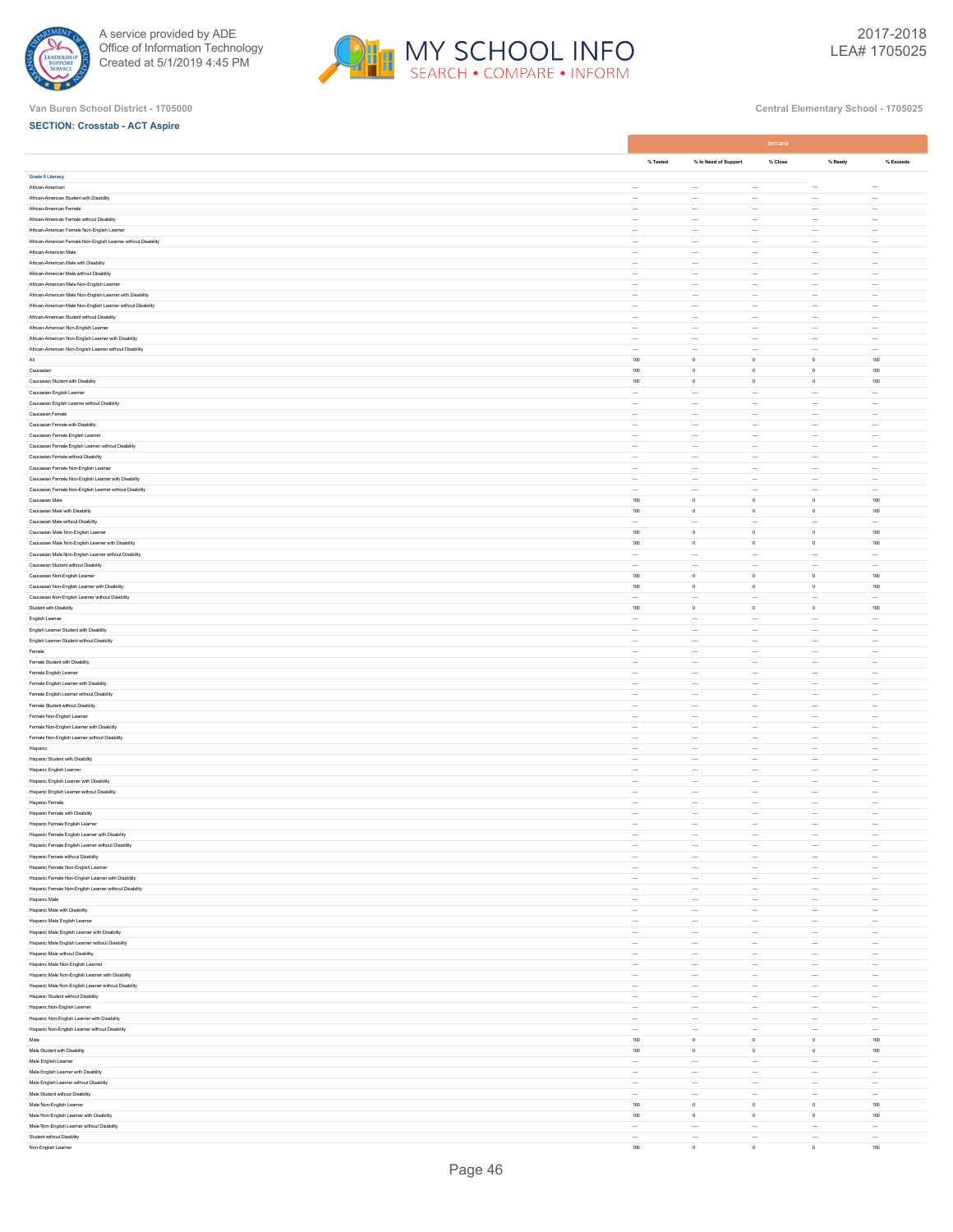



Non-English Learner Student with Disability 100 0 0 0 100 Non-English Learner Student without Disability --- --- --- --- ---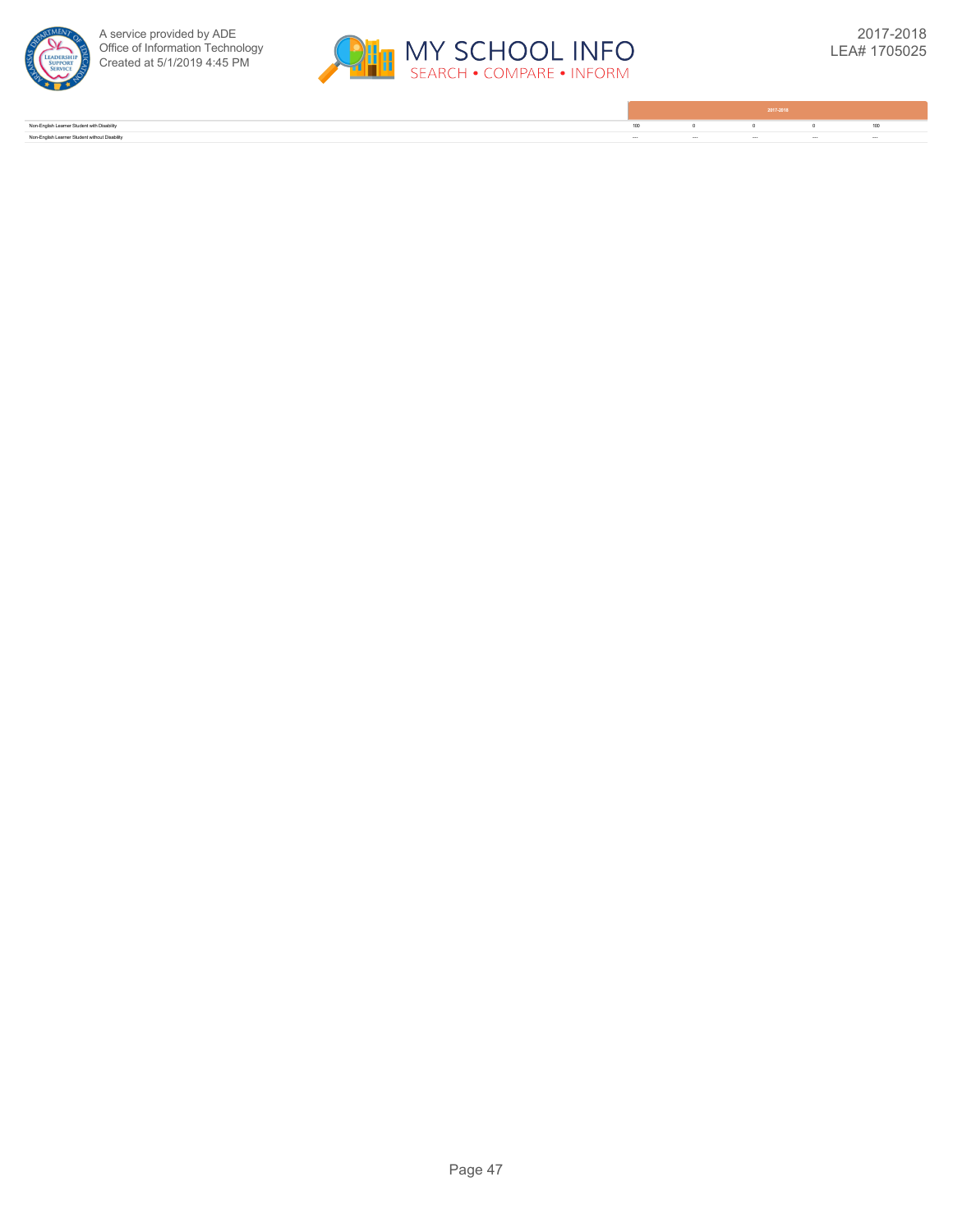



|                                                                                                                 | 2017-2018                        |                          |                                   |                         |                                      |  |  |  |
|-----------------------------------------------------------------------------------------------------------------|----------------------------------|--------------------------|-----------------------------------|-------------------------|--------------------------------------|--|--|--|
|                                                                                                                 | $%$ Tested                       | % In Need of Support     | % Close                           | % Ready                 | % Exceeds                            |  |  |  |
| Grade 7 Literacy                                                                                                |                                  |                          |                                   |                         |                                      |  |  |  |
| African-American                                                                                                | $\cdots$                         | $\cdots$                 | $\cdots$                          | $\cdots$                | $\cdots$                             |  |  |  |
| African-American Student with Disability                                                                        | $\cdots$                         | $\cdots$<br>$\sim$       | $\ldots$                          | $\cdots$<br>$\ddotsc$   | $\cdots$                             |  |  |  |
| African-American Female<br>African-American Female without Disability                                           | <br>$\cdots$                     | $\cdots$                 | $\ddot{\phantom{a}}$<br>$\cdots$  | $\cdots$                | $\cdots$<br>$\cdots$                 |  |  |  |
| African-American Female Non-English Learner                                                                     | $\cdots$                         | $\sim$                   | $\ddot{\phantom{0}}$              | $\ddotsc$               |                                      |  |  |  |
| African-American Female Non-English Learner without Disability                                                  | $\sim$                           | $\sim$                   | $\sim$                            | $\ddotsc$               | $\overline{\phantom{a}}$             |  |  |  |
| African-American Male                                                                                           | $\cdots$                         | $\cdots$                 | $\cdots$                          | $\cdots$                | $\cdots$                             |  |  |  |
| African-American Male with Disability                                                                           | $\cdots$                         | $\cdots$                 | $\cdots$                          | $\cdots$                | $\cdots$                             |  |  |  |
| African-American Male without Disability<br>African-American Male Non-English Learner                           | $\cdots$<br>$\cdots$             | $\sim$<br>$\cdots$       | $\ddotsc$<br>$\cdots$             | $\cdots$<br>$\cdots$    | $\cdots$<br>$\cdots$                 |  |  |  |
| African-American Male Non-English Learner with Disability                                                       | $\cdots$                         | $\sim$                   | $\ddot{\phantom{0}}$              |                         | $\cdots$                             |  |  |  |
| African-American Male Non-English Learner without Disability                                                    | $\cdots$                         | $\sim$                   | $\cdots$                          | $\cdots$                | $\cdots$                             |  |  |  |
| African-American Student without Disability                                                                     | $\cdots$                         | $\sim$                   | $\ddot{\phantom{0}}$              | $\ddotsc$               | $\ddotsc$                            |  |  |  |
| African-American Non-English Learner                                                                            | $\cdots$                         | $\sim$                   | $\cdots$                          | $\cdots$                | $\cdots$                             |  |  |  |
| African-American Non-English Learner with Disability<br>African-American Non-English Learner without Disability | $\cdots$<br>$\ddot{\phantom{0}}$ | $\cdots$                 | $\cdots$<br>$\sim$                | $\cdots$                | $\cdots$                             |  |  |  |
| All                                                                                                             | 100                              | $\circ$                  | 33.33                             | 66.67                   | $\circ$                              |  |  |  |
| Caucasian                                                                                                       | 100                              | $\,$ 0 $\,$              | $\,$ 0 $\,$                       | 100                     | $\mathbb O$                          |  |  |  |
| Caucasian Student with Disability                                                                               | 100                              | $\circ$                  | $\,$ 0 $\,$                       | 100                     | $\,$ 0 $\,$                          |  |  |  |
| Caucasian English Learner                                                                                       | $\cdots$                         | $\cdots$                 | $\cdots$                          | $\cdots$                | $\cdots$                             |  |  |  |
| Caucasian English Learner without Disability<br>Caucasian Female                                                | $\cdots$<br>100                  | $\sim$<br>$\circ$        | $\ddotsc$<br>$\circ$              | $\cdots$<br>100         | $\cdots$<br>$\mathbb O$              |  |  |  |
| Caucasian Female with Disability                                                                                | 100                              | $\circ$                  | $\circ$                           | 100                     | $\mathbb O$                          |  |  |  |
| Caucasian Female English Learner                                                                                | $\ddotsc$                        | $\sim$                   | $\ddot{\phantom{0}}$              | $\ddotsc$               |                                      |  |  |  |
| Caucasian Female English Learner without Disability                                                             | $\cdots$                         | $\sim$                   | $\overline{\phantom{a}}$          | $\cdots$                | $\cdots$                             |  |  |  |
| Caucasian Female without Disability                                                                             | $\cdots$                         | $\cdots$                 | $\cdots$                          | $\cdots$                | $\cdots$                             |  |  |  |
| Caucasian Female Non-English Learner                                                                            | 100<br>100                       | $\,0\,$<br>$\circ$       | $\,$ 0 $\,$<br>$\circ$            | 100<br>100              | $\mathbb O$<br>$\circ$               |  |  |  |
| Caucasian Female Non-English Learner with Disability<br>Caucasian Female Non-English Learner without Disability | $\ddotsc$                        | $\cdots$                 | $\cdots$                          | $\ddotsc$               | $\cdots$                             |  |  |  |
| Caucasian Male                                                                                                  | $\ldots$                         | $\sim$                   | $\cdots$                          | $\cdots$                | $\cdots$                             |  |  |  |
| Caucasian Male with Disability                                                                                  | $\cdots$                         | $\cdots$                 | $\cdots$                          |                         | $\cdots$                             |  |  |  |
| Caucasian Male without Disability                                                                               | $\cdots$                         | $\overline{\phantom{a}}$ | $\ddot{\phantom{0}}$              | $\ddotsc$               | $\cdots$                             |  |  |  |
| Caucasian Male Non-English Learner                                                                              | $\cdots$<br>$\cdots$             | $\cdots$<br>$\cdots$     | $\cdots$<br>$\cdots$              | $\cdots$<br>$\cdots$    | $\cdots$<br>$\cdots$                 |  |  |  |
| Caucasian Male Non-English Learner with Disability<br>Caucasian Male Non-English Learner without Disability     | à.                               | $\sim$                   | $\ddot{\phantom{a}}$              | $\ddotsc$               |                                      |  |  |  |
| Caucasian Student without Disability                                                                            | $\cdots$                         | $\sim$                   | $\overline{\phantom{a}}$          | $\cdots$                | $\cdots$                             |  |  |  |
| Caucasian Non-English Learner                                                                                   | $100\,$                          | $\,$ 0 $\,$              | $\,$ 0 $\,$                       | 100                     | $\,$ 0 $\,$                          |  |  |  |
| Caucasian Non-English Learner with Disability                                                                   | 100                              | $\circ$                  | $\,$ 0 $\,$                       | 100                     | $\,$ 0 $\,$                          |  |  |  |
| Caucasian Non-English Learner without Disability                                                                | $\cdots$                         | $\cdots$                 | $\cdots$                          | $\cdots$                | $\cdots$                             |  |  |  |
| Student with Disability<br>English Learner                                                                      | $100\,$<br>$\sim$                | $\,$ 0 $\,$<br>$\sim$    | 33.33<br>$\ddotsc$                | 66.67<br>$\ddotsc$      | $\,$ 0 $\,$<br>$\cdots$              |  |  |  |
| English Learner Student with Disability                                                                         | $\cdots$                         | $\cdots$                 | $\cdots$                          | $\cdots$                | $\cdots$                             |  |  |  |
| English Learner Student without Disability                                                                      | $\cdots$                         | $\sim$                   | $\cdots$                          | $\cdots$                | $\cdots$                             |  |  |  |
| Female                                                                                                          | 100                              | $\circ$                  | 33.33                             | 66.67                   | $\circ$                              |  |  |  |
| Female Student with Disability                                                                                  | $100\,$<br>$\ldots$              | $\,$ 0 $\,$<br>$\sim$    | 33.33<br>$\cdots$                 | 66.67<br>$\cdots$       | $\,$ 0 $\,$<br>$\cdots$              |  |  |  |
| Female English Learner<br>Female English Learner with Disability                                                | $\cdots$                         | $\sim$                   | $\cdots$                          | $\cdots$                | $\cdots$                             |  |  |  |
| Female English Learner without Disability                                                                       | $\ddotsc$                        | $\sim$                   | $\cdots$                          | $\ddotsc$               | $\cdots$                             |  |  |  |
| Female Student without Disability                                                                               | $\cdots$                         | $\sim$                   | $\cdots$                          | $\cdots$                | $\cdots$                             |  |  |  |
| Female Non-English Learner                                                                                      | 100                              | $\,$ 0 $\,$              | 33.33                             | 66.67                   | $\mathbb O$                          |  |  |  |
| Female Non-English Learner with Disability                                                                      | 100<br>$\cdots$                  | $\,0\,$<br>$\sim$        | 33.33<br>$\overline{\phantom{a}}$ | 66.67<br>$\cdots$       | $\,$ 0 $\,$<br>$\cdots$              |  |  |  |
| Female Non-English Learner without Disability<br>Hispanic                                                       | $100\,$                          | $\,$ 0 $\,$              | $_{50}$                           | $_{\rm 50}$             | $\,$ 0 $\,$                          |  |  |  |
| Hispanic Student with Disability                                                                                | 100                              | $\circ$                  | $_{50}$                           | $_{50}$                 | $\,$ 0 $\,$                          |  |  |  |
| Hispanic English Learner                                                                                        | $\cdots$                         | $\cdots$                 | $\cdots$                          | $\cdots$                | $\cdots$                             |  |  |  |
| Hispanic English Learner with Disability                                                                        | $\ldots$                         | $\sim$                   | $\ddot{\phantom{0}}$              |                         | $\cdots$                             |  |  |  |
| Hispanic English Learner without Disability<br>Hispanic Female                                                  | $\cdots$<br>100                  | $\sim$<br>$\circ$        | $\ddotsc$<br>$_{50}$              | $\cdots$<br>$_{50}$     | $\cdots$<br>$\mathbb O$              |  |  |  |
| Hispanic Female with Disability                                                                                 | 100                              | $\,0\,$                  | $_{50}$                           | $_{50}$                 | $\,$ 0 $\,$                          |  |  |  |
| Hispanic Female English Learner                                                                                 | $\cdots$                         | $\sim$                   | $\ddotsc$                         | $\cdots$                | $\overline{\phantom{a}}$             |  |  |  |
| Hispanic Female English Learner with Disability                                                                 |                                  |                          |                                   |                         |                                      |  |  |  |
| Hispanic Female English Learner without Disability                                                              | $\ldots$                         | $\cdots$                 | $\cdots$                          | $\cdots$                | $\cdots$                             |  |  |  |
| Hispanic Female without Disability<br>Hispanic Female Non-English Learner                                       | $\ldots$<br>$100\,$              | $\cdots$<br>$\,$ 0 $\,$  | $\ldots$<br>$_{50}$               | $\cdots$<br>$_{\rm 50}$ | $\cdots$<br>$\mathbb O$              |  |  |  |
| Hispanic Female Non-English Learner with Disability                                                             | 100                              | $\,$ 0 $\,$              | 50                                | $_{50}$                 | $\circ$                              |  |  |  |
| Hispanic Female Non-English Learner without Disability                                                          | $\cdots$                         | $\cdots$                 | $\cdots$                          | $\cdots$                | $\ldots$                             |  |  |  |
| Hispanic Male                                                                                                   |                                  | $\sim$                   | $\sim$                            | $\ddotsc$               | $\cdots$                             |  |  |  |
| Hispanic Male with Disability                                                                                   | $\cdots$                         | $\cdots$                 | $\cdots$                          | $\cdots$                | $\cdots$                             |  |  |  |
| Hispanic Male English Learner<br>Hispanic Male English Learner with Disability                                  | $\ldots$<br>$\cdots$             | $\cdots$<br>$\sim$       | $\ldots$<br>$\cdots$              | $\cdots$<br>$\ddotsc$   | $\cdots$<br>$\cdots$                 |  |  |  |
| Hispanic Male English Learner without Disability                                                                | $\cdots$                         | $\cdots$                 | $\cdots$                          | $\cdots$                | $\cdots$                             |  |  |  |
| Hispanic Male without Disability                                                                                | $\ldots$                         | $\cdots$                 | $\cdots$                          | $\cdots$                | $\cdots$                             |  |  |  |
| Hispanic Male Non-English Learner                                                                               | $\cdots$                         | $\sim$                   | $\cdots$                          | $\ddotsc$               | $\cdots$                             |  |  |  |
| Hispanic Male Non-English Learner with Disability                                                               | $\cdots$                         | $\cdots$                 | $\cdots$                          | $\cdots$                | $\cdots$                             |  |  |  |
| Hispanic Male Non-English Learner without Disability                                                            | $\ldots$                         | $\cdots$                 | $\cdots$                          | $\cdots$                | $\cdots$                             |  |  |  |
| Hispanic Student without Disability<br>Hispanic Non-English Learner                                             | $\cdots$<br>$100\,$              | $\sim$<br>$\,$ 0 $\,$    | $\cdots$<br>$_{\rm 50}$           | $\cdots$<br>$_{\rm 50}$ | $\cdots$<br>$\mathbb O$              |  |  |  |
| Hispanic Non-English Learner with Disability                                                                    | 100                              | $\,$ 0 $\,$              | $_{50}$                           | $_{\rm 50}$             | $\mathbb O$                          |  |  |  |
| Hispanic Non-English Learner without Disability                                                                 | $\ldots$                         | $\cdots$                 | $\cdots$                          | $\cdots$                | $\cdots$                             |  |  |  |
| Male                                                                                                            | $\cdots$                         | $\sim$                   | $\cdots$                          | $\cdots$                | $\cdots$                             |  |  |  |
| Male Student with Disability                                                                                    | $\cdots$                         | $\cdots$                 | $\cdots$                          | $\cdots$                | $\cdots$                             |  |  |  |
| Male English Learner<br>Male English Learner with Disability                                                    | $\cdots$<br>$\cdots$             | $\ldots$<br>$\sim$       | $\cdots$<br>$\ddot{\phantom{0}}$  | $\ldots$<br>$\ddotsc$   | $\ldots$<br>                         |  |  |  |
| Male English Learner without Disability                                                                         | $\cdots$                         | $\cdots$                 | $\cdots$                          | $\cdots$                | $\cdots$                             |  |  |  |
| Male Student without Disability                                                                                 | $\ldots$                         | $\cdots$                 | $\cdots$                          | $\cdots$                | $\cdots$                             |  |  |  |
| Male Non-English Learner                                                                                        | $\ddotsc$                        | $\sim$                   | $\sim$                            | $\ddotsc$               | $\cdots$                             |  |  |  |
| Male Non-English Learner with Disability                                                                        | $\cdots$                         | $\cdots$                 | $\cdots$                          | $\cdots$                | $\cdots$                             |  |  |  |
| Male Non-English Learner without Disability<br>Student without Disability                                       | $\cdots$<br>$\cdots$             | $\cdots$<br>$\sim$       | $\cdots$<br>$\sim$                | $\cdots$<br>$\cdots$    | $\cdots$<br>$\overline{\phantom{a}}$ |  |  |  |
| Non-English Learner                                                                                             | 100                              | $\,$ 0 $\,$              | 33.33                             | 66.67                   | $\mathbb O$                          |  |  |  |
|                                                                                                                 |                                  |                          |                                   |                         |                                      |  |  |  |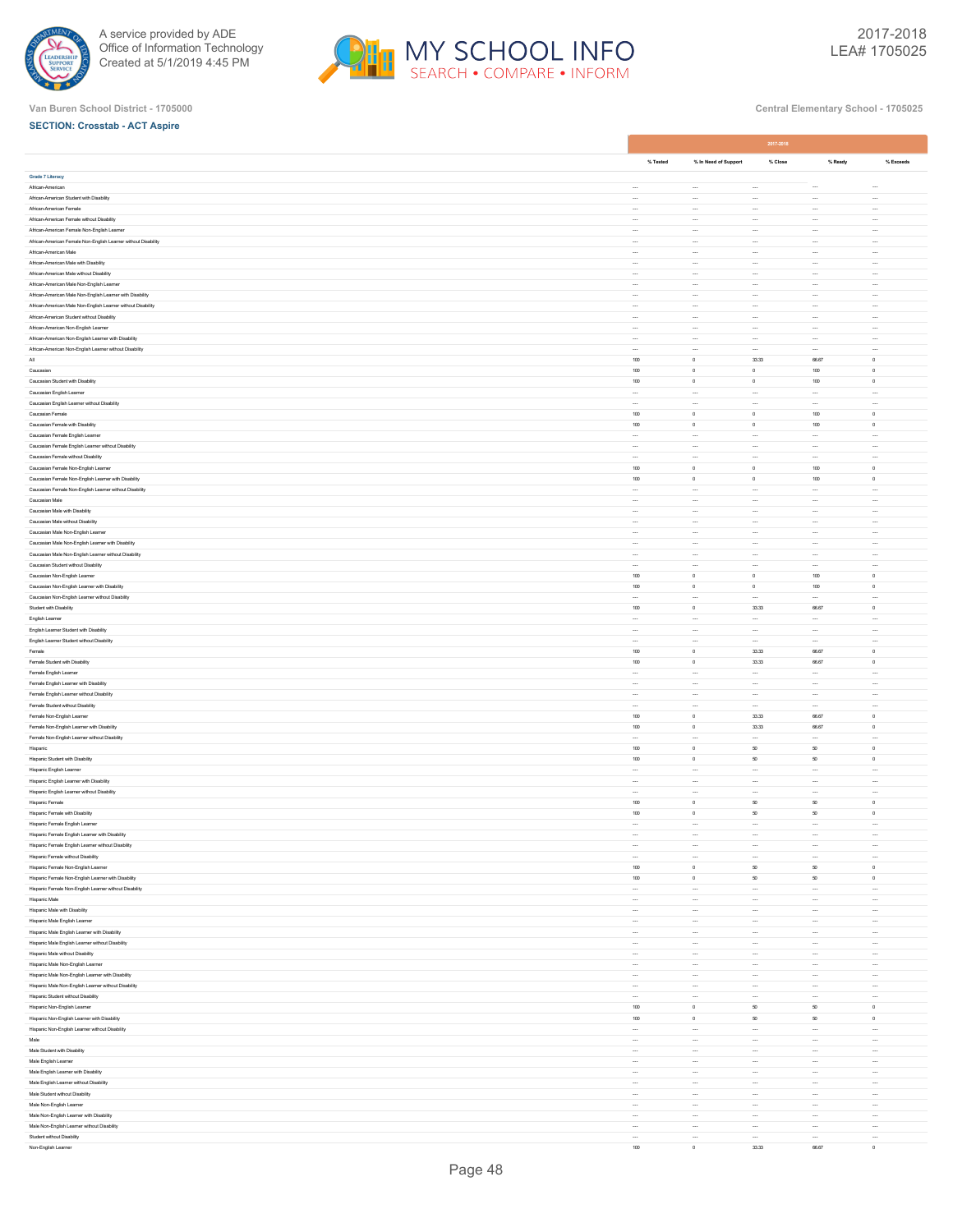



Non-English Learner Student with Disability 100 0 33.33 66.67 0 Non-English Learner Student without Disability --- --- --- --- ---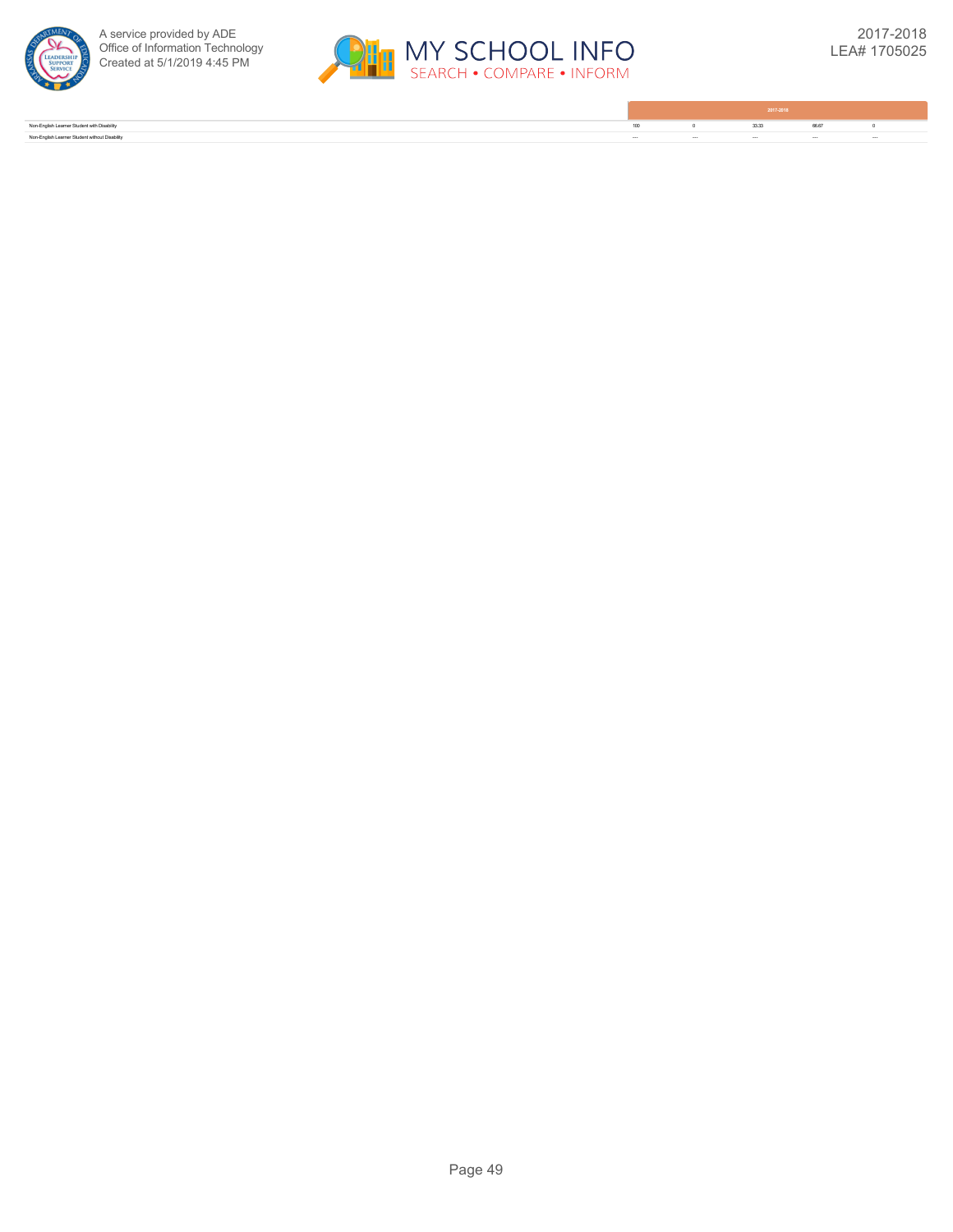



|                                                                                                        |                |                        | 2017-2018              |                       |                            |  |
|--------------------------------------------------------------------------------------------------------|----------------|------------------------|------------------------|-----------------------|----------------------------|--|
|                                                                                                        | % Tested       | % In Need of Support   | % Close                | % Ready               | % Exceeds                  |  |
| <b>All Grades Literacy</b>                                                                             |                |                        |                        |                       |                            |  |
| African-American                                                                                       | $100\,$        | 44.44                  | 11.11                  | 33.33                 | 11.11                      |  |
| African-American Student with Disability                                                               | 100            | 100                    | $\,$ 0                 | $\,$ 0 $\,$           | $\,$ 0 $\,$                |  |
| African-American Female                                                                                | 100            | $_{\rm S0}$            | $\,$ 0 $\,$            | $_{50}$               | $\,$ 0 $\,$                |  |
| African-American Female without Disability<br>African-American Female Non-English Learner              | $100\,$<br>100 | $_{\rm 50}$<br>$_{50}$ | $\circ$<br>$\,$ 0 $\,$ | $_{50}$<br>60         | $\,$ 0<br>$\circ$          |  |
| African-American Female Non-English Learner without Disability                                         | 100            | 60                     | $\,$ 0 $\,$            | $_{50}$               | $\,$ 0 $\,$                |  |
| African-American Male                                                                                  | 100            | 40                     | $20\,$                 | $\rm{20}$             | $\rm{20}$                  |  |
| African-American Male with Disability                                                                  | 100            | 100                    | $\circ$                | $\circ$               | $\circ$                    |  |
| African-American Male without Disability                                                               | $100\,$        | $\rm{25}$              | $\rm{2S}$              | $\rm 25$              | $\rm 25$                   |  |
| African-American Male Non-English Learner<br>African-American Male Non-English Learner with Disability | 100<br>100     | 40<br>100              | $20\,$<br>$\,$ 0 $\,$  | $\rm 20$<br>$\,$ 0    | $\rm{20}$<br>$\,$ 0 $\,$   |  |
| African-American Male Non-English Learner without Disability                                           | $100\,$        | $\rm{z}\rm{s}$         | 25                     | $\rm 25$              | $\rm 25$                   |  |
| African-American Student without Disability                                                            | 100            | 37.5                   | 125                    | 37.5                  | 12.5                       |  |
| African-American Non-English Learner                                                                   | 100            | 44.44                  | 11.11                  | 33.33                 | 11.11                      |  |
| African-American Non-English Learner with Disability                                                   | 100            | 100                    | $\,$ 0                 | $\,$ 0 $\,$           | $\,$ 0 $\,$                |  |
| African-American Non-English Learner without Disability<br>$\mathsf{All}$                              | 100<br>$100\,$ | 37.5<br>38.46          | 125<br>22.73           | 37.5<br>22.38         | 12.5<br>16.43              |  |
| Caucasian                                                                                              | 100            | 37.69                  | 23.62                  | 22.11                 | 16.58                      |  |
| Caucasian Student with Disability                                                                      | 100            | 52.94                  | 11.76                  | 21.57                 | 13.73                      |  |
| Caucasian English Learner                                                                              | 100            | 100                    | $\,$ 0                 | $\,0\,$               | $\,0\,$                    |  |
| Caucasian English Learner without Disability                                                           | 100            | 100                    | $\circ$                | $\circ$               | $\circ$                    |  |
| Caucasian Female                                                                                       | 100            | 33.33                  | 27.38                  | 19.05                 | 20.24                      |  |
| Caucasian Female with Disability<br>Caucasian Female English Learner                                   | 100<br>100     | 62.5<br>100            | 12.5<br>$\circ$        | 18.75<br>$\circ$      | 6.25<br>$\circ$            |  |
| Caucasian Female English Learner without Disability                                                    | $100\,$        | 100                    | $\,$ 0                 | $\,$ 0 $\,$           | $\,$ 0 $\,$                |  |
| Caucasian Female without Disability                                                                    | 100            | 26.47                  | 30.88                  | 19.12                 | 23.53                      |  |
| Caucasian Female Non-English Learner                                                                   | 100            | 32.53                  | 27.71                  | 19.28                 | 20.48                      |  |
| Caucasian Female Non-English Learner with Disability                                                   | $100\,$        | 62.5                   | $12.5\,$               | 18.75                 | 6.25                       |  |
| Caucasian Female Non-English Learner without Disability<br>Caucasian Male                              | 100<br>100     | 25.37<br>40.87         | 31.34<br>20.87         | 19.4<br>24.35         | 23.88<br>13.91             |  |
| Caucasian Male with Disability                                                                         | 100            | 48.57                  | 11.43                  | 22.86                 | 17.14                      |  |
| Caucasian Male without Disability                                                                      | 100            | 37.5                   | 25                     | $\rm{25}$             | 12.5                       |  |
| Caucasian Male Non-English Learner                                                                     | $100\,$        | 40.87                  | 20.87                  | 24.35                 | 13.91                      |  |
| Caucasian Male Non-English Learner with Disability                                                     | 100            | 48.57                  | 11.43                  | 22.86                 | 17.14                      |  |
| Caucasian Male Non-English Learner without Disability                                                  | 100            | 37.5                   | $\rm{2S}$              | $\rm{25}$             | 12.5                       |  |
| Caucasian Student without Disability<br>Caucasian Non-English Learner                                  | $100\,$<br>100 | 32.43<br>37.37         | $27.7\,$<br>23.74      | $22.3\,$<br>22.22     | 17.57<br>16.67             |  |
| Caucasian Non-English Learner with Disability                                                          | 100            | 52.94                  | 11.76                  | 21.57                 | 13.73                      |  |
| Caucasian Non-English Learner without Disability                                                       | 100            | 31.97                  | 27.89                  | 22.45                 | 17.69                      |  |
| Student with Disability                                                                                | 100            | 53.52                  | 11.27                  | 22.54                 | 12.68                      |  |
| English Learner                                                                                        | $100\,$        | 46.67                  | 23.33                  | 23.33                 | 6.67                       |  |
| English Learner Student with Disability<br>English Learner Student without Disability                  | 100<br>100     | 83.33<br>37.5          | 16.67<br>$\rm{2S}$     | $\,$ 0<br>29.17       | $\,$ 0<br>8.33             |  |
| Female                                                                                                 | $100\,$        | 35.66                  | 26.36                  | 20.16                 | 17.83                      |  |
| Female Student with Disability                                                                         | 100            | 64                     | 16                     | 16                    | $\overline{4}$             |  |
| Female English Learner                                                                                 | 100            | $46\,$                 | $20\,$                 | $\rm 25$              | $10\,$                     |  |
| Female English Learner with Disability                                                                 | 100            | 75                     | $\rm{2S}$              | $\,$ 0 $\,$           | $\,$ 0 $\,$                |  |
| Female English Learner without Disability                                                              | 100            | 37.5                   | 18.75                  | 31.25                 | 12.5                       |  |
| Female Student without Disability<br>Female Non-English Learner                                        | $100\,$<br>100 | 28.85<br>33.94         | 28.85<br>27.52         | 21.15<br>19.27        | 21.15<br>19.27             |  |
| Female Non-English Learner with Disability                                                             | 100            | 61.9                   | 14.29                  | 19.05                 | 4.76                       |  |
| Female Non-English Learner without Disability                                                          | $100\,$        | 27.27                  | 30.68                  | 19.32                 | 22.73                      |  |
| Hispanic                                                                                               | 100            | 39.34                  | 21.31                  | 22.95                 | 16.39                      |  |
| Hispanic Student with Disability                                                                       | 100            | 52.94                  | 11.76                  | 23.53                 | 11.76                      |  |
| Hispanic English Learner                                                                               | 100<br>100     | 46.43<br>83.33         | $\rm{2S}$<br>16.67     | 21.43                 | 7.14                       |  |
| Hispanic English Learner with Disability<br>Hispanic English Learner without Disability                | $100\,$        | 36.36                  | 27.27                  | $\circ$<br>27.27      | $\circ$<br>9.09            |  |
| Hispanic Female                                                                                        | 100            | 41.18                  | 23.53                  | 23.53                 | 11.76                      |  |
| Hispanic Female with Disability                                                                        | 100            | 62.5                   | $\rm{2S}$              | 12.5                  | $\circ$                    |  |
| Hispanic Female English Learner                                                                        | 100            | 4211                   | 21.05                  | 26.32                 | 10.53                      |  |
| Hisnanic Female Foolish Learner                                                                        | 100            |                        |                        |                       |                            |  |
| Hispanic Female English Learner without Disability<br>Hispanic Female without Disability               | 100<br>100     | 33.33<br>34.62         | $20\,$<br>23.08        | 33.33<br>26.92        | 13.33<br>15.38             |  |
| Hispanic Female Non-English Learner                                                                    | 100            | 40                     | 26.67                  | 20                    | 13.33                      |  |
| Hispanic Female Non-English Learner with Disability                                                    | $100\,$        | $_{\rm S0}$            | $\rm{2S}$              | $\rm 25$              | $\,$ 0                     |  |
| Hispanic Female Non-English Learner without Disability                                                 | 100            | 36.36                  | 27.27                  | 18.18                 | 18.18                      |  |
| Hispanic Male                                                                                          | 100            | 37.04                  | 18.52                  | 22.22                 | 22.22                      |  |
| Hispanic Male with Disability                                                                          | 100<br>100     | 44.44<br>55.56         | $\,$ 0<br>33.33        | 33.33<br>11.11        | 22.22<br>$\circ$           |  |
| Hispanic Male English Learner<br>Hispanic Male English Learner with Disability                         | 100            | 100                    | $\,$ 0 $\,$            | $\,$ 0 $\,$           | $\,$ 0 $\,$                |  |
| Hispanic Male English Learner without Disability                                                       | 100            | 42.86                  | 42.86                  | 14.29                 | $\circ$                    |  |
| Hispanic Male without Disability                                                                       | 100            | 33.33                  | 27.78                  | 16.67                 | 22.22                      |  |
| Hispanic Male Non-English Learner                                                                      | 100            | 27.78                  | 11.11                  | 27.78                 | 33.33                      |  |
| Hispanic Male Non-English Learner with Disability                                                      | 100<br>100     | 28.57<br>27.27         | $\,$ 0 $\,$<br>18.18   | 42.86<br>18.18        | 28.57<br>36.36             |  |
| Hispanic Male Non-English Learner without Disability<br>Hispanic Student without Disability            | $100\,$        | 34.09                  | $\rm{2S}$              | 22.73                 | 18.18                      |  |
| Hispanic Non-English Learner                                                                           | 100            | 33.33                  | 18.18                  | 24.24                 | 24.24                      |  |
| Hispanic Non-English Learner with Disability                                                           | 100            | 36.36                  | 9.09                   | 36.36                 | 18.18                      |  |
| Hispanic Non-English Learner without Disability                                                        | 100            | 31.82                  | 22.73                  | 18.18                 | 27.27                      |  |
| Male                                                                                                   | 100            | 40.76                  | 19.75                  | 24.2                  | 15.29                      |  |
| Male Student with Disability                                                                           | $100\,$        | 47.83                  | $87\,$                 | 26.09                 | 17.39                      |  |
| Male English Learner<br>Male English Learner with Disability                                           | 100<br>100     | 60<br>100              | 30<br>$\,$ 0 $\,$      | $20\,$<br>$\,$ 0 $\,$ | $\,$ 0 $\,$<br>$\,$ 0 $\,$ |  |
| Male English Learner without Disability                                                                | 100            | $37.5\,$               | 37.5                   | $\rm 25$              | $\,$ 0                     |  |
| Male Student without Disability                                                                        | 100            | 37.84                  | 24.32                  | 23.42                 | 14.41                      |  |
| Male Non-English Learner                                                                               | 100            | 40.14                  | 19.05                  | 24.49                 | 16.33                      |  |
| Male Non-English Learner with Disability                                                               | 100            | 45.45                  | 9.09                   | 27.27                 | 18.18                      |  |
| Male Non-English Learner without Disability<br>Student without Disability                              | 100<br>$100\,$ | 37.86<br>33.49         | 23.3<br>26.51          | 23.3<br>22.33         | 15.53<br>17.67             |  |
| Non-English Learner                                                                                    | 100            | 37.5                   | 22.66                  | 22.27                 | 17.58                      |  |
|                                                                                                        |                |                        |                        |                       |                            |  |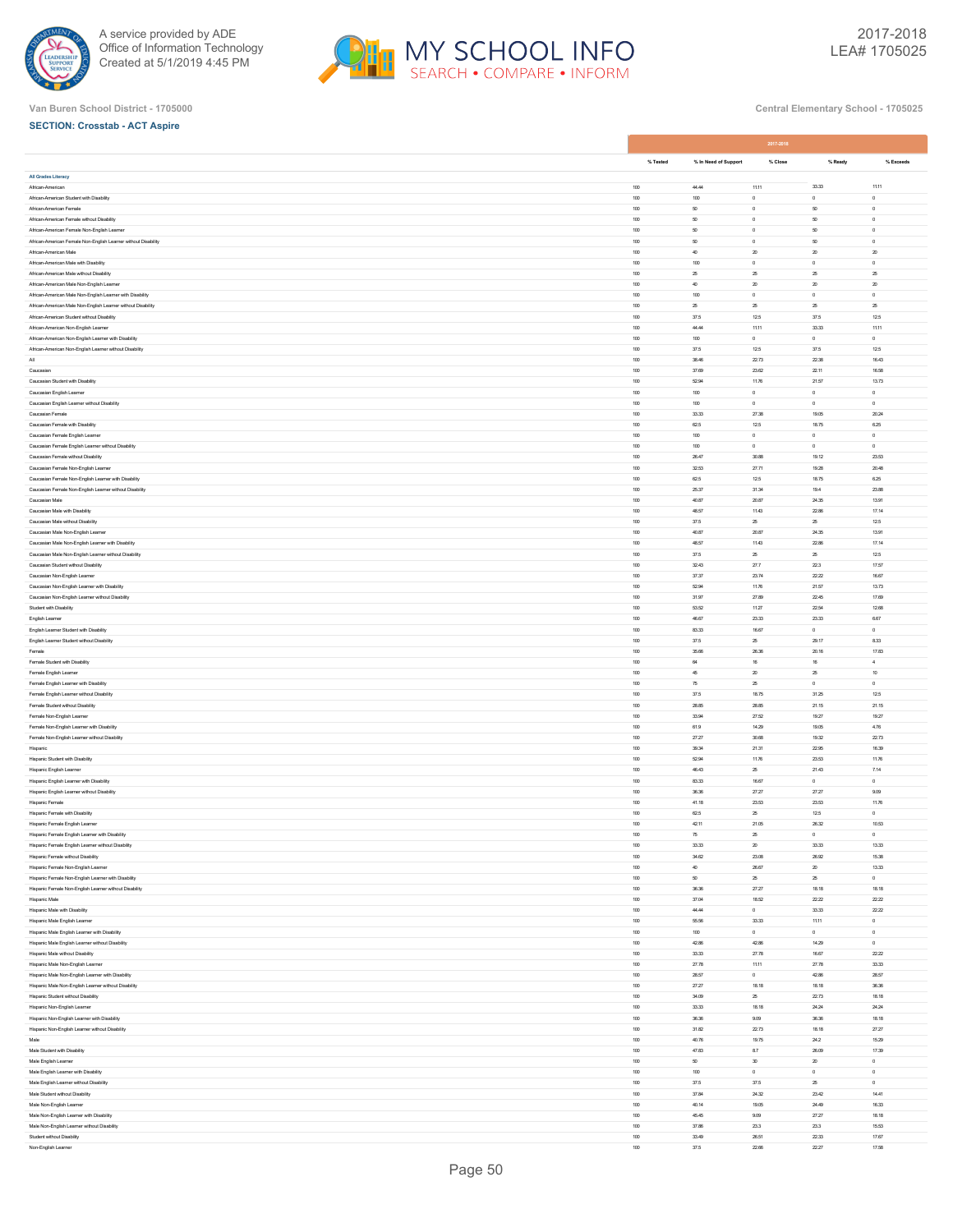



Non-English Learner Student With Disability 100, 2001, 2002, 2002, 2002, 2002, 2002, 2002, 2002, 2002, 2002, 2002, 2002, 2002, 2002, 2002, 2002, 2002, 2002, 2002, 2002, 2002, 2002, 2002, 2002, 2002, 2002, 2002, 2002, 2002,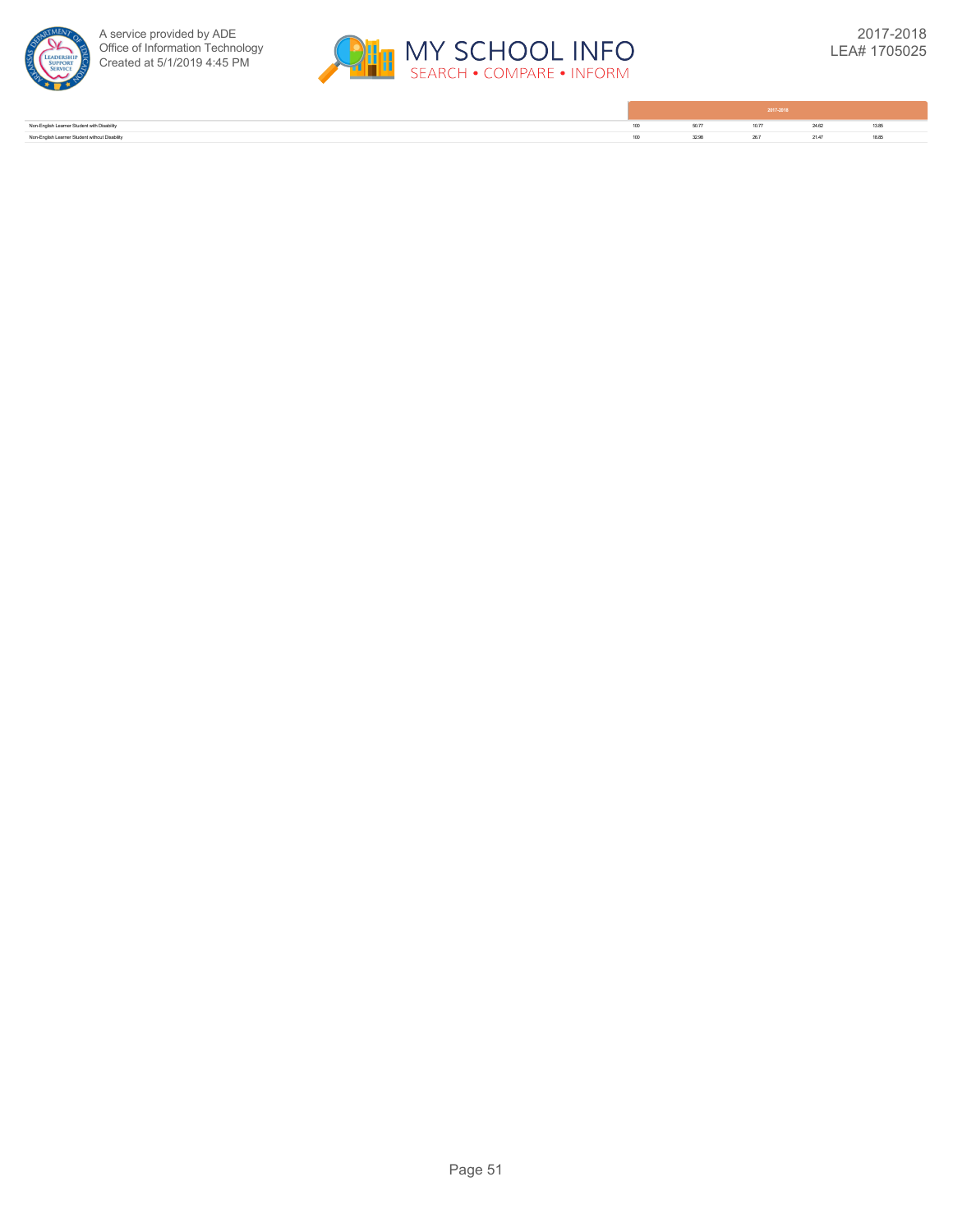



|                                                                                                                 | 2017-2018        |                            |                            |                         |                        |  |  |
|-----------------------------------------------------------------------------------------------------------------|------------------|----------------------------|----------------------------|-------------------------|------------------------|--|--|
|                                                                                                                 | % Tested         | % In Need of Support       | % Close                    | % Ready                 | % Exceeds              |  |  |
| Grade 3 Science                                                                                                 |                  |                            |                            |                         |                        |  |  |
| African-American                                                                                                | $100\,$          | $_{50}$                    | $_{\rm 50}$                | $\,0\,$                 | $\circ$                |  |  |
| African-American Student with Disability                                                                        | $\ddotsc$        | $\sim$                     | $\sim$                     | $\cdots$                | $\cdots$               |  |  |
| African-American Female<br>African-American Female without Disability                                           | 100<br>$100\,$   | $_{50}$<br>$_{50}$         | $_{50}$<br>$_{\rm 50}$     | $\circ$<br>$\mathbb O$  | $\circ$<br>$\circ$     |  |  |
| African-American Female Non-English Learner                                                                     | 100              | $_{50}$                    | 50                         | $\circ$                 | $^{\circ}$             |  |  |
| African-American Female Non-English Learner without Disability                                                  | 100              | $_{50}$                    | $_{50}$                    | $\mathbb O$             | $\,$ 0 $\,$            |  |  |
| African-American Male                                                                                           | 100              | $_{50}$                    | $_{50}$                    | $\,0\,$                 | $\,$ 0                 |  |  |
| African-American Male with Disability                                                                           | $\cdots$         | $\sim$                     | $\sim$                     | $\cdots$                | $\cdots$               |  |  |
| African-American Male without Disability<br>African-American Male Non-English Learner                           | $100\,$<br>100   | $_{50}$<br>$_{50}$         | $_{\rm 50}$<br>$_{50}$     | $\mathsf{o}$<br>$\,0\,$ | $\mathbf 0$<br>$\,$ 0  |  |  |
| African-American Male Non-English Learner with Disability                                                       | $\cdots$         | $\ddot{\phantom{a}}$       | $\cdots$                   |                         |                        |  |  |
| African-American Male Non-English Learner without Disability                                                    | $100\,$          | $_{50}$                    | $_{\rm 50}$                | $\mathsf{o}$            | $\circ$                |  |  |
| African-American Student without Disability                                                                     | 100              | $_{50}$                    | $_{50}$                    | $\circ$                 | $\circ$                |  |  |
| African-American Non-English Learner                                                                            | 100              | $_{50}$                    | $_{50}$                    | $\circ$                 | $\,$ 0 $\,$            |  |  |
| African-American Non-English Learner with Disability<br>African-American Non-English Learner without Disability | $\ddotsc$<br>100 | $\ddot{\phantom{0}}$<br>50 | $\ddot{\phantom{a}}$<br>50 | $\ddotsc$<br>$\circ$    | $\cdots$<br>$\circ$    |  |  |
| $\mathsf{All}$                                                                                                  | $100\,$          | 58.65                      | 14.42                      | 12.5                    | 14.42                  |  |  |
| Caucasian                                                                                                       | 100              | 59.15                      | 9.86                       | 14.08                   | 16.9                   |  |  |
| Caucasian Student with Disability                                                                               | 100              | 83.33                      | 5.56                       | 5.56                    | 5.56                   |  |  |
| Caucasian English Learner                                                                                       | $\cdots$         | $\cdots$                   | $\cdots$                   | $\cdots$                | $\cdots$               |  |  |
| Caucasian English Learner without Disability<br>Caucasian Female                                                | $\cdots$<br>100  | $\cdots$<br>60.53          | $\sim$<br>13.16            | $\cdots$<br>7.89        | <br>18.42              |  |  |
| Caucasian Female with Disability                                                                                | 100              | $75\,$                     | $\,$ 0 $\,$                | 12.5                    | 12.5                   |  |  |
| Caucasian Female English Learner                                                                                | $\cdots$         | $\cdots$                   | $\cdots$                   | $\cdots$                |                        |  |  |
| Caucasian Female English Learner without Disability                                                             |                  |                            |                            |                         |                        |  |  |
| Caucasian Female without Disability<br>Caucasian Female Non-English Learner                                     | 100              | 56.67                      | 16.67                      | 6.67                    | $20\,$                 |  |  |
|                                                                                                                 | 100<br>$100\,$   | 60.53<br>$7\!$             | 13.16<br>$\mathbf 0$       | 7.89<br>12.5            | 18.42<br>12.5          |  |  |
| Caucasian Female Non-English Learner with Disability<br>Caucasian Female Non-English Learner without Disability | 100              | 56.67                      | 16.67                      | 6.67                    | 20                     |  |  |
| Caucasian Male                                                                                                  | 100              | 57.58                      | 6.06                       | 21.21                   | 15.15                  |  |  |
| Caucasian Male with Disability                                                                                  | 100              | $90\,$                     | $10$                       | $\circ$                 | $\circ$                |  |  |
| Caucasian Male without Disability                                                                               | 100              | 43.48                      | 4.35                       | 30.43                   | 21.74                  |  |  |
| Caucasian Male Non-English Learner                                                                              | $100\,$<br>100   | 57.58<br>$90\,$            | $_{\rm 6.06}$<br>$10$      | 21.21<br>$\circ$        | 15.15<br>$\,$ 0        |  |  |
| Caucasian Male Non-English Learner with Disability<br>Caucasian Male Non-English Learner without Disability     | 100              | 43.48                      | 4.35                       | 30.43                   | 21.74                  |  |  |
| Caucasian Student without Disability                                                                            | $100\,$          | 50.94                      | 11.32                      | 16.98                   | 20.75                  |  |  |
| Caucasian Non-English Learner                                                                                   | 100              | 59.15                      | 9.86                       | 14.08                   | 16.9                   |  |  |
| Caucasian Non-English Learner with Disability                                                                   | 100              | 83.33                      | 5.56                       | 5.56                    | 5.56                   |  |  |
| Caucasian Non-English Learner without Disability<br>Student with Disability                                     | 100<br>100       | 50.94<br>76.92             | 11.32<br>11.54             | 16.98<br>3.85           | 20.75<br>7.69          |  |  |
| English Learner                                                                                                 | $100\,$          | 64.29                      | 21.43                      | 14.29                   | $\mathbb O$            |  |  |
| English Learner Student with Disability                                                                         | 100              | $75\,$                     | $\rm{2S}$                  | $\circ$                 | $\,$ 0                 |  |  |
| English Learner Student without Disability                                                                      | 100              | $_{60}$                    | $\rm{20}$                  | $20\,$                  | $\,$ 0 $\,$            |  |  |
| Female                                                                                                          | $100\,$          | 63.16                      | 17.54                      | $_{\rm 5.26}$           | 14.04                  |  |  |
| Female Student with Disability<br>Female English Learner                                                        | 100<br>100       | 69.23<br>$70\,$            | 15.38<br>$_{30}$           | 7.69<br>$\mathbb O$     | 7.69<br>$\circ$        |  |  |
| Female English Learner with Disability                                                                          | 100              | 66.67                      | 33.33                      | $\circ$                 | $\circ$                |  |  |
| Female English Learner without Disability                                                                       | 100              | 71.43                      | 28.57                      | $\circ$                 | $\circ$                |  |  |
| Female Student without Disability                                                                               | $100\,$          | 61.36                      | 18.18                      | 4.55                    | 15.91                  |  |  |
| Female Non-English Learner                                                                                      | 100              | 61.7                       | 14.89                      | 6.38                    | 17.02                  |  |  |
| Female Non-English Learner with Disability<br>Female Non-English Learner without Disability                     | 100<br>$100\,$   | $70\,$<br>59.46            | $10$<br>16.22              | $10\,$<br>5.41          | $10\,$<br>18.92        |  |  |
| Hispanic                                                                                                        | 100              | 66.67                      | 28.57                      | 4.76                    | $\circ$                |  |  |
| Hispanic Student with Disability                                                                                | 100              | 71.43                      | 28.57                      | $\circ$                 | $\circ$                |  |  |
| Hispanic English Learner                                                                                        | 100              | 69.23                      | 23.08                      | 7.69                    | $\,$ 0                 |  |  |
| Hispanic English Learner with Disability                                                                        | 100              | 75                         | 25                         | $\circ$                 | $\circ$                |  |  |
| Hispanic English Learner without Disability                                                                     | $100\,$          | 66.67                      | $22.22\,$                  | 11.11                   | $\mathbb O$            |  |  |
| Hispanic Female<br>Hispanic Female with Disability                                                              | 100<br>100       | 73.33<br>$_{60}$           | 26.67<br>$40\,$            | $\circ$<br>$\mathsf{o}$ | $\,$ 0<br>$\circ$      |  |  |
| Hispanic Female English Learner                                                                                 | $100\,$          | $70\,$                     | $30\,$                     | $\mathsf{o}$            | $\mathsf{o}$           |  |  |
| Hispanic Female English Learner with Disability                                                                 | 100              | 66.67                      | 33.33                      | $\circ$                 | $\circ$                |  |  |
| Hispanic Female English Learner without Disability                                                              | 100              | 71.43                      | 28.57                      | $\,$ 0                  | $\circ$                |  |  |
| Hispanic Female without Disability                                                                              | 100<br>100       | $_{80}$<br>80              | $\rm{20}$<br>$\mathbf{z}$  | $\circ$<br>$\circ$      | $\circ$<br>$\circ$     |  |  |
| Hispanic Female Non-English Learner<br>Hispanic Female Non-English Learner with Disability                      | $100\,$          | $_{50}$                    | $_{\rm 50}$                | $\,$ 0                  | $\circ$                |  |  |
| Hispanic Female Non-English Learner without Disability                                                          | 100              | 100                        | $\mathbf 0$                | $\circ$                 | $\circ$                |  |  |
| Hispanic Male                                                                                                   | 100              | $_{50}$                    | 33.33                      | 16.67                   | $\circ$                |  |  |
| Hispanic Male with Disability                                                                                   | $100\,$          | 100                        | $\mathbf 0$                | $\circ$                 | $\circ$                |  |  |
| Hispanic Male English Learner<br>Hispanic Male English Learner with Disability                                  | 100<br>100       | 66.67<br>$100\,$           | $\circ$<br>$\mathbf 0$     | 33.33<br>$\circ$        | $\circ$<br>$\,$ 0 $\,$ |  |  |
| Hispanic Male English Learner without Disability                                                                | 100              | $_{50}$                    | $\,0\,$                    | 50                      | $\,$ 0                 |  |  |
| Hispanic Male without Disability                                                                                | 100              | 25                         | 50                         | $\overline{\mathbf{z}}$ | $\circ$                |  |  |
| Hispanic Male Non-English Learner                                                                               | $100\,$          | 33.33                      | 66.67                      | $\mathsf 0$             | $\mathbb O$            |  |  |
| Hispanic Male Non-English Learner with Disability                                                               | 100              | 100                        | $\,0\,$                    | $\circ$                 | $\,$ 0                 |  |  |
| Hispanic Male Non-English Learner without Disability                                                            | 100              | $\,$ 0 $\,$                | 100                        | $\circ$                 | $\circ$<br>$\mathbb O$ |  |  |
| Hispanic Student without Disability<br>Hispanic Non-English Learner                                             | $100\,$<br>100   | 64.29<br>625               | 28.57<br>37.5              | 7.14<br>$\circ$         | $\circ$                |  |  |
| Hispanic Non-English Learner with Disability                                                                    | 100              | 66.67                      | 33.33                      | $\,$ 0                  | $\,$ 0 $\,$            |  |  |
| Hispanic Non-English Learner without Disability                                                                 | 100              | $_{60}$                    | $40\,$                     | $\circ$                 | $\mathbb O$            |  |  |
| Male                                                                                                            | 100              | 53.19                      | 10.64                      | 21.28                   | 14.89                  |  |  |
| Male Student with Disability                                                                                    | $100\,$          | 84.62                      | 7.69                       | $\mathsf{o}$            | 7.69                   |  |  |
| Male English Learner<br>Male English Learner with Disability                                                    | 100<br>100       | $_{50}$<br>$100\,$         | $\mathbf 0$<br>$\mathbf 0$ | 50<br>$\circ$           | $\circ$<br>$\,$ 0 $\,$ |  |  |
| Male English Learner without Disability                                                                         | $100\,$          | 33.33                      | $\,$ 0 $\,$                | 66.67                   | $\,$ 0 $\,$            |  |  |
| Male Student without Disability                                                                                 | 100              | 41.18                      | 11.76                      | 29.41                   | 17.65                  |  |  |
| Male Non-English Learner                                                                                        | 100              | 53.49                      | 11.63                      | 18.6                    | 16.28                  |  |  |
| Male Non-English Learner with Disability                                                                        | 100              | 83.33                      | 8.33                       | $\mathbb O$             | 8.33                   |  |  |
| Male Non-English Learner without Disability                                                                     | 100<br>$100\,$   | 41.94<br>52.56             | 129<br>15.38               | 25.81<br>15.38          | 19.35<br>16.67         |  |  |
| Student without Disability<br>Non-English Learner                                                               | 100              | 57.78                      | 13.33                      | 12.22                   | 16.67                  |  |  |
|                                                                                                                 |                  |                            |                            |                         |                        |  |  |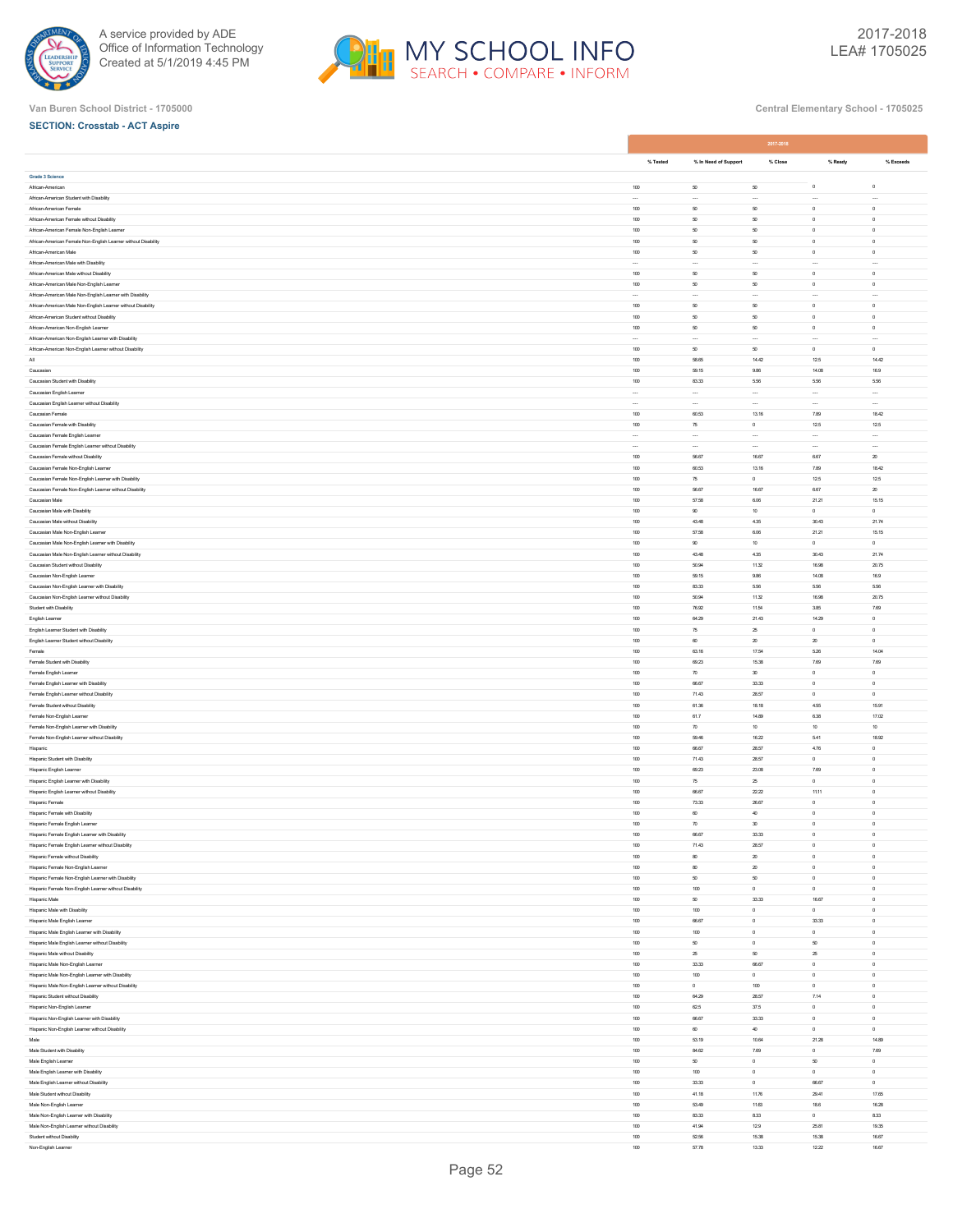



Non-English Learner Student with Disability 100 77.27 9.09 4.55 9.09 Non-English Learner Student without Disability 100 51.47 14.71 14.71 19.12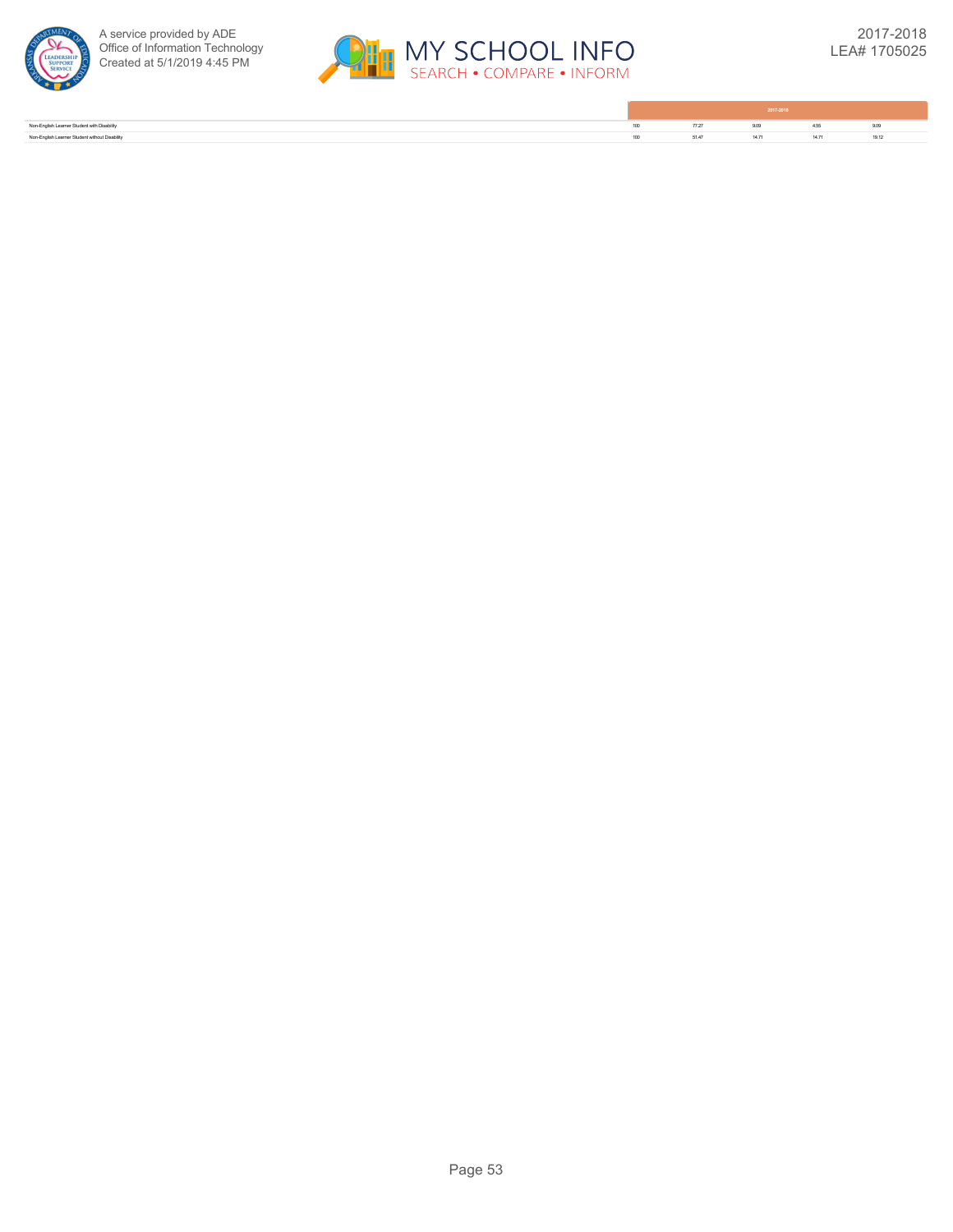



|                                                                                                                 | 2017-2018       |                         |                                     |                                     |                         |  |  |
|-----------------------------------------------------------------------------------------------------------------|-----------------|-------------------------|-------------------------------------|-------------------------------------|-------------------------|--|--|
|                                                                                                                 | % Tested        | % In Need of Support    | % Close                             | % Ready                             | % Exceeds               |  |  |
| Grade 4 Science                                                                                                 |                 |                         |                                     |                                     |                         |  |  |
| African-American                                                                                                | 100             | 66.67                   | $\circ$                             | $\,$ 0 $\,$                         | 33.33                   |  |  |
| African-American Student with Disability                                                                        | $\cdots$        | $\cdots$                | $\ddotsc$                           | $\ddotsc$                           | $\cdots$                |  |  |
| African-American Female                                                                                         | 100             | 100                     | $\,$ 0 $\,$                         | $\,$ 0 $\,$                         | $\,$ 0 $\,$             |  |  |
| African-American Female without Disability<br>African-American Female Non-English Learner                       | 100<br>$100\,$  | 100<br>100              | $\circ$<br>$\,$ 0                   | $\circ$<br>$\,$ 0                   | $\circ$<br>$\,$ 0       |  |  |
| African-American Female Non-English Learner without Disability                                                  | 100             | 100                     | $\,$ 0 $\,$                         | $\,$ 0 $\,$                         | $\,$ 0 $\,$             |  |  |
| African-American Male                                                                                           | 100             | $\,$ 0 $\,$             | $\,$ 0 $\,$                         | $\,$ 0 $\,$                         | 100                     |  |  |
| African-American Male with Disability                                                                           |                 | $\ddot{\phantom{a}}$    | $\sim$                              | $\ddot{\phantom{a}}$                |                         |  |  |
| African-American Male without Disability                                                                        | 100             | $\circ$                 | $\circ$                             | $\circ$                             | 100                     |  |  |
| African-American Male Non-English Learner<br>African-American Male Non-English Learner with Disability          | 100<br>$\sim$   | $\,$ 0 $\,$<br>$\sim$   | $\,$ 0 $\,$<br>$\ddot{\phantom{a}}$ | $\,$ 0 $\,$<br>$\ddot{\phantom{a}}$ | 100<br>$\sim$           |  |  |
| African-American Male Non-English Learner without Disability                                                    | 100             | $\circ$                 | $\circ$                             | $\circ$                             | 100                     |  |  |
| African-American Student without Disability                                                                     | $100\,$         | 66.67                   | $\,$ 0 $\,$                         | $\,$ 0                              | 33.33                   |  |  |
| African-American Non-English Learner                                                                            | 100             | 66.67                   | $\,$ 0 $\,$                         | $\,$ 0 $\,$                         | 33.33                   |  |  |
| African-American Non-English Learner with Disability                                                            | $\cdots$        | $\cdots$                | $\cdots$                            | $\ddotsc$                           | $\cdots$                |  |  |
| African-American Non-English Learner without Disability<br>All                                                  | $100\,$<br>100  | 66.67<br>39.51          | $\,$ 0 $\,$<br>321                  | $\,$ 0 $\,$<br>13.58                | 33.33<br>14.81          |  |  |
| Caucasian                                                                                                       | 100             | 42.59                   | 31.48                               | 12.96                               | 12.96                   |  |  |
| Caucasian Student with Disability                                                                               | 100             | 80                      | $20\,$                              | $\,$ 0 $\,$                         | $\,$ 0 $\,$             |  |  |
| Caucasian English Learner                                                                                       | $\cdots$        | $\cdots$                | $\sim$                              | $\ddotsc$                           | $\cdots$                |  |  |
| Caucasian English Learner without Disability                                                                    | $\cdots$        | $\sim$                  |                                     | $\cdots$                            |                         |  |  |
| Caucasian Female<br>Caucasian Female with Disability                                                            | 100<br>100      | 55<br>80                | $\rm{2S}$<br>$\rm{20}$              | $10\,$<br>$\,$ 0 $\,$               | $10$<br>$\,$ 0 $\,$     |  |  |
| Caucasian Female English Learner                                                                                | $\cdots$        | $\sim$                  | $\ddot{\phantom{a}}$                | $\ddotsc$                           | $\ddotsc$               |  |  |
| Caucasian Female English Learner without Disability                                                             | $\cdots$        | $\cdots$                | $\cdots$                            | $\cdots$                            | $\cdots$                |  |  |
| Caucasian Female without Disability                                                                             | 100             | 46.67                   | 26.67                               | 13.33                               | 13.33                   |  |  |
| Caucasian Female Non-English Learner                                                                            | 100             | 55                      | $\rm{2S}$                           | $10\,$                              | $10\,$                  |  |  |
| Caucasian Female Non-English Learner with Disability<br>Caucasian Female Non-English Learner without Disability | 100<br>$100\,$  | 80<br>46.67             | 20<br>26.67                         | $\circ$<br>13.33                    | $\circ$<br>13.33        |  |  |
| Caucasian Male                                                                                                  | 100             | 35.29                   | 35.29                               | 14.71                               | 14.71                   |  |  |
| Caucasian Male with Disability                                                                                  | 100             | 80                      | $\rm{20}$                           | $\circ$                             | $\,$ 0 $\,$             |  |  |
| Caucasian Male without Disability                                                                               | $100\,$         | 27.59                   | 37.93                               | 17.24                               | 17.24                   |  |  |
| Caucasian Male Non-English Learner                                                                              | 100             | 35.29                   | 35.29                               | 14.71                               | 14.71                   |  |  |
| Caucasian Male Non-English Learner with Disability                                                              | 100<br>100      | 80<br>27.59             | $20\,$<br>37.93                     | $\circ$<br>17.24                    | $\circ$<br>17.24        |  |  |
| Caucasian Male Non-English Learner without Disability<br>Caucasian Student without Disability                   | 100             | 34.09                   | 34.09                               | 15.91                               | 15.91                   |  |  |
| Caucasian Non-English Learner                                                                                   | $100\,$         | 42.59                   | 31.48                               | 12.96                               | 12.96                   |  |  |
| Caucasian Non-English Learner with Disability                                                                   | 100             | 80                      | $20\,$                              | $\,$ 0 $\,$                         | $\,$ 0 $\,$             |  |  |
| Caucasian Non-English Learner without Disability                                                                | 100             | 34.09                   | 34.09                               | 15.91                               | 15.91                   |  |  |
| Student with Disability<br>English Learner                                                                      | $100\,$<br>100  | 81.82<br>42.86          | 18.18<br>28.57                      | $\,$ 0<br>28.57                     | $\,0\,$<br>$\circ$      |  |  |
| English Learner Student with Disability                                                                         | $\cdots$        | $\cdots$                | $\cdots$                            | $\ddotsc$                           | $\cdots$                |  |  |
| English Learner Student without Disability                                                                      | 100             | 42.86                   | 28.57                               | 28.57                               | $\circ$                 |  |  |
| Female                                                                                                          | 100             | 51.43                   | 25.71                               | 11.43                               | 11.43                   |  |  |
| Female Student with Disability                                                                                  | $100\,$         | 83.33                   | 16.67                               | $\,$ 0 $\,$                         | $\,$ 0 $\,$             |  |  |
| Female English Learner<br>Female English Learner with Disability                                                | 100<br>$\cdots$ | 40<br>$\cdots$          | $20\,$<br>$\cdots$                  | $40\,$<br>$\ddotsc$                 | $\,$ 0 $\,$<br>$\cdots$ |  |  |
| Female English Learner without Disability                                                                       | $100\,$         | $40\,$                  | $\rm{20}$                           | $40\,$                              | $\,$ 0 $\,$             |  |  |
| Female Student without Disability                                                                               | 100             | 44.83                   | 27.59                               | 13.79                               | 13.79                   |  |  |
| Female Non-English Learner                                                                                      | 100             | 53.33                   | 26.67                               | 6.67                                | 13.33                   |  |  |
| Female Non-English Learner with Disability                                                                      | 100             | 83.33                   | 16.67                               | $\,$ 0 $\,$                         | $\,$ 0 $\,$             |  |  |
| Female Non-English Learner without Disability<br>Hispanic                                                       | 100<br>$100\,$  | 45.83<br>29.41          | 29.17<br>23.53                      | 8.33<br>23.53                       | 16.67<br>23.53          |  |  |
| Hispanic Student with Disability                                                                                | $\cdots$        | $\sim$                  | $\ddot{\phantom{a}}$                |                                     |                         |  |  |
| Hispanic English Learner                                                                                        | 100             | 42.86                   | 28.57                               | 28.57                               | $\,$ 0 $\,$             |  |  |
| Hispanic English Learner with Disability                                                                        |                 |                         |                                     |                                     |                         |  |  |
| Hispanic English Learner without Disability                                                                     | 100             | 42.86                   | 28.57                               | 28.57                               | $\circ$                 |  |  |
| Hispanic Female<br>Hispanic Female with Disability                                                              | 100<br>$\sim$   | 44.44<br>$\sim$         | 11.11<br>$\ddot{\phantom{a}}$       | 22.22<br>$\ddot{\phantom{a}}$       | 22.22<br>$\sim$         |  |  |
| Hispanic Female English Learner                                                                                 | 100             | 40                      | 20                                  | 40                                  | $\circ$                 |  |  |
| Hispanic Female English Learner with Disability                                                                 |                 |                         |                                     |                                     |                         |  |  |
| Hispanic Female English Learner without Disability                                                              | 100             | 40                      | 20                                  | $40\,$                              | $\circ$                 |  |  |
| Hispanic Female without Disability                                                                              | 100             | 44.44                   | 11.11                               | 22.22                               | 22.22                   |  |  |
| Hispanic Female Non-English Learner<br>Hispanic Female Non-English Learner with Disability                      | 100<br>$\cdots$ | $_{\rm 50}$<br>$\cdots$ | $\,$ 0 $\,$<br>$\cdots$             | $\,$ 0 $\,$<br>$\sim$               | $_{\rm 50}$<br>$\cdots$ |  |  |
| Hispanic Female Non-English Learner without Disability                                                          | 100             | 60                      | $\circ$                             | $\circ$                             | $_{50}$                 |  |  |
| Hispanic Male                                                                                                   | 100             | 12.5                    | 37.5                                | $\rm 25$                            | $\rm 25$                |  |  |
| Hispanic Male with Disability                                                                                   | $\cdots$        | $\cdots$                | $\cdots$                            | $\ddotsc$                           | $\cdots$                |  |  |
| Hispanic Male English Learner                                                                                   | $100\,$         | $_{50}$<br>$\sim$       | $_{\rm 50}$                         | $\,$ 0                              | $\,$ 0                  |  |  |
| Hispanic Male English Learner with Disability<br>Hispanic Male English Learner without Disability               | $\cdots$<br>100 | 60                      | $\cdots$<br>60                      | $\cdots$<br>$\,$ 0 $\,$             | $\cdots$<br>$\,$ 0 $\,$ |  |  |
| Hispanic Male without Disability                                                                                | $100\,$         | $12.5\,$                | $37.5\,$                            | $\rm 25$                            | $\rm 25$                |  |  |
| Hispanic Male Non-English Learner                                                                               | 100             | $\circ$                 | 33.33                               | 33.33                               | 33.33                   |  |  |
| Hispanic Male Non-English Learner with Disability                                                               | $\cdots$        | $\cdots$                | $\cdots$                            | $\ddotsc$                           | $\cdots$                |  |  |
| Hispanic Male Non-English Learner without Disability                                                            | 100             | $\circ$                 | 33.33                               | 33.33                               | 33.33                   |  |  |
| Hispanic Student without Disability<br>Hispanic Non-English Learner                                             | 100<br>100      | 29.41<br>$\rm{20}$      | 23.53<br>$\rm{20}$                  | 23.53<br>$\rm 20$                   | 23.53<br>$40\,$         |  |  |
| Hispanic Non-English Learner with Disability                                                                    | $\ddotsc$       | $\sim$                  | $\ddotsc$                           | $\ddotsc$                           | $\ddotsc$               |  |  |
| Hispanic Non-English Learner without Disability                                                                 | 100             | $20\,$                  | $20\,$                              | $\rm{20}$                           | $40\,$                  |  |  |
| Male                                                                                                            | $100\,$         | 30.43                   | 36.96                               | 15.22                               | 17.39                   |  |  |
| Male Student with Disability                                                                                    | 100             | 80                      | 20                                  | $\circ$                             | $\circ$                 |  |  |
| Male English Learner                                                                                            | 100<br>$\cdots$ | 60<br>$\cdots$          | 60<br>$\cdots$                      | $\circ$<br>$\ddotsc$                | $\circ$<br>$\cdots$     |  |  |
| Male English Learner with Disability<br>Male English Learner without Disability                                 | 100             | 60                      | 60                                  | $\circ$                             | $\circ$                 |  |  |
| Male Student without Disability                                                                                 | $100\,$         | 24.39                   | 39.02                               | 17.07                               | 19.51                   |  |  |
| Male Non-English Learner                                                                                        | 100             | 29.55                   | 36.36                               | 15.91                               | 18.18                   |  |  |
| Male Non-English Learner with Disability                                                                        | 100             | 80                      | $20\,$                              | $\,$ 0 $\,$                         | $\,$ 0 $\,$             |  |  |
| Male Non-English Learner without Disability                                                                     | $100\,$         | 23.08                   | 38.46                               | 17.95                               | 20.51                   |  |  |
| Student without Disability<br>Non-English Learner                                                               | 100<br>100      | 32.86<br>39.19          | 34.29<br>32.43                      | 15.71<br>12.16                      | 17.14<br>16.22          |  |  |
|                                                                                                                 |                 |                         |                                     |                                     |                         |  |  |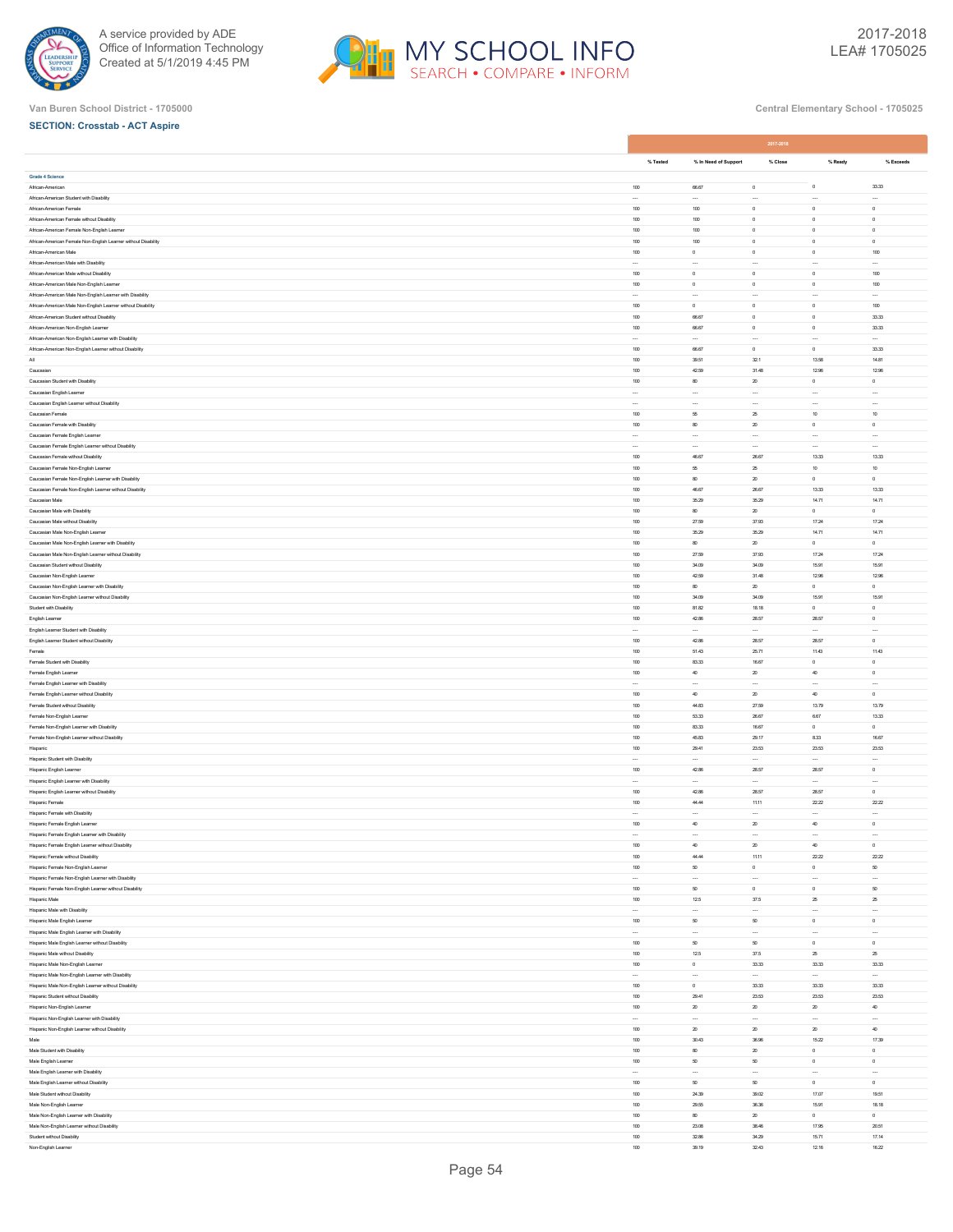



Non-English Learner Student with Disability 100 81.82 18.18 0 0 Non-English Learner Student without Disability 100 31.75 34.92 14.29 19.05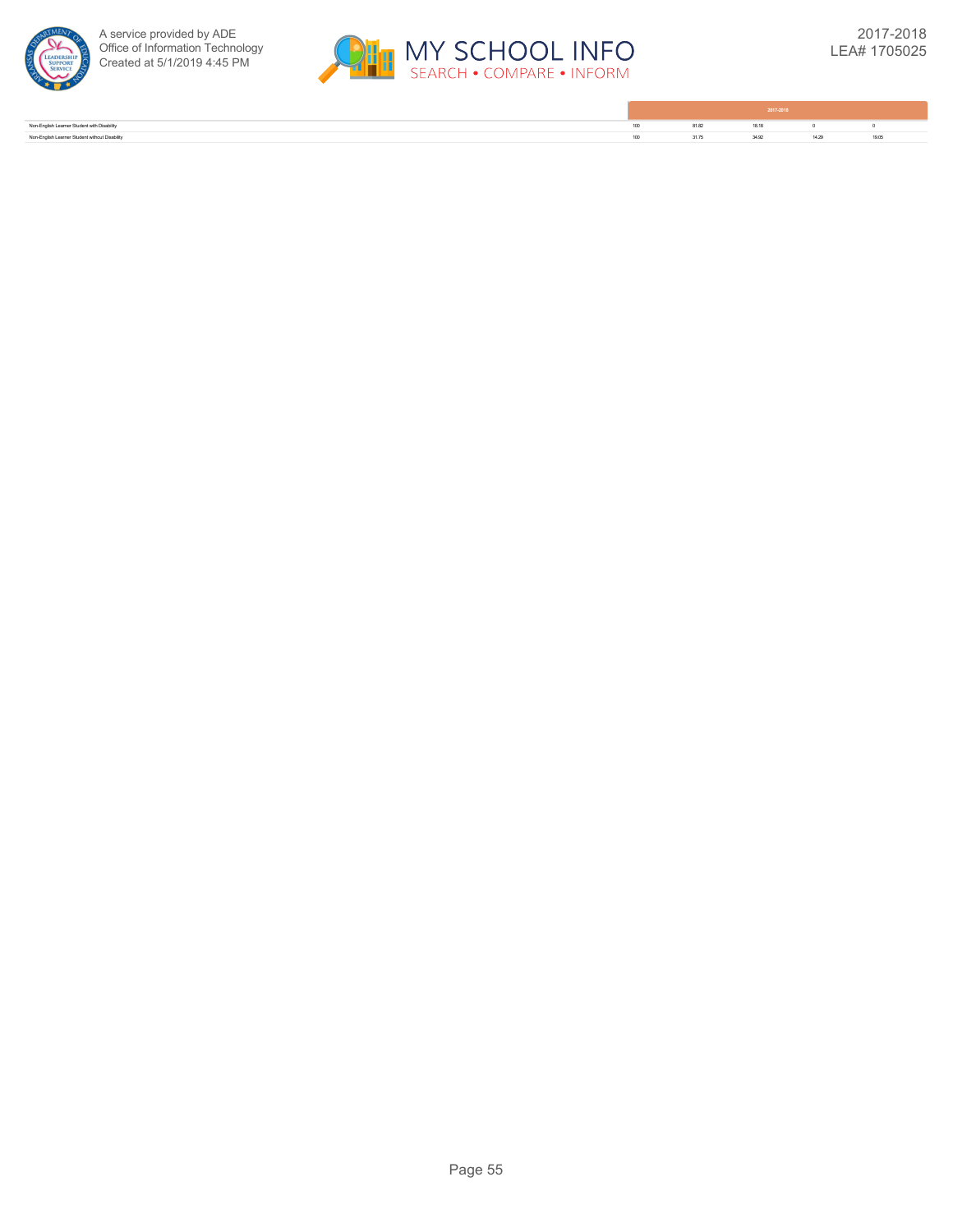



|                                                                                                               | 2017-2018             |                       |                         |                        |                            |  |  |
|---------------------------------------------------------------------------------------------------------------|-----------------------|-----------------------|-------------------------|------------------------|----------------------------|--|--|
|                                                                                                               | % Tested              | % In Need of Support  | $\%$ Close              | % Ready                | % Exceeds                  |  |  |
| Grade 5 Science                                                                                               |                       |                       |                         |                        |                            |  |  |
| African-American                                                                                              | 100                   | 60                    | $\,$ 0 $\,$             | 60                     | $\,$ 0 $\,$                |  |  |
| African-American Student with Disability                                                                      | 100                   | 100                   | $\,$ 0 $\,$             | $\,$ 0 $\,$            | $\,$ 0 $\,$                |  |  |
| African-American Female                                                                                       | $\ddot{\phantom{a}}$  | ш,                    | $\sim$                  | $\sim$                 |                            |  |  |
| African-American Female without Disability                                                                    | $\cdots$              | $\cdots$              | $\cdots$                | $\cdots$               | $\cdots$                   |  |  |
| African-American Female Non-English Learner                                                                   | $\cdots$<br>$\ddotsc$ | $\sim$<br>$\sim$      | $\ddotsc$<br>$\ddotsc$  | $\ddotsc$<br>$\ddotsc$ | $\ddotsc$<br>$\ddotsc$     |  |  |
| African-American Female Non-English Learner without Disability<br>African-American Male                       | 100                   | 60                    | $\,$ 0 $\,$             | 60                     | $\,$ 0 $\,$                |  |  |
| African-American Male with Disability                                                                         | $100\,$               | 100                   | $\,$ 0                  | $\,$ 0 $\,$            | $\,$ 0 $\,$                |  |  |
| African-American Male without Disability                                                                      | 100                   | $\circ$               | $\circ$                 | 100                    | $\circ$                    |  |  |
| African-American Male Non-English Learner                                                                     | 100                   | $_{50}$               | $\,$ 0 $\,$             | $_{50}$                | $\circ$                    |  |  |
| African-American Male Non-English Learner with Disability                                                     | 100                   | 100                   | $\,$ 0 $\,$             | $\circ$                | $\,$ 0 $\,$                |  |  |
| African-American Male Non-English Learner without Disability                                                  | 100                   | $\circ$               | $\circ$                 | 100                    | $\circ$                    |  |  |
| African-American Student without Disability                                                                   | $100\,$               | $\,$ 0 $\,$           | $\,$ 0 $\,$             | 100                    | $\,$ 0                     |  |  |
| African-American Non-English Learner<br>African-American Non-English Learner with Disability                  | 100<br>100            | $_{50}$<br>100        | $\,$ 0<br>$\,$ 0 $\,$   | 50<br>$\,$ 0 $\,$      | $\,$ 0 $\,$<br>$\,$ 0 $\,$ |  |  |
| African-American Non-English Learner without Disability                                                       | $100\,$               | $\circ$               | $\,$ 0                  | 100                    | $\circ$                    |  |  |
| All                                                                                                           | 100                   | 38.82                 | 16.47                   | 25.88                  | 18.82                      |  |  |
| Caucasian                                                                                                     | 100                   | 37.1                  | 17.74                   | 30.65                  | 14.52                      |  |  |
| Caucasian Student with Disability                                                                             | 100                   | 72.73                 | 18.18                   | $\circ$                | 9.09                       |  |  |
| Caucasian English Learner                                                                                     | 100                   | 100                   | $\circ$                 | $\circ$                | $\circ$                    |  |  |
| Caucasian English Learner without Disability                                                                  | $100\,$               | 100                   | $\,$ 0                  | $\,$ 0 $\,$            | $\,$ 0 $\,$                |  |  |
| Caucasian Female                                                                                              | 100                   | 33.33                 | 20.83                   | 37.5                   | 8.33                       |  |  |
| Caucasian Female with Disability                                                                              | 100                   | $\circ$               | 100                     | $\circ$                | $\circ$                    |  |  |
| Caucasian Female English Learner                                                                              | $100\,$               | 100<br>100            | $\,$ 0 $\,$<br>$\circ$  | $\,$ 0 $\,$<br>$\circ$ | $\,$ 0 $\,$<br>$\circ$     |  |  |
| Caucasian Female English Learner without Disability<br>Caucasian Female without Disability                    | 100<br>100            | 34.78                 | 17.39                   | 39.13                  | 8.7                        |  |  |
| Caucasian Female Non-English Learner                                                                          | 100                   | 30.43                 | 21.74                   | 39.13                  | 8.7                        |  |  |
| Caucasian Female Non-English Learner with Disability                                                          | 100                   | $\circ$               | 100                     | $\circ$                | $\circ$                    |  |  |
| Caucasian Female Non-English Learner without Disability                                                       | $100\,$               | 31.82                 | 18.18                   | 40.91                  | 9.09                       |  |  |
| Caucasian Male                                                                                                | 100                   | 39.47                 | 15.79                   | 26.32                  | 18.42                      |  |  |
| Caucasian Male with Disability                                                                                | 100                   | 80                    | $10$                    | $\,$ 0 $\,$            | $10\,$                     |  |  |
| Caucasian Male without Disability                                                                             | $100\,$               | $\rm{25}$             | 17.86                   | 35.71                  | 21.43                      |  |  |
| Caucasian Male Non-English Learner                                                                            | 100                   | 39.47                 | 15.79                   | 26.32                  | 18.42                      |  |  |
| Caucasian Male Non-English Learner with Disability                                                            | 100                   | 80                    | 10                      | $\,$ 0 $\,$            | $10\,$                     |  |  |
| Caucasian Male Non-English Learner without Disability<br>Caucasian Student without Disability                 | 100<br>100            | $_{\rm 25}$<br>29.41  | 17.86<br>17.65          | 35.71<br>37.25         | 21.43<br>15.69             |  |  |
| Caucasian Non-English Learner                                                                                 | $100\,$               | 36.07                 | 18.03                   | 31.15                  | 14.75                      |  |  |
| Caucasian Non-English Learner with Disability                                                                 | 100                   | 72.73                 | 18.18                   | $\circ$                | 9.09                       |  |  |
| Caucasian Non-English Learner without Disability                                                              | 100                   | 28                    | $18$                    | 38                     | $16\,$                     |  |  |
| Student with Disability                                                                                       | $100\,$               | 83.33                 | 11.11                   | $\,$ 0 $\,$            | 5.56                       |  |  |
| English Learner                                                                                               | 100                   | 44.44                 | 11.11                   | 22.22                  | 22.22                      |  |  |
| English Learner Student with Disability                                                                       | 100                   | 100                   | $\,$ 0 $\,$             | $\circ$                | $\circ$                    |  |  |
| English Learner Student without Disability                                                                    | 100                   | 28.57                 | 14.29                   | 28.57                  | 28.57                      |  |  |
| Female                                                                                                        | 100                   | 33.33                 | 21.21                   | 30.3                   | 15.15                      |  |  |
| Female Student with Disability                                                                                | $100\,$               | $_{\rm 50}$           | $_{\rm S0}$             | $\,$ 0                 | $\,0\,$                    |  |  |
| Female English Learner<br>Female English Learner with Disability                                              | 100<br>100            | 40<br>100             | $20\,$<br>$\,$ 0 $\,$   | $20\,$<br>$\,$ 0 $\,$  | $20\,$<br>$\,$ 0 $\,$      |  |  |
| Female English Learner without Disability                                                                     | $100\,$               | $\rm{z}\rm{s}$        | $\rm{2S}$               | 25                     | $\rm 25$                   |  |  |
| Female Student without Disability                                                                             | 100                   | 32.26                 | 19.35                   | 32.26                  | 16.13                      |  |  |
| Female Non-English Learner                                                                                    | 100                   | 32.14                 | 21.43                   | 32.14                  | 14.29                      |  |  |
| Female Non-English Learner with Disability                                                                    | 100                   | $\,0\,$               | 100                     | $\circ$                | $\circ$                    |  |  |
| Female Non-English Learner without Disability                                                                 | 100                   | 33.33                 | 18.52                   | 33.33                  | 14.81                      |  |  |
| Hispanic                                                                                                      | $100\,$               | 47.37                 | $_{\rm 5.26}$           | 10.53                  | 36.84                      |  |  |
| Hispanic Student with Disability                                                                              | 100                   | 100                   | $\circ$                 | $\circ$<br>$\rm{25}$   | $\circ$                    |  |  |
| Hispanic English Learner<br>Hispanic English Learner with Disability                                          | 100<br>$100\,$        | 37.5<br>100           | 12.5<br>$\,$ 0 $\,$     | $\,$ 0 $\,$            | $\rm{25}$<br>$\,$ 0 $\,$   |  |  |
| Hispanic English Learner without Disability                                                                   | 100                   | 16.67                 | 16.67                   | 33.33                  | 33.33                      |  |  |
| Hispanic Female                                                                                               | 100                   | 37.5                  | 12.5                    | 12.5                   | 37.5                       |  |  |
| Hispanic Female with Disability                                                                               | 100                   | 100                   | $\,$ 0                  | $\,0\,$                | $\,$ 0 $\,$                |  |  |
| Hispanic Female English Learner                                                                               | 100                   | $\rm{2S}$             | 25                      | 25                     | $\rm{2S}$                  |  |  |
| Hispanic Female English Learner with Disability                                                               | 100                   | 100                   | $\circ$                 | $\circ$                | $\,$ 0                     |  |  |
| Hispanic Female English Learner without Disability                                                            | 100                   | $\,0\,$               | 33.33                   | 33.33                  | 33.33                      |  |  |
| Hispanic Female without Disability                                                                            | 100                   | 28.57                 | 14.29                   | 14.29                  | 42.86                      |  |  |
| Hispanic Female Non-English Learner                                                                           | $100\,$<br>$\cdots$   | $_{\rm 50}$<br>$\sim$ | $\,$ 0 $\,$<br>$\cdots$ | $\,0\,$<br>$\cdots$    | $_{\rm 50}$<br>$\cdots$    |  |  |
| Hispanic Female Non-English Learner with Disability<br>Hispanic Female Non-English Learner without Disability | 100                   | 60                    | $\,$ 0 $\,$             | $\,$ 0 $\,$            | $_{50}$                    |  |  |
| Hispanic Male                                                                                                 | 100                   | 54.55                 | $\,$ 0 $\,$             | 9.09                   | 36.36                      |  |  |
| Hispanic Male with Disability                                                                                 | 100                   | 100                   | $\circ$                 | $^{\circ}$             | $^{\circ}$                 |  |  |
| Hispanic Male English Learner                                                                                 | $100\,$               | $_{\rm 50}$           | $\,$ 0 $\,$             | 25                     | $\rm 25$                   |  |  |
| Hispanic Male English Learner with Disability                                                                 | 100                   | 100                   | $\,$ 0 $\,$             | $\circ$                | $\circ$                    |  |  |
| Hispanic Male English Learner without Disability                                                              | 100                   | 33.33                 | $\,$ 0 $\,$             | 33.33                  | 33.33                      |  |  |
| Hispanic Male without Disability                                                                              | $100\,$               | 16.67                 | $\,$ 0                  | 16.67                  | 66.67                      |  |  |
| Hispanic Male Non-English Learner                                                                             | 100                   | 57.14                 | $\circ$                 | $\circ$                | 42.86                      |  |  |
| Hispanic Male Non-English Learner with Disability<br>Hispanic Male Non-English Learner without Disability     | 100<br>100            | 100<br>$\,0\,$        | $\,$ 0 $\,$<br>$\,$ 0   | $\circ$<br>$\,0\,$     | $\circ$<br>100             |  |  |
| Hispanic Student without Disability                                                                           | 100                   | 23.08                 | 7.69                    | 15.38                  | 53.85                      |  |  |
| Hispanic Non-English Learner                                                                                  | $100\,$               | 54.55                 | $\,$ 0 $\,$             | $\,0\,$                | 45.45                      |  |  |
| Hispanic Non-English Learner with Disability                                                                  | 100                   | 100                   | $\,$ 0                  | $\circ$                | $\,$ 0 $\,$                |  |  |
| Hispanic Non-English Learner without Disability                                                               | 100                   | 28.57                 | $\,$ 0 $\,$             | $\,$ 0 $\,$            | 71.43                      |  |  |
| Male                                                                                                          | $100\,$               | 42.31                 | 13.46                   | 23.08                  | 21.15                      |  |  |
| Male Student with Disability                                                                                  | 100                   | 87.5                  | 6.25                    | $^{\circ}$             | 6.25                       |  |  |
| Male English Learner                                                                                          | 100                   | 60                    | $\,$ 0 $\,$             | $\rm{25}$              | $\rm 25$                   |  |  |
| Male English Learner with Disability                                                                          | 100                   | 100                   | $\,$ 0 $\,$             | $\circ$                | $\circ$                    |  |  |
| Male English Learner without Disability<br>Male Student without Disability                                    | 100<br>$100\,$        | 33.33<br>22.22        | $\,$ 0 $\,$<br>16.67    | 33.33<br>33.33         | 33.33<br>27.78             |  |  |
| Male Non-English Learner                                                                                      | 100                   | 41.67                 | 14.58                   | 22.92                  | 20.83                      |  |  |
| Male Non-English Learner with Disability                                                                      | 100                   | 86.67                 | 6.67                    | $\circ$                | 6.67                       |  |  |
| Male Non-English Learner without Disability                                                                   | $100\,$               | 21.21                 | 18.18                   | 33.33                  | 27.27                      |  |  |
| Student without Disability                                                                                    | 100                   | 26.87                 | 17.91                   | 32.84                  | 22.39                      |  |  |
| Non-English Learner                                                                                           | 100                   | 38.16                 | 17.11                   | 26.32                  | 18.42                      |  |  |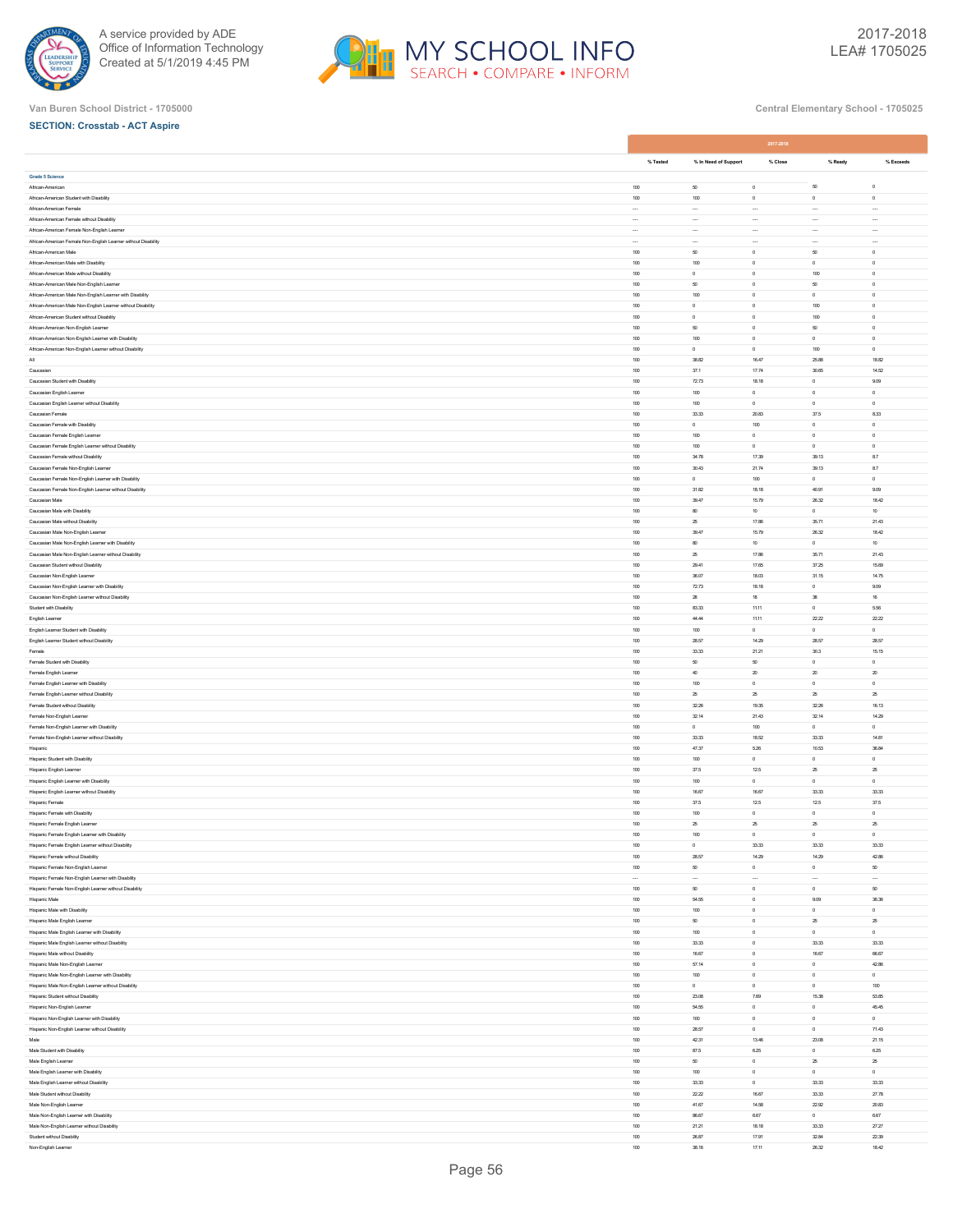



Non-English Learner Student with Disability 100 81.25 12.5 0 6.25 Non-English Learner Student without Disability 100 26.67 18.33 33.33 21.67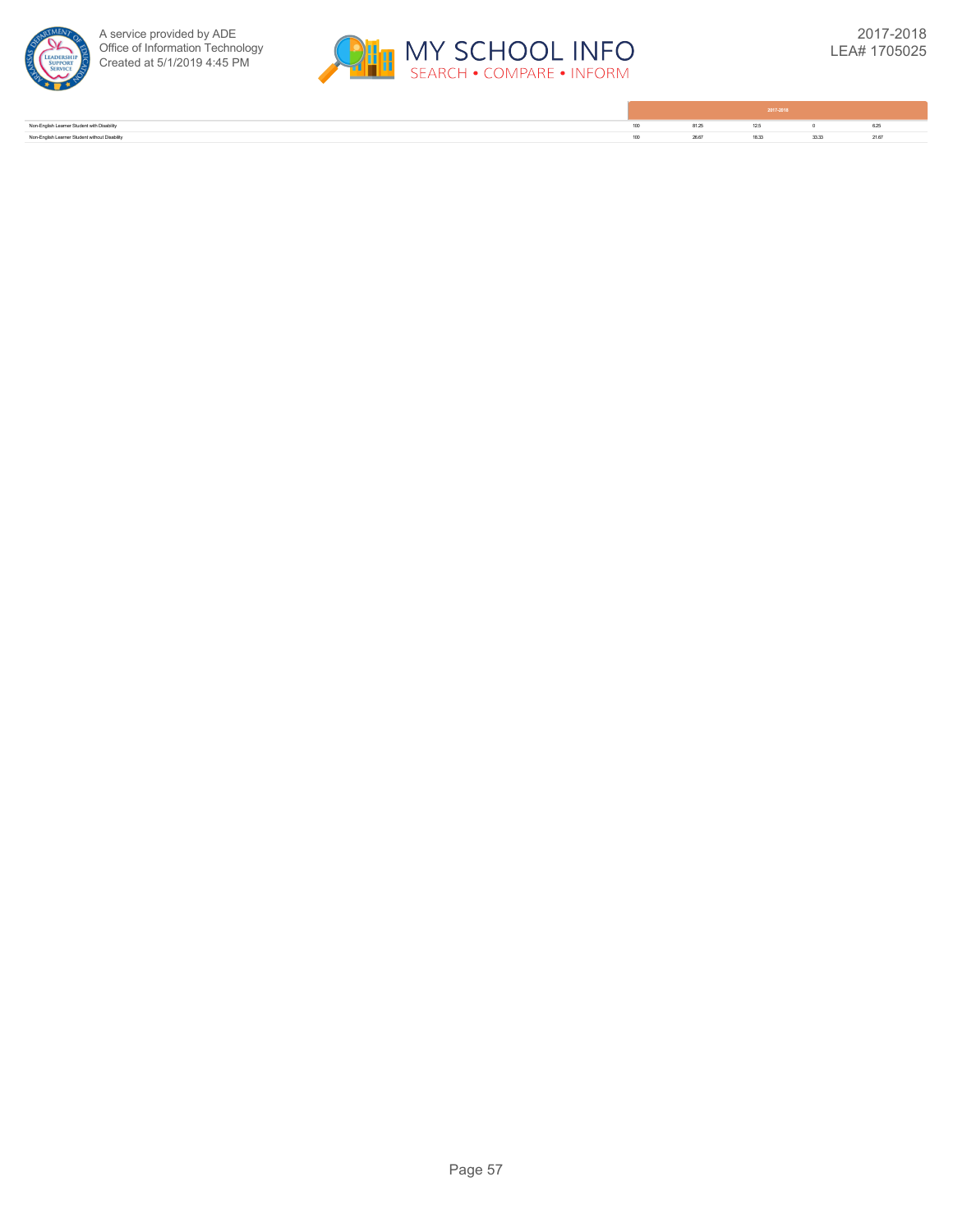



|                                                                                                                 |                                  |                                      | 2017-2018                         |                      |                          |
|-----------------------------------------------------------------------------------------------------------------|----------------------------------|--------------------------------------|-----------------------------------|----------------------|--------------------------|
|                                                                                                                 | $\%$ Tested                      | % In Need of Support                 | $\%$ Close                        | % Ready              | % Exceeds                |
| <b>Grade 6 Science</b>                                                                                          |                                  |                                      |                                   |                      |                          |
| African-American                                                                                                | $\cdots$                         | $\cdots$                             | $\ldots$                          | $\cdots$             | $\cdots$                 |
| African-American Student with Disability                                                                        | $\cdots$                         | $\cdots$                             | $\cdots$                          | $\cdots$             | $\cdots$                 |
| African-American Female                                                                                         | $\cdots$                         | $\ddotsc$                            | $\cdots$                          | $\cdots$             | $\cdots$                 |
| African-American Female without Disability                                                                      | $\ddotsc$                        | $\sim$                               | $\ddotsc$                         | $\ddotsc$            | $\ddotsc$                |
| African-American Female Non-English Learner                                                                     | $\cdots$                         | $\cdots$                             | $\cdots$                          | $\cdots$             | $\cdots$                 |
| African-American Female Non-English Learner without Disability                                                  | $\cdots$                         | $\ddotsc$                            | $\cdots$                          | $\cdots$             | $\cdots$                 |
| African-American Male                                                                                           | $\cdots$                         | $\cdots$                             | $\cdots$                          | $\cdots$             | $\cdots$                 |
| African-American Male with Disability                                                                           | $\cdots$                         | $\cdots$                             | $\cdots$                          | $\cdots$             | $\cdots$                 |
| African-American Male without Disability                                                                        | $\cdots$                         | $\cdots$                             | $\cdots$                          | $\cdots$             | $\cdots$                 |
| African-American Male Non-English Learner                                                                       | $\cdots$                         | $\cdots$                             | $\ddotsc$                         | $\cdots$             | $\cdots$                 |
| African-American Male Non-English Learner with Disability                                                       | $\cdots$                         | $\sim$                               | $\cdots$                          | $\ddotsc$            | $\cdots$                 |
| African-American Male Non-English Learner without Disability<br>African-American Student without Disability     | $\cdots$<br>$\cdots$             | $\cdots$<br>$\cdots$                 | $\ddotsc$<br>$\ddot{\phantom{0}}$ | $\cdots$<br>$\cdots$ | $\cdots$<br>$\cdots$     |
| African-American Non-English Learner                                                                            | $\cdots$                         | $\cdots$                             | $\ddot{\phantom{0}}$              | $\ddot{\phantom{0}}$ | $\cdots$                 |
| African-American Non-English Learner with Disability                                                            | $\cdots$                         | $\cdots$                             | $\cdots$                          | $\cdots$             | $\cdots$                 |
| African-American Non-English Learner without Disability                                                         | $\cdots$                         | $\cdots$                             | $\cdots$                          | $\cdots$             | $\cdots$                 |
| All                                                                                                             | à.                               | $\sim$                               | $\ddot{\phantom{a}}$              | $\ddotsc$            |                          |
| Caucasian                                                                                                       | $\cdots$                         | $\cdots$                             | $\cdots$                          | $\cdots$             | $\cdots$                 |
| Caucasian Student with Disability                                                                               | $\ddotsc$                        | $\ddot{\phantom{0}}$                 | $\ddot{\phantom{0}}$              | $\ddotsc$            |                          |
| Caucasian English Learner                                                                                       | $\sim$                           | $\sim$                               | $\sim$                            | $\cdots$             | $\overline{\phantom{a}}$ |
| Caucasian English Learner without Disability                                                                    | $\cdots$                         | $\cdots$                             | $\cdots$                          | $\cdots$             | $\cdots$                 |
| Caucasian Female                                                                                                | $\cdots$                         | $\cdots$                             | $\cdots$                          | $\cdots$             | $\cdots$                 |
| Caucasian Female with Disability                                                                                | $\cdots$                         | $\cdots$                             | $\ddotsc$                         | $\cdots$             | $\cdots$                 |
| Caucasian Female English Learner                                                                                | $\cdots$                         | $\cdots$                             | $\cdots$                          | $\cdots$             | $\cdots$                 |
| Caucasian Female English Learner without Disability                                                             | $\ddotsc$                        | $\ddotsc$                            | $\ddot{\phantom{0}}$              | $\cdots$             | $\cdots$                 |
| Caucasian Female without Disability                                                                             | $\cdots$                         | $\cdots$                             | $\cdots$                          | $\cdots$             | $\cdots$                 |
| Caucasian Female Non-English Learner                                                                            | $\cdots$                         | $\cdots$                             | $\ddot{\phantom{0}}$              | $\ddot{\phantom{0}}$ | $\cdots$                 |
| Caucasian Female Non-English Learner with Disability<br>Caucasian Female Non-English Learner without Disability | $\cdots$<br>$\cdots$             | $\cdots$<br>$\cdots$                 | $\cdots$<br>$\cdots$              | $\cdots$<br>$\cdots$ | $\cdots$<br>$\cdots$     |
| Caucasian Male                                                                                                  |                                  | $\sim$                               | $\cdots$                          | $\ddotsc$            |                          |
| Caucasian Male with Disability                                                                                  | $\cdots$<br>$\cdots$             | $\cdots$                             | $\ddotsc$                         | $\cdots$             | $\cdots$<br>$\cdots$     |
| Caucasian Male without Disability                                                                               | $\cdots$                         | $\cdots$                             | $\cdots$                          | $\cdots$             | $\cdots$                 |
| Caucasian Male Non-English Learner                                                                              | $\sim$                           | $\sim$                               | $\ddotsc$                         | $\ddotsc$            | $\ddotsc$                |
| Caucasian Male Non-English Learner with Disability                                                              | $\cdots$                         | $\cdots$                             | $\cdots$                          | $\cdots$             | $\cdots$                 |
| Caucasian Male Non-English Learner without Disability                                                           | $\cdots$                         | $\ddotsc$                            | $\cdots$                          | $\cdots$             | $\cdots$                 |
| Caucasian Student without Disability                                                                            |                                  | $\sim$                               | $\ddotsc$                         |                      | $\ddotsc$                |
| Caucasian Non-English Learner                                                                                   | $\cdots$                         | $\cdots$                             | $\cdots$                          | $\cdots$             | $\cdots$                 |
| Caucasian Non-English Learner with Disability                                                                   | $\cdots$                         | $\ddot{\phantom{0}}$                 | $\ddot{\phantom{0}}$              |                      |                          |
| Caucasian Non-English Learner without Disability                                                                | $\cdots$                         | $\cdots$                             | $\ddotsc$                         | $\cdots$             | $\cdots$                 |
| Student with Disability                                                                                         | $\cdots$                         | $\cdots$                             | $\cdots$                          | $\cdots$             | $\cdots$                 |
| English Learner                                                                                                 | $\cdots$                         | $\cdots$                             | $\cdots$                          | $\cdots$             | $\cdots$                 |
| English Learner Student with Disability                                                                         | $\cdots$                         | $\cdots$                             | $\ddotsc$                         | $\cdots$             | $\cdots$                 |
| English Learner Student without Disability                                                                      | $\cdots$                         | $\cdots$                             | $\cdots$                          | $\cdots$             | $\cdots$                 |
| Female<br>Female Student with Disability                                                                        | $\cdots$                         | $\ddot{\phantom{0}}$                 | $\ddotsc$<br>$\ddot{\phantom{0}}$ | $\cdots$<br>$\cdots$ | $\cdots$                 |
|                                                                                                                 | $\cdots$                         | $\cdots$<br>$\overline{\phantom{a}}$ | $\ddot{\phantom{0}}$              | $\ddotsc$            | $\cdots$<br>$\ddotsc$    |
| Female English Learner<br>Female English Learner with Disability                                                | $\cdots$<br>$\cdots$             | $\cdots$                             | $\cdots$                          | $\cdots$             | $\cdots$                 |
| Female English Learner without Disability                                                                       | $\cdots$                         | $\cdots$                             | $\cdots$                          | $\cdots$             | $\cdots$                 |
| Female Student without Disability                                                                               | $\ddot{\phantom{a}}$             | $\sim$                               | $\ddotsc$                         | $\ddotsc$            | $\cdots$                 |
| Female Non-English Learner                                                                                      | $\cdots$                         | $\cdots$                             | $\cdots$                          | $\cdots$             | $\cdots$                 |
| Female Non-English Learner with Disability                                                                      | $\ddotsc$                        | $\sim$                               | $\ddot{\phantom{0}}$              | $\ddotsc$            |                          |
| Female Non-English Learner without Disability                                                                   | $\sim$                           | $\ddotsc$                            | $\sim$                            | $\ddotsc$            | $\overline{\phantom{a}}$ |
| Hispanic                                                                                                        | $\cdots$                         | $\cdots$                             | $\cdots$                          | $\cdots$             | $\cdots$                 |
| Hispanic Student with Disability                                                                                | $\cdots$                         | $\cdots$                             | $\cdots$                          | $\cdots$             | $\cdots$                 |
| Hispanic English Learner                                                                                        | $\cdots$                         | $\cdots$                             | $\ddotsc$                         | $\cdots$             | $\cdots$                 |
| Hispanic English Learner with Disability                                                                        | $\cdots$                         | $\cdots$                             | $\cdots$                          | $\cdots$             | $\cdots$                 |
| Hispanic English Learner without Disability                                                                     | $\cdots$                         | $\ddotsc$                            | $\ddot{\phantom{0}}$              | $\cdots$             | $\cdots$                 |
| Hispanic Female                                                                                                 | $\cdots$                         | $\cdots$                             | $\ddotsc$                         | $\cdots$             | $\cdots$                 |
| Hispanic Female with Disability                                                                                 | $\cdots$                         | $\sim$                               | $\cdots$                          | $\ddot{\phantom{0}}$ | $\cdots$                 |
| Hispanic Female English Learner<br>Hispanic Female English Learner with Disability                              | $\cdots$<br>$\cdots$             | $\cdots$<br>$\cdots$                 | $\cdots$<br>$\cdots$              | $\cdots$<br>$\cdots$ | $\cdots$<br>$\cdots$     |
| Hispanic Female English Learner without Disability                                                              | $\cdots$                         | $\cdots$                             | $\cdots$                          | $\cdots$             | $\ddotsc$                |
| Hispanic Female without Disability                                                                              | $\cdots$                         | $\sim$                               | $\cdots$                          | $\cdots$             | $\cdots$                 |
| Hispanic Female Non-English Learner                                                                             | $\cdots$                         | $\cdots$                             | $\cdots$                          | $\ldots$             | $\ldots$                 |
| Hispanic Female Non-English Learner with Disability                                                             | $\sim$                           | $\sim$                               | $\sim$                            | $\ddotsc$            | $\cdots$                 |
| Hispanic Female Non-English Learner without Disability                                                          | $\cdots$                         | $\cdots$                             | $\cdots$                          | $\cdots$             | $\ldots$                 |
| Hispanic Male                                                                                                   | $\cdots$                         | $\cdots$                             | $\cdots$                          | $\cdots$             | $\ldots$                 |
| Hispanic Male with Disability                                                                                   | $\sim$                           | $\sim$                               | $\sim$                            | $\ddotsc$            | $\cdots$                 |
| Hispanic Male English Learner                                                                                   | $\cdots$                         | $\cdots$                             | $\cdots$                          | $\cdots$             | $\cdots$                 |
| Hispanic Male English Learner with Disability                                                                   | $\ldots$                         | $\cdots$                             | $\cdots$                          | $\cdots$             | $\cdots$                 |
| Hispanic Male English Learner without Disability                                                                | $\cdots$                         | $\cdots$                             | $\ddotsc$                         | $\ddotsc$            | $\cdots$                 |
| Hispanic Male without Disability                                                                                | $\cdots$                         | $\cdots$                             | $\cdots$                          | $\cdots$             | $\cdots$                 |
| Hispanic Male Non-English Learner                                                                               | $\ldots$<br>$\cdots$             | $\cdots$<br>$\sim$                   | $\cdots$<br>$\sim$                | $\cdots$<br>$\cdots$ | $\cdots$<br>$\cdots$     |
| Hispanic Male Non-English Learner with Disability<br>Hispanic Male Non-English Learner without Disability       |                                  | $\cdots$                             |                                   | $\cdots$             |                          |
| Hispanic Student without Disability                                                                             | $\ddot{\phantom{0}}$<br>$\ldots$ | $\cdots$                             | $\cdots$<br>$\cdots$              | $\cdots$             | $\cdots$<br>$\cdots$     |
| Hispanic Non-English Learner                                                                                    | $\cdots$                         | $\cdots$                             | $\cdots$                          | $\cdots$             | $\cdots$                 |
| Hispanic Non-English Learner with Disability                                                                    | $\cdots$                         | $\ddotsc$                            | $\ddot{\phantom{0}}$              | $\ddotsc$            | $\cdots$                 |
| Hispanic Non-English Learner without Disability                                                                 | $\cdots$                         | $\cdots$                             | $\cdots$                          | $\cdots$             | $\cdots$                 |
| Male                                                                                                            | $\cdots$                         | $\cdots$                             | $\cdots$                          | $\ldots$             | $\ldots$                 |
| Male Student with Disability                                                                                    | $\ddotsc$                        | $\sim$                               | $\sim$                            | $\ddotsc$            |                          |
| Male English Learner                                                                                            | $\cdots$                         | $\cdots$                             | $\cdots$                          | $\cdots$             | $\ldots$                 |
| Male English Learner with Disability                                                                            | $\cdots$                         | $\cdots$                             | $\cdots$                          |                      | $\cdots$                 |
| Male English Learner without Disability                                                                         | $\ddotsc$                        | $\sim$                               | $\sim$                            | $\ddotsc$            | $\cdots$                 |
| Male Student without Disability                                                                                 | $\cdots$                         | $\cdots$                             | $\cdots$                          | $\cdots$             | $\cdots$                 |
| Male Non-English Learner                                                                                        | $\cdots$                         | $\cdots$                             | $\cdots$                          | $\cdots$             | $\cdots$                 |
| Male Non-English Learner with Disability                                                                        | $\cdots$                         | $\cdots$                             | $\cdots$                          | $\ddotsc$            | $\cdots$                 |
| Male Non-English Learner without Disability<br>Student without Disability                                       | $\cdots$<br>$\cdots$             | $\cdots$<br>$\cdots$                 | $\cdots$<br>$\ldots$              | $\cdots$<br>$\cdots$ | $\cdots$<br>$\cdots$     |
| Non-English Learner                                                                                             | $\cdots$                         | $\cdots$                             | $\cdots$                          | $\cdots$             | $\ldots$                 |
|                                                                                                                 |                                  |                                      |                                   |                      |                          |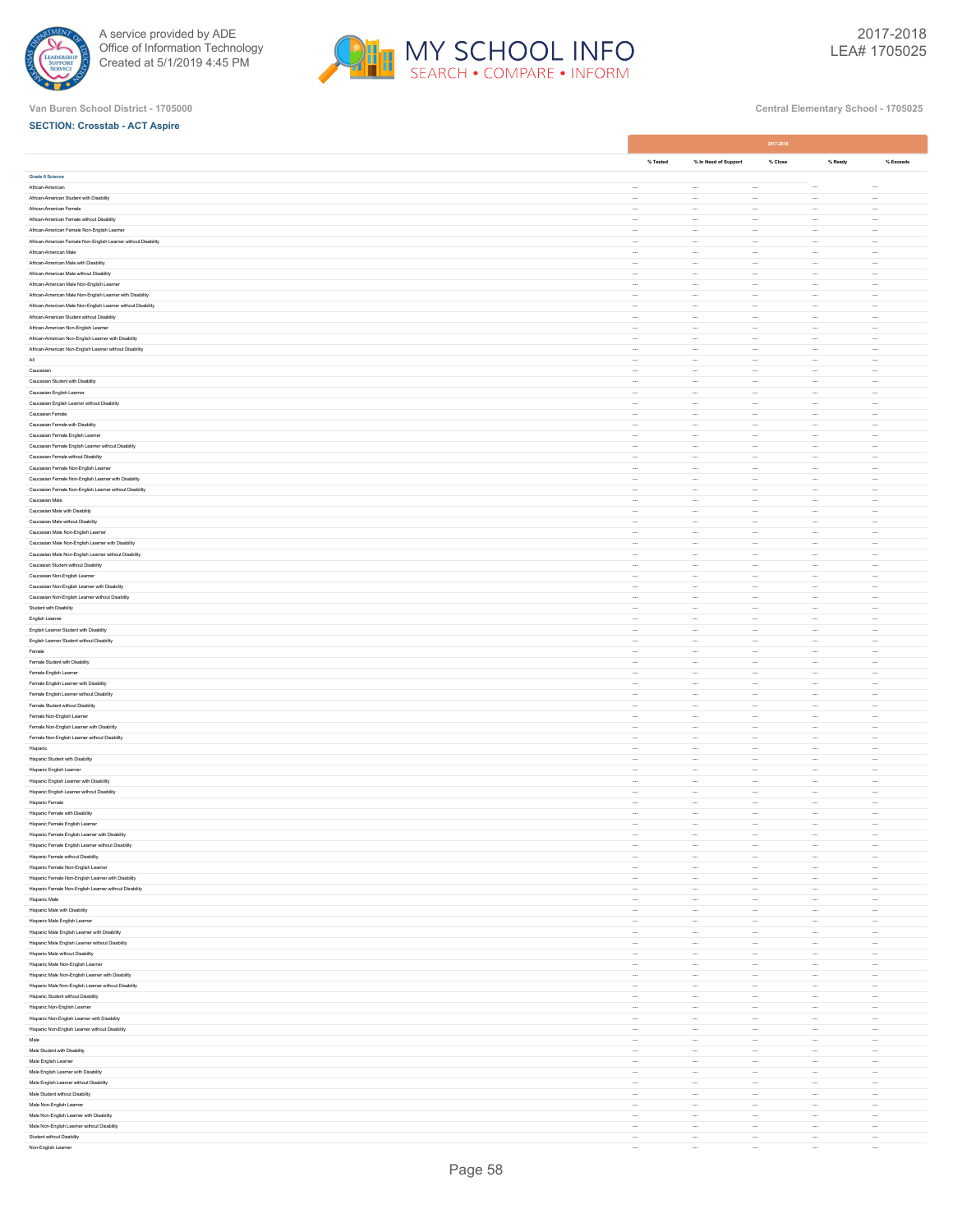



Non-English Learner Student with Disability --- --- --- --- --- Non-English Learner Student without Disability --- --- --- --- ---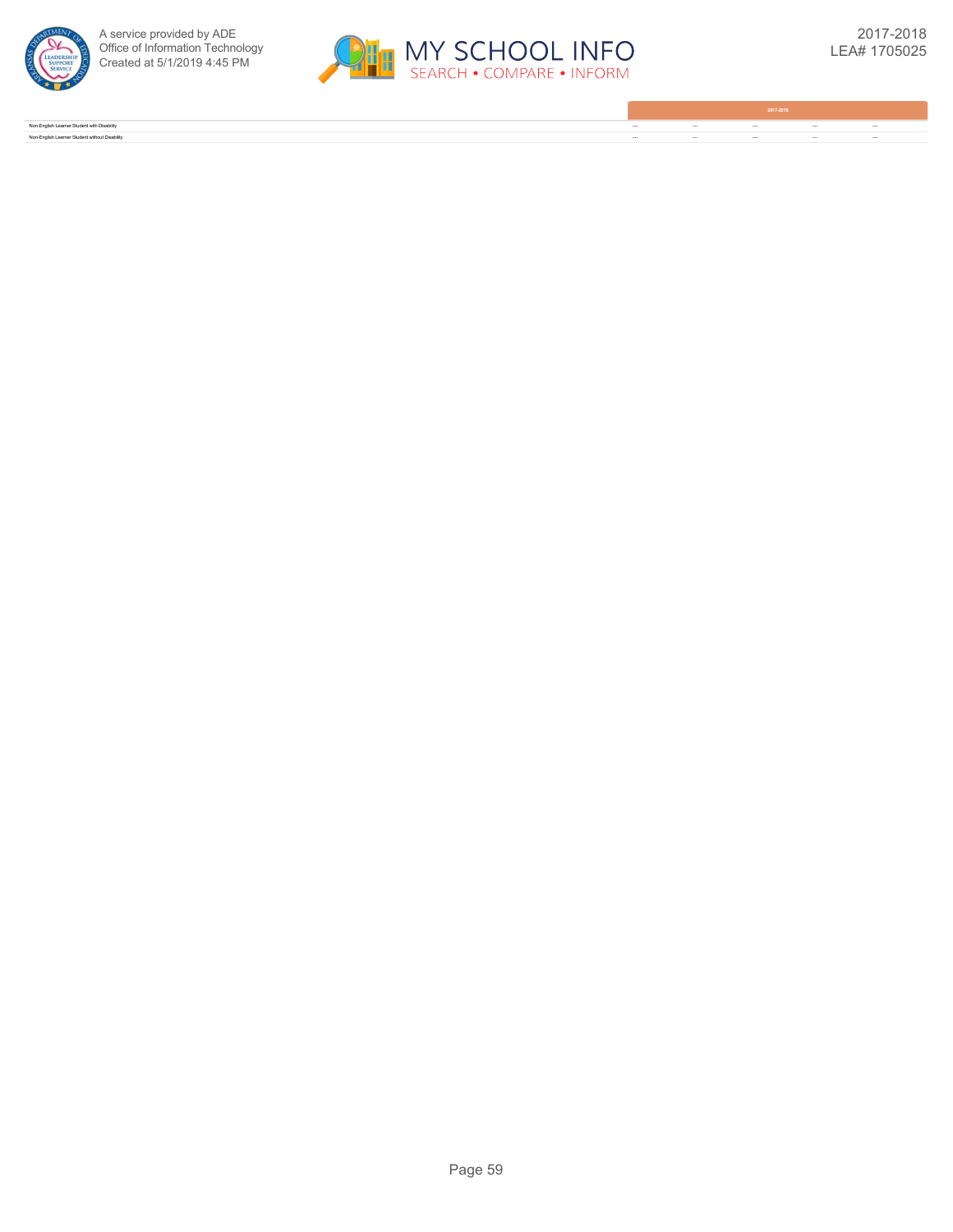



|                                                                                                                 | 2017-2018                        |                                 |                          |                         |                                      |
|-----------------------------------------------------------------------------------------------------------------|----------------------------------|---------------------------------|--------------------------|-------------------------|--------------------------------------|
|                                                                                                                 | $%$ Tested                       | % In Need of Support            | % Close                  | % Ready                 | % Exceeds                            |
| Grade 7 Science                                                                                                 |                                  |                                 |                          |                         |                                      |
| African-American                                                                                                | $\cdots$                         | $\cdots$                        | $\cdots$                 | $\cdots$                | $\cdots$                             |
| African-American Student with Disability                                                                        | $\ldots$                         | $\cdots$                        | $\ldots$                 | $\cdots$                | $\cdots$                             |
| African-American Female<br>African-American Female without Disability                                           | $\sim$<br>$\cdots$               | $\sim$<br>$\sim$                | $\sim$<br>$\cdots$       | $\ddotsc$<br>$\cdots$   | $\cdots$<br>$\cdots$                 |
| African-American Female Non-English Learner                                                                     | $\cdots$                         | $\ddotsc$                       | $\ddot{\phantom{0}}$     | $\ddotsc$               |                                      |
| African-American Female Non-English Learner without Disability                                                  | $\cdots$                         | $\sim$                          | $\sim$                   | $\ddotsc$               | $\overline{\phantom{a}}$             |
| African-American Male                                                                                           | $\cdots$                         | $\cdots$                        | $\cdots$                 | $\cdots$                | $\cdots$                             |
| African-American Male with Disability                                                                           | $\cdots$                         | $\cdots$                        | $\cdots$                 | $\cdots$                | $\cdots$                             |
| African-American Male without Disability<br>African-American Male Non-English Learner                           | $\cdots$<br>$\cdots$             | $\cdots$<br>$\cdots$            | $\ddotsc$<br>$\cdots$    | $\cdots$<br>$\cdots$    | $\cdots$<br>$\cdots$                 |
| African-American Male Non-English Learner with Disability                                                       | $\cdots$                         | $\ddotsc$                       | $\ddot{\phantom{0}}$     | $\cdots$                | $\cdots$                             |
| African-American Male Non-English Learner without Disability                                                    | $\cdots$                         | $\cdots$                        | $\cdots$                 | $\cdots$                | $\cdots$                             |
| African-American Student without Disability                                                                     | $\cdots$                         | $\ddot{\phantom{a}}$            | $\ddot{\phantom{0}}$     | $\ddotsc$               | $\ddotsc$                            |
| African-American Non-English Learner                                                                            | $\cdots$                         | $\cdots$                        | $\cdots$                 | $\cdots$                | $\cdots$                             |
| African-American Non-English Learner with Disability<br>African-American Non-English Learner without Disability | $\cdots$<br>$\ddot{\phantom{a}}$ | $\cdots$                        | $\ddotsc$                | $\cdots$                | $\cdots$                             |
| All                                                                                                             | 100                              | 100                             | $\circ$                  | $\circ$                 | $\circ$                              |
| Caucasian                                                                                                       | 100                              | 100                             | $\,$ 0 $\,$              | $\,$ 0 $\,$             | $\,$ 0 $\,$                          |
| Caucasian Student with Disability                                                                               | 100                              | 100                             | $\,$ 0 $\,$              | $\,$ 0 $\,$             | $\,$ 0 $\,$                          |
| Caucasian English Learner                                                                                       | $\cdots$                         | $\cdots$                        | $\cdots$                 | $\cdots$                | $\cdots$                             |
| Caucasian English Learner without Disability<br>Caucasian Female                                                | $\cdots$<br>100                  | $\cdots$<br>100                 | $\cdots$<br>$\mathbf 0$  | $\cdots$<br>$\mathbb O$ | $\ldots$<br>$\mathbb O$              |
| Caucasian Female with Disability                                                                                | 100                              | 100                             | $\mathbf 0$              | $\,$ 0 $\,$             | $\mathbb O$                          |
| Caucasian Female English Learner                                                                                | $\cdots$                         | $\ddot{\phantom{0}}$            | $\ddot{\phantom{0}}$     | $\ddotsc$               |                                      |
| Caucasian Female English Learner without Disability                                                             | $\cdots$                         | $\cdots$                        | $\ddotsc$                | $\cdots$                | $\cdots$                             |
| Caucasian Female without Disability                                                                             | $\cdots$                         | $\cdots$                        | $\cdots$                 | $\cdots$                | $\cdots$                             |
| Caucasian Female Non-English Learner                                                                            | 100<br>100                       | 100<br>100                      | $\,$ 0 $\,$<br>$\circ$   | $\mathbb O$<br>$\circ$  | $\mathsf{O}$<br>$\circ$              |
| Caucasian Female Non-English Learner with Disability<br>Caucasian Female Non-English Learner without Disability | $\cdots$                         | $\cdots$                        | $\cdots$                 | $\ddotsc$               | $\cdots$                             |
| Caucasian Male                                                                                                  | $\cdots$                         | $\ddot{\phantom{0}}$            | $\ddotsc$                | $\cdots$                | $\cdots$                             |
| Caucasian Male with Disability                                                                                  | $\cdots$                         | $\cdots$                        | $\cdots$                 | $\cdots$                | $\cdots$                             |
| Caucasian Male without Disability                                                                               | $\cdots$                         | $\ddot{\phantom{a}}$            | $\ddot{\phantom{0}}$     | $\ddotsc$               | $\cdots$                             |
| Caucasian Male Non-English Learner<br>Caucasian Male Non-English Learner with Disability                        | $\cdots$<br>$\cdots$             | $\sim$<br>$\cdots$              | $\cdots$<br>$\cdots$     | $\cdots$<br>$\cdots$    | $\cdots$<br>$\cdots$                 |
| Caucasian Male Non-English Learner without Disability                                                           | $\ddot{\phantom{a}}$             | $\sim$                          | $\ddot{\phantom{a}}$     | $\ddotsc$               |                                      |
| Caucasian Student without Disability                                                                            | $\cdots$                         | $\cdots$                        | $\ddotsc$                | $\cdots$                | $\cdots$                             |
| Caucasian Non-English Learner                                                                                   | $100\,$                          | $100\,$                         | $\,$ 0 $\,$              | $\,$ 0 $\,$             | $\,$ 0 $\,$                          |
| Caucasian Non-English Learner with Disability                                                                   | 100                              | 100                             | $\,$ 0 $\,$              | $\,$ 0 $\,$             | $\,$ 0 $\,$                          |
| Caucasian Non-English Learner without Disability                                                                | $\cdots$                         | $\cdots$                        | $\cdots$                 | $\cdots$                | $\cdots$                             |
| Student with Disability<br>English Learner                                                                      | $100\,$<br>$\sim$                | $100\,$<br>$\cdots$             | $\,$ 0 $\,$<br>$\ddotsc$ | $\,$ 0 $\,$<br>$\cdots$ | $\,$ 0 $\,$<br>$\cdots$              |
| English Learner Student with Disability                                                                         | $\cdots$                         | $\cdots$                        | $\cdots$                 | $\cdots$                | $\cdots$                             |
| English Learner Student without Disability                                                                      | $\cdots$                         | $\ddot{\phantom{0}}$            | $\ddotsc$                | $\cdots$                | $\cdots$                             |
| Female                                                                                                          | 100                              | 100                             | $\circ$                  | $\circ$                 | $\circ$                              |
| Female Student with Disability                                                                                  | $100\,$<br>$\ldots$              | $100\,$<br>$\ddot{\phantom{0}}$ | $\,$ 0 $\,$<br>$\cdots$  | $\,$ 0 $\,$<br>$\cdots$ | $\,$ 0 $\,$<br>$\cdots$              |
| Female English Learner<br>Female English Learner with Disability                                                | $\cdots$                         | $\cdots$                        | $\cdots$                 | $\cdots$                | $\cdots$                             |
| Female English Learner without Disability                                                                       | $\cdots$                         | $\sim$                          | $\cdots$                 | $\ddotsc$               | $\cdots$                             |
| Female Student without Disability                                                                               | $\cdots$                         | $\sim$                          | $\ddotsc$                | $\cdots$                | $\cdots$                             |
| Female Non-English Learner                                                                                      | 100                              | 100                             | $\,$ 0 $\,$              | $\,$ 0 $\,$             | $\,$ 0 $\,$                          |
| Female Non-English Learner with Disability                                                                      | 100<br>$\cdots$                  | 100<br>$\cdots$                 | $\,$ 0 $\,$<br>$\cdots$  | $\,$ 0 $\,$<br>$\cdots$ | $\,$ 0 $\,$<br>$\cdots$              |
| Female Non-English Learner without Disability<br>Hispanic                                                       | $100\,$                          | $100\,$                         | $\,$ 0 $\,$              | $\,$ 0 $\,$             | $\,$ 0 $\,$                          |
| Hispanic Student with Disability                                                                                | 100                              | 100                             | $\,$ 0 $\,$              | $\,$ 0 $\,$             | $\,$ 0 $\,$                          |
| Hispanic English Learner                                                                                        | $\cdots$                         | $\cdots$                        | $\cdots$                 | $\cdots$                | $\cdots$                             |
| Hispanic English Learner with Disability                                                                        | $\cdots$                         | $\ddotsc$                       | $\cdots$                 |                         | $\cdots$                             |
| Hispanic English Learner without Disability                                                                     | $\cdots$<br>100                  | $\cdots$<br>100                 | $\cdots$                 | $\cdots$<br>$\mathbb O$ | $\cdots$<br>$\mathbb O$              |
| Hispanic Female<br>Hispanic Female with Disability                                                              | 100                              | 100                             | $\circ$<br>$\,$ 0 $\,$   | $\,$ 0 $\,$             | $\,$ 0 $\,$                          |
| Hispanic Female English Learner                                                                                 | $\cdots$                         | $\cdots$                        | $\sim$                   | $\cdots$                | $\overline{\phantom{a}}$             |
| Hispanic Female English Learner with Disability                                                                 |                                  |                                 |                          |                         |                                      |
| Hispanic Female English Learner without Disability                                                              | $\ldots$                         | $\cdots$                        | $\cdots$                 | $\cdots$                | $\cdots$                             |
| Hispanic Female without Disability<br>Hispanic Female Non-English Learner                                       | $\ldots$<br>$100\,$              | $\cdots$<br>$100\,$             | $\cdots$<br>$\,$ 0 $\,$  | $\ldots$<br>$\,$ 0 $\,$ | $\cdots$<br>$\,$ 0 $\,$              |
| Hispanic Female Non-English Learner with Disability                                                             | 100                              | 100                             | $\mathbf 0$              | $\circ$                 | $\circ$                              |
| Hispanic Female Non-English Learner without Disability                                                          | $\ldots$                         | $\cdots$                        | $\cdots$                 | $\cdots$                | $\ldots$                             |
| Hispanic Male                                                                                                   | $\sim$                           | $\sim$                          | $\sim$                   | $\ddotsc$               | $\cdots$                             |
| Hispanic Male with Disability<br>Hispanic Male English Learner                                                  | $\cdots$                         | $\cdots$                        | $\cdots$                 | $\cdots$                | $\ldots$                             |
| Hispanic Male English Learner with Disability                                                                   | $\ldots$<br>$\cdots$             | $\ddot{\phantom{0}}$<br>$\sim$  | $\cdots$<br>$\sim$       | $\cdots$<br>$\cdots$    | $\cdots$<br>$\overline{\phantom{a}}$ |
| Hispanic Male English Learner without Disability                                                                | $\cdots$                         | $\cdots$                        | $\cdots$                 | $\cdots$                | $\cdots$                             |
| Hispanic Male without Disability                                                                                | $\ldots$                         | $\cdots$                        | $\cdots$                 | $\cdots$                | $\cdots$                             |
| Hispanic Male Non-English Learner                                                                               | $\cdots$                         | $\cdots$                        | $\cdots$                 | $\cdots$                | $\cdots$                             |
| Hispanic Male Non-English Learner with Disability                                                               | $\cdots$                         | $\cdots$                        | $\cdots$                 | $\cdots$                | $\cdots$                             |
| Hispanic Male Non-English Learner without Disability                                                            | $\ldots$<br>$\cdots$             | $\cdots$<br>$\sim$              | $\ldots$<br>$\cdots$     | $\cdots$<br>$\cdots$    | $\cdots$<br>$\cdots$                 |
| Hispanic Student without Disability<br>Hispanic Non-English Learner                                             | $100\,$                          | $100\,$                         | $\,$ 0 $\,$              | $\,$ 0 $\,$             | $\,$ 0 $\,$                          |
| Hispanic Non-English Learner with Disability                                                                    | 100                              | 100                             | $\,$ 0 $\,$              | $\mathbb O$             | $\mathsf{O}$                         |
| Hispanic Non-English Learner without Disability                                                                 | $\ldots$                         | $\cdots$                        | $\cdots$                 | $\cdots$                | $\cdots$                             |
| Male                                                                                                            | $\cdots$                         | $\ddot{\phantom{a}}$            | $\cdots$                 |                         | $\cdots$                             |
| Male Student with Disability                                                                                    | $\cdots$                         | $\sim$                          | $\cdots$                 | $\cdots$                | $\ldots$                             |
| Male English Learner<br>Male English Learner with Disability                                                    | $\ldots$<br>$\cdots$             | $\cdots$<br>$\sim$              | $\cdots$<br>$\sim$       | $\cdots$<br>$\ddotsc$   | $\ldots$<br>                         |
| Male English Learner without Disability                                                                         | $\cdots$                         | $\sim$                          | $\cdots$                 | $\cdots$                | $\ldots$                             |
| Male Student without Disability                                                                                 | $\ldots$                         | $\cdots$                        | $\cdots$                 | $\cdots$                | $\cdots$                             |
| Male Non-English Learner                                                                                        | $\ddotsc$                        | $\sim$                          | $\sim$                   | $\ddotsc$               | $\cdots$                             |
| Male Non-English Learner with Disability                                                                        | $\cdots$                         | $\cdots$                        | $\cdots$                 | $\cdots$                | $\cdots$                             |
| Male Non-English Learner without Disability<br>Student without Disability                                       | $\cdots$<br>$\ldots$             | $\cdots$<br>$\cdots$            | $\cdots$<br>$\ddotsc$    | $\cdots$<br>$\cdots$    | $\cdots$<br>$\overline{\phantom{a}}$ |
| Non-English Learner                                                                                             | 100                              | 100                             | $\mathbf 0$              | $\mathbb O$             | $\mathsf{O}$                         |
|                                                                                                                 |                                  |                                 |                          |                         |                                      |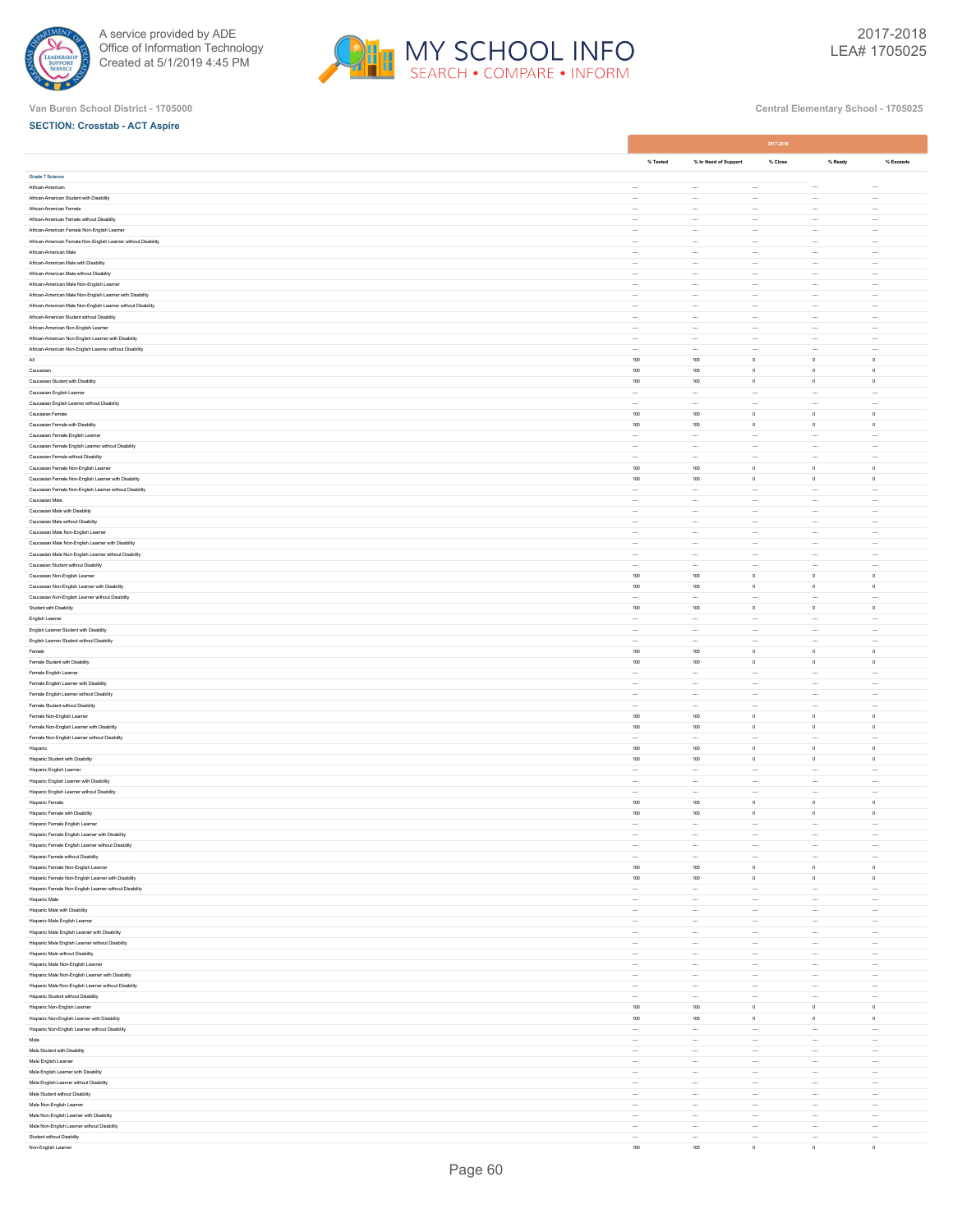



Non-English Learner Student with Disability 100 100 0 0 0 Non-English Learner Student without Disability --- --- --- --- ---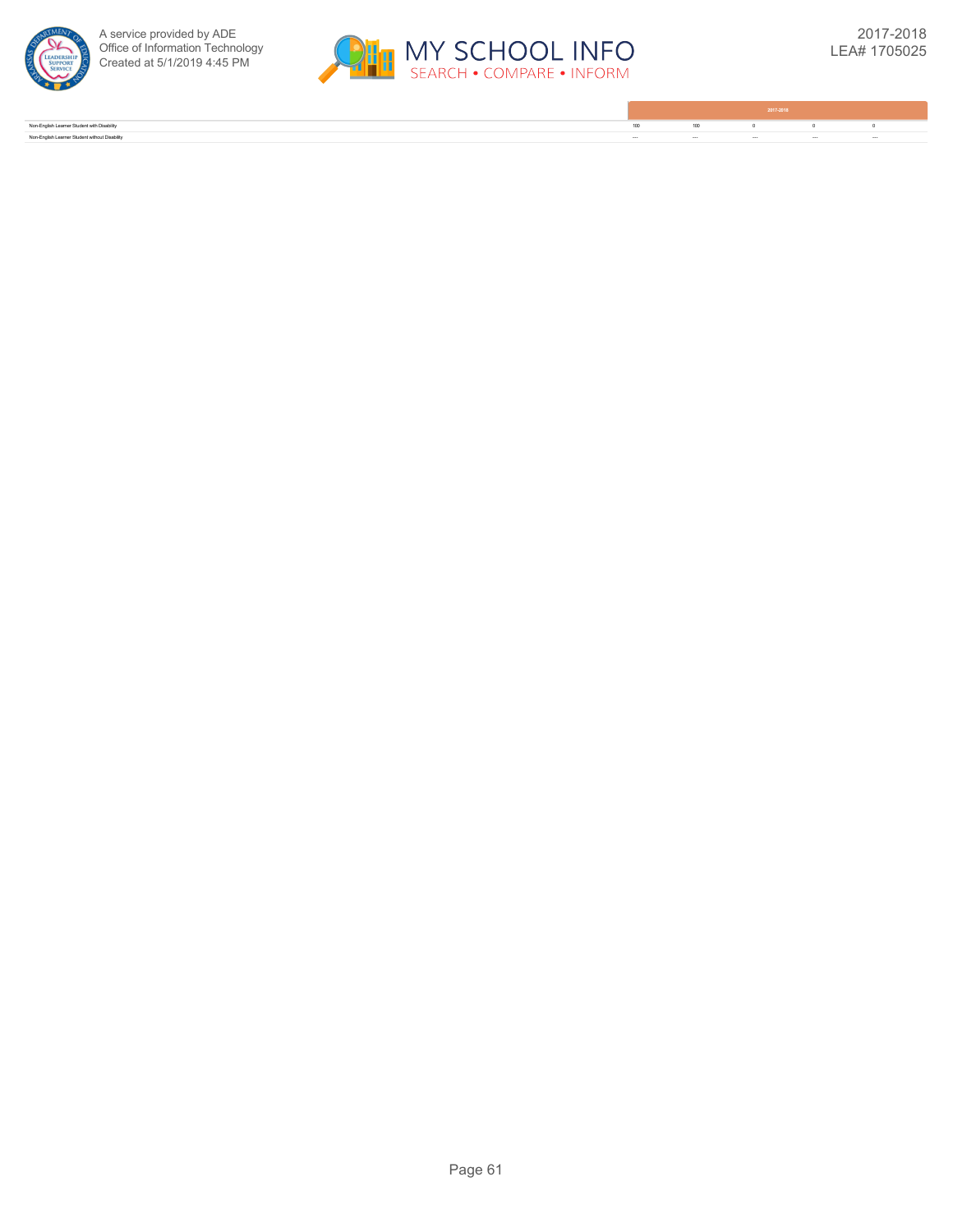



|                                                                                                                           |            |                      |                            | 2017-2018                 |                          |
|---------------------------------------------------------------------------------------------------------------------------|------------|----------------------|----------------------------|---------------------------|--------------------------|
|                                                                                                                           | $%$ Tested | % In Need of Support | % Close                    | % Ready                   | % Exceeds                |
| <b>All Grades Science</b>                                                                                                 |            |                      |                            |                           |                          |
| African-American                                                                                                          | 100        | 55.56                | 22.22                      | 11.11                     | 11.11                    |
| African-American Student with Disability<br>African-American Female                                                       | 100<br>100 | 100<br>$7\!$         | $\circ$<br>$\rm{2S}$       | $^{\circ}$<br>$\,$ 0 $\,$ | $\circ$<br>$\,$ 0 $\,$   |
| African-American Female without Disability                                                                                | 100        | 75                   | $\rm{2S}$                  | $\circ$                   | $\,0\,$                  |
| African-American Female Non-English Learner                                                                               | 100        | 75                   | $\rm{2S}$                  | $\,$ 0 $\,$               | $\,$ 0 $\,$              |
| African-American Female Non-English Learner without Disability<br>African-American Male                                   | 100<br>100 | $75\,$<br>40         | $\rm{25}$<br>$20\,$        | $\,$ 0<br>20              | $\,$ 0<br>$20\,$         |
| African-American Male with Disability                                                                                     | 100        | 100                  | $\circ$                    | $\circ$                   | $\circ$                  |
| African-American Male without Disability                                                                                  | 100        | $\rm{25}$            | 25                         | 25                        | 25                       |
| African-American Male Non-English Learner                                                                                 | 100        | 40                   | $20\,$                     | $\,$ 20 $\,$              | $20\,$                   |
| African-American Male Non-English Learner with Disability<br>African-American Male Non-English Learner without Disability | 100<br>100 | 100<br>$_{\rm 25}$   | $\,$ 0 $\,$<br>$_{\rm 25}$ | $\,$ 0 $\,$<br>25         | $\,$ 0 $\,$<br>25        |
| African-American Student without Disability                                                                               | 100        | 60                   | $\rm{2S}$                  | 12.5                      | 12.5                     |
| African-American Non-English Learner                                                                                      | 100        | 55.56                | 22.22                      | 11.11                     | $11.11\,$                |
| African-American Non-English Learner with Disability                                                                      | 100<br>100 | 100<br>60            | $\circ$<br>$\rm{2S}$       | $^{\circ}$<br>12.5        | $\circ$<br>12.5          |
| African-American Non-English Learner without Disability<br>All                                                            | 100        | 47.25                | 20.15                      | 16.85                     | 15.75                    |
| Caucasian                                                                                                                 | 100        | 47.34                | 18.62                      | 19.15                     | 14.89                    |
| Caucasian Student with Disability                                                                                         | 100        | $_{\rm 80}$          | $12.5\,$                   | $2.5\,$                   | $\sqrt{5}$               |
| Caucasian English Learner<br>Caucasian English Learner without Disability                                                 | 100<br>100 | 100<br>100           | $\circ$<br>$\circ$         | $\circ$<br>$\circ$        | $\circ$<br>$\circ$       |
| Caucasian Female                                                                                                          | 100        | 51.81                | 18.07                      | 16.87                     | 13.25                    |
| Caucasian Female with Disability                                                                                          | 100        | 73.33                | 13.33                      | 6.67                      | 6.67                     |
| Caucasian Female English Learner                                                                                          | 100        | 100                  | $\circ$                    | $\,$ 0 $\,$               | $\,$ 0 $\,$              |
| Caucasian Female English Learner without Disability<br>Caucasian Female without Disability                                | 100<br>100 | 100<br>47.06         | $\,$ 0<br>19.12            | $\circ$<br>19.12          | $\circ$<br>14.71         |
| Caucasian Female Non-English Learner                                                                                      | 100        | 51.22                | 18.29                      | 17.07                     | 13.41                    |
| Caucasian Female Non-English Learner with Disability                                                                      | 100        | 73.33                | 13.33                      | 6.67                      | 6.67                     |
| Caucasian Female Non-English Learner without Disability                                                                   | 100        | 46.27                | 19.4                       | 19.4                      | 14.93                    |
| Caucasian Male<br>Caucasian Male with Disability                                                                          | 100<br>100 | 43.81<br>84          | 19.05<br>12                | 20.95<br>$^{\circ}$       | 16.19<br>$\overline{4}$  |
| Caucasian Male without Disability                                                                                         | 100        | 31.25                | 21.25                      | 27.5                      | $20\,$                   |
| Caucasian Male Non-English Learner                                                                                        | 100        | 43.81                | 19.05                      | 20.95                     | 16.19                    |
| Caucasian Male Non-English Learner with Disability<br>Caucasian Male Non-English Learner without Disability               | 100        | 84                   | 12                         | $^{\circ}$                | $\overline{4}$           |
| Caucasian Student without Disability                                                                                      | 100<br>100 | 31.25<br>38.51       | 21.25<br>20.27             | $27.5\,$<br>23.65         | $\rm 20$<br>17.57        |
| Caucasian Non-English Learner                                                                                             | 100        | 47.06                | 18.72                      | 19.25                     | 14.97                    |
| Caucasian Non-English Learner with Disability                                                                             | 100        | $_{\rm 80}$          | $12.5\,$                   | $2.5\,$                   | $\sqrt{5}$               |
| Caucasian Non-English Learner without Disability<br>Student with Disability                                               | 100<br>100 | 38.1<br>81.03        | 20.41<br>12.07             | 23.81<br>1.72             | 17.69<br>5.17            |
| English Learner                                                                                                           | 100        | 53.33                | $20\,$                     | $20\,$                    | 6.67                     |
| English Learner Student with Disability                                                                                   | 100        | 83.33                | 16.67                      | $\circ$                   | $\circ$                  |
| English Learner Student without Disability                                                                                | 100        | 45.83                | 20.83                      | $\rm 25$                  | 8.33                     |
| Female<br>Female Student with Disability                                                                                  | 100<br>100 | 53.13<br>75          | 20.31<br>16.67             | 13.28<br>4.17             | 13.28<br>4.17            |
| Female English Learner                                                                                                    | 100        | 66                   | $\rm{2S}$                  | $15\,$                    | $\overline{\phantom{a}}$ |
| Female English Learner with Disability                                                                                    | 100        | 75                   | 25                         | $^{\circ}$                | $\circ$                  |
| Female English Learner without Disability                                                                                 | 100        | 60                   | $\rm{2S}$                  | 18.75                     | 6.25                     |
| Female Student without Disability<br>Female Non-English Learner                                                           | 100<br>100 | 48.08<br>62.78       | 21.15<br>19.44             | 15.38<br>12.96            | 15.38<br>14.81           |
| Female Non-English Learner with Disability                                                                                | 100        | $75\,$               | $15\,$                     | $\sqrt{5}$                | $\sqrt{5}$               |
| Female Non-English Learner without Disability                                                                             | 100        | 47.73                | 20.45                      | 14.77                     | 17.05                    |
| Hispanic<br>Hispanic Student with Disability                                                                              | 100<br>100 | 50.85<br>86.67       | 18.64<br>13.33             | 11.86<br>$\,$ 0 $\,$      | 18.64<br>$\,$ 0 $\,$     |
| Hispanic English Learner                                                                                                  | 100        | 53.57                | 21.43                      | 17.86                     | 7.14                     |
| Hispanic English Learner with Disability                                                                                  | 100        | 83.33                | 16.67                      | $^{\circ}$                | $\circ$                  |
| Hispanic English Learner without Disability                                                                               | 100<br>100 | 45.45<br>58.82       | 22.73<br>17.65             | 22.73<br>8.82             | 9.09<br>14.71            |
| Hispanic Female<br>Hispanic Female with Disability                                                                        | 100        | $75\,$               | $\rm{2S}$                  | $\,$ 0 $\,$               | $\circ$                  |
| Hispanic Female English Learner                                                                                           | 100        | 52.63                | 26.32                      | 15.79                     | 5.26                     |
| Hispanic Female English Learner with Disability                                                                           | 100        |                      |                            |                           |                          |
| Hispanic Female English Learner without Disability<br>Hispanic Female without Disability                                  | 100<br>100 | 46.67<br>53.85       | 26.67<br>15.38             | $\rm{20}$<br>11.54        | 6.67<br>19.23            |
| Hispanic Female Non-English Learner                                                                                       | 100        | 66.67                | 6.67                       | $\,$ 0 $\,$               | 26.67                    |
| Hispanic Female Non-English Learner with Disability                                                                       | 100        | 75                   | $\rm{2S}$                  | $\mathbb O$               | $\circ$                  |
| Hispanic Female Non-English Learner without Disability<br>Hispanic Male                                                   | 100<br>100 | 63.64<br>$40\,$      | $\circ$<br>$\rm{20}$       | $\circ$<br>16             | 36.36<br>$24\,$          |
| Hispanic Male with Disability                                                                                             | 100        | 100                  | $\circ$                    | $^{\circ}$                | $\circ$                  |
| Hispanic Male English Learner                                                                                             | 100        | 55.56                | 11.11                      | 22.22                     | 11.11                    |
| Hispanic Male English Learner with Disability                                                                             | 100        | 100                  | $\,$ 0                     | $\,$ 0 $\,$               | $\,$ 0                   |
| Hispanic Male English Learner without Disability<br>Hispanic Male without Disability                                      | 100<br>100 | 42.86<br>16.67       | 14.29<br>27.78             | 28.57<br>22.22            | 14.29<br>33.33           |
| Hispanic Male Non-English Learner                                                                                         | 100        | 31.25                | $_{\rm 25}$                | 12.5                      | 31.25                    |
| Hispanic Male Non-English Learner with Disability                                                                         | 100        | 100                  | $\circ$                    | $^{\circ}$                | $\circ$                  |
| Hispanic Male Non-English Learner without Disability                                                                      | 100        | $\,$ 0               | 36.36                      | 18.18                     | 45.45                    |
| Hispanic Student without Disability<br>Hispanic Non-English Learner                                                       | 100<br>100 | 38.64<br>48.39       | 20.45<br>16.13             | 15.91<br>6.45             | 25<br>29.03              |
| Hispanic Non-English Learner with Disability                                                                              | 100        | 88.89                | 11.11                      | $\circ$                   | $\circ$                  |
| Hispanic Non-English Learner without Disability                                                                           | 100        | 31.82                | 18.18                      | 9.09                      | 40.91                    |
| Male                                                                                                                      | 100        | 42.07                | $20\,$                     | $\rm{20}$<br>$\mathbb O$  | 17.93                    |
| Male Student with Disability<br>Male English Learner                                                                      | 100<br>100 | 85.29<br>60          | 8.82<br>10                 | 30                        | 5.88<br>10               |
| Male English Learner with Disability                                                                                      | 100        | 100                  | $\,$ 0                     | $\,$ 0 $\,$               | $\,$ 0                   |
| Male English Learner without Disability                                                                                   | 100        | 37.5                 | 12.5                       | 37.5                      | 12.5                     |
| Male Student without Disability<br>Male Non-English Learner                                                               | 100<br>100 | 28.83<br>41.48       | 23.42<br>20.74             | 26.13<br>19.26            | 21.62<br>18.52           |
| Male Non-English Learner with Disability                                                                                  | 100        | 84.38                | 9.38                       | $^{\circ}$                | 6.25                     |
| Male Non-English Learner without Disability                                                                               | 100        | 28.16                | 24.27                      | 25.24                     | 22.33                    |
| Student without Disability                                                                                                | 100<br>100 | 38.14<br>46.5        | 22.33<br>20.16             | 20.93<br>16.46            | 18.6<br>16.87            |
| Non-English Learner                                                                                                       |            |                      |                            |                           |                          |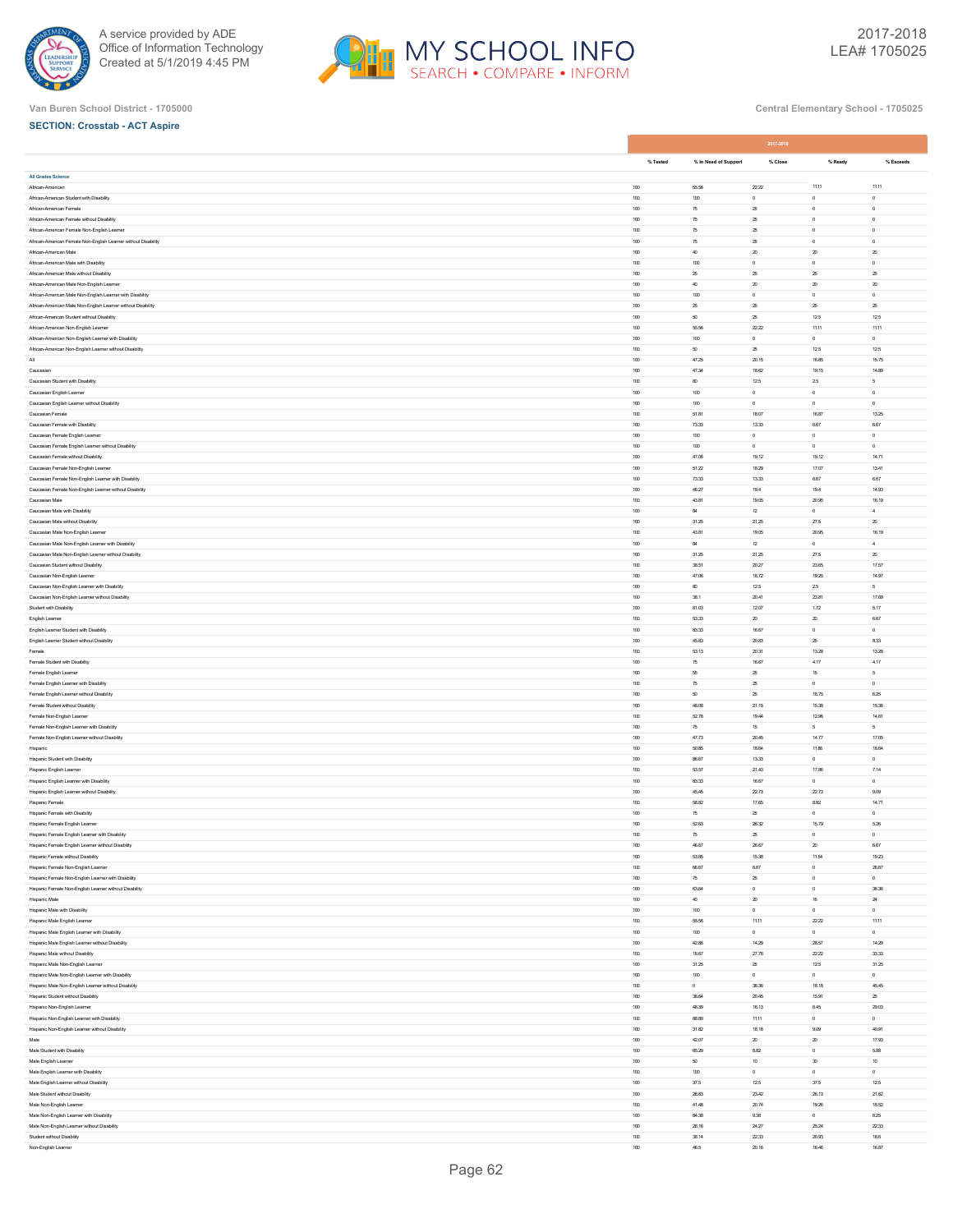



Non-English Learner Student With Disability 100 80.<br>Non-English Learner Student with Disability 100 80.7.17 22.51 20.42 1.93<br>Non-English Learner Student without Disability 100 37.17 22.51 20.42 19.9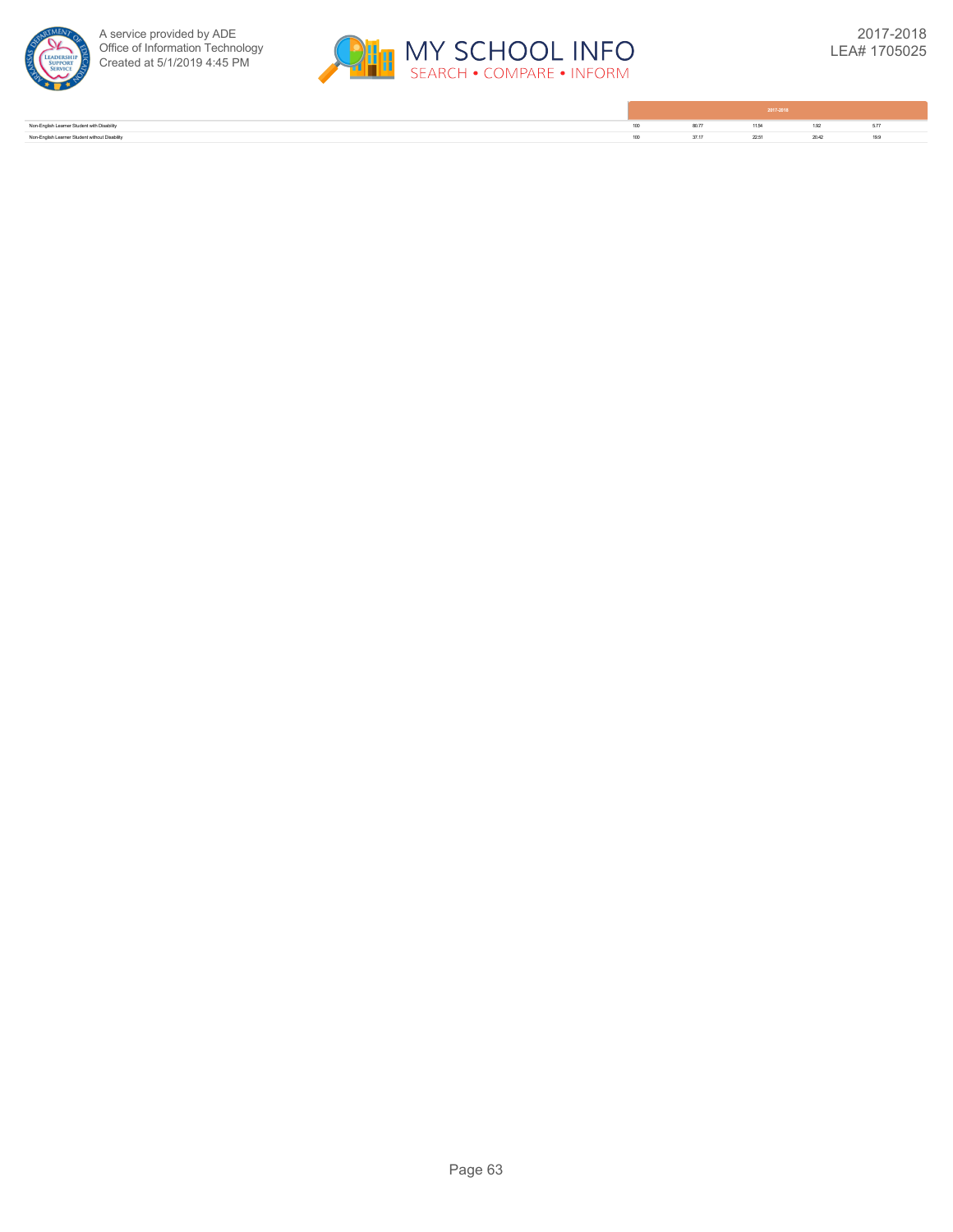

A service provided by ADE Office of Information Technology Created at 5/1/2019 4:45 PM

**SECTION: Crosstab - Graduation Rates**



**Van Buren School District - 1705000 Central Elementary School - 1705025**



Four Year Graduation Rates are not available.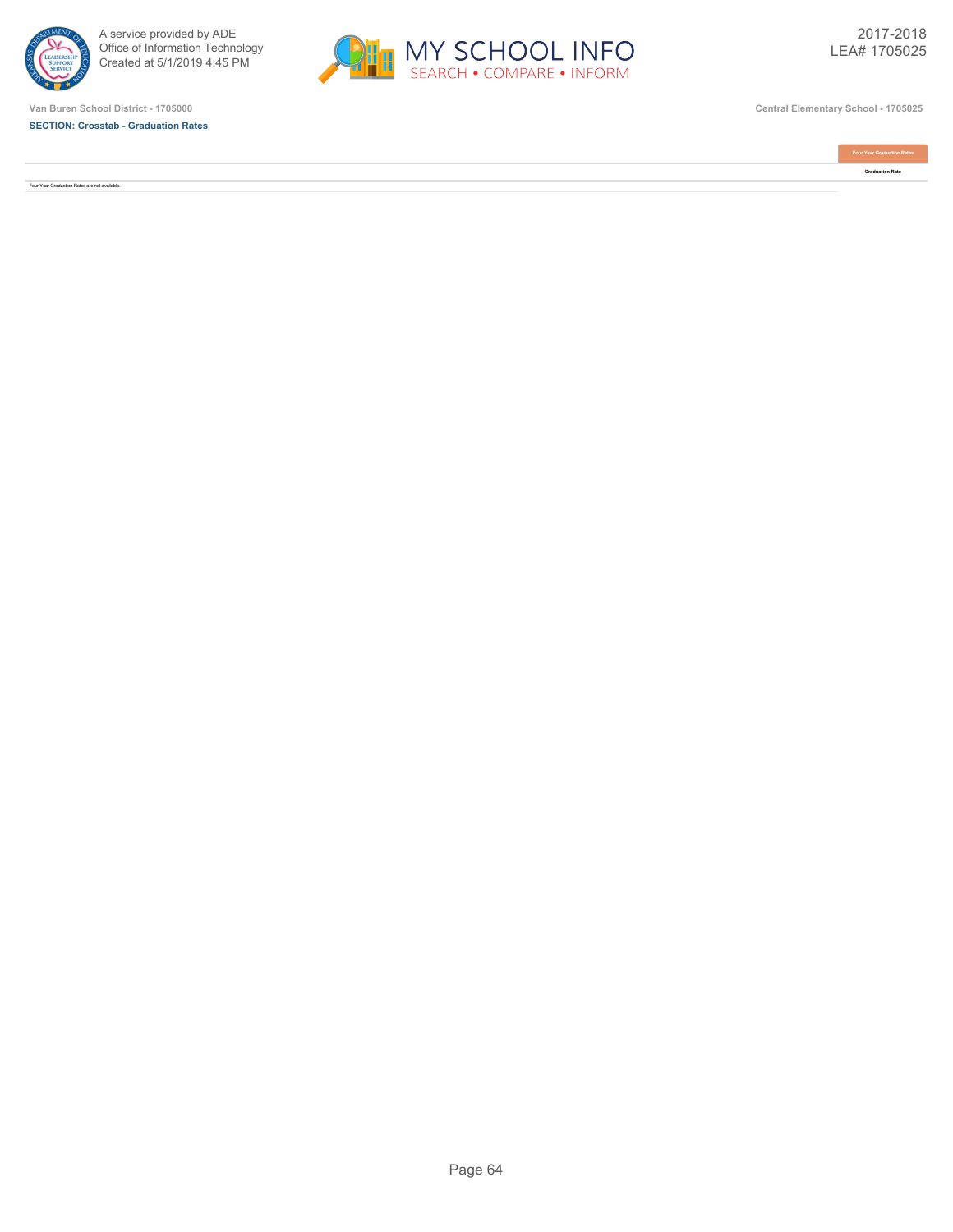

A service provided by ADE Office of Information Technology Created at 5/1/2019 4:45 PM

**SECTION: Crosstab - Graduation Rates**



**Van Buren School District - 1705000 Central Elementary School - 1705025**



Five Year Graduation Rates are not available.

MY SCHOOL INFO